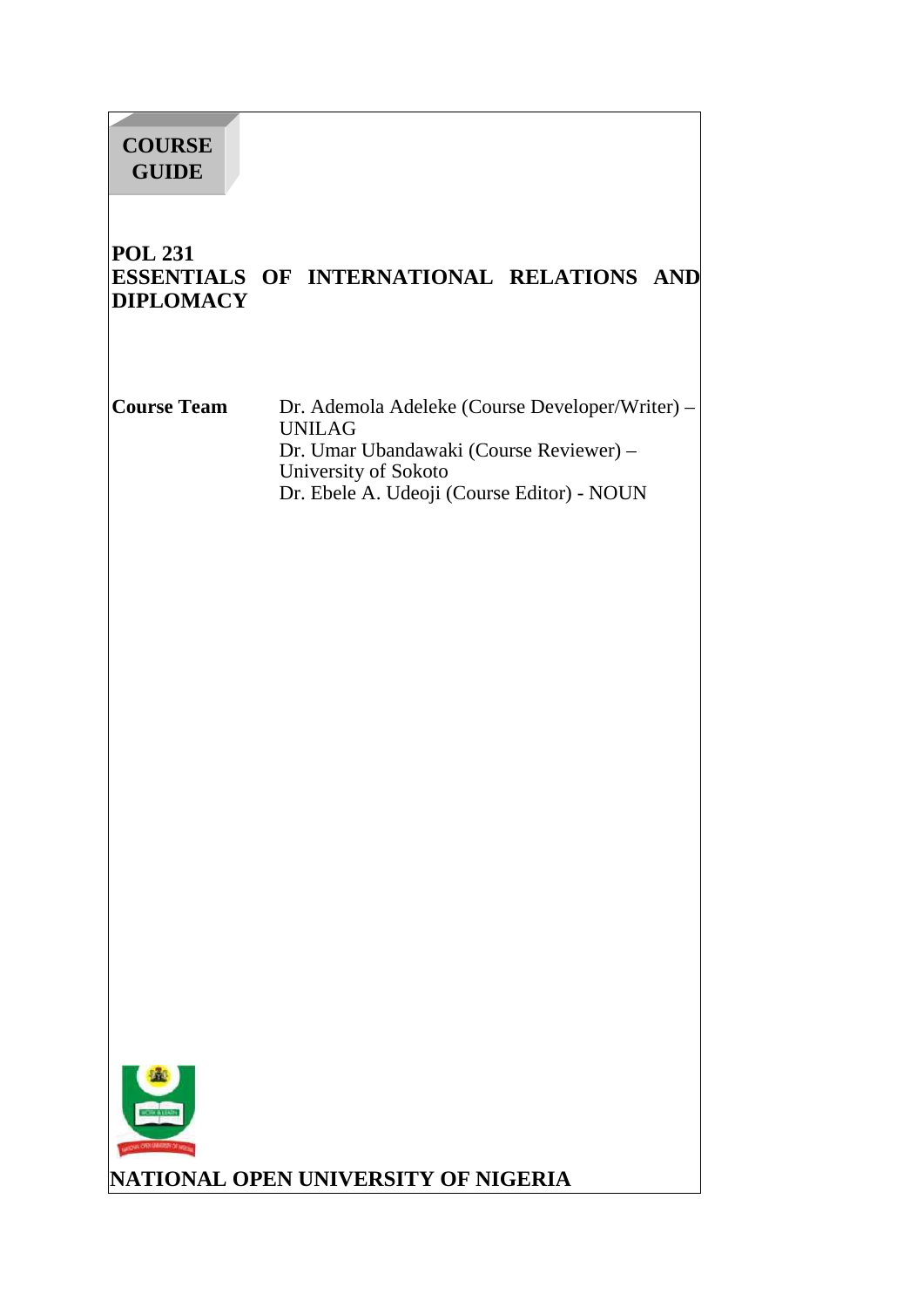© 2020 by NOUN Press National Open University of Nigeria Headquarters University Village Plot 91, Cadastral Zone NnamdiAzikiwe Expressway Jabi, Abuja

Lagos Office 14/16 Ahmadu Bello Way Victoria Island, Lagos

e-mail: centralinfo@nou.edu.ng URL: www.nou.edu.ng

All rights reserved. No part of this book may be reproduced, in any form or by any means, without permission in writing from the publisher.

Printed 2020

ISBN: 978- 978-058-007-0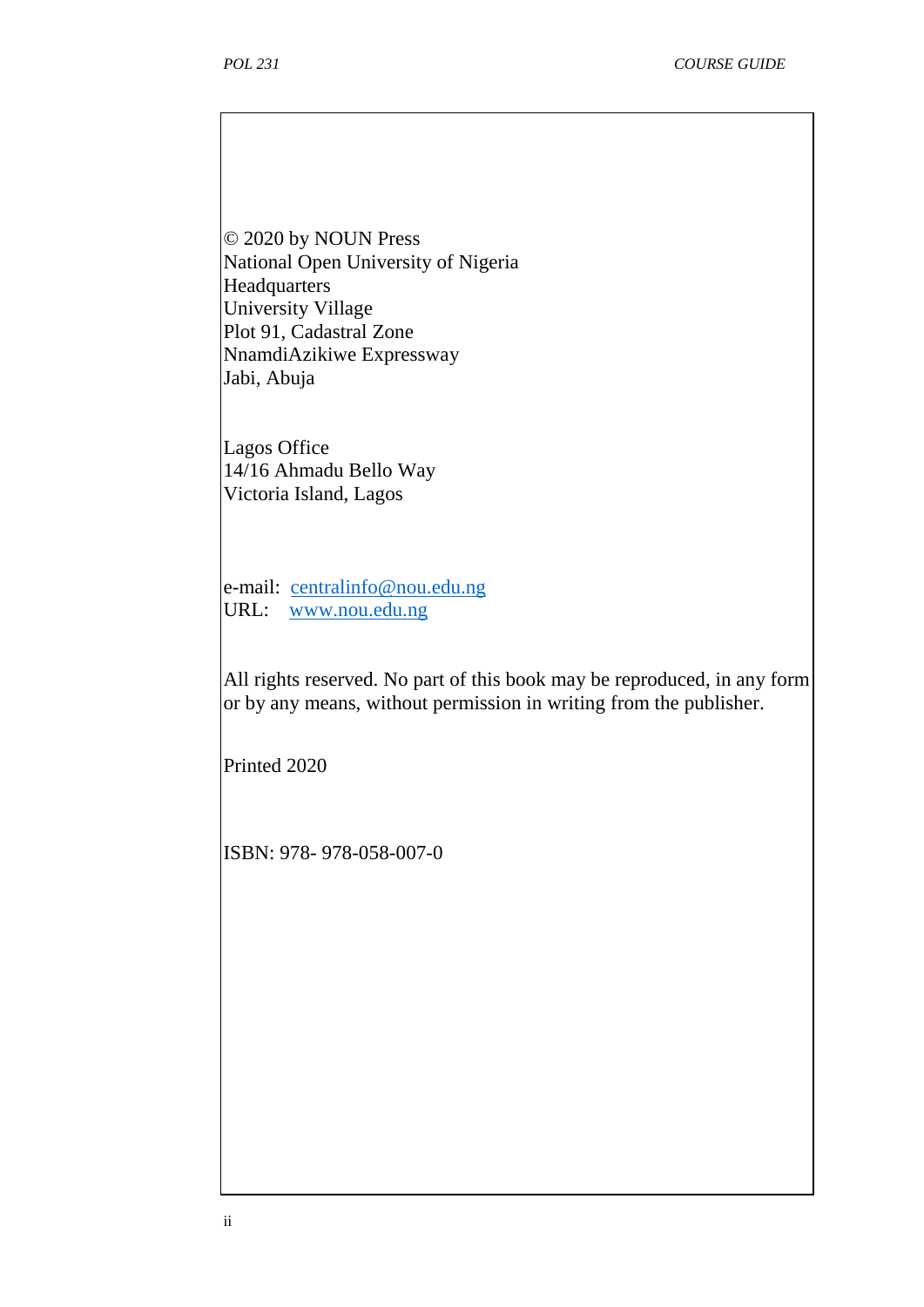#### **COURSE DESCRIPTION**

#### **POL 231 ESSENTIALS OF INTERNATIONAL RELATIONS AND DIPLOMACY (3 CREDIT UNITS)**

This course examines nature, scope and purposes of international relations and diplomacy. It explores some of the fundamental concepts, theories and paradigms of international relations such as Power, Balance of Power, Non-Alignment, National Interest and Foreign Policy as well as Realism and Idealism in the study of International Relations. Meaning, nature and principles of Diplomacy; patterns and levels of participation in international Diplomacy; and the challenges of Globalisation to international Diplomacy are to be examined. Thus, the course will enhance understanding and appreciation of events, processes and actions in the international system as they unfold among state and non-state actors in historical times, in the contemporary world and the future.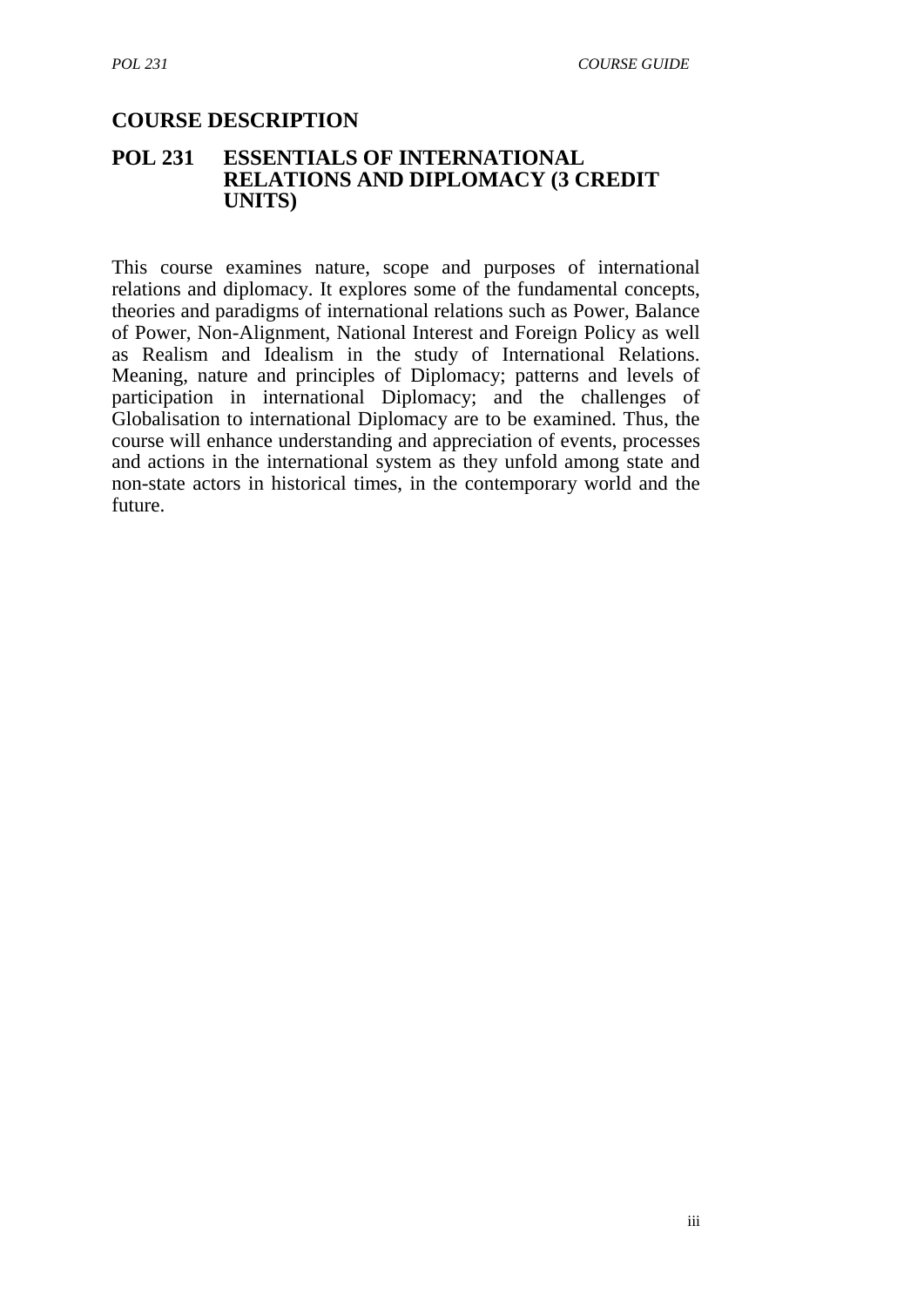# **CONTENTS PAGE**

| v                            |
|------------------------------|
| V                            |
| V <sub>1</sub>               |
| V <sub>1</sub>               |
| V <sub>1</sub>               |
| $\cdot$ $\cdot$<br>V11       |
| V111                         |
| V <sub>111</sub>             |
| $\cdots$<br>V <sub>111</sub> |
| V <sub>11</sub>              |
| V111                         |
| viii                         |
| 1X                           |
| 1X                           |
| 1X                           |
| X1                           |
| X1                           |
|                              |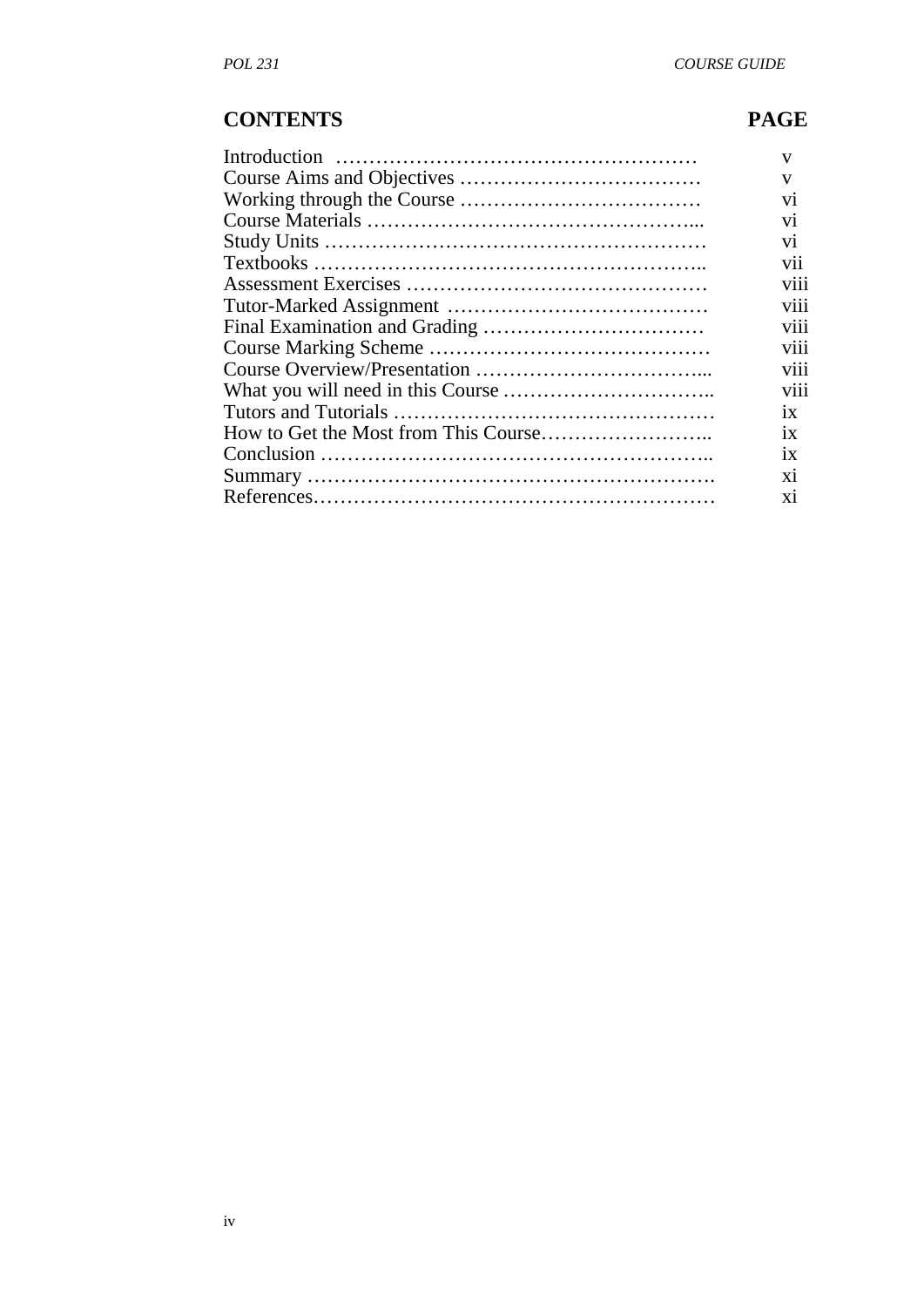## **INTRODUCTION**

POL 231 Essentials of International Relations and Diplomacy is a three credit unit course designed to facilitate your understanding of the essential concepts and theoretical assumptions in the study of international relations and diplomatic practice. It introduces you to the meaning, nature, scope and subject areas of international relations. It covers the nature and level of participation in international diplomacy. The course is structured into 5 modules. Each module is structured into five units. In all, the course constitutes 25 units. A unit guide comprises of instructional material. It gives you a brief of the course content, course guidelines and suggestions and steps to take while studying. You can also find self-assessment exercises for your study.

## **COURSE AIMS AND OBJECTIVES**

The main aim of this course is to provide you with essential elements and comprehensive knowledge of the field of International Relations and Diplomacy; thus, enhancing your understanding and appreciation of international events, decisions and actions as they affect your country, region and the global environment. On successful completion of the course, you are expected to achieve the following specific objectives:

- 1. explain the meaning, nature and scope of international relations as well as describe the structure of the international system;
- 2. identify and distinguish between different subject areas of international relations, such as international politics, diplomacy, international law and organisations, etc.;
- 3. explain the origins and development of international diplomacy and describe the levels of participation in international diplomacy; and
- 4. explain some of the basic concepts and theoretical assumptions in the study of international relations with particular reference to Realism, Idealism, National Interest, Alliance and Collective Security, Globalisation and Foreign Policy Analysis.

Besides, each unit also has specific objectives. The unit objectives are always given at the beginning of a unit; you should read them before you start working through the unit. You may also want to refer to them during your study of the unit to check on your progress. You should always look at the unit objectives after completing a unit. In this way, you can be sure that you have done what was required of you by the unit.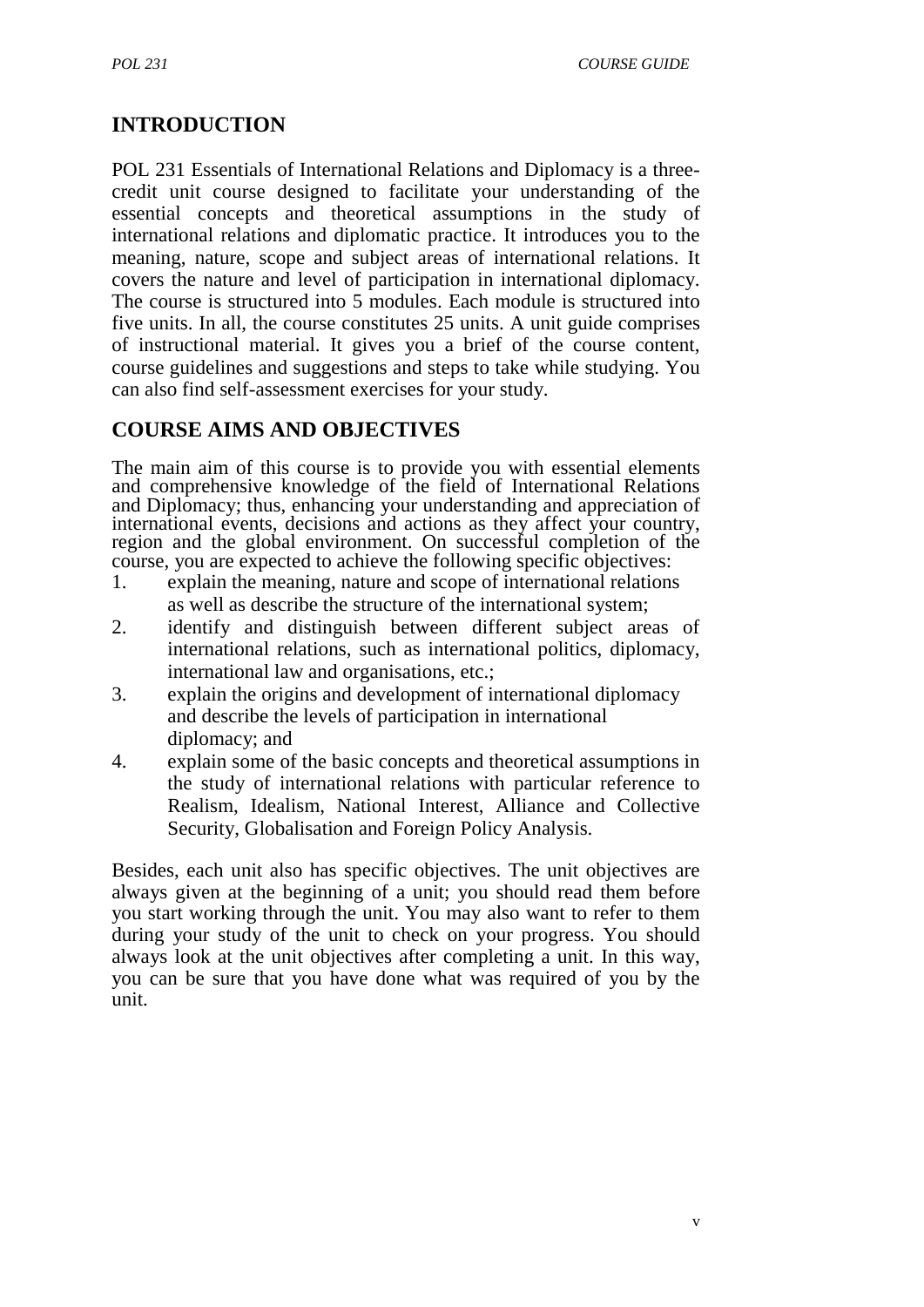## **WORKING THROUGH THIS COURSE**

To complete this course you are required to read the study units, as well as other related materials. Each unit contains self-assessment exercises, and at certain points in the course, you are required to submit the assignments for assessment purposes. At the end of the course, you are going to sit for a final examination. The course guide tells you briefly what the course is all about, what you are expected to know in each unit, what course materials you need to use and how you can work your way through these materials.

#### **COURSE MATERIALS**

The major components of the course include the following:

- 1. The Course Guide
- 2. Study Units
- 3. Textbooks and references
- 4. Assignments

#### **STUDY UNITS**

There are 25 study units in this course spread through five modules. These are as follows:

#### **Module 1 Meaning, Nature and Scope of International Relations**

- Unit 1 Meaning of International Relations
- Unit 2 Nature of International Relations
- Unit 3 Scope of International Relations
- Unit 4 Origin and Development of International Relations<br>Unit 5 Structure of the International System
- Structure of the International System

#### **Module 2 Dimensions and Approaches to the Study of International Relations**

- Unit 1 International Relations and International Politics
- Unit 2 International Relations and International Law
- Unit 3 Sources and Legality of International Relations Law
- Unit 4 Levels of Analysis in International Relations
- Unit 5 Approaches to the Study of International Relations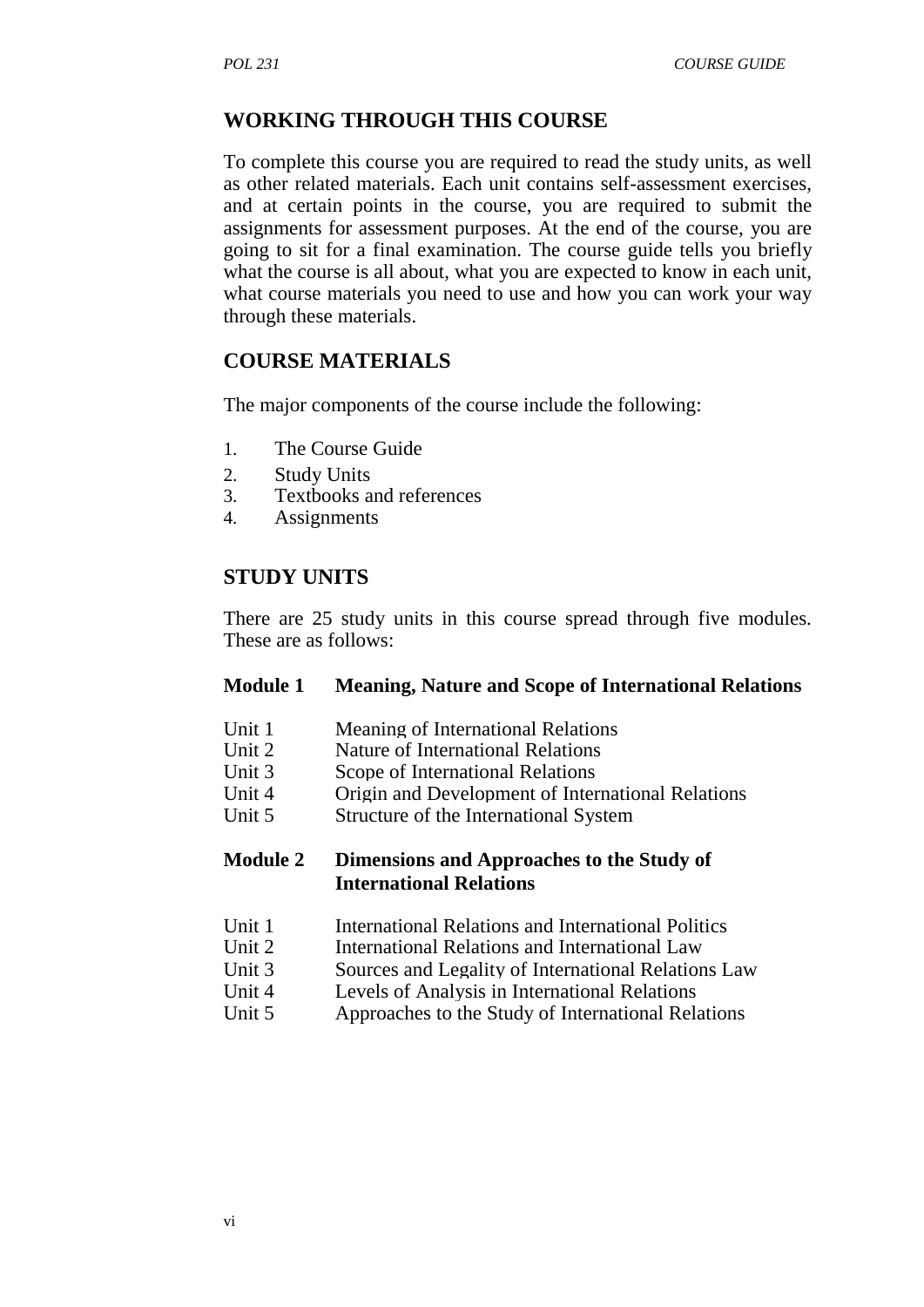#### **Module 3 Meaning, Nature and Principles of Diplomacy**

| Unit 1 | Concept and Evolution of Diplomacy                 |
|--------|----------------------------------------------------|
| Unit 2 | Elements of Diplomacy                              |
| Unit 3 | Principles of Diplomacy                            |
| Unit 4 | <b>Types of Diplomacy</b>                          |
| Unit 5 | Nature and Level of Participation in International |
|        | Diplomacy                                          |

#### **Module 4 Paradigms and Theories in International Relations**

- Unit 1 Nature and Importance of Theories in International Relations
- Unit 2 Idealism
- Unit 3 Realism
- Unit 4 Power Theory
- Unit 5 Some Modern Theories of International Relations

#### **Module 5 Basic Concepts in International Relations and Diplomacy**

- Unit 1 Foreign Policy
- Unit 2 National Interest
- Unit 3 Power
- Unit 4 Balance of Power
- Unit 5 Non-Alignment

As noted earlier, each unit contains many self-assessment exercises (SAE). These self-assessment exercises are designed to test you on the materials you have just covered. They will help you to evaluate your progress as well as reinforce your understanding of the material. Together with tutor-marked assignments, these exercises will assist you in achieving the stated learning objectives of the individual units and the course.

## **TEXTBOOKS**

At the end of each unit, you will find a list of relevant textbooks which you may yourself wish to consult as the need arises, even though I have made efforts to provide you with the most important information you need to pass this course. However, I would encourage you, as a student of International Relations and Diplomacy to cultivate the habit of consulting as many relevant materials as you can within the time available to you. In particular, be sure to consult whatever material you are advised to consult before attempting any exercise.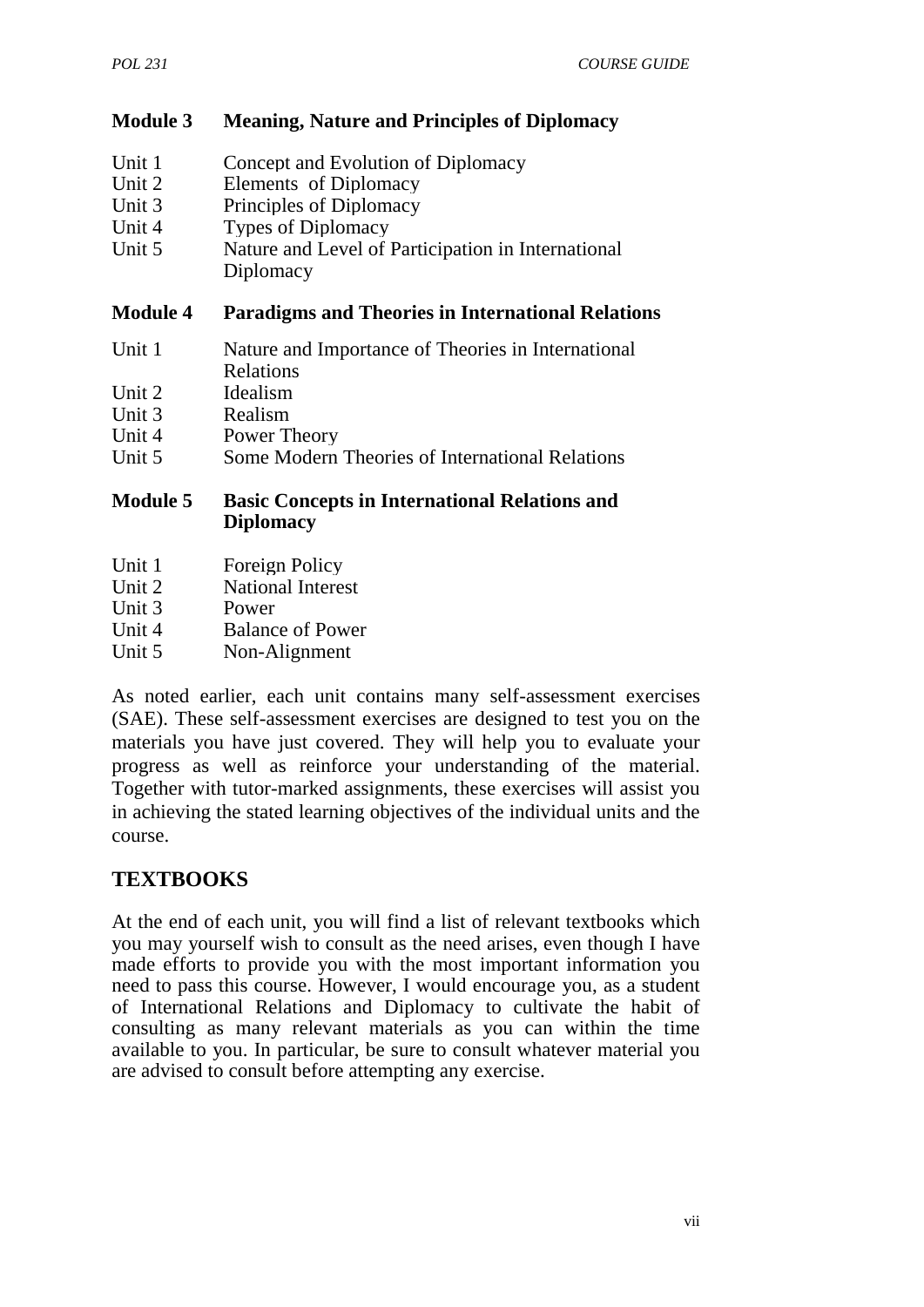#### **ASSESSMENTS**

There are two types of assessments in this course: the Self-Assessment Exercises (SAEs), and the Tutor-Marked Assessment (TMA) questions. Your answers to the SAEs are not meant to be submitted, but they are also important since they allow you to assess your understanding of the course content. Tutor-Marked Assignments (TMAs) on the other hand are to be carefully answered and kept in your assignment file for submission and marking. This will count for 30% of your total score in the course.

#### **TUTOR-MARKED ASSIGNMENT**

At the end of each unit, you will find tutor-marked assignments. There is an average of two tutor-marked assignments per unit. This will allow you to engage the course as robustly as possible. You need to submit at least four assignments of which the three with the highest marks will be recorded as part of your total course grade. This will account for 10 per cent each, making a total of 30 per cent. When you complete your assignments, send them including your form to your tutor for formal assessment on or before the deadline.

Self-assessment exercises are also provided in each unit. The exercises should help you to evaluate your understanding of the material so far.

These are not to be submitted. You will find all answers to these within the units they are intended for.

## **FINAL EXAMINATION AND GRADING**

There will be a final examination at the end of POL 231: Essentials of International Relations and Diplomacy. The examination will be three hours' duration and have a value of 70 per cent of the total course grade. The examination will consist of questions, which reflect the types of self-assessment exercises and tutor-marked assignments, you have previously encountered. All areas of the course will be assessed. Take time to revise the entire course before the examination. The final examination covers information from all aspects of the course.

#### **COURSE OVERVIEW PRESENTATION SCHEME**

#### **COURSE MARKING SCHEME**

#### **Table 1 Course Marking Scheme**

| <b>ASSESSMENT</b>  | <b>MARKS</b>                                      |
|--------------------|---------------------------------------------------|
| <b>Assignments</b> | Best three marks of the assignments, 10% each (on |
|                    | the average) = $30\%$ of course marks             |
| Final examination  | 70% of overall course marks                       |
| Total              | 100% of course marks                              |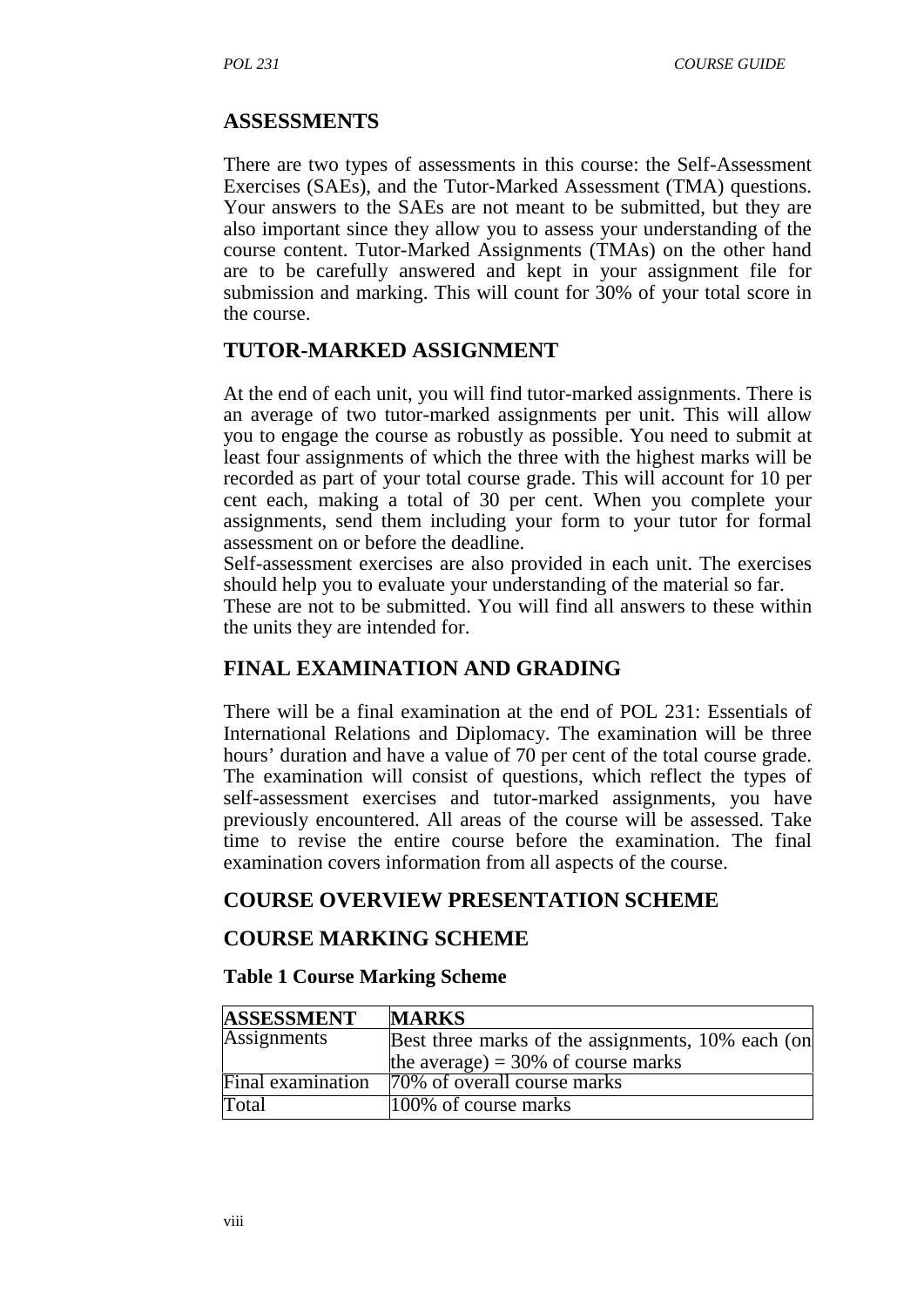## **WHAT YOU WILL NEED FOR THE COURSE**

This course builds on what you have learnt in the 100 Levels. It will be helpful if you try to review what you studied earlier. Second, you may need to purchase one or two texts recommended as important for your mastery of the course content. You need quality time in a study friendly environment every week. If you are computer-literate (which ideally you should be), you should be prepared to visit the recommended websites. You should also cultivate the habit of visiting reputable physical libraries accessible to you.

## **TUTORS AND TUTORIALS**

There are 15 hours of tutorials provided in support of the course. You will be notified of the dates and location of these tutorials, together with the name and phone number of your tutor as soon as you are allocated a tutorial group. Your tutor will mark and comment on your assignments, and keep a close watch on your progress. Be sure to send in your tutor marked assignments promptly, and feel free to contact your tutor in case of any difficulty with your self- assessment exercise, tutor-marked assignment or the grading of an assignment. In any case, you are advised to attend the tutorials regularly and punctually. Always take a list of such prepared questions to the tutorials and participate actively in the discussions.

#### **HOW TO GET THE MOST FROM THIS COURSE**

- 1. There are 25 units in this course. You are to spend one week in each unit. In distance learning, the study units replace the university lecture. This is one of the great advantages of distance learning; you can read and work through specially designed study materials at your own pace, and at a time and place that suits you best. Think of it as reading the lecture instead of listening to the lecturer. In the same way, a lecturer might give you some reading to do. The study units tell you when to read and which are your text materials or recommended books. You are provided exercises to do at appropriate points, just as a lecturer might give you in a class exercise.
- 2. Each of the study units follows a common format. The first item is an introduction to the subject matter of the unit, and how a particular unit is integrated with other units and the course as a whole. Next to this is a set of learning objectives. These objectives let you know what you should be able to do, by the time you have completed the unit. These learning objectives are meant to guide your study. The moment a unit is finished, you must go back and check whether you have achieved the objectives. If this is made a habit, then you will significantly improve your chance of passing the course.
- 3. The main body of the unit guides you through the required reading from other sources. This will usually be either from your reference or from a reading section.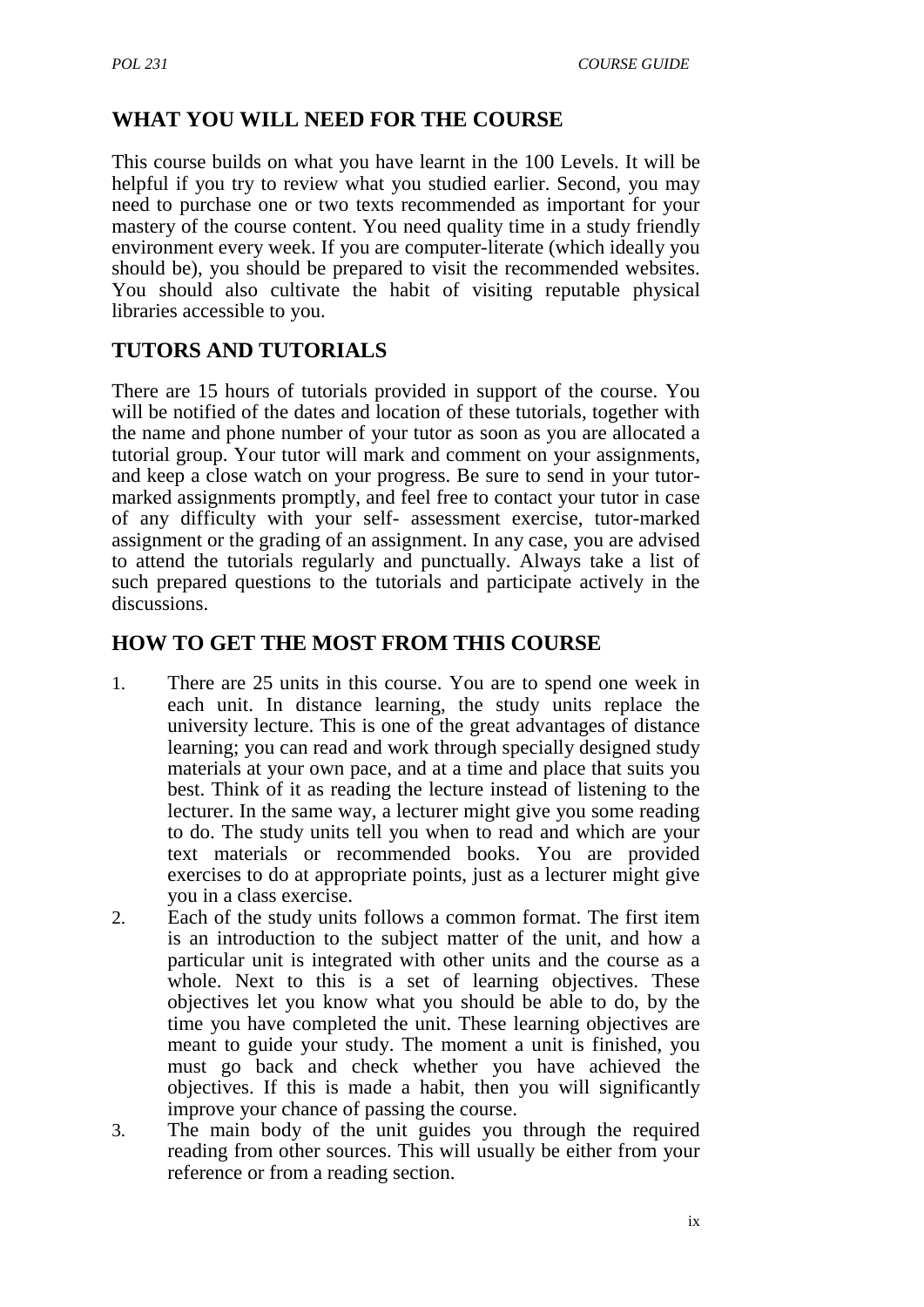*POL 231 COURSE GUIDE*

- 4. The following is a practical strategy for working through the course. If you run into any trouble, telephone your tutor or visit the study centre nearest to you.
- 5. Remember that your tutor's job is to help you. When you need assistance, do not hesitate to call and ask your tutor to provide it.
- 6. Read this course guide thoroughly. It is your first assignment.
- 7. Organise a study schedule Design a 'Course Overview' to guide you through the course. Note the time you are expected to spend on each unit and how the assignments relate to the units.
- 8. Important information; e.g. details of your tutorials and the date of the first day of the semester is available at the study centre. You need to gather all the information into one place, such as your diary or a wall calendar. Whatever method you choose to use, you should decide on and write in your dates and schedule of work for each unit.
- 9. Once you have created your study schedule, do everything to stay faithful to it.
- 10. The major reason that students fail is that they get behind in their coursework. If you get into difficulties with your schedule, please let your tutor or course coordinator know before it is too late for help.
- 11. Turn to unit 1, and read the introduction and the objectives for the unit.
- 12. Assemble the study materials. You will need your references for the unit you are studying at any point in time.
- 13. As you work through the unit, you will know what sources to consult for further information.
- 14. Visit your study centre whenever you need up-to-date information.
- 15. Well before the relevant online TMA due dates, visit your study centre for relevant information and updates. Keep in mind that you will learn a lot by doing the assignment carefully. They have been designed to help you meet the objectives of the course and, therefore, will help you pass the examination.
- 16. Review the objectives for each study unit to confirm that you have achieved them. If you feel unsure about any of the objectives, review the study materials or consult your tutor. When you are confident that you have achieved a unit's objectives, you can start on the next unit. Proceed unit by unit through the course and try to space your study so that you can keep yourself on schedule.
- 17. After completing the last unit, review the course and prepare yourself for the final examination. Check that you have achieved the unit objectives (listed at the beginning of each unit) and the course objectives (listed in the course guide).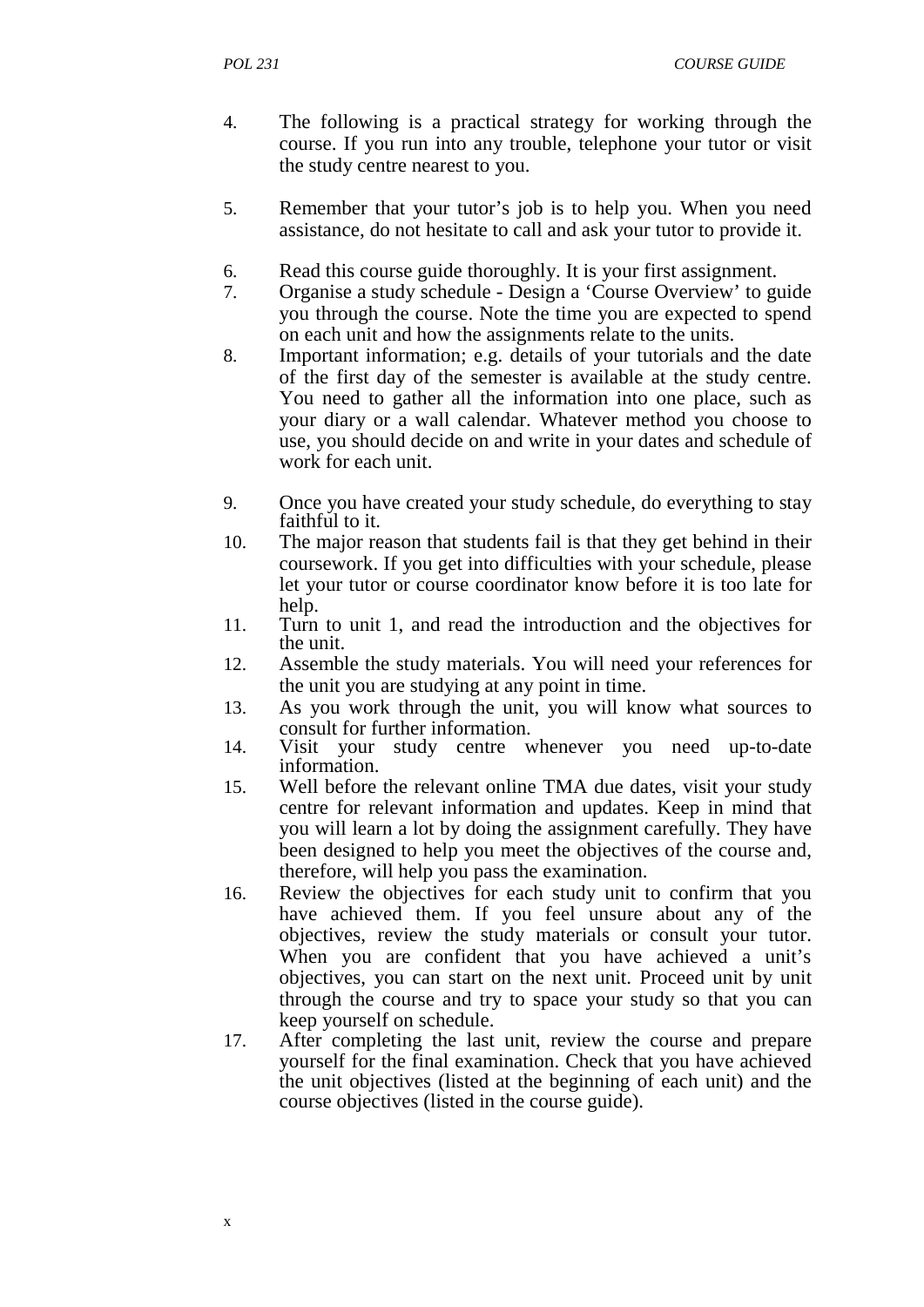## **CONCLUSION**

POL 231: Essentials of International Relations and Diplomacy focuses on the fundamental concepts and theoretical assumptions of international relations as well as principles, patterns and levels of participation in international Diplomacy. Therefore, if you cultivate a habit of getting best out of the course, you will enhance your understanding and appreciation of events, processes and actions in the international system as they unfold among state and non-state actors in the past, present and the future.

#### **SUMMARY**

POL 231 aims at equipping you with the skills required in understanding the essentials of international relations and diplomacy. Upon completion of this course, you should be acquainted with the various theories, principles and concepts of international relations and diplomacy. You will also be able to appraise these theories, principles and concepts as the basis for enhancing your understanding of past and current events in the international system.

We wish you success with the course

#### **REFERENCES/FURTHER READING**

The following books are recommended for further reading:

- Akinboye, S. & Ottoh. F. (2007). *A Systematic Approach to International Relations*. Lagos: Concept Publications.
- Alozie, C. C. & Nwadike, J. (2014). *Fundamentals of International Relations in a New World Order*. Enugu: Rhyce Kerex Publishers.
- Charles, F. Hermann, Charles, W. Kegley Jr., & James, N. Rosenau (1987). (Eds). *New Directions in the Study of Foreign Policy.* Boston: Unwin Hyman.
- Charles, W. Kegley Jr. & Gregory, A. Raymond (2012). *The Global Future: A Brief Introduction to World Politics.* (4<sup>th</sup> ed.). Canada: Wadsworth Cengage Learning.
- Christopher, Thorne (1973). *The Limits of Foreign Policy.* New York: G. P. Putman's Sons.
- EKemam, H. I. (2016). *Theories of International Relations from Classical Realism to Globalism*. Owerri – Imo State: AMBIX Publishers.
- Frank-Collins, N. O. & Peter, A. C. (2012). (Eds.) *Thoughts on International Relations.* Lagos: Absolute Media Production.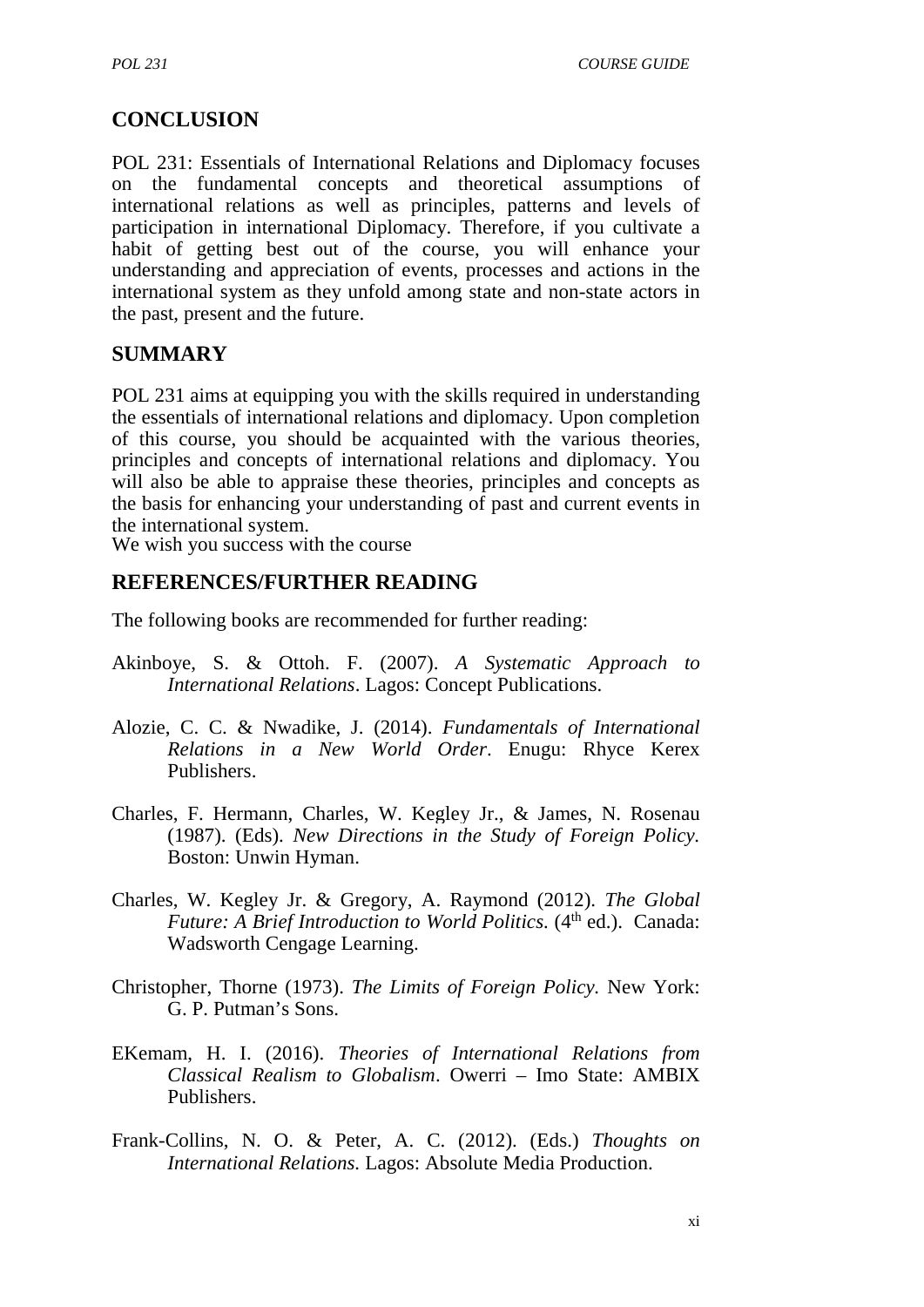- Hans, J. Morgenthau (1966). *Politics among Nations.* (4th ed.). New York: Alfred A. Knopf.
- Holsti, K. J. (1983). International Politics: A Framework for Analysis. (4th ed.). Prentice-Hall.
- James, Rosenau (1966). "Pre-theories and Theories of Foreign Policy." In R. B. Farrell (Ed). *Approaches in Comparative and International Politics.*
- Johari, J. C. (2014). *International Relations and Politics: Theoretical Perspectives in the Post-Cold War Era* (4<sup>th</sup> Ed.). New Delhi: Sterling.
- Orngu, C. S. (2013). *The Evolution of Diplomatic Practice: A Historical Perspective* (2nd Ed.). Makurdi: Aboki Publishers.
- Richard, Snyder, Henry, Bruck, & Burton, Sapin (1954). Decision Making as an Approach to the Study of International Politics.
- Rourke, J. T. (2005). *International Politics on the World Stage* (10<sup>th</sup> Ed.). New York: McGraw-Hill.
- Walter, S. Jones & Steven J. Rosen (1982). *The Logic of International Relations.* (4th ed.). Boston: Little, Brown and Company.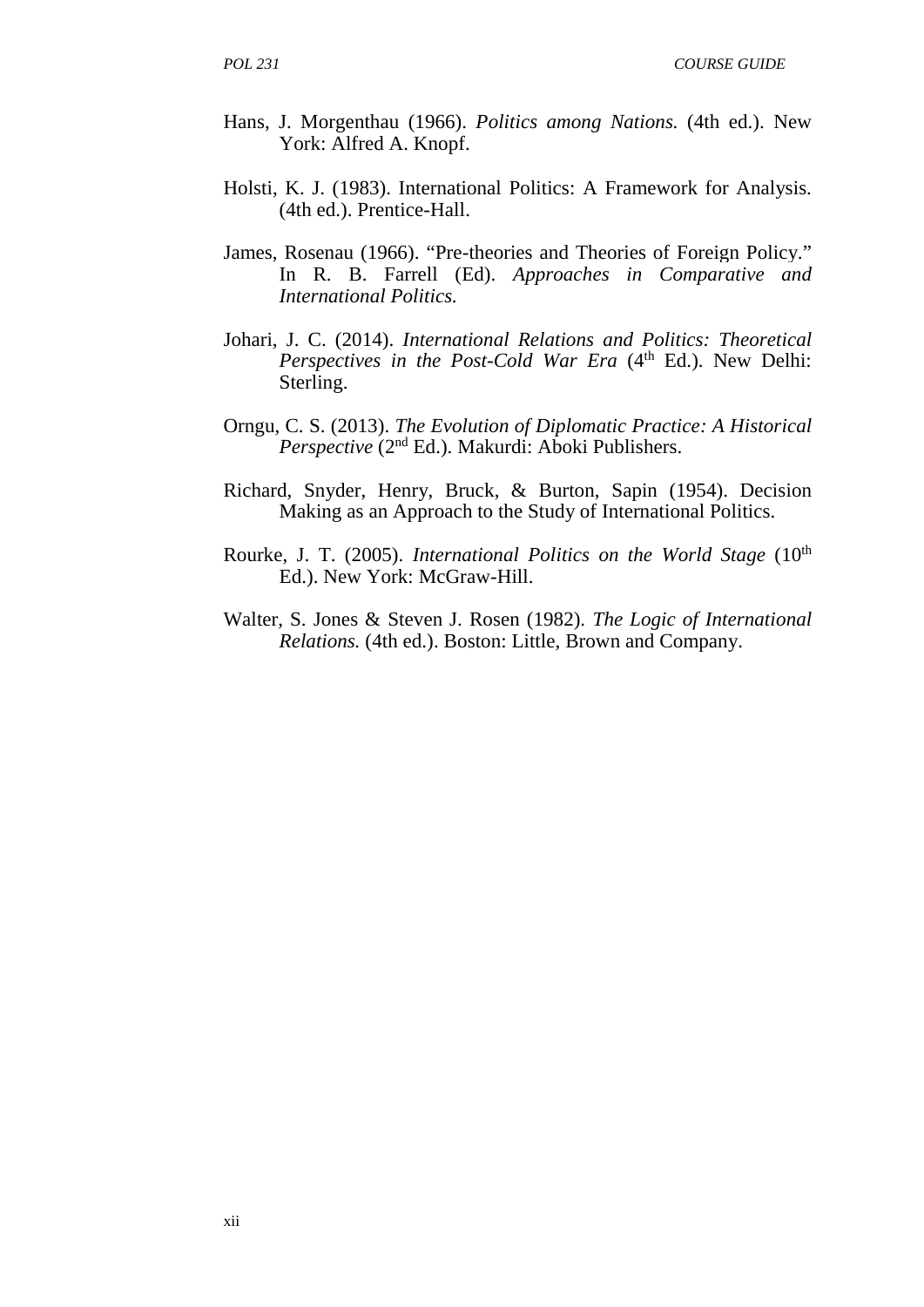# **MAIN COURSE**

| <b>CONTENTS</b>  |                                                                        | <b>PAGE</b> |
|------------------|------------------------------------------------------------------------|-------------|
| <b>Module 1</b>  | <b>Meaning, Nature and Scope of</b><br><b>International Relations </b> | 1           |
| Unit 1           | Meaning of International Relations                                     | 1           |
| Unit 2           | Nature of International Relations                                      | $\tau$      |
| Unit 3<br>Unit 4 | Scope of International Relations<br>Origin and Development of          | 11          |
|                  |                                                                        | 15          |
| Unit 5           | Structure of the International System                                  | 17          |
| <b>Module 2</b>  | <b>Dimensions and Approaches to the</b>                                |             |
|                  | <b>Study of International Relations</b>                                | 26          |
| Unit 1           | <b>International Relations and International</b>                       |             |
|                  |                                                                        | 26          |
| Unit 2           | International Relations and International Law                          | 30          |
| Unit 3           | Sources and Legality of International Law                              | 34          |
| Unit 4           | Level of Analysis in International Relations                           | 38          |
| Unit 5           | Approaches to the Study of International                               |             |
|                  |                                                                        | 43          |
| <b>Module 3</b>  | <b>Meaning, Nature and Principles of</b>                               |             |
|                  |                                                                        | 49          |
| Unit 1           | Concept and Evolution of Diplomacy                                     | 49          |
| Unit 2           |                                                                        | 54          |
| Unit 3           |                                                                        | 58          |
| Unit 4           |                                                                        | 62          |
| Unit 5           | Nature and Level of Participations in                                  |             |
|                  |                                                                        | 66          |
| <b>Module 4</b>  | <b>Paradigms and Theories in International</b>                         |             |
|                  |                                                                        | 73          |
| Unit 1           | Nature and Importance of Theories of International                     |             |
|                  | Relations                                                              | 73          |
| Unit 2           |                                                                        | 77          |
| <u> Unit 3</u>   |                                                                        | 81          |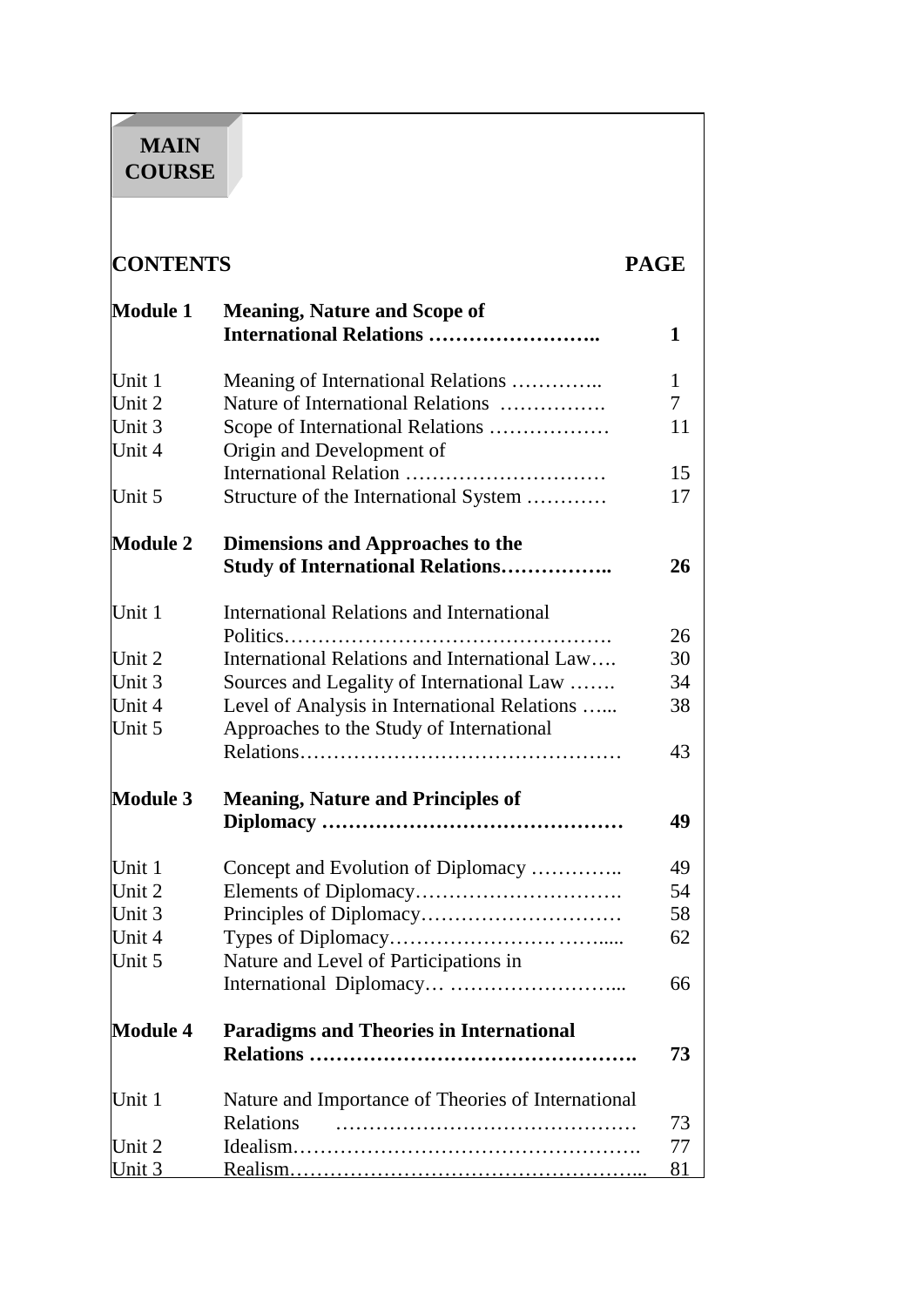|                                                  | 87                                    |
|--------------------------------------------------|---------------------------------------|
|                                                  | 90                                    |
| <b>Basic Concepts in International Relations</b> | 97                                    |
|                                                  | 97                                    |
|                                                  | 103                                   |
|                                                  | 108                                   |
|                                                  | 115                                   |
|                                                  | 123                                   |
|                                                  | Some Modern Theories of International |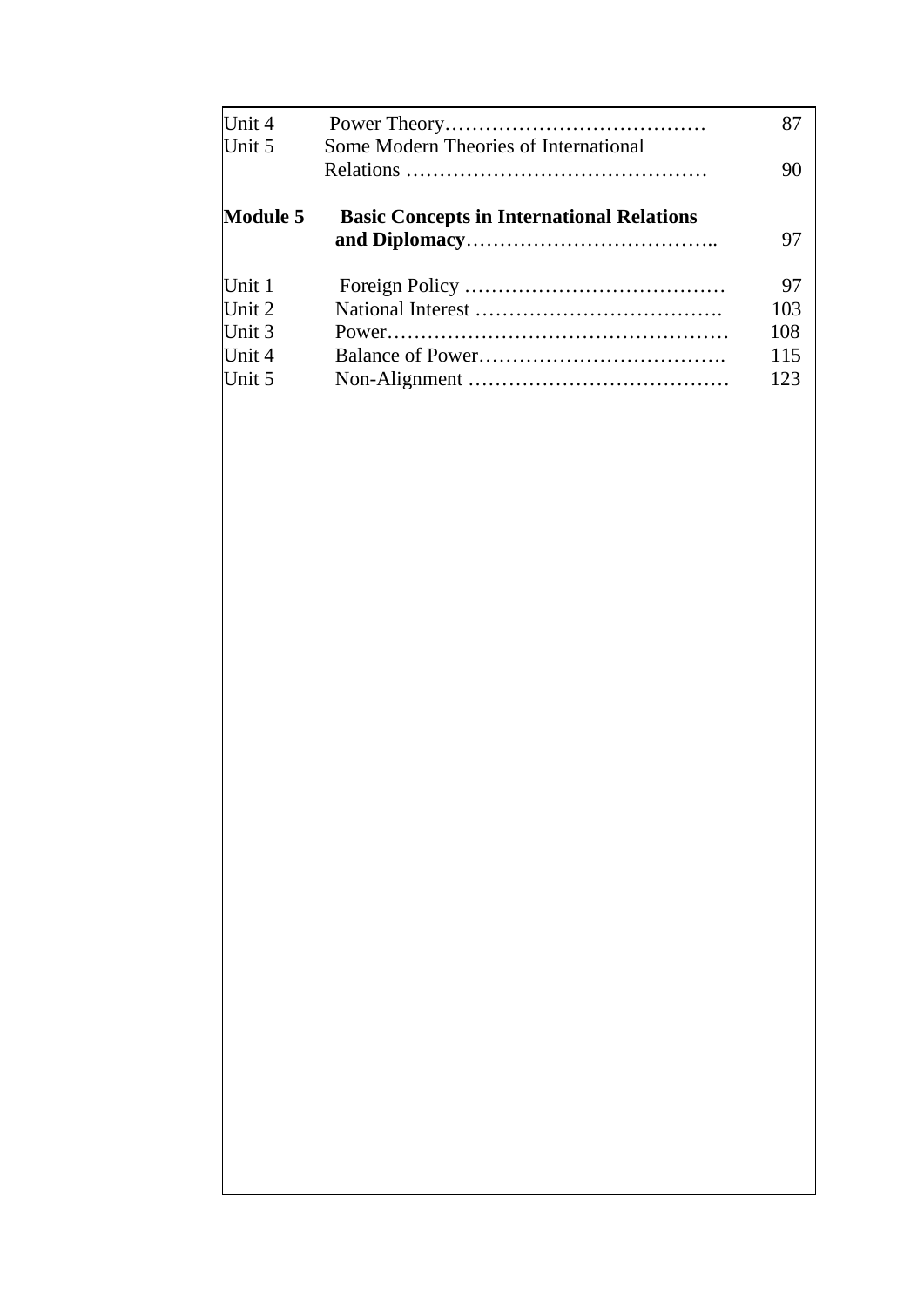## **MODULE 1 MEANING, NATURE AND SCOPE OF INTERNATIONAL RELATIONS**

- Unit 1 Meaning of International Relations
- Unit 2 Nature of International Relations
- Unit 3 Scope of International Relations
- Unit 4 Origin and Development of International Relations
- Unit 5 Structure of the International System

This module will examine the meaning and nature of the field of International Relations (IR). However, the various definitions from scholars of IR will be presented. The module will also examine the scope or subject boundaries of international relations. The module will discuss the origin of international relations from a legalistic and moralistic study of IR in the 1920s that gave way to a new approach in post-WW II to the emergence of the realist school of IR. This module is made up of five units, the framework upon which we would base our discussions of the meaning, nature and the scope of international relations. The units are as follows:

## **UNIT1 MEANING OF INTERNATIONAL RELATIONS**

## **CONTENTS**

- 1.0 Introduction
- 2.0 Objectives
- 3.0 Main Content
	- 3.1 Concept of International Relations
	- 3.2 Definitions of International Relations
- 4.0 Conclusion
- 5.0 Summary
- 6.0 Tutor-Marked Assignment
- 7.0 References/Further Reading

## **1.0 INTRODUCTION**

International relations (IR) is a continuously popular subject. It concerns peoples and cultures all over the world. The scope and complexity of the interactions between the various groups make IR a challenging subject to master. IR is new and dynamic and has a special appeal to everybody. However, some people perceive IR as a distant and abstract ritual conducted by a small group of people like presidents, generals and diplomats. This assumption is not accurate because, although leaders play a major role in international affairs, many other people participate as well. For instance, students and other citizens participate in international relations every time they vote in an election or watch the news. The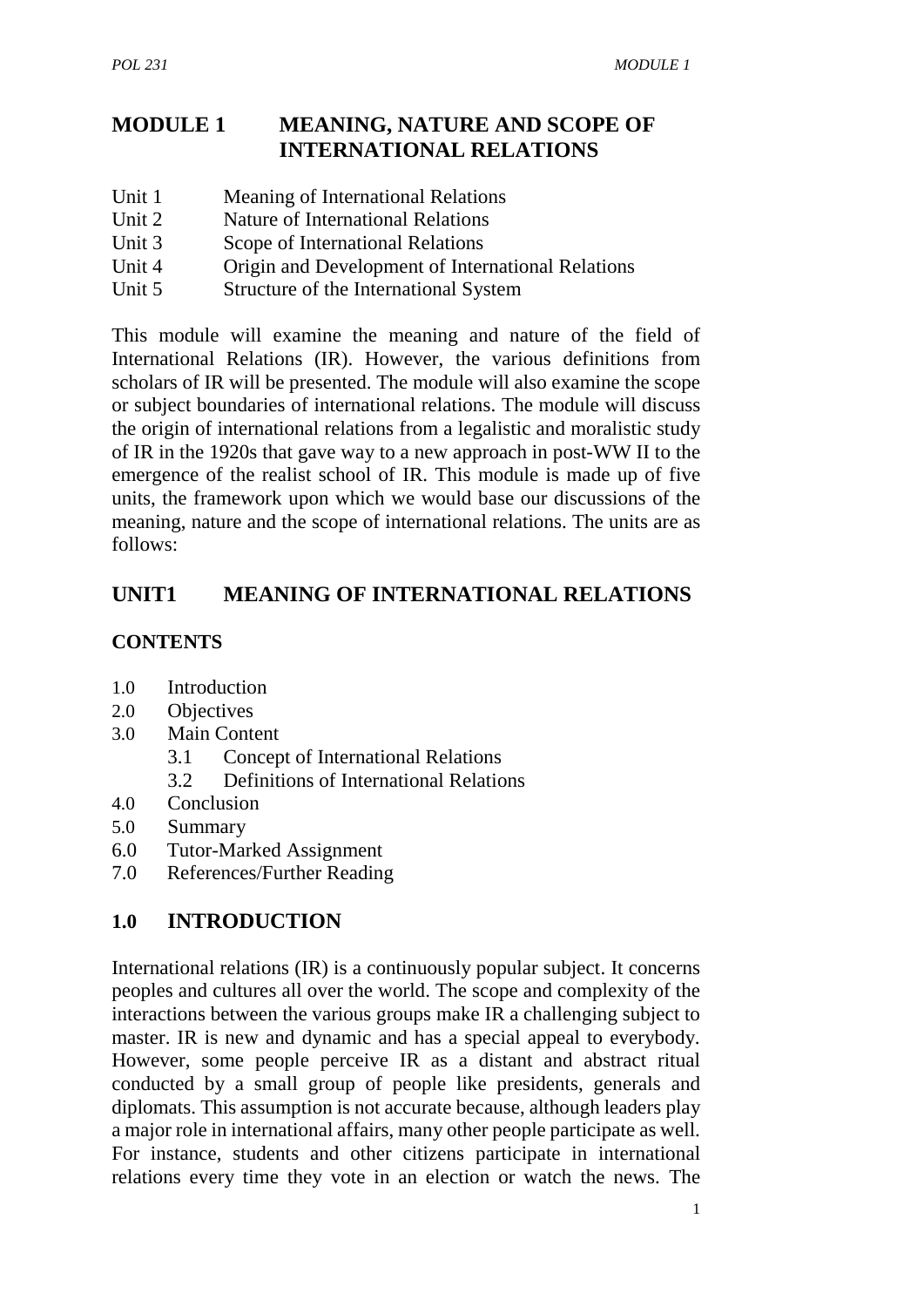choices we make in our daily lives ultimately affect the world we live in. This unit is, therefore, to introduce you to the meaning of international relations; first, by providing some of the definitions, and second, by explaining the boundaries or limits of the subject-matter of international relations.

#### **2.0 OBJECTIVES**

By the end of this unit, you will be able to:

- explain the concept of international relations
- present relevant definitions of international relations;
- enumerate activities involve in international relations.

## **3.0 MAIN CONTENT**

#### **3.1 Concept of International Relations**

Indeed, no nation can live in isolation independent of other nations. Whether big or small, rich or poor, powerful or weak, every nation depends on other nations. This explains why all states in the international system live in an atmosphere of interdependence and relationships. International Relations (IR) is the study of these relationships and cooperation by international actors. These relationships linked with other actors such as international organisations (IOs), non-governmental organisations (NGOs), transnational corporations (TNCs) and notable individuals make them interdependent. What is relevant in our attempt to understand the meaning of IR is the fact that people from different countries or societies get in contact and interact or relate with one another in search of one objective or the other. These relations among people of different nations representing governments, organisations, corporations, religious bodies, groups and individuals are referred to as international relations.

The concept of international relations comprises two words; these are: 'international' and 'relations'. The prefix 'inter' denotes between; from one to the other. While 'national' is connected with a nation; or refers to share by a whole nation. Therefore, the word international here indicates the involvement of people from two or more countries or societies. In the other hand, the word 'relation' shows that the people do not just meet but as well interact or relate among themselves. The 's' at the end of the word relation connotes plurality of these interactions. The concept of IR has two broad meanings. – IR as an activity and as an academic discipline. IR as an activity can be viewed as interactions among people of different nationalities in one side representing states organisations, corporations and international personalities. In the other side, IR as an academic field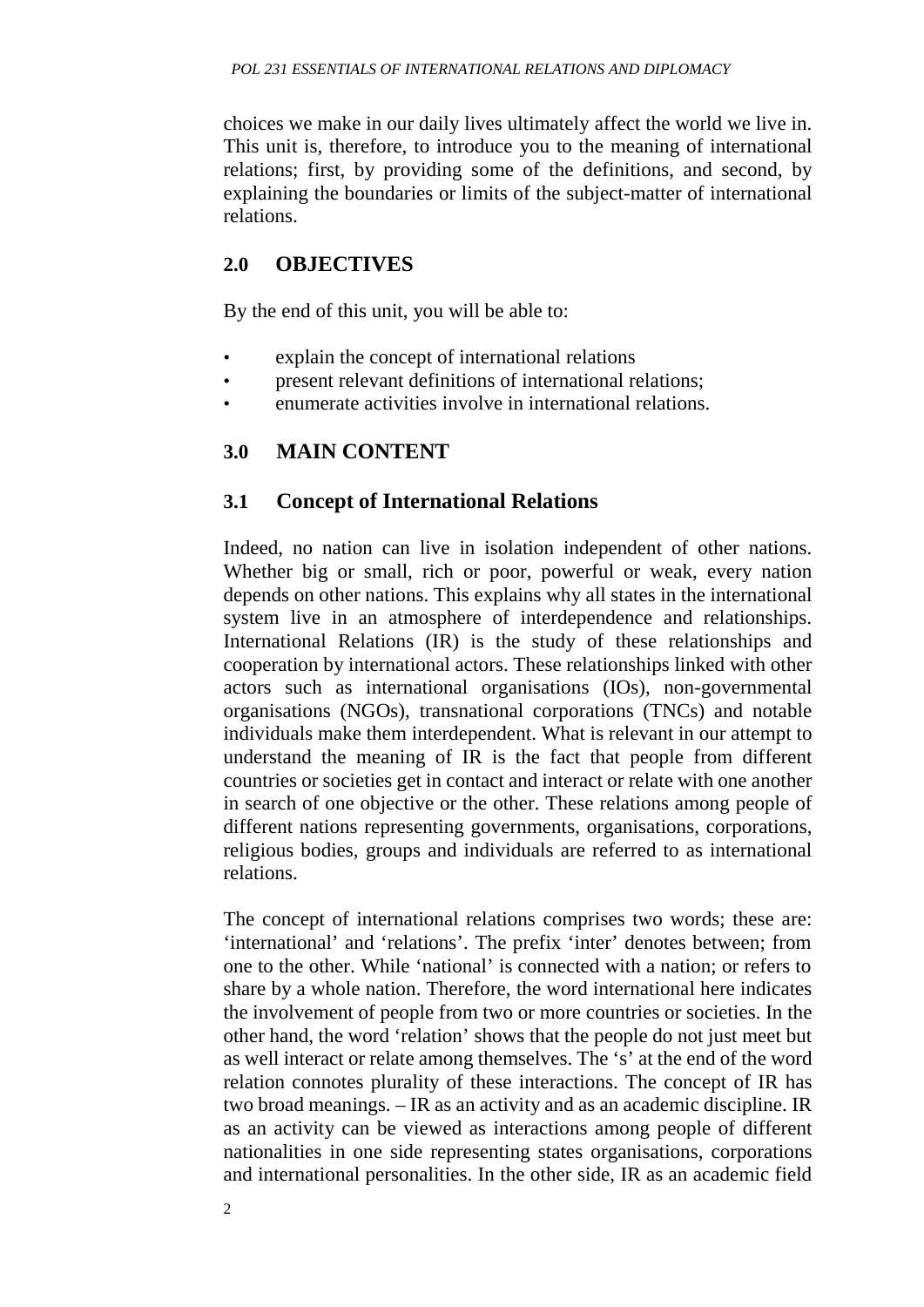of study is about the study of these relations' structures, processes and issues as they relate to the activities. However, you will learn about the details of IR as an academic discipline in Module 2.

Example of the practical meaning of IR can be seen by because Nigerian businessmen and women travel to various countries in Europe, Asia, America and Africa to buy different products and goods or work in offices or factories as people of other nationalities. Others go to foreign universities to acquire knowledge. Equally, representatives of governments, international organisations, transnational corporations, leaders of terrorist, liberation, human right groups and private individuals meeting conferences, seminars, summits, ceremonies, wars, peace missions etc. with the view to achieving one policy objective or the other. Recently, the outbreak of pandemic of Coronavirus (Covid-19) in 2020 has made it possible for Nigeria to receive in support materials and personnel for curtailment of the spread of the pandemic. Indeed, the bulk of such contact, affairs and interactions constitutes the practice of IR and has attracted volumes of literature within the global scholarship.

## **3.2 Definitions of International Relations**

Since IR is in transition following emerging realities in the international system, it has become difficult arriving at a universally acceptable definition of the subject. Aja (1992) opines that the conceptual problem of IR arises primarily because of the multiplicity of actors in the international system. Before 1945 contact and interactions were about nation-state, but beginning from 1945 and beyond, interactions have tremendously changed with the emergence of non-state actors and individuals whose actions and activities influence greatly the course of events and outcomes in international affairs. However, scholars have attempted defining international relations. In the words of Karl Deutsch, "international relations is that area of human action where inescapable interdependence meets with inadequate control. "Trevor Taylor defines IR "as a discipline that tries to explain political activities across states boundaries." Another scholar, Seymon Brown postulates that international relations are the investigating and study of patterns of actions and reactions among sovereign states as represented by their governing elites."

Quite often, some IR scholars view international relations as a mix of **power structure** and **cooperation** in relationships among nations. Power is germane to international politics. Indeed, power is the currency of the international system. This explains why some scholars define international relations in terms of power relations between states. For example, Stanley Hoffman posits that "the discipline of international relations is concerned with the factors and the activities which affect the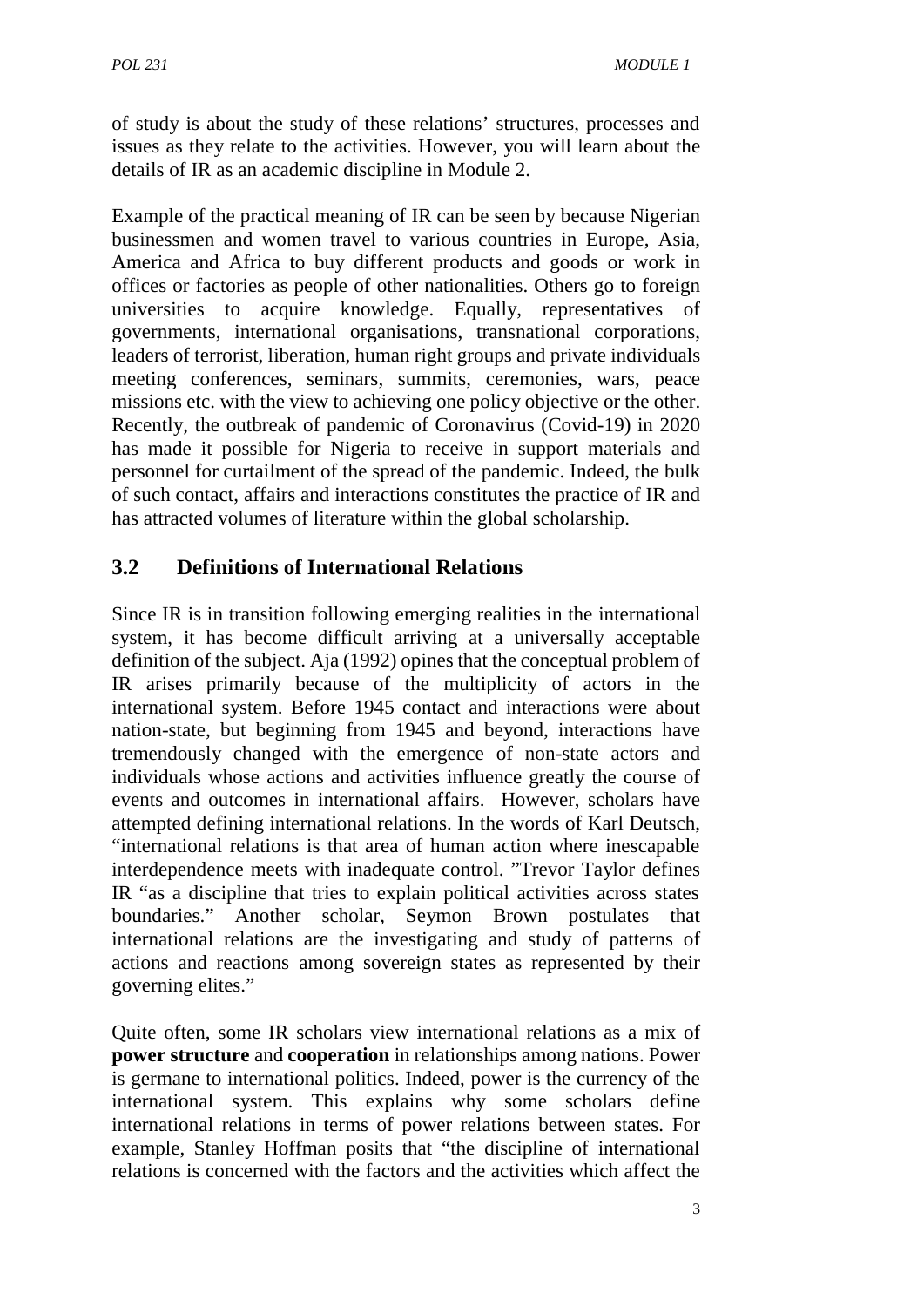external policies and power of the basic units into which the world is divided." Wright (1955) defines IR as "the study of relations between and among powerful groups."

#### According to Houston (1972), IR suggests

a vast and variegated phenomenon composed of international conferences, the comings and goings of diplomats, the signing of treaties, the deployment of military forces and the flow of international trade. It also includes more subtle but none the less profoundly significant determination of ideas and ideologies among multitudes of men, shaping their perceptions of reality and influencing their allegiances and loyalties. Similarly, Alozie & Nwadike (2014) define IR as "the total of interactions between and among both state and non-state actors in the international system. These definitions have indicated the elastic nature of the field of IR. To some extent, the field is interdisciplinary relating international politics to economics, sociology, history and other disciplines. This justifies decisions of some Universities to offer separate degrees or Departments of IR, whereas others teach international relations as part of political science.

Traditionally, the study of IR focused on questions of war and peace. The movement of armies and diplomats, the creating of treaties and alliances, the development and deployment of military capabilities- these issues dominated the study of IR in the past, particularly in the Cold War era. Although they still hold a central position in the field, the end of the Cold War in 1990 brought in new challenges. Indeed, IR as relations among nations covers a range of activities- diplomacy, war, trade relations, cultural exchanges, participation in international organisations, alliances and counter- alliances. The study of IR involves the mastery of some basic concepts. It is advisable that you internalise these concepts in the course of your study rather than memorising them piecemeal. Some of these concepts are international politics, international system, foreign policy, domestic politics, defence policy, national interest, sovereignty, diplomacy, international law, security, conflict and conflict resolution and so forth. The field of IR reflects the world's complexity, and IR scholars use many theories and concepts in trying to describe and explain it. Underneath this complexity, however, lie a few basic principles that shape the field. Within domestic societies, governments solve collective goods problems by forcing the members of society to contribute to common goals, such as by paying taxes. Conversely, the international system lacks such governments. Three core principles—dominance, reciprocity, and identity—offer different solutions to the collective goods problem.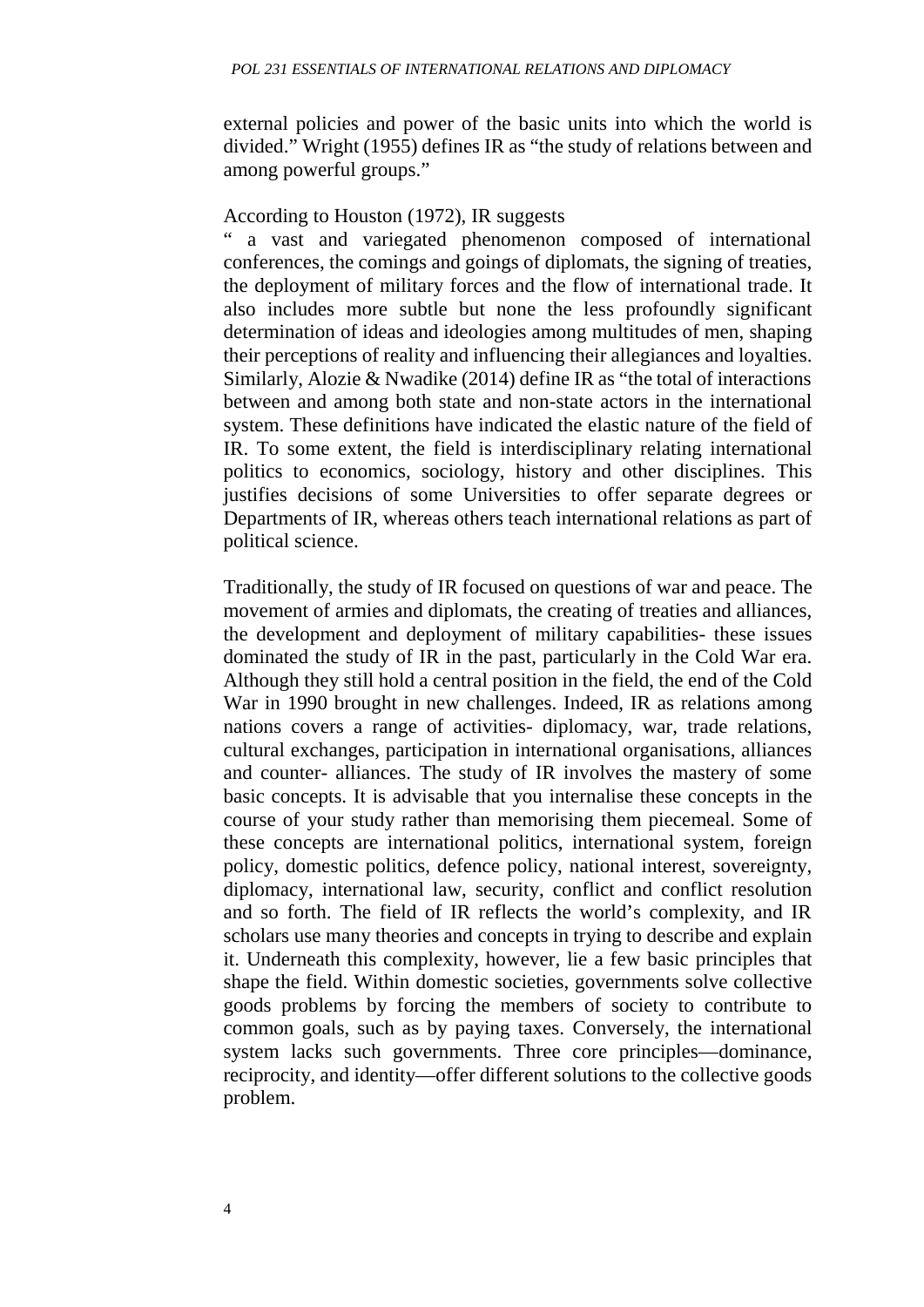#### **SELF-ASSESSMENT EXERCISE**

- i. What are international relations?
- ii. Mention activities covered in the conduct of international relations.

#### **4.0 CONCLUSION**

The complexity of the interactions among countries, organisations, corporations, groups and individuals make international relations a challenging subject to master. Indeed, there is always more to learn. Largely, the field is interdisciplinary relating international politics to economics, sociology history and other disciplines. IR revolves around some key concepts, activities and problems of interaction: for instance, how can a group— such as two or more nations— serve its collective interests when doing so requires its members to forgo their interests.

## **5.0 SUMMARY**

In this unit, we have examined the meaning of international relations and the various definitions given by different scholars. We established that IR is a new subject that affects our daily life profoundly and that we all participate in it. Broadly, IR concerns the relationships among individuals and governments in the global environment. We also established the international system is a set of relationships among the world's states, structured according to certain rules and patterns of interaction. Why some of these rules are explicit, others remain implicit. The field of IR reflects the world's complexity, and IR scholars use many theories and concepts in trying to describe and explain it.

## **6.0 TUTOR-MARKED ASSIGNMENT**

Discuss the meaning of international relations.

## **7.0 REFERENCES/FURTHER READING**

- Aja, A. A. (1992). "Theories of International Relations." Unpublished Monograph, Abia State University, Uturuu.
- Alozie, C. C. & Nwadike, J. (2014). *Fundamentals of International Relations in a New World Order*. Enugu: Rhyce Kerex Publishers.
- Deutsch, K. (1968). *The Analysis of International Relations.* Englewood Cliffs, N.J.: Prentice-Hall.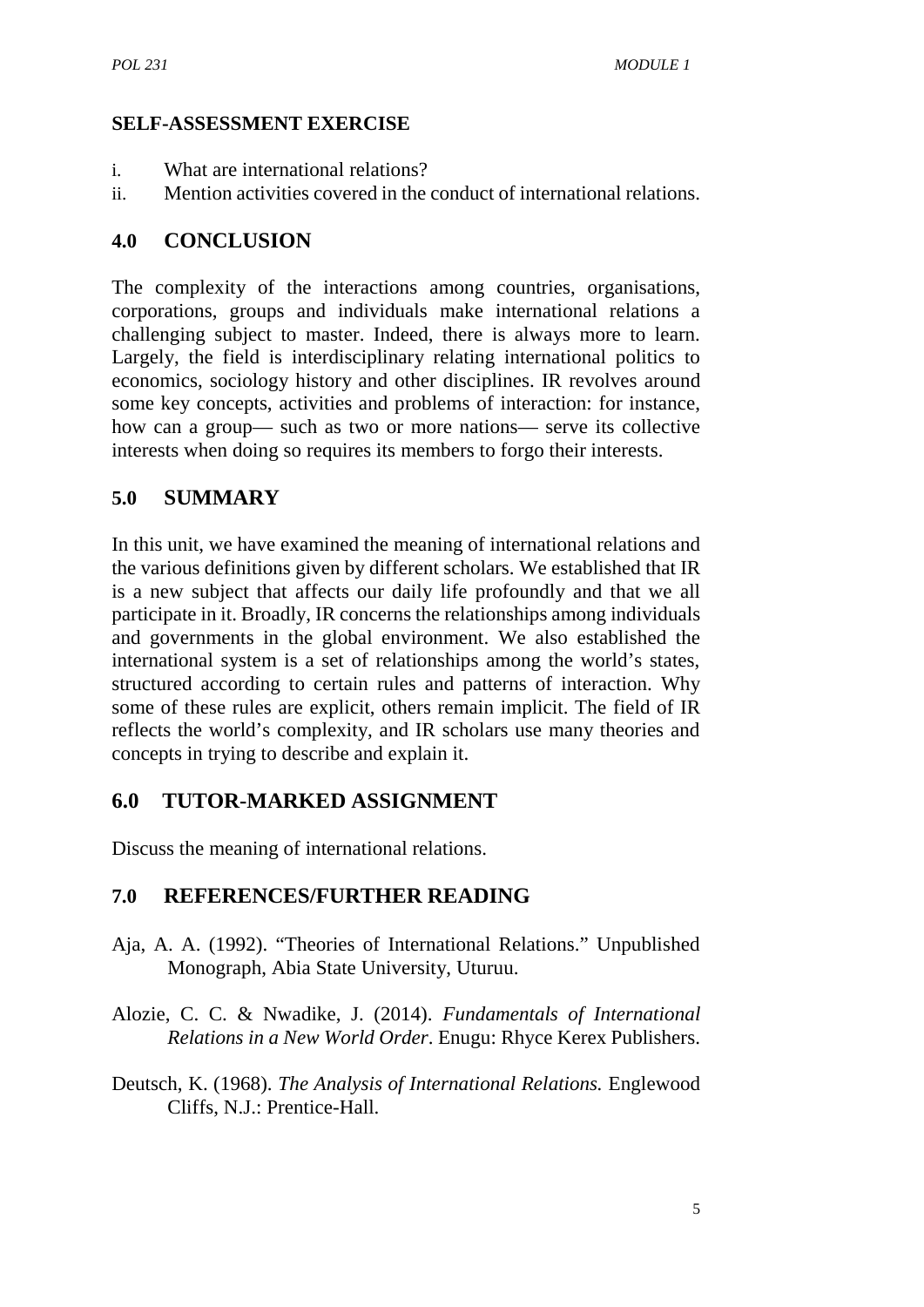- Houston, J, (1992). "International Relations." In Wasby, S. L, (ed.). Political Science: the Discipline and its Dimension: An Introduction. CalCutta: Scientific Books Agency.
- Johari, J. C. (2014). *International Relations and Politics: Theoretical Perspectives in the Post-Cold War Era* (4<sup>th</sup> Ed.). New Delhi: Sterling.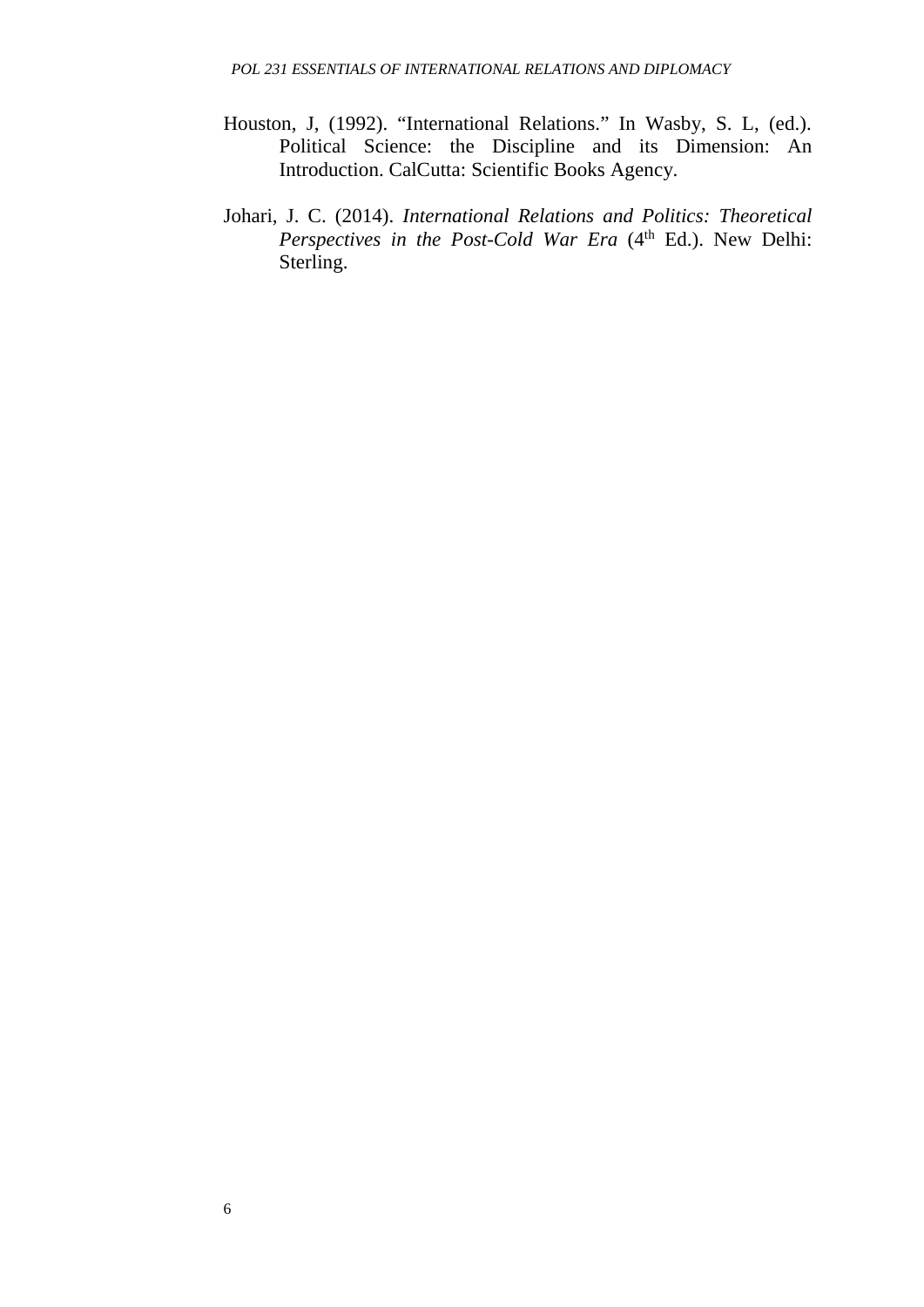# **UNIT 2 NATURE OF INTERNATIONAL RELATIONS**

#### **CONTENTS**

- 1.0 Introduction
- 2.0 Objectives
- 3.0 Main Content
	- 3.1 Nature of International Relations
- 4.0 Conclusion
- 5.0 Summary
- 6.0 Tutor-Marked Assignment
- 7.0 References/Further Reading

## **1.0 INTRODUCTION**

Like the world community, which is rapidly changing, international relations is in transition. Indeed, contemporary international relations is a study of the world community in transition. The world that we live in is increasingly complex and consistently changing.

## **2.0 OBJECTIVES**

By the end of this unit, you will be able to:

explain the nature of international relations

## **3.0 MAIN CONTENT**

## **3.1 Nature of International Relations**

IR deals with the relationship between nation-states, international organisations and other groups. These are the *actors* in international relations. The most important actors in IR are states. This accounts for the *state-centric-view* of the international system. The nature of the international system from the realists' perspective is anarchical. This state of anarchy does not imply complete chaos or absence of structures and rules; rather it portrays a lack of central government that can enforce rules. In domestic society within states, governments can enforce contracts, deter citizens from breaking rules and use their monopoly on legally sanctioned violence to enforce a system of law. In the case of international relations, the great power system and the hegemony of a superpower can provide relative peace and stability for decades on end but then can break down into costly wars among the great powers.

The development of sovereign states dictates the very structure of international politics and determines the pattern of relations in IR. Since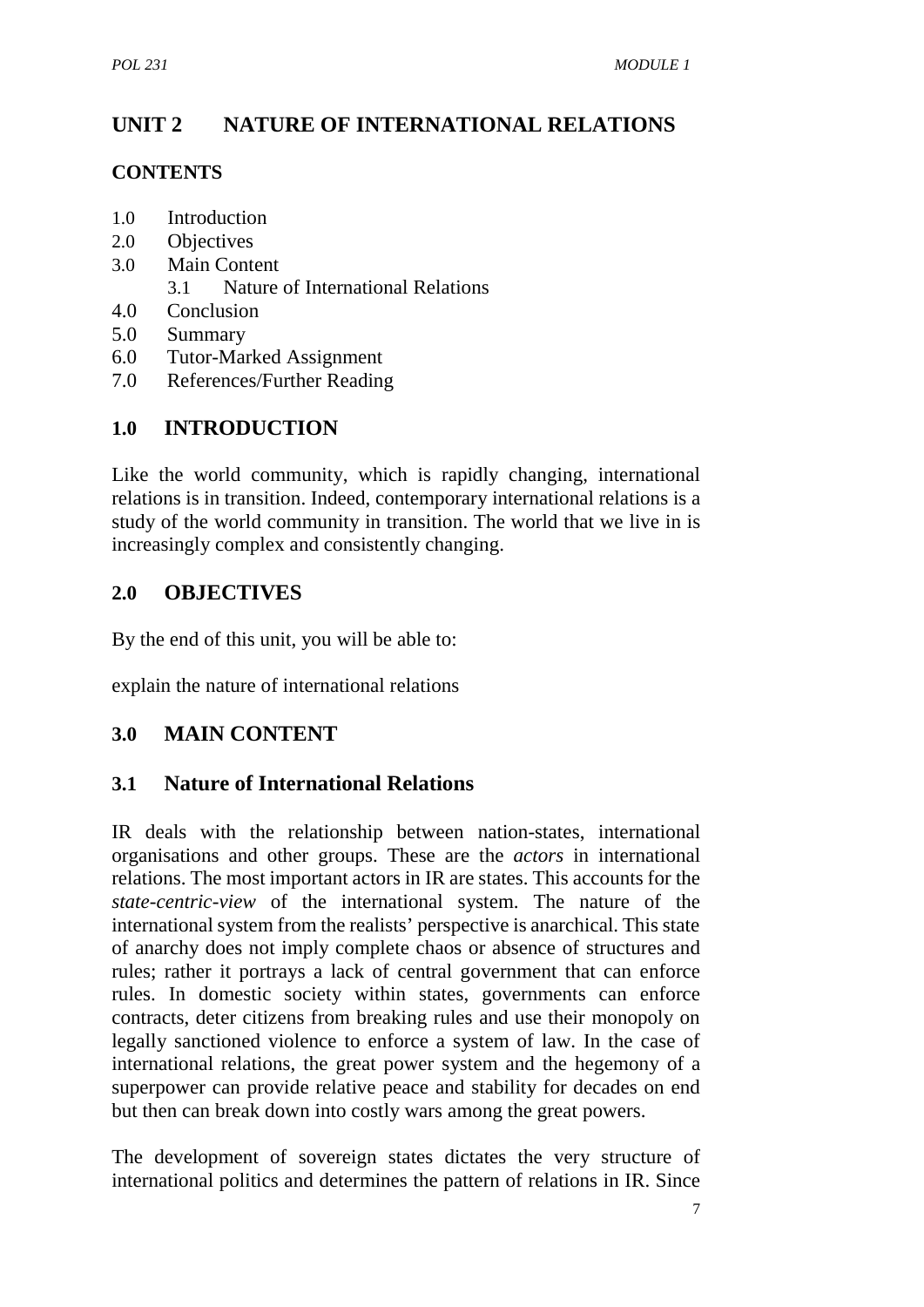the actors in world politics are sovereign, international relations must be anarchical. This essential anarchy of a system of sovereign states leads to the conclusion that the study of IR must be distinct from the study of domestic politics. Where domestic politics denotes the study of the institutions of government, IR remains the study of the institutions of international governance and power politics. Indeed, a history of the practice of war, diplomacy and international law offers intriguing insights into the nature of modern international society and the politics of what Hedley Bull famously called the anarchical society. The key is to recognise that a grasp of the nature of the balance of power is essential to an understanding of IR.

When we look at the world of global politics, we inevitably see international or trans-national governmental organisations (IGOs) such as the United Nations (UN) or the International Monetary Fund (IMF). We see regional organisations, such as the European Union (EU) or the African Union (AU), and important non-governmental organisations (NGOs) such as the Red Cross, Amnesty International, and powerful multinational corporations (MNCs) with bigger annual turnovers than the gross national product (GNP) of many countries. We also find that many issues that we associate with IR transcend this basic description. Undoubtedly, Hitler's violent assault on the post-World-War I had important consequences on how scholars in IR approached their subject. Many observers became impatient with the descriptive, moralistic and legalistic orientation of the 1920s and realised that as important as treaties and international organisations were to IR, objectives such as security and expansion, processes such as trade and diplomacy, and means such as propaganda and subversion had to be studied as well. Thus, while one group of scholars continue to emphasise the traditional concerns of the law, institutions, and current affairs, another branched off to begin more systematic and comparative studies of objectives, processes, and means, as well as those basic forces, assumed to affect a state's foreign policy behaviour. These studies assessed the phenomenon of nationalism, the influence of geography on a country's foreign policy, and particularly the effect of power or lack of it on a nation's fate. The content, as well as the approaches to the subject, is continuously expanding as scholars apply the insights and techniques of many disciplines and the tools of modern technology to the problems of international affairs. To this end, the traditional approaches of a **historical**, **descriptive** and **analytical** nature, which are gradually supplemented or replaced by other approaches; attempt to give greater order and form to the volume of data available.

This explains the multi-disciplinary approach to the study of international relations that allows the gathering of information from a wide variety of sources like the international aspects of politics, geography, economics, history, law, strategic studies, peace and conflict studies, and cultural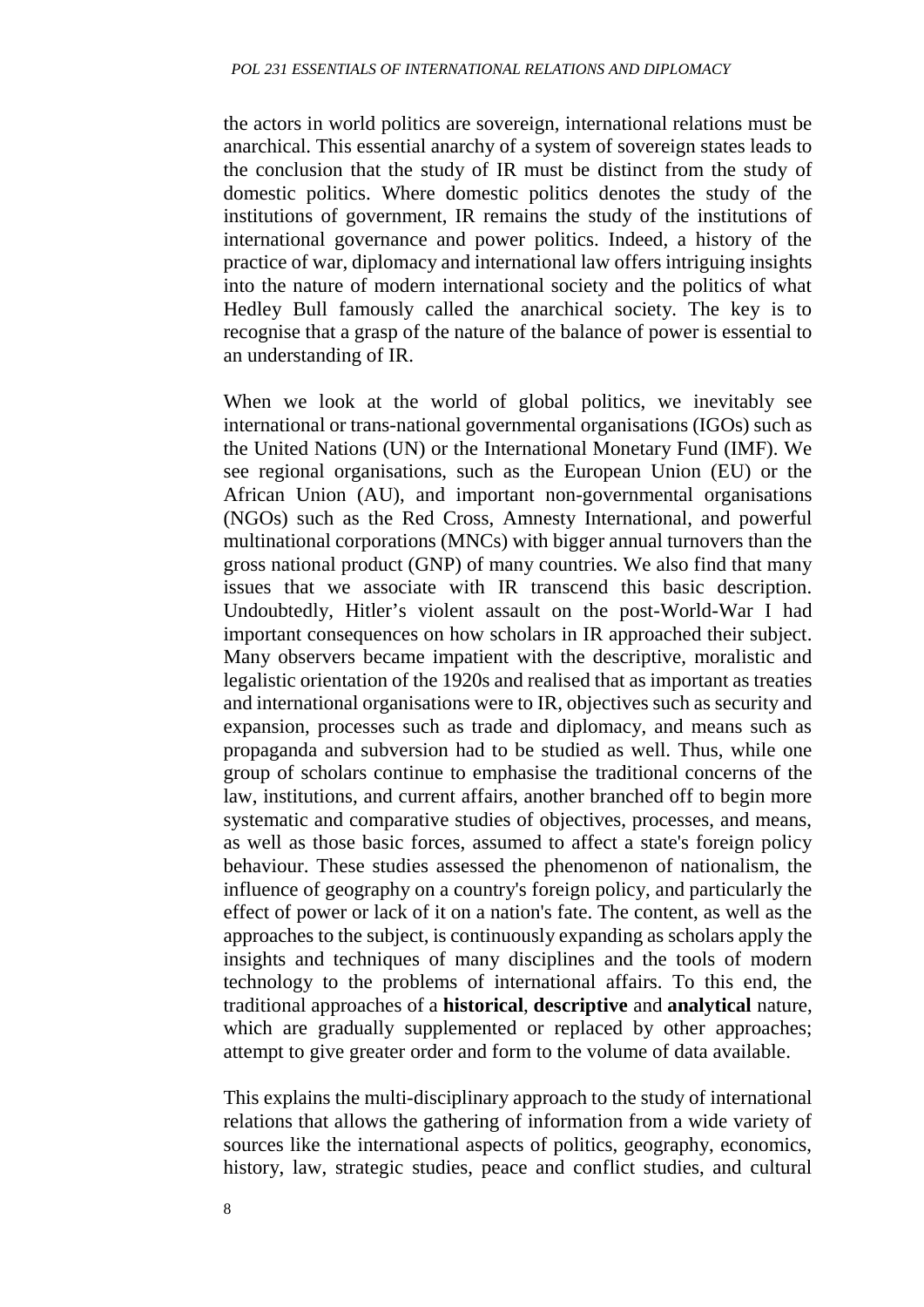studies. These approaches have already made a significant impact on the study of international relations. They are designed to bridge the gap between theory and practice and to provide better tools for analysis of the increasingly complex data of international relations research. Indeed, the best way to begin to get a grip on this wide-ranging and challenging subject is not to become an expert in every aspect of world politics.

This might be an ideal solution but it is simply not a realistic goal. Rather, you need to find a way to cope with complexity and multidisciplinary approach. This is what IR, as an academic discipline, and you, as a student of IR, must try to achieve. IR, at its most basic level, is a matter of orientation. It attempts to manage the deeply complex nature of world politics by breaking it down into understandable chunks and helpful general theories. The key is to find ways of describing and analysing world politics that can both acknowledge the vast array of causal and determining factors yet give us the critical leverage we need.

#### **SELF-ASSESSMENT EXERCISE**

Who are the main actors in IR?

#### **4.0 CONCLUSION**

IR deals with the relationship between nation-states, international organisations and other groups. Its nature from the realists' perspective is anarchic. The anarchical nature of IR does not mean a state of chaos; it only suggests the lack of a central government that is supreme to others since all sovereign states are equal in the international system. The legalistic approach to the study of IR in the pre-World War I became obsolete in the post-World War II era. Today, the multidisciplinary approach remains the best approach to the study of international relations. Therefore, you will need to master a whole range of historical and conceptual skills to understand IR. Learning to understand the historical development of the state, the international system, globalisation, and so forth offer huge insights into the nature of IR.

## **5.0 SUMMARY**

States are the most important actors in IR. The international system rests on the sovereignty of the independent states. The nature of the international system from the realists' perspective is **anarchical**. This state of anarchy does not imply complete chaos or absence of structures and rules; rather it portrays a lack of central government that can enforce rules. The content, as well as the approaches to the subject, is continuously expanding as scholars apply the insights and techniques of many disciplines and the tools of modern technology to the problems of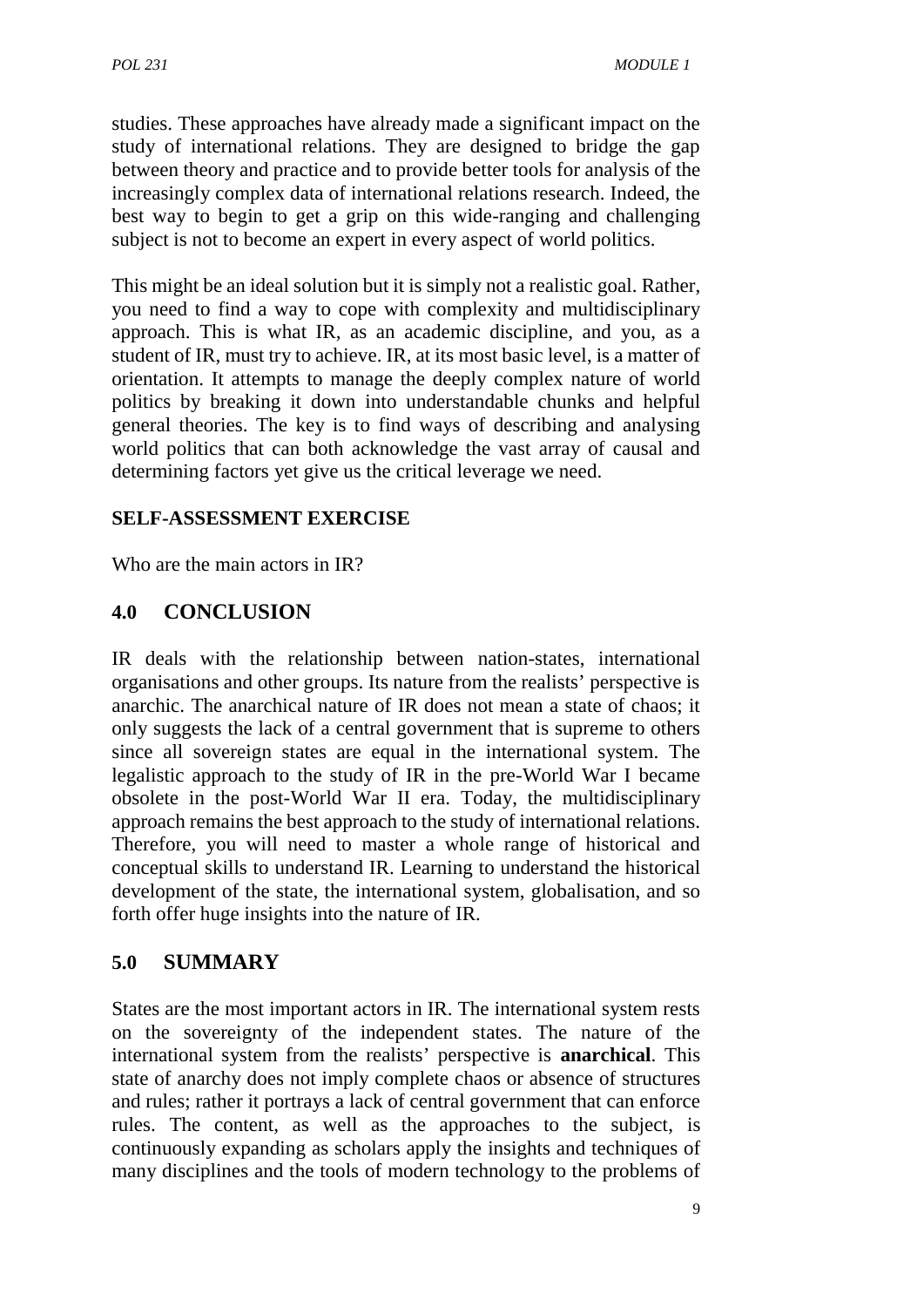international affairs. We have also discussed different approaches to the study of international relations. The multidisciplinary, multifaceted and inter-disciplinary approach bridges the gap between theory and practice. It provides better tools for analysis of the increasingly complex data of international relations research.

#### **6.0 TUTOR-MARKED ASSIGNMENT**

Outline the salient features of international relations.

#### **7.0 REFERENCES/FURTHER READING**

- Bull, H. (1995). *The Anarchical Society: A Study of Order in World Politics.* (3rd ed.). New York: Palgrave Books.
- Olson, W. C. & Fred, A. S. (1966). *The Theory and Practice of International Relations.* (2nd ed.). Englewood Cliffs, N.J.: Prentice-Hall.
- Palmer, N. D. & Perkins, H. C. (2004). *International Relations: The World Community in Transition.* (3rd ed.). Krishan Nagar, Delhi: A.I.T.B.S.
- Wright, Q. (1965). *The Study of International Relations.* New York: Appleton- Century-crofts.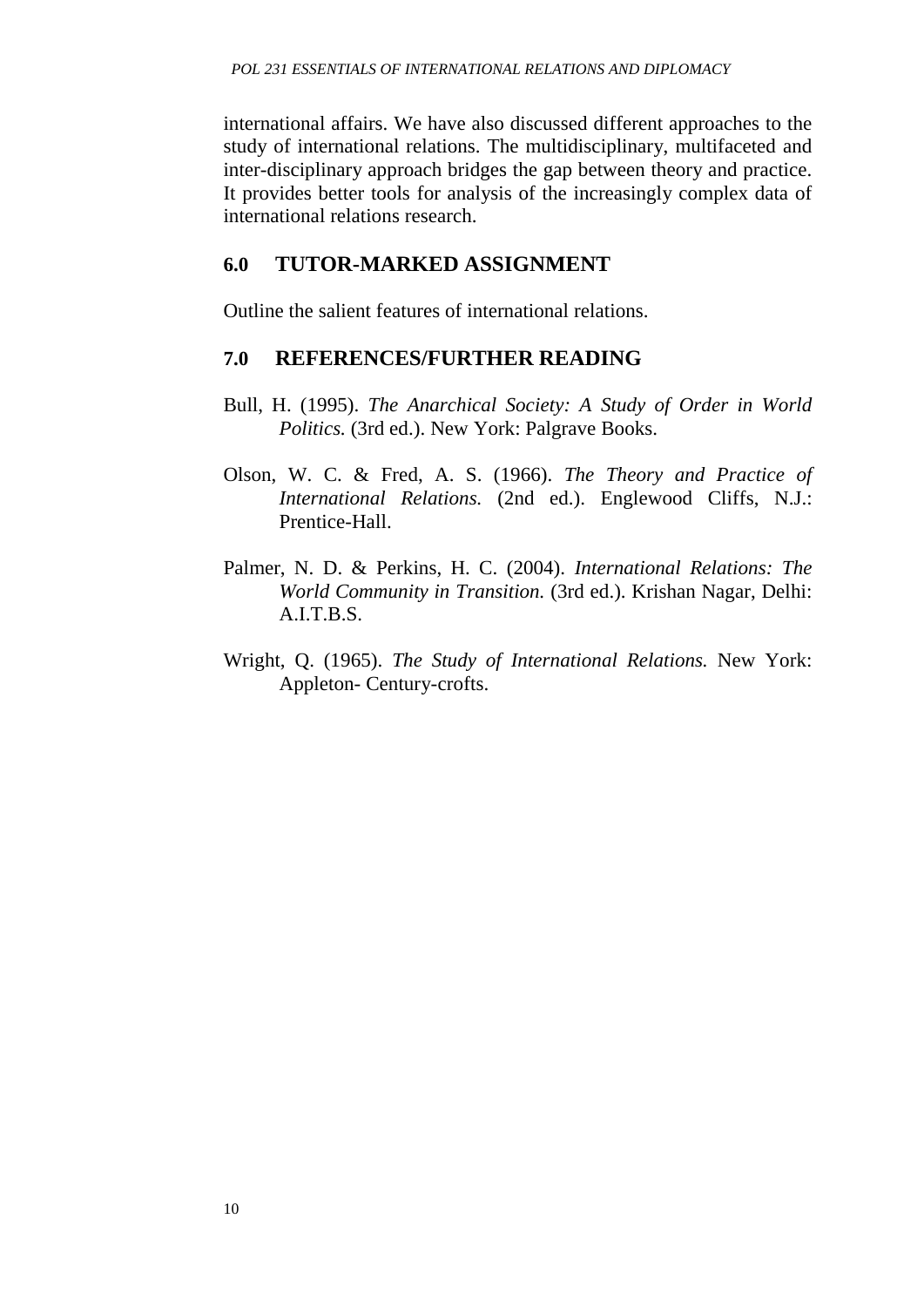# **UNIT 3 SCOPE OF INTERNATIONAL RELATIONS**

#### **CONTENTS**

- 1.0 Introduction
- 2.0 Objectives
- 3.0 Main Content
	- 3.1 Scope of International Relations
- 4.0 Conclusion
- 5.0 Summary
- 6.0 Tutor-Marked Assignment
- 7.0 References/Further Reading

## **1.0 INTRODUCTION**

As a field of study, IR has elastic boundaries. Its scope. has often been thematically and analytically confined to events and issues determined by the available data and facts. The core concepts of international relations are foreign policy, international law, international organisation, international politics, international economic relations, diplomacy, military thought and strategic studies. IR also covers issues such as s trade, tourism, transportation, communication, technology and its transfer, cultural exchange, refugee and asylum, terrorism, energy and environment etc.

## **2.0 OBJECTIVES**

By the end of this unit, you will be able to:

- outline and explain the scope of international relations
- identify the focus and subject-areas of international relations.

## **3.0 MAIN CONTENT**

## **3.1 Scope of International Relations**

The scope of international relations has greatly expanded over the years and of late scholars have tried to build up certain theories of international politics. Fundamentally, all students of IR must begin with an introduction to the basic vocabulary of the discipline known as IR theory. IR theory is basic to the study of world politics in that it represents a series of attempts to explain or understand the world in ways that frame the debates in foreign policy, law, ethics, security studies etc. Traditionally, the scope of IR was pre-occupied with an analysis of special kind of power, force and influence relationships that exist among nation-states over the issues of war and peace. In other words, the study of IR arises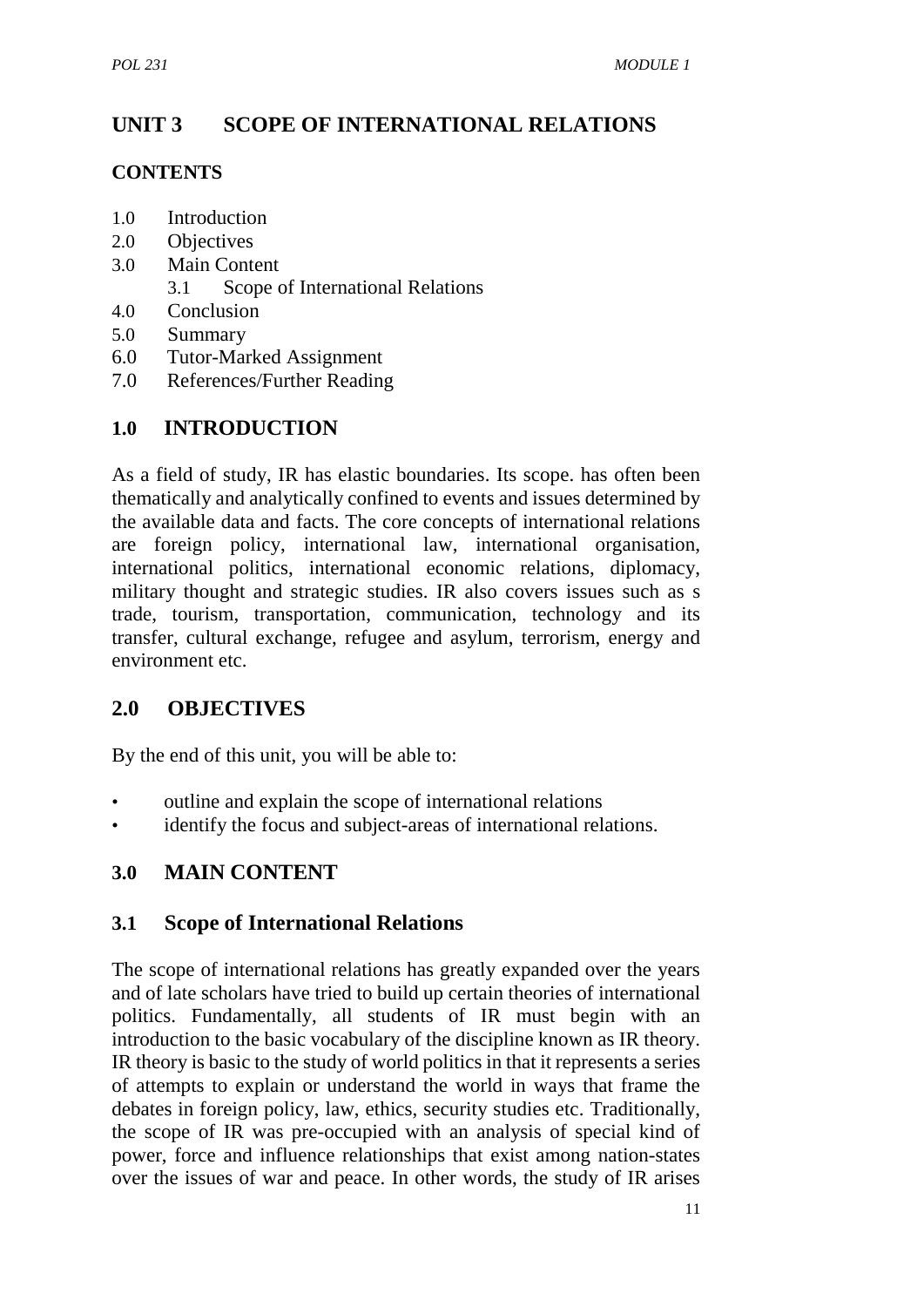over the problems of war and how peace can be maintained among nations. However, in recent years, scholars under the impact of behavioural sciences have tried to build up theories of international politics and the scope of the subject has undergone great changes. The scholars, instead of giving a historical narrative of the world have preferred to discuss the various events.

Given the cross-cutting nature of contemporary socio-economic, political and security issues between the domestic and international affairs, the actors involved and the interests they represent, the discipline of IR now by-far addresses issues beyond the politics of and nuances of power relations and inter-state relations. The scope of the discipline of IR in addressing the contemporary experiences has no longer be restricted to issues of power alone; it has come to encompass events and issues that borders on trade, tourism, transportation, communication, technology and its transfer, cultural exchange, refugee and asylum, terrorism, energy and environment. Equally, the actors now range from the powerful multinational corporations to transnational social movements, environmental rights groups, human rights organisations, inter-governmental organisations, transnational terrorist and criminal networks and of course the state that remains the modal point in contemporary international politics and discourse as was the case in the earlier centuries.

Stanley Hoffmann has suggested, "the discipline of international relations is concerned with the factors and activities which, affect the external policies and the power of the basic units into which the world is divided and these include a wide variety of transnational relationships, political and non-political, official and unofficial, formal and informal. All of these and many related considerations are of deep concern to the social philosopher. Thus, the philosophy of international relations may be an appropriate term for this area of ideology, visions, values, principles, plans and solutions in the area of foreign politics. Essentially, Akinboye & Ottoh (2007) summarises the scope of IR to cover six subject areas: International politics, foreign policy analysis, diplomacy, global defence and strategic studies, international law and organisations and international economic relations. Other scholars count theories of international relations as a field of study of IR. This latter field focuses attention on theories, assumptions or perception underlying events and results of international relations. It is important to note that theories of international relations cut across all fields of IR for the possibilities of a more meaningful organisation of existing knowledge. A brief explanation of these subject areas of sub-fields of IR will follow in Module 2 and other subsequent modules of this study guide.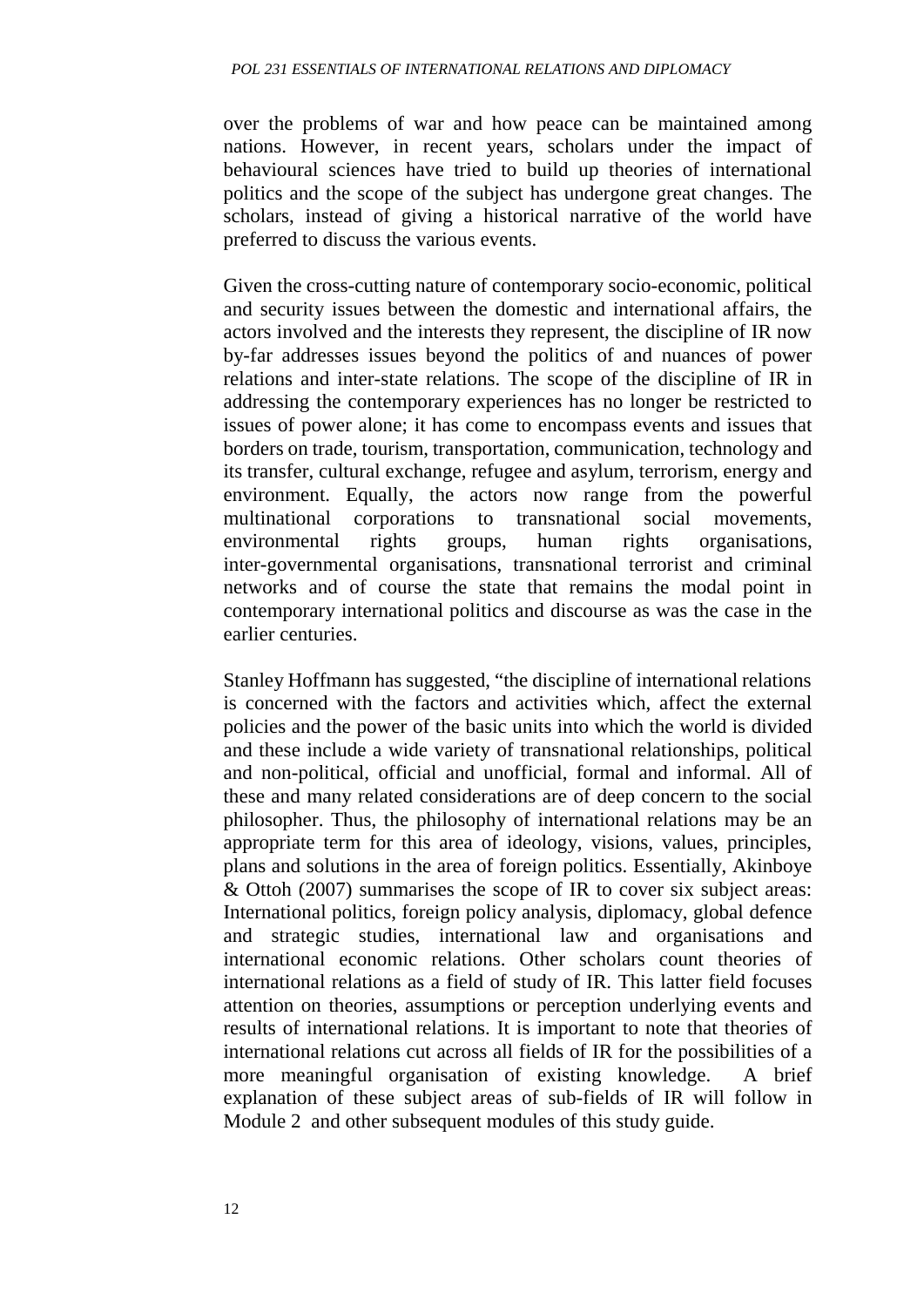One way to keep abreast of current trends in international relations research is to consult professional journals in the field, such as Journal of International Affairs (Published by the Nigerian Institute of International Affairs, (NIIA) Lagos. Similarly, any student of international relations should also have some knowledge of the most important writings and the distinctive contributions of eminent scholars in the field. Among these are E. H. Carr, Hans Morgenthau, Quincy Wright, Morton Kaplan, Karl Deutsch, David Singer, Walter Lippmann, and so forth.

#### **SELF-ASSESSMENT EXERCISE**

List some of the focused issues and subject areas of IR.

## **4.0 CONCLUSION**

Over the years, international relation's scope has greatly expanded as scholars try to build up certain theories of international politics. The discipline of IR deals with important aspects of human nature and conduct, with the behaviour and standards of groups, with the principles and forces underlying and motivating national and international actions and decisions in the past, present and the future.

## **5.0 SUMMARY**

In this unit, we have studied the scope of international relations. We established that as a field of study, IR has uncertain scope delimitation. It has often been thematically and analytically confined to focus areas determined by the available data and facts. The discipline of IR is concerned with the factors and activities which, affect the external policies and the power of the basic units into which the world is divided and these include a wide variety of transnational relationships, political and non-political, official and unofficial, formal and informal. As a field of study, IR subject areas can be summarised into six; namely, International politics, foreign policy analysis, diplomacy, strategic studies, international law and organisations and international economic relations.

## **6.0 TUTOR-MARKED ASSIGNMENT**

Outline clearly the scope of international relations.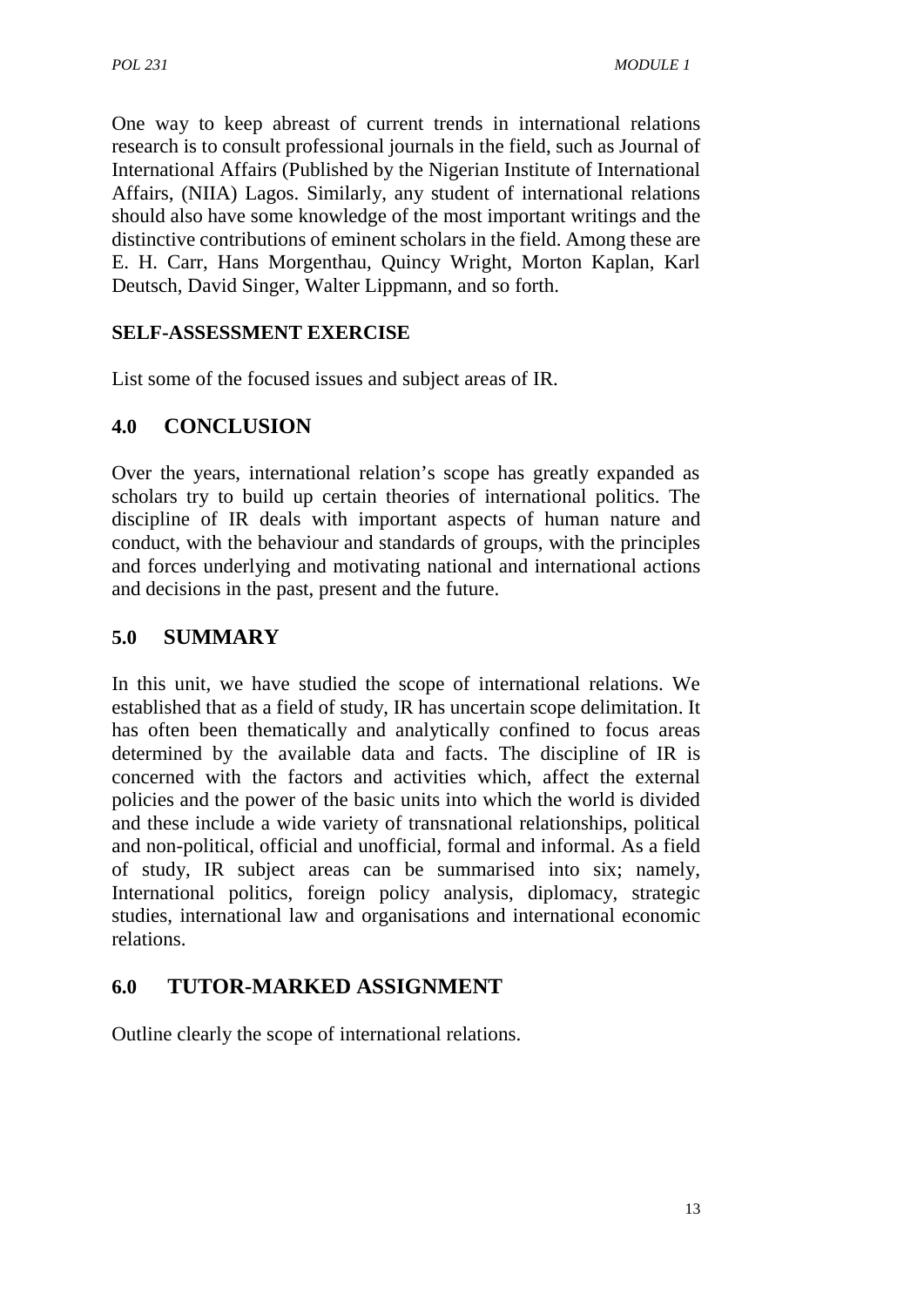#### **7.0 REFERENCES/FURTHER READING**

- Akinboye, S. & Ottoh. F. (2007). *A Systematic Approach to International Relations*. Lagos: Concept Publications.
- Goldstein, J.S. & Pevehouse, J. C. (2011). *International Relations,* (9th ed.). San Francisco: Longman, Pearson Education.
- Hoffmann, S. (1960). (Ed). *Contemporary Theory in International Relations.* Englewood Cliffs, N.J.: Prentice-Hall.
- Kaplan, M. (1957). *System and Process in International Politics.* New York: John Wiley.
- Saka, L. (2012). "International Relations: An Introduction." In: Ogundiya, I. S. & Hamzat, J. (ed.). *The Basic of Social Sciences.*" Lagos: Matlhouse Press Limited.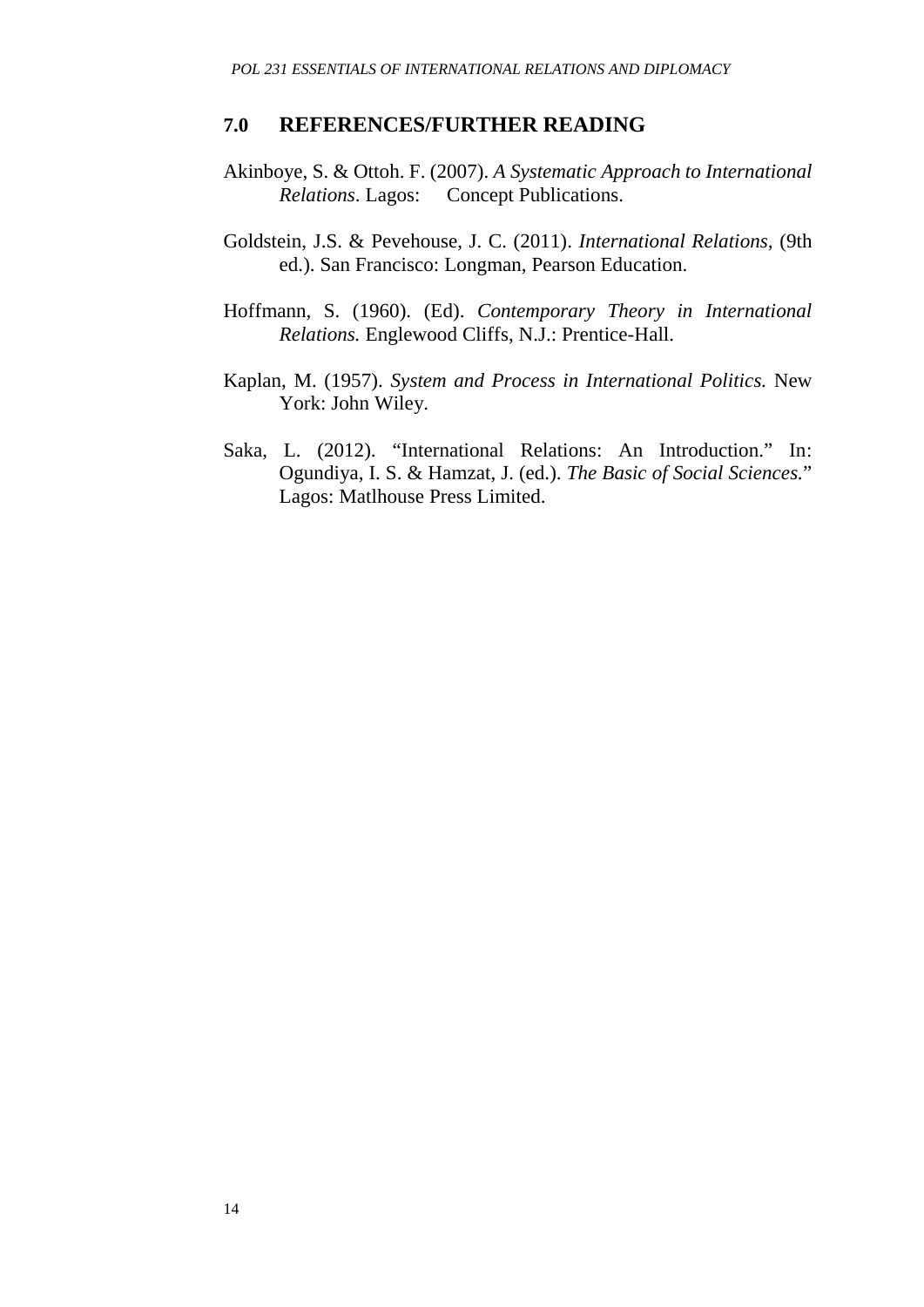## **UNIT 4 ORIGIN AND DEVELOPMENT OF INTERNATIONAL RELATIONS**

#### **CONTENTS**

- 1.0 Introduction
- 2.0 Objectives
- 3.0 Main Content
	- 3.1 Origin of International Relations
	- 3.2 Phases in the Development of IR
- 4.0 Conclusion
- 5.0 Summary
- 6.0 Tutor-Marked Assignment
- 7.0 References/Further Reading

#### **1.0 INTRODUCTION**

The account of the origin and development of the conduct of IR is as old as human history and the state system. The earliest writings on international relations were largely concerned with proffering practical advice to policymakers. For instance, the Chinese philosopher Mencius in the fourth century B.C, Kautilya, under the Indian emperor Chandragupta (326-329 B.C) and Niccolo Machiavelli wrote works that are studied today for their insights into the kinds of problems that still confront political leaders. However, in this unit, our concern is not the intermittent records of IR development in the ancient times; rather, our attention will be on the explanation of the emergence of IR from the start of the nation-state system in modern times and outline the phases of the development from that period to date.

## **2.0 OBJECTIVES**

By the end of this unit, you will be able to:

- explain the origin of international relations
- trace the phases in the growth and development of IR.

## **3.0 MAIN CONTENT**

#### **3.1 Origin of International Relations**

IR as an academic discipline is of recent origin. This has not discredited the fact that relations phenomenon among nations is as old as history itself. Scholars of IR often trace the origin of IR as a field of study back to the Peace of Westphalia of 1648, when the modern state system was developed. It was believed that before this period, the medieval Europe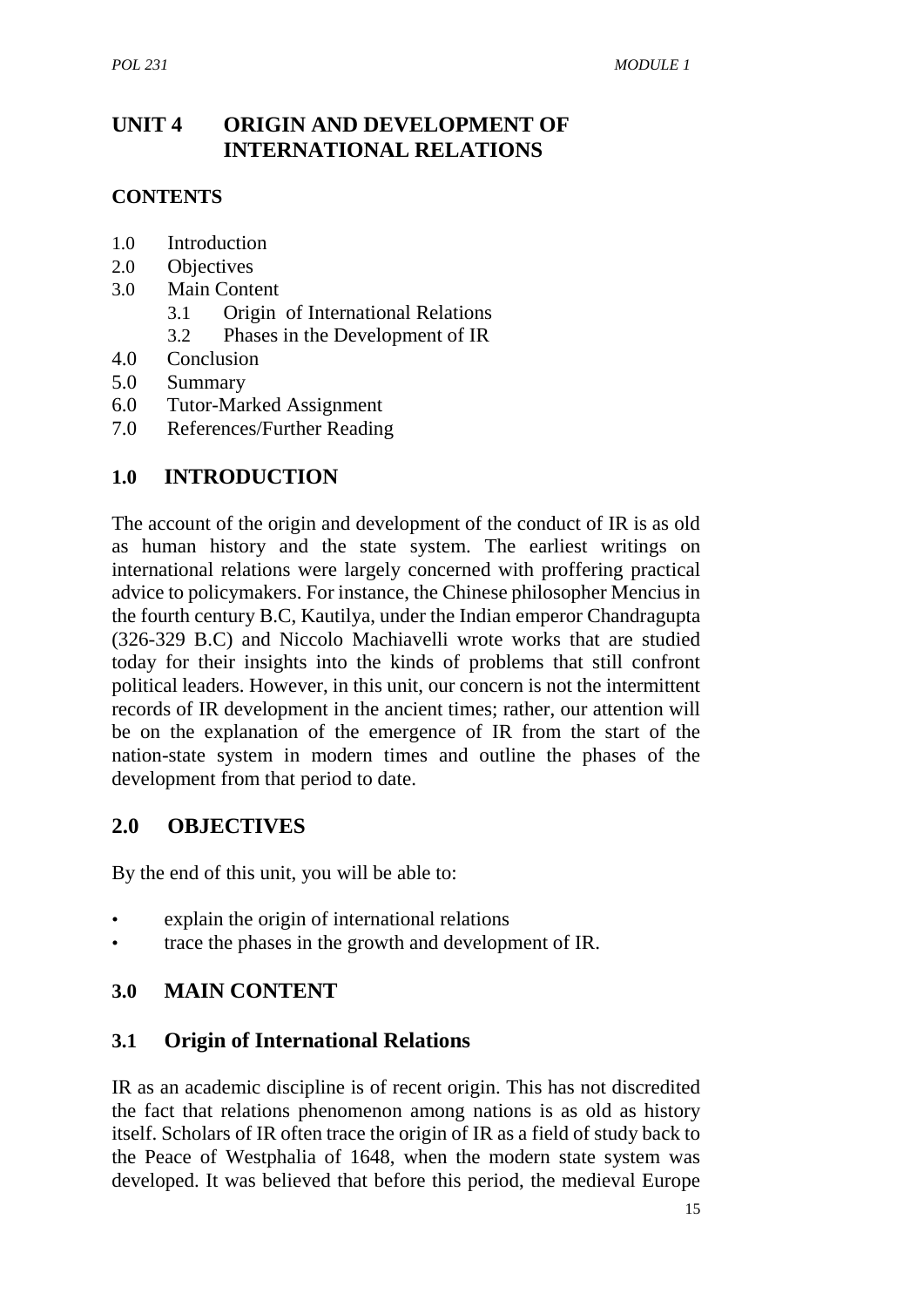political organisation was based on a vaguely hierarchical religious order. Accordingly, the Westphalia Peace treaty instituted the legal concept of sovereignty, which essentially meant that rulers (who are the legitimate sovereigns) had no internal equals within a defined territory and no external superiors as the ultimate authority within the territory's sovereign borders. It can be argued that although actual relations between states had taken place since the ancient civilisations, such as Egypt, Greece, and Rome but were incidental, sporadic and limited in nature. However, with the Westphalia Treaty of 1648 international relations assumed a new character. The treaty ushered in the concept of "territorial sovereignty" and birth of "independent nation-state."

Ever since, for instance in the political territory of present-day Nigeria, there had been organised political entities of city-states, empires, kingdoms, communities and nations that had been relating between them based on economic (trade) and on political (war, territorial expansion and of latest colonisation). Other civilisations, for example, Ethio-Egyptian priests, the early Greek philosophers like Plato and Aristotle, the Roman Empires, the Byzantine Empire and Chinese philosophers, were some of the pre-Westphalia Treaty international relations known to history. The earliest writings on international relations were largely concerned with proffering practical advice to policymakers. For instance, the Chinese philosopher Mencius in the fourth century B.C, Kautilya, under the Indian emperor Chandragupta (326-329 B.C) and Niccolo Machiavelli wrote works that are studied today for their insights into the kinds of problems that still confront political leaders. Indeed, it is relevant to stress that neither the Westphalia Treaty nor those before it ever started IR as a special field of study, but they were indications and the origin of present-day IR. Rather peace Treaty of Westphalia of 1948 stands unique as it did not only set the origin and procedures for modern-day IR but it primary ended the Thirty Years War (1618 – 1648 ) which was the most destructive conflicts in European history and formalised the present-day sovereign independent states.

## **3.2 Phases in the Development of IR**

Academic studies of IR as a field started in the period following the First World War when chairs were created to leading English and American universities with the effort to understand and explain international political development. Establishment of the League of Nations gave great impetus to this movement. Quite a substantial number of the leaders of the world such as Austen Chamberlain of England, Aristide Briand of France, Gustav Stresemann of Germany and Frank B. Kellogg of the United States Made efforts for the maintenance of international peace and security through the League of Nations. Likewise, some scholars such as Sir Alfred Zimmern and Philip Noel-Baker of Britain and J.T. Shotwell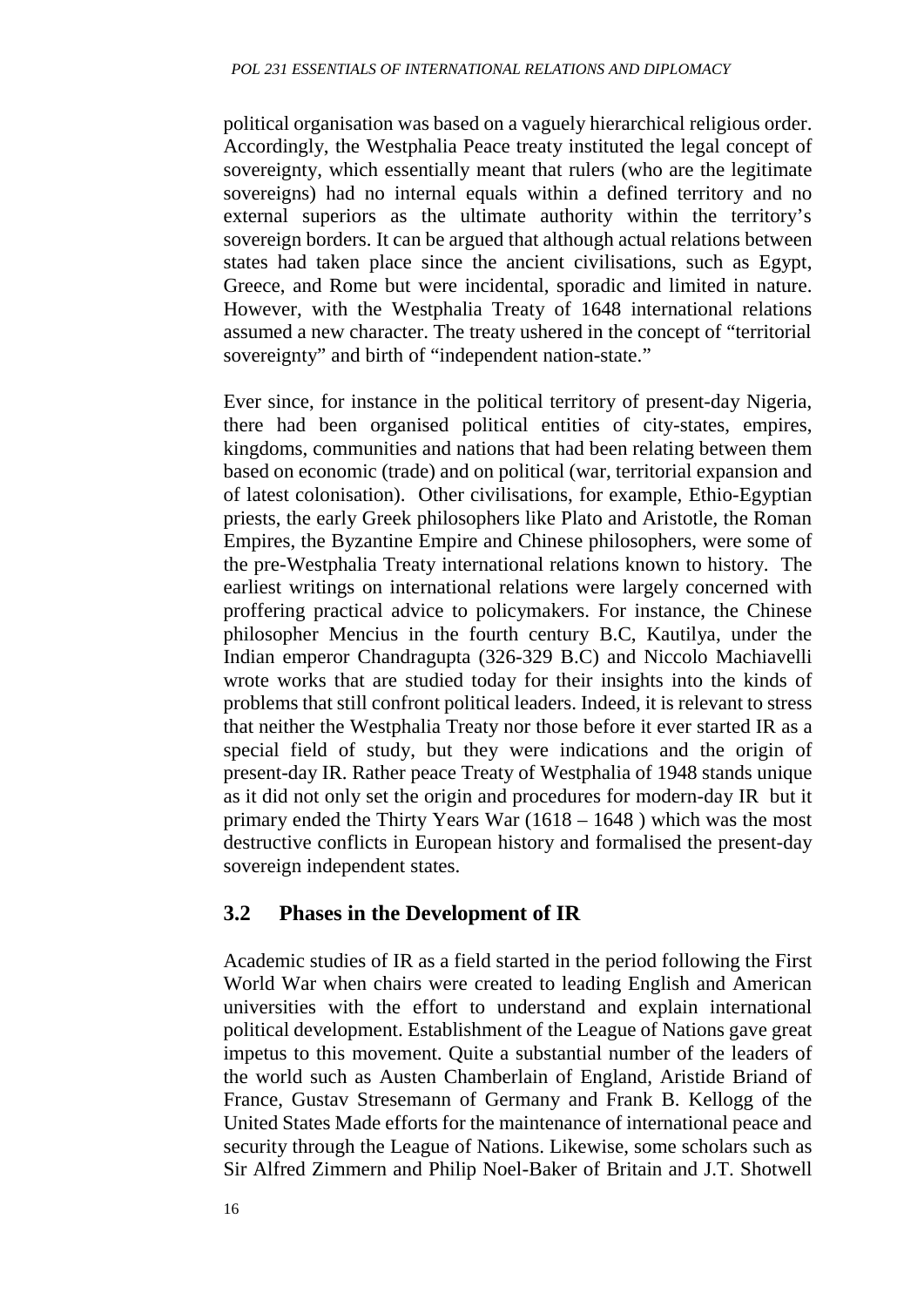and P.T. Moon of the United States wrote books and lengthy papers on the theme of international peace and security. These writers were given the name of the "idealists." However, in 1930, with the aggressive actions of Japan followed by that of Italy and Germany, the subject matter of study of IR changed. Thus, in the late 1930s and through the 1940s a reasonable number of scholars like Reinhold Niebuhr, N.J. Spykman. H.J. Morgenthan, Quincy Wright, F.L Schman, G.F. Kennan, Arnold Wolfers, Kenneth Thompson etc. contributed significantly to the development of IR. These scholars defined politics as "struggle for power" and attached much concern to "national interest" in terms of which the struggle must be understood and defined. These scholars belong to the community of "realists"

Another turning point in the development of IR discipline took place in the 1950s and 1960s when a generation of some scholars took to the course of "behavioural studies." Inspired by the writings of social theorists like Talcon Parsons, Easton and Almond developed the model of "system theory" for the study of national and international politics. M.A. Kaplan applied it particularly to the study of the international system and its processes. These writers subscribed strictly to the course of 'empiricism.' Later, scholars such as Karl Deutsch, J. David Singer, Richard Snyder, H.W. Bruck, B.Sapin and alike devised new methods, tools, techniques and paradigms for the understanding and explanation of international political reality in exclusively empirical terms. They discarded all forms of normative considerations and instead sought to study international politics in scientific forms. These groups of scholars are named 'behaviouralists. In the 1970s, flaws of behaviouralists were realised, there emerged a new crop of scholars called 'post-behaviouralists.'

The foregoing illustrates that the study of IR has ostensibly passed through many developmental stages. According to Kenneth Thompson, a study of IR has passed through four stages as follows:

- i. the first stage was before the First World War, in the 1920s, when the emphasis was then on diplomatic history and current affairs. The diplomatic historian dominated the field of IR.
- ii. The second stage was the period immediately after the commencement of the First World War, in the 1930s. This stage witnessed the study of international institutions and establishments of the League of Nations.
- iii. The third stage was also after the First World War that had existed throughout the inter-war period and even beyond before the 1940s. The emphasis shifted progressively to the study of international laws and organisations.
- iv. The fourth stage was the outbreak of the Second World War where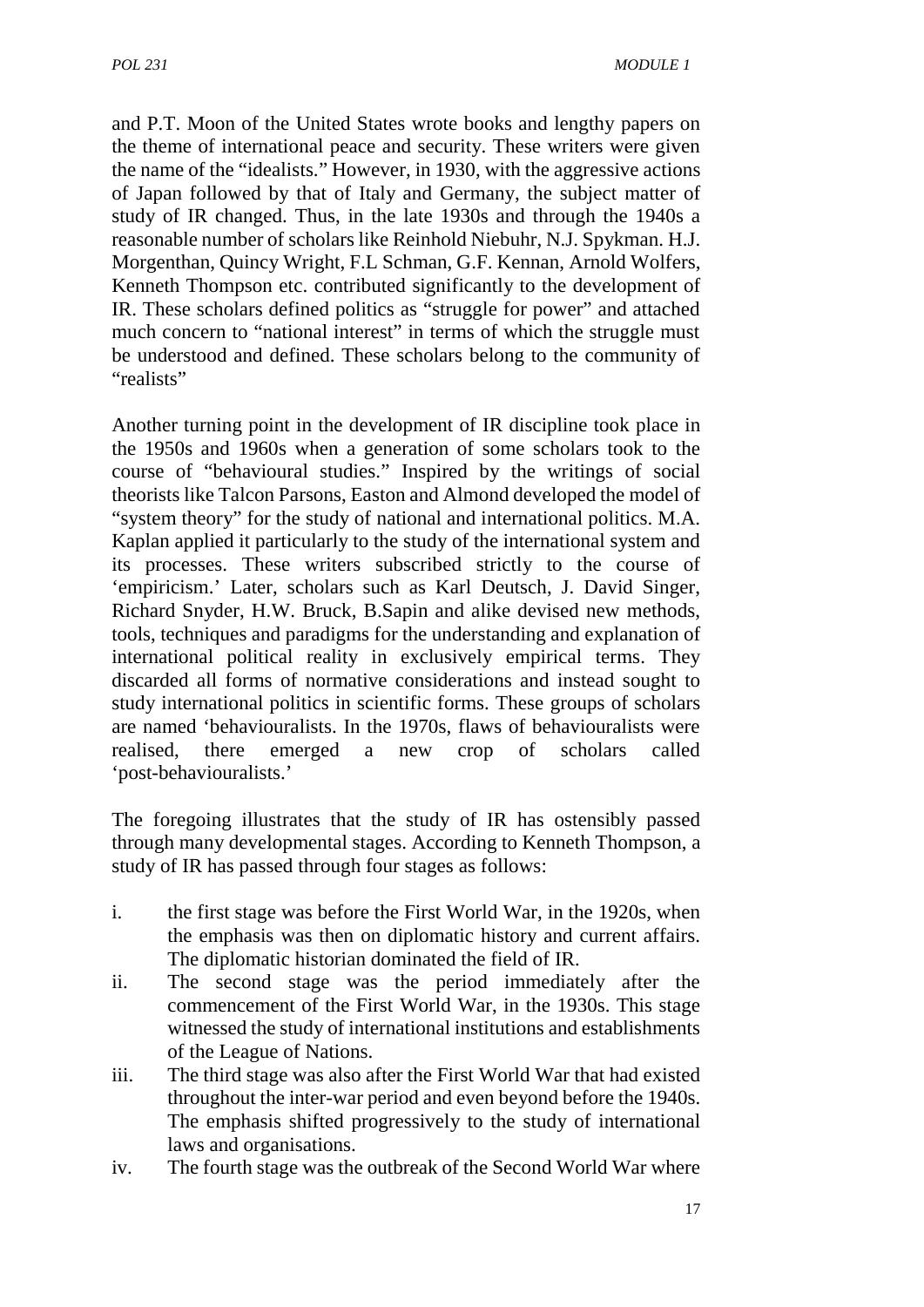emphasis had been on forces and influences which shape and condition the behaviour of the conduct of foreign relations and mode of resolution of international conflicts. This period saw the emergence of realists school of IR.

#### **SELF-ASSESSMENT EXERCISE**

- i. How did IR emerge?
- ii. explain the stages that marked the Development of IR as a field of study.

## **4.0 CONCLUSION**

Scholars of IR often trace the origin of IR as a field of study back to the Peace of Westphalia of 1648, when the modern state system was developed. However, Academic studies of IR as a field started in the period following the First World War, when chairs were created to leading English and American universities with the effort to understand and explain international political development. Establishment of the League of Nations gave great impetus to this movement.

## **5.0 SUMMARY**

In this unit, we have studied the origin and development of International relations. Fundamentally, the study of international relations has seen important changes since the start of the First World War. Ostensibly, the study of IR has passed through many developmental stages, Scholars of idealism, realism, empiricism behavioural and post-behavioural tendencies have all contributed to the development of IR addressing issues and concepts of international peace and security, power, national interests, nature of the international system, etc.

## **6.0 TUTOR-MARKED ASSIGNMENT**

- 1. Explain the origin of international relations.
- 2. Trace the growth and development of international relations.

## **7.0 REFERENCES/FURTHER READING**

- Kenneth, W. T. (1952). "The Study of International Politics: A Survey of Trends and Development." In *Review of Politics*, October 14, Pp.  $433 - 467$ .
- Johari, J. C. (2014). International Relations and Politics: Theoretical Perspectives in the Post-Cold War Era *(4th Ed.). New Delhi: Sterling.*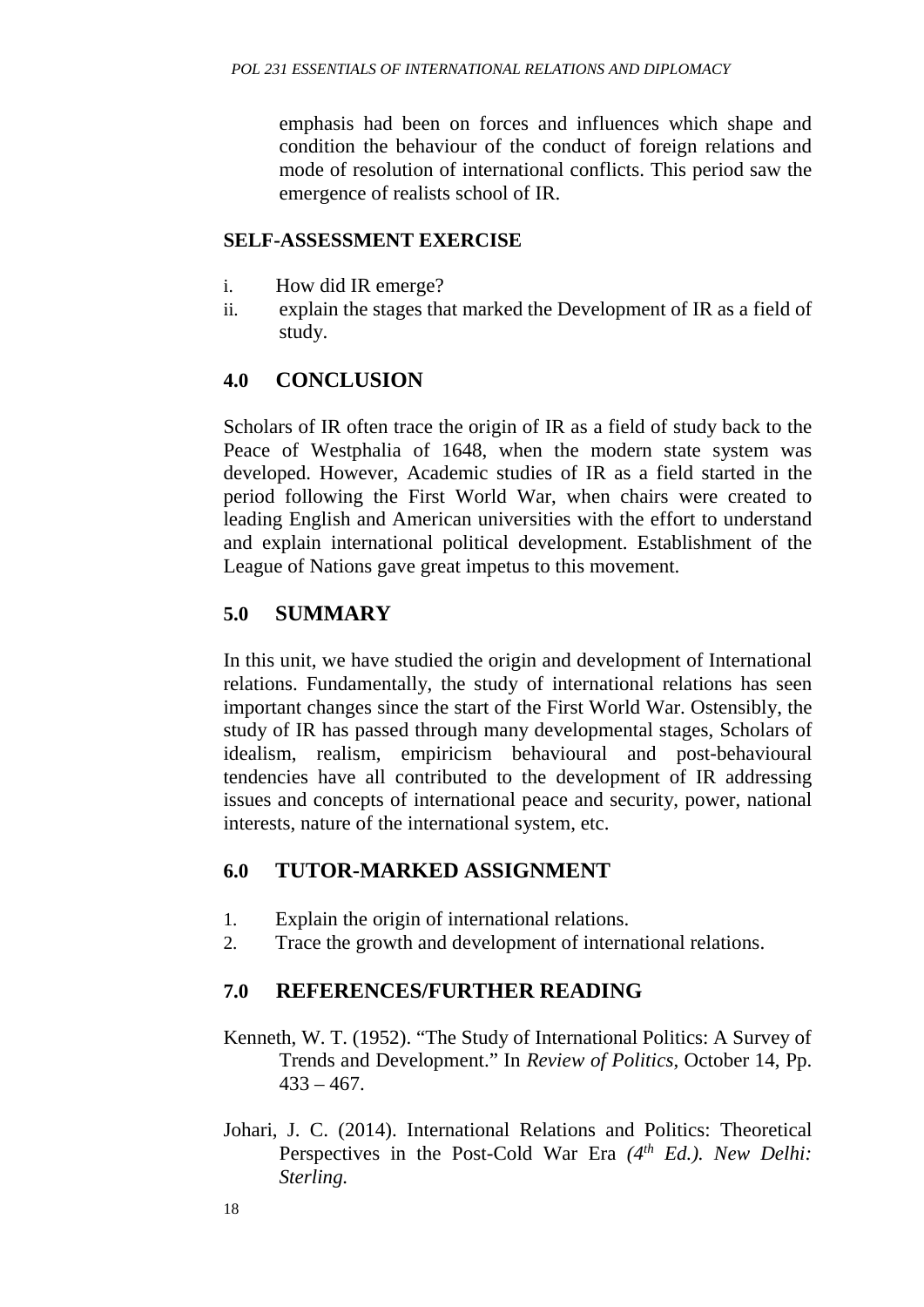# **UNIT 5 STRUCTURE OF THE INTERNATIONAL SYSTEM**

#### **CONTENTS**

- 1.0 Introduction
- 2.0 Objectives
- 3.0 Main Content
	- 3.1 The International System: The Arena of Interaction
	- 3.2 The Structure of the International System
	- 3.3 Actors in the International System
		- 3.3.1 State Actors
		- 3.3.2 Non-State Actors
- 4.0 Conclusion
- 4.0 Summary
- 6. 0 Tutor-Marked Assignment
- 7.0 References/Further Reading

## **1.0 INTRODUCTION**

The unit discusses the structure and characteristics of the international system. It identifies the character of the actors and describes the extent to which power determines the structure of inter-relationships within the system.

## **2.0 OBJECTIVES**

By the end of this unit, you will be able to:

- describe the features of the international system
- explain the structure of the international system
- identify and explain actors in the international system.

## **3.0 MAIN CONTENT**

## **3.1 The International System: The Arena of Interactions**

The first arena in the conduct of international relations is the global system of the world earth. According to Waltz (1979), the system is composed of a structure and interacting units. The structure is both anarchic and interactive among the units - the states. In the 18th and 19th centuries, international relations was largely a European affair with not more than 20 countries fully engaged in the interaction process. The dominant states in this period were the so-called great powers namely, Great Britain, France, Austria, Russia, and Prussia (later Germany). The extension of the European state system into the rest of the world in the last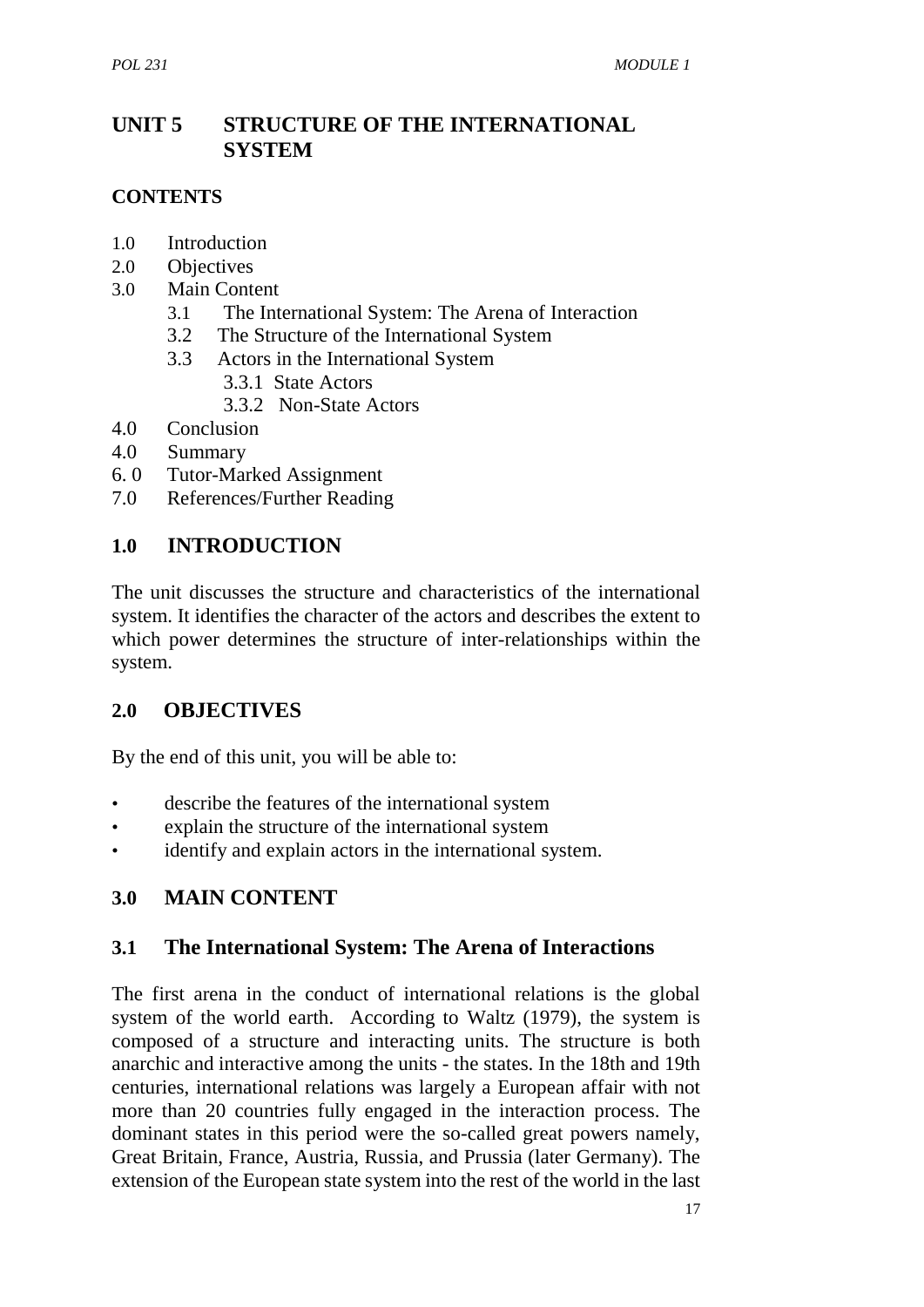decades of the 19th century and the subsequent emergence of over 200 independent political units in Africa, Asia, the Middle East, Latin America and in other corners of the world has created a truly global international system. In essence, the arena of the contemporary international system is global in scope and dimension.

The second arena is the existence of a multiplicity of actors in the international system.. Oran Young defined an actor in world politics as "any organised entity that is composed, at least indirectly, of human beings, is not wholly subordinate to any other actor in the world system ineffective terms, and participates in power relationships with other actors." In general, actors are classified into two: **state** and **non-state** actors. Traditionally, state actors considered the most powerful actors in the international system. Indeed, there is a great diversity in the size, population resource endowment, military capability, economic strength and industrial capacity among the state actors. This has created relationships of dependence and interdependence among the state actors. The growth of non-state actors, particularly multinational corporations (MNCs), international organisations such as the United Nations, and transnationally organised groups, in the post-World War II period, led to the abandonment of the traditional view which saw states as the only actors in the international system.

International relations occur through the regularised interactive processes among state and non-state actors within the larger arena of the global *international system.* Therefore, interactions constitute the third arena for the conduct of IR. Although interactions take numerous and diverse forms they can be classified either by *type* or *issue areas.* Issue areas include trade and commerce, security, tourism, finance, technology transfer, cultural exchange, sports, educational exchange, immigration, crime and criminality, etc. The classification by type shows that irrespective of the issue area, interactions are either *conflictual* or *collaborative.* Conflict and cooperation are the inherent characteristics of international relations and can be viewed about power configurations into unipolar, bipolar, tripolar and multipolar. Thus, the rules of interaction revolve around the concepts of sovereignty, territorial integrity and equality of states.

Finally, the fourth arena of the conduct of IR is the resultant problems of conflict or cooperation of interests, which are common to many actors and require the concerted of a combination of international actors for solutions. In the contemporary international system, the existence of nuclear weapons and terrorists networks groups like Al Qaeda that have demonstrated their capacity to precipitate a conflict that could lead to the death of millions as well as the pandemic of coronavirus constituted problems that require common and concert effort of the international actors.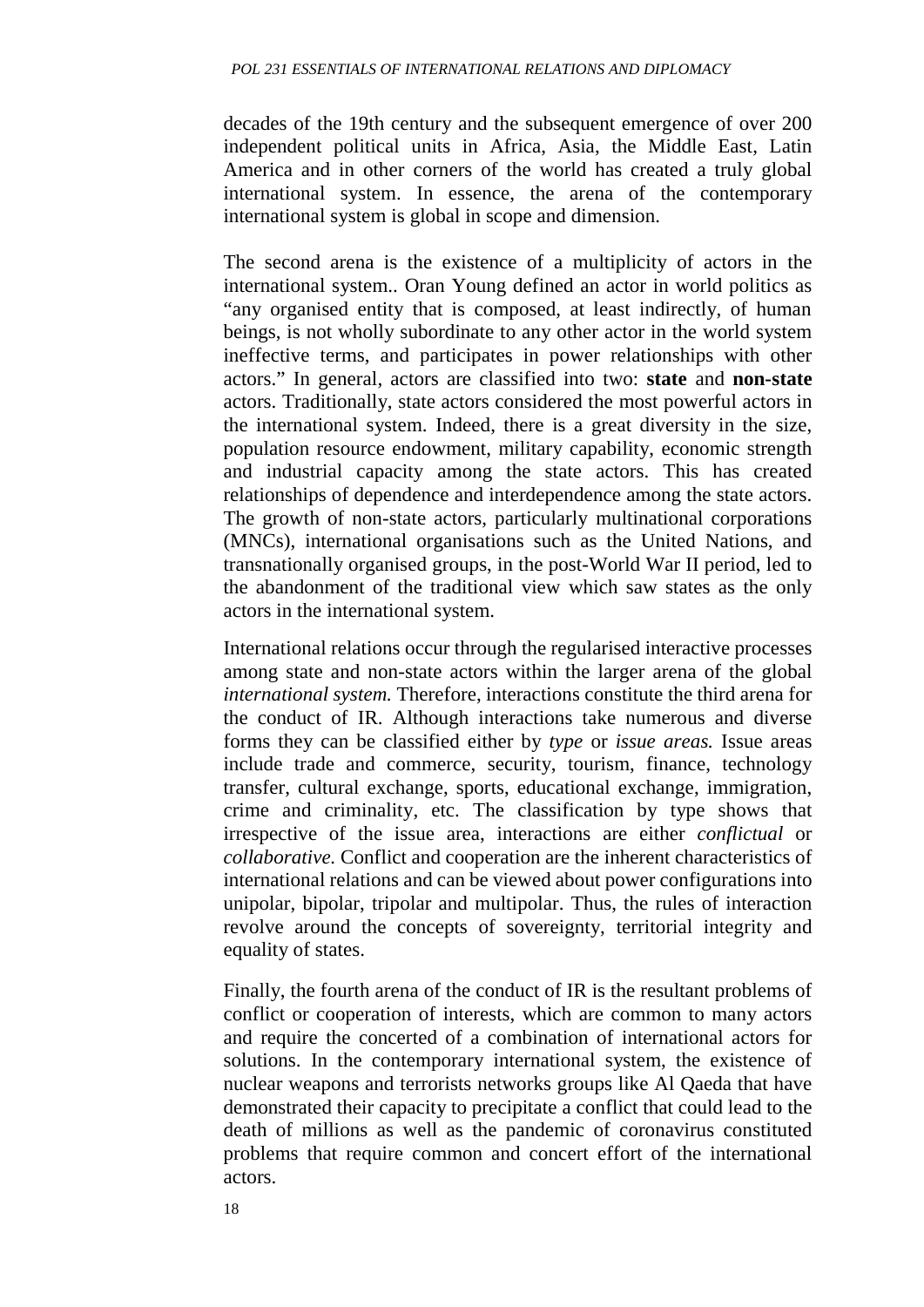## **3.2 The Structure of the International System**

The structure examines the distribution of power and influence in the system, particularly the forms of dominant and subordinate relationships. The structural paradigm reveals the great or major powers in each system, the nature of their dominance, and their relationship with other political units. It also reveals the degree of stratification within the system, the major subsystems, the most important rivalries, issues, alliances, blocs, or international organisations.

In some cases, the most powerful actors will define the structure of the international system. In that respect, according to Waltz (1979), international politics is like economics where the structure of a market is defined by the number of firms that compete. For example, sometimes, in the history of the African nations such as Western Sudan demonstrated that power was concentrated disproportionately in one state, as it was in Ghana Empire, Mali Empire, Oyo Empire or the Asante Kingdom, etc. Another example is the contemporary international system in which, following the demise of the Soviet Union, the United States has emerged as the only hyperpower, the most powerful state in the world, with a preponderance of power incomparable to that of any other state, or a group of states for that matter. Such a system is described structurally as a unipolar.

In other historic international systems, such as in Europe from the 17th to the 19th centuries, power is distributed equally among a large number of states in such a way that none is capable of dominating or leading the others for any length of time. This typified a multipolar structure system. Sometimes, the structure of the international system appeared to be as bipolar oner. The system is structured into two or more antagonistic blocs of states, each led by a state of superior strength. This had been the structure of the international system during the Cold War; thus, after World War II and before the collapse of the Soviet Union (from about 1947 to 1990). The two blocs were the United State and its NATO allies in the West, the Soviet Union and its Warsaw Pact satellites in the East. Mortan Kaplan (1984) summarises the structure of the contemporary international system into six structural characteristics, viz:

- i. The hierarchically-structured system with the concentration of power and influence in a single unit of authority. The superpowers are found in the pyramid and they try to prevent other power that attempts to challenge their hegemony.
- ii. Diffuse or universal structure of the international system where power and authority are widely distributed among the interacting states under the capability of each state.
- iii. A structure similar to the United Nations (UN), there exist diffuse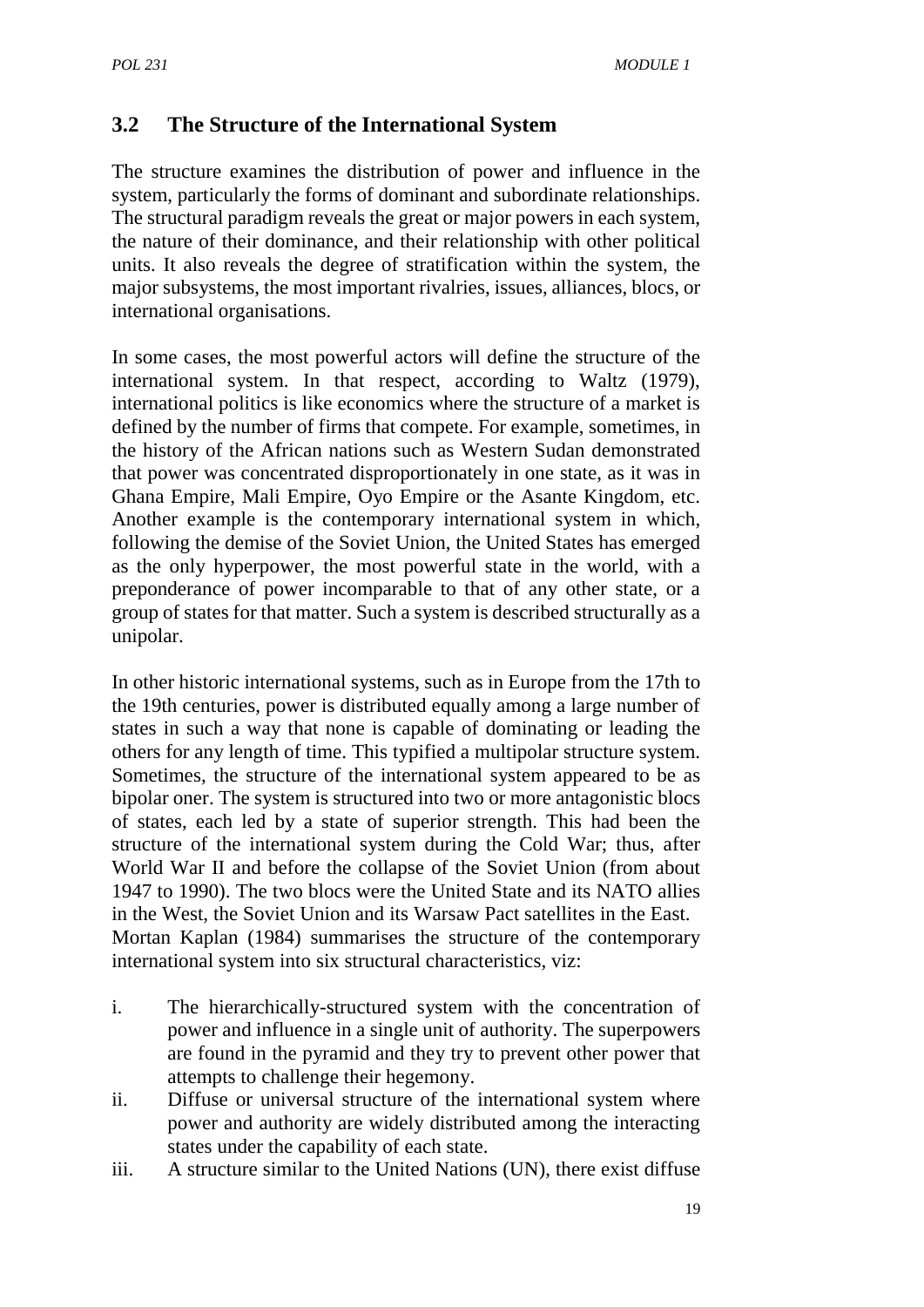power blocs as there are two opposing blocs interspaced between them. These are the aligned countries (superpowers) and the non-aligned nations (the Third World).

- iv. The Bi-polar structure that emerged after the Second World War. the world was divided into two ideological military blocs, one representing the east and the other west.
- v. The multi-polar structure that leads to the formation of alliance and coalitions. The UN is a semblance of a multi-polar system
- vi. The unipolar structure which was the emerging phenomenon after the end of the Cold War where the United States was seen to dominate international politics.

## **3.3 Actors in the International System**

An actor in world politics has been defined as "any entity which plays an identifiable role in international relations." In his seminal essay "The Actors in World Politics," published in 1972, Oran Young defined an actor in world politics as "any organised entity that is composed, at least indirectly, of human beings, is not wholly subordinate to any other actor in the world system ineffective terms, and participates in power relationships with other actors." In general, actors are classified into two: **state** and **non-state** actors.

## **3.3.1 State Actors**

Traditionally, state actors considered the most powerful actors in the international system, have four characteristics:

- 1. Territory
- 2. A sovereign central government
- 3. A loyal population
- 4. Recognition by other states.

Historically, actors have been organised as city, states, empires and kingdoms, and in contemporary times as states or nation-states of varying sizes and configurations. In terms of political organisation, state actors are classified as totalitarian, democratic, militaristic, and ideologically as the capitalist, socialist, welfarist, communist or an admixture. Each political unit is independent and sovereign and is ready to deploy all its power and capabilities in defence of its status.

Since the Treaty of Westphalia of 1648, which ended the 30 Years War and legitimised the state system, states or nation-states have been considered the primary actors in the international system. This is the central paradigm of the school of thought known as Realism or the Realist school. Realists base their position on three fundamental assumptions: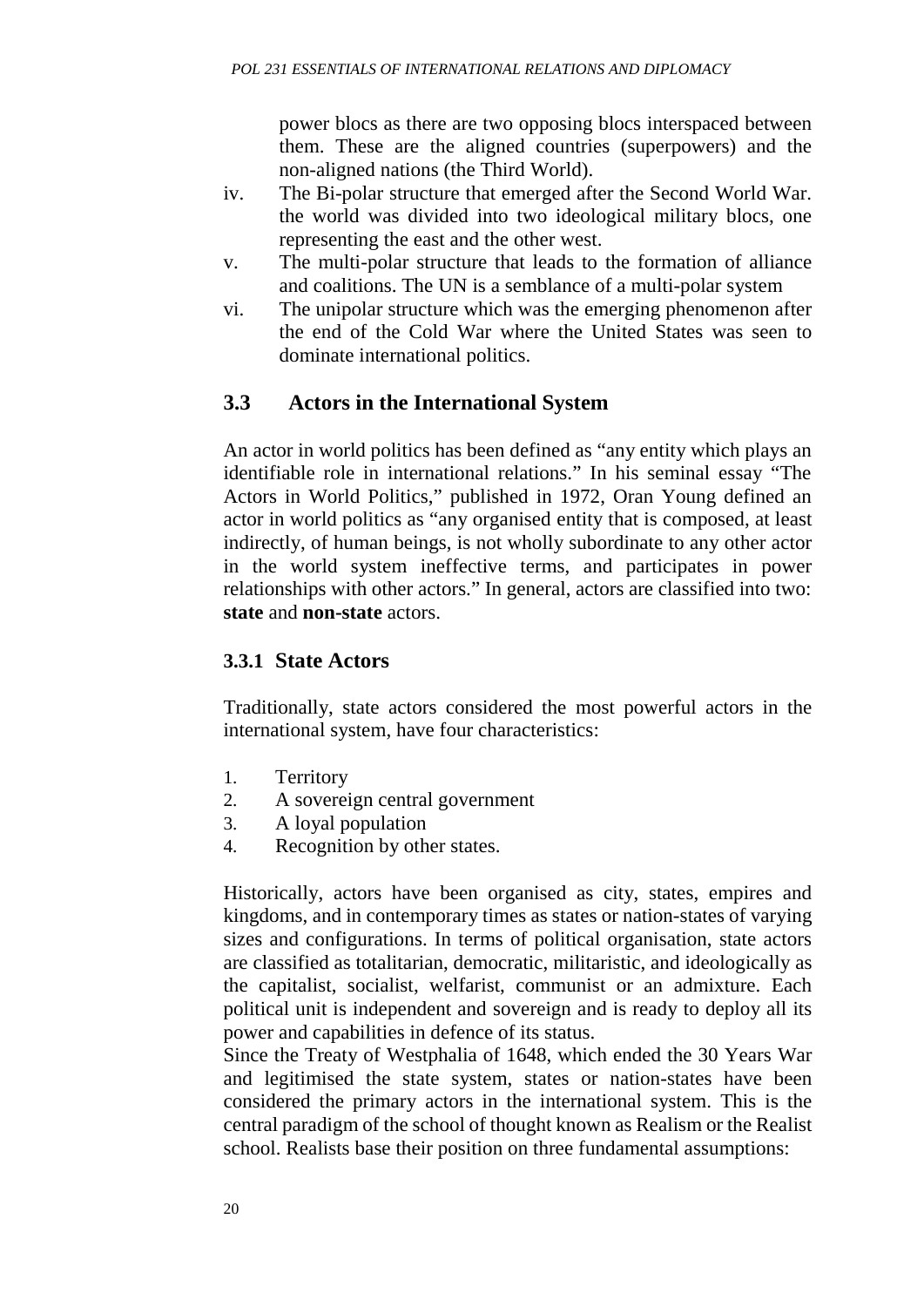- The state-centric assumption whereby states are the primary and only important actors in world politics
- The rationality assumption whereby states are analysed as if they were rational and unitary actors
- The power assumption whereby states primarily seek power, most often, military power, both as a means and as an end in itself.

Although these assumptions do not establish a genuine scientific basis, they had a definite appeal because they were easily applicable to practical problems of international relations. The key to understanding the assumptions of political Realism lies in the concept of power. As Hans Morgenthau asserts in his book, *Politics among Nations* (1949, p. 13), "international politics, like all politics, is a power struggle." He asserts further, "All political policy seeks either to keep power, to increase power, or to demonstrate power." (1949, p. 21). As states alone have the necessary resources to exercise power, they are consequently the most important actors. In Morgenthau's view, the obvious measure of a nation's power is in the military strength. Such power is the main determinant for the place of state actors in the hierarchically arranged international system, the agenda of which is dominated by security concerns (Morgenthau, 1949, p. 54).

The state, acting through its government, is a unitary and rational actor, which pursues, above all, national interests and competes in this matter with other nation-states in an environment characterised by anarchy. Realists maintain that governments act rationally because they have ordered preferences. Governments calculate the costs and benefits of all alternative policies to choose those practices that maximise their interests. It is thus, the structural constraints of the international system, which will explain the behaviour of the units, not the other way around. In contrast to behavioural and reductionist approaches which try to explain international politics in terms of its main actors, structural Realism accounts for the behaviour of the units as well as international outcomes in terms of the character of the system or changes in it (Waltz, 1979, pp. 69-72).

Waltz maintains that: States set the scene in which they, along with non-state actors, stage their dramas or carry on their humdrum affairs. Though they may choose to interfere little in the affairs of non-state actors for long periods, states nevertheless set the terms of the intercourse, whether by passively permitting informal rules to develop or by actively intervening to change rules that no longer suit them. When the crunch comes, states remake the rules by which other actors operate (Waltz, 1979, p. 94).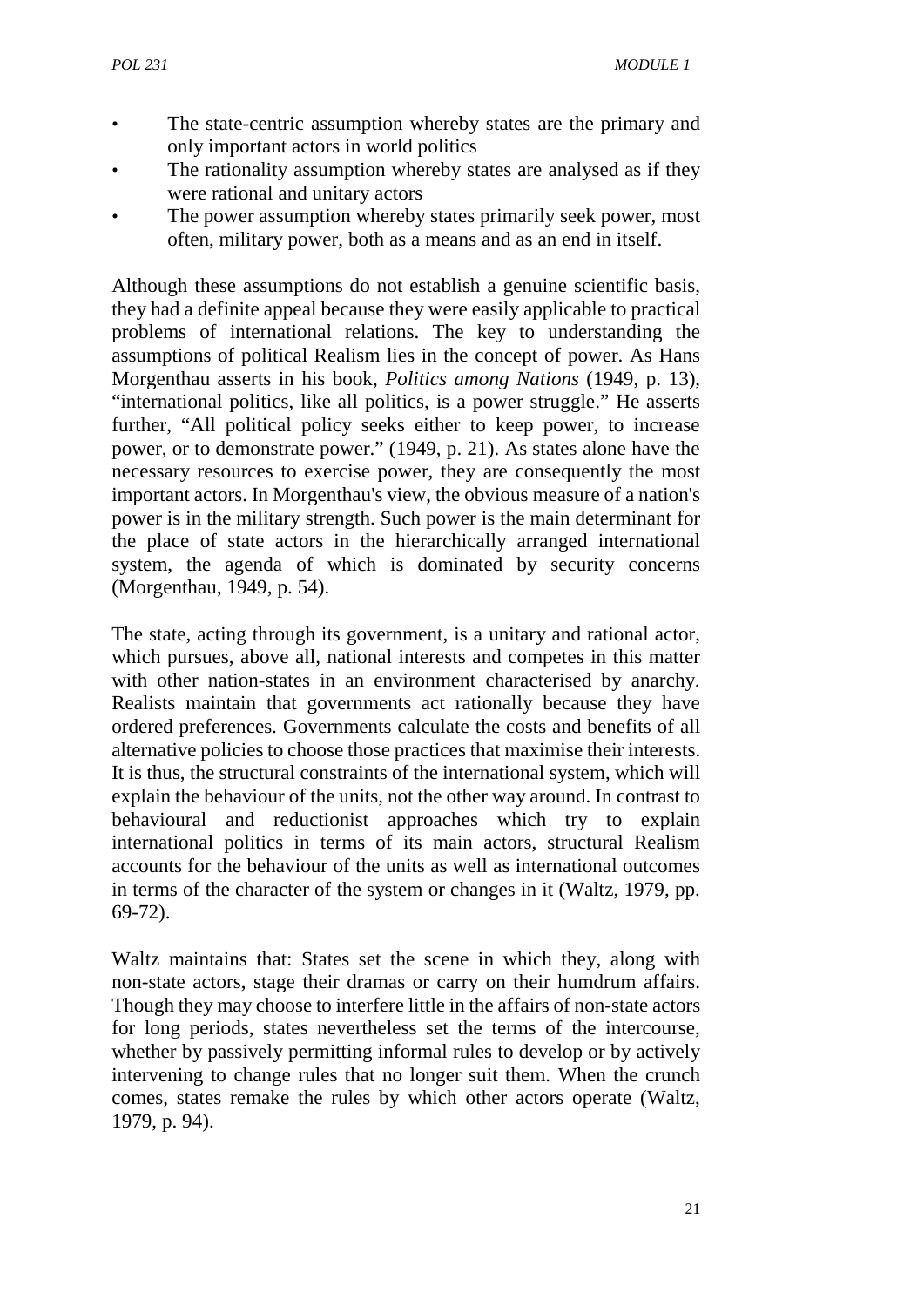According to Waltz (1979, p. 95), states are the units whose interactions form the structure of the international-political systems. They will long remain so. The death rate among states is remarkably low. Few states die; many firms do.

#### **3.3.2 Non-State Actors**

The growth of non-state actors, particularly multinational corporations (MNCs), international organisations such as the United Nations, and transnationally organised groups, in the post-World War II period, led to the abandonment of the traditional view which saw states as the only actors in the international system. Robert Keohane and Joseph Nye were among the first scholars to call for a revision of the state-centric paradigm because it failed to recognise the importance of non-state actors. In their 1971 essay collection *Transnational Relations and World Politics,* they identify the phenomena of "transnational interaction" which they define as "the movement of tangible or intangible items across state boundaries when at least one actor is not an agent of a government" (Keohane and Nye, 1971, p. 332). The authors highlight the importance of non-governmental actors in a great number of international interactions. They present many case studies examining such varied transnational actors and behaviour as multinational cooperation, foundations, churches, revolutionary movements, labour unions and scientific networks. They conclude that the state is no longer the only important actor in world politics.

In "Analysing Non-State Actors in World Politics," Gustaaf Geeraerts described the phenomenal growth of non-state actors as follows: One of the most prominent features of the global political system in the second half of the 20th century is the significant surge in numbers and importance of non-state entities. With the growth of interdependence and communication between societies, a great variety of new organisational structures operating on a regional and global basis, was established. The rise of these transnationally organised non-state actors and their growing involvement in world politics challenge the assumptions of traditional approaches to international relations which assume that states are the only important units of the international system. While some authors recognise that these non-sovereign entities and their activities have led to fundamental changes in world politics, others maintain that the structure of the international system can still be treated, based on inter-state relations.

There are a series of empirical studies conducted during the 1970s to test the assumption of the growing importance of non-state actors. Kjell Skjelsbaek, in his essay "The Growth of International Non-governmental Organisations in the 20th Century" (1971), gathered a vast amount of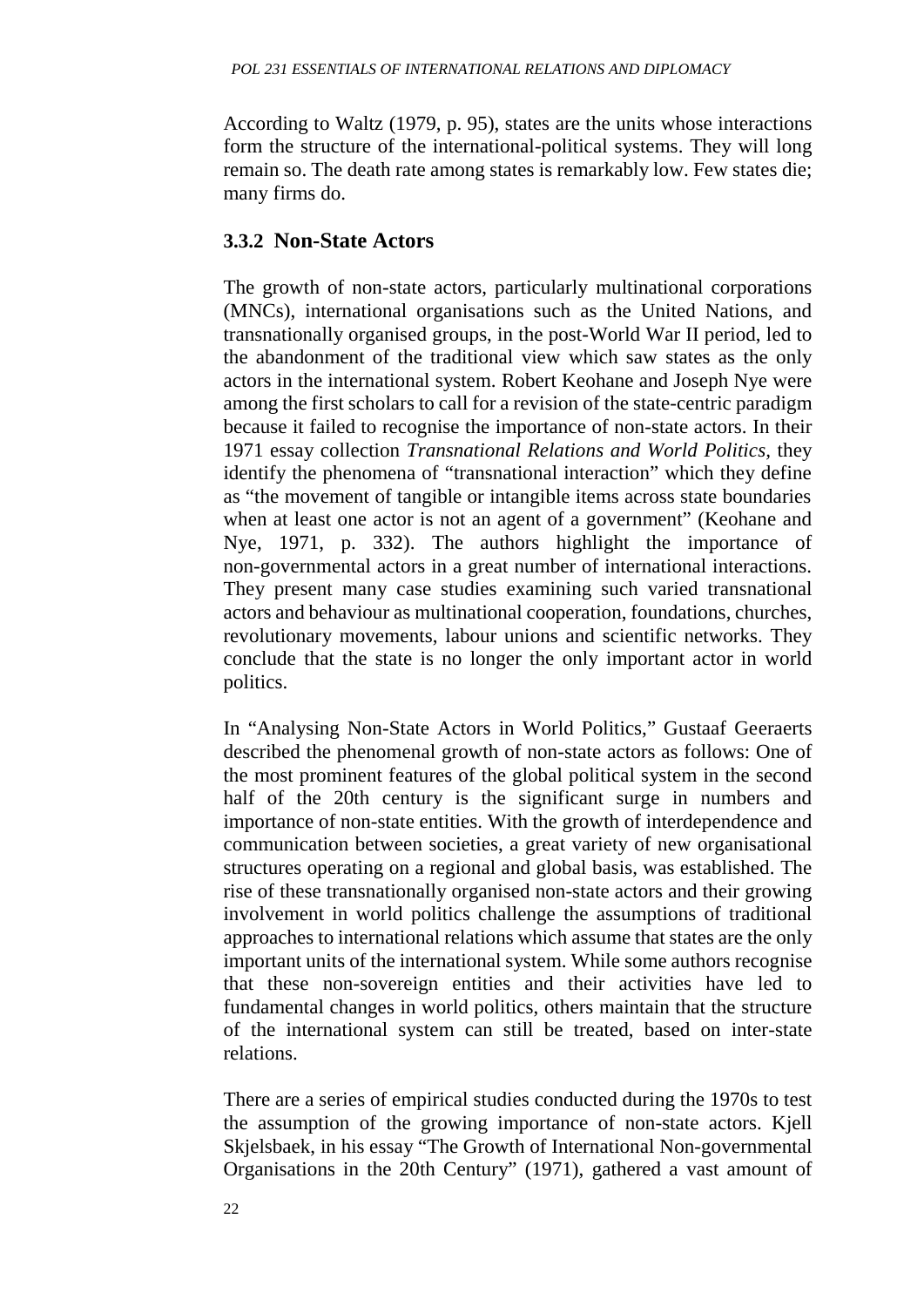empirical data showing the rapid growth of international non-governmental organisations (INGOs) since 1900 and particularly after World War II. He found that the number of INGOs had grown from 1012 in 1954 to 1899 in 1968. While the number of INGOs increased on an average of 4.7 per cent per year from 1954 to 1968, the annual growth rate was 6.2 per cent between 1962 and 1968 (Skjelsbaek, 1971, p. 425). In his examination of the distribution of INGOs by field of activity, he found that the categories of economic/financial organisations and commercial/industrial organisations constituted the greatest percentage of organisations established in the period 1945-54 (Skjelsbaek, 1971, p. 429).

Another empirical study was carried out by Richard Mansbach *et al.* in *The Web of World Politics: Non-state actors in the Global System* (1976). In this study, the authors contend that the state-centric model has become "obsolete" due to the growing involvement of non-state actors in world politics (Mansbach *et al.,* 1976, p. 273). Relying on the Non-State Actor Project (NOSTAC), they use "events data" in three regions - Western Europe, the Middle East and Latin America - from 1948 to 1972 to investigate empirically the emergence and behaviour of non-state actors (Mansbach *et al.,* 1976, pp. 14-15). Their findings indicate that half of the interactions in the regions involve nation-states as actors and targets simultaneously and that 11 per cent involves non-state actors exclusively. The authors conclude that only half of the dyads can be analysed from a state-centric point of view because the remaining half of the combinations include non-state actors (Mansbach *et al.,* 1976, pp. 275-76).

Richard Mansbach and John A. Vasquez, in their 1981 explorative work *In Search of Theory: A New Paradigm for Global Politics* carried out a similar study to argue for an alternative paradigm based on non-state actors. In this study, they use a data set of event interactions between American-based and West German-based actors during the period 1949- 1975 (Mansbach and Vasquez, 1981, p. 16). In the first part of their study, they rank order the number of actors that appear in their data according to the frequency of their behaviour. Of the 30 actors that appear in their study, nine are non-governmental actors, two of which (individual US congressmen and West German political parties) rank11th and 12th in frequency of a behaviour.

The authors then investigate the rank order of actors by per cent of conflict they initiate and receive to indicate that non-state actors are not only present but also significant in world politics. Nine of the 10 most conflict-prone actors in their study are non-state actors and 18 of the 25 non-state actors are conflict-prone. Only eight of the 26 governments in the study are involved in any conflict at all (Mansbach and Vasquez, 1981, pp. 17-19). Their findings also suggest the importance of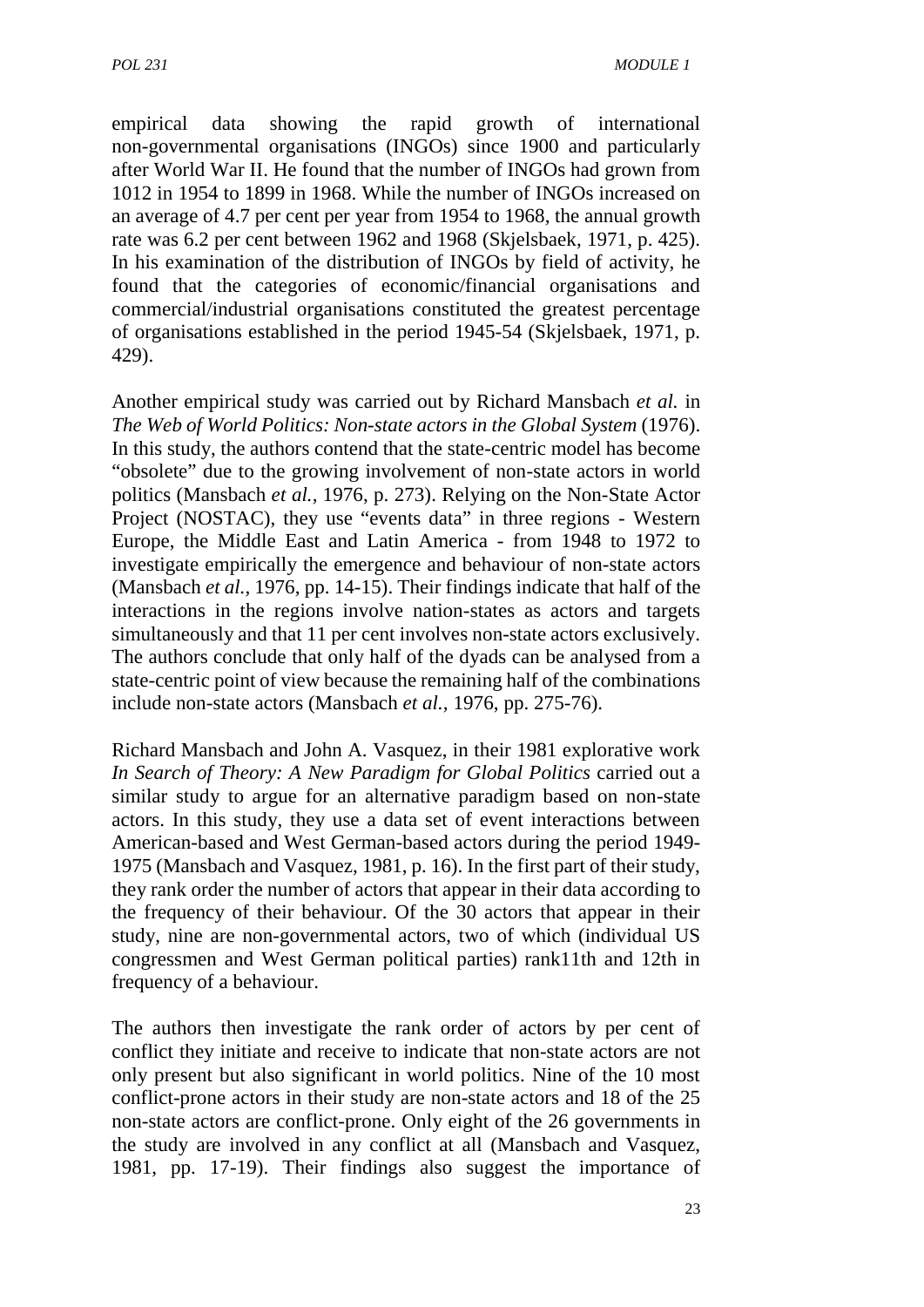examining the role of bureaucratic agencies as individual actors because their results show that there are "significant deviations from the conflict score of specific agencies of a government and the aggregate score for the national government as a whole" (Mansbach and Vasquez, 1981, p.

21). Under conditions of complex interdependence, Keohane and Nye view non-state actors as possible direct participants in world politics. The existence of multiple channels of contacts among societies implies that transnational actors, trans-governmental relations and international organisations play an active role in world politics. The authors argue that transnational actors such as multinational firms, private banks and other organisations have become "a normal part of foreign as well as domestic relations" (Keohane and Nye, 1977; 1989, p. 26). These actors are important not only because of their activities in pursuit of their interests but also because they "act as transmission belts, making government policies in various countries more sensitive to one another" (Keohane and Nye, 1977; 1989, p. 26).

The recognition that states are not the only actors in the international system led to the introduction of what Oron Young described as the "Mixed-Actor Perspective." In his 1972 article, "The Actors in World Politics" Young proposed a conceptual framework challenging the single-actor model of the state-centric view of politics. According to Young (1972, p. 136), "the basic notion of a system of mixed actors requires a movement away from the assumption of homogeneity to types of actor and, therefore, a retreat from the postulate of the state as the fundamental unit in world politics. Instead, the mixed-actor world view envisions a situation in which several quantitatively different types of actor interact in the absence of any settled pattern of dominance-submission or hierarchical relationships.

#### **SELF-ASSESSMENT EXERCISE**

Describe the nature and type of actors in the international system.

## **4.0 CONCLUSION**

Although all international systems have the same characteristics, they can be differentiated one from the other based on the extent to which power is distributed among the actors and components parts. Hence, systems can be hierarchical, unipolar, multipolar or bipolar. In essence, power symmetries determine the structure and character of the international system.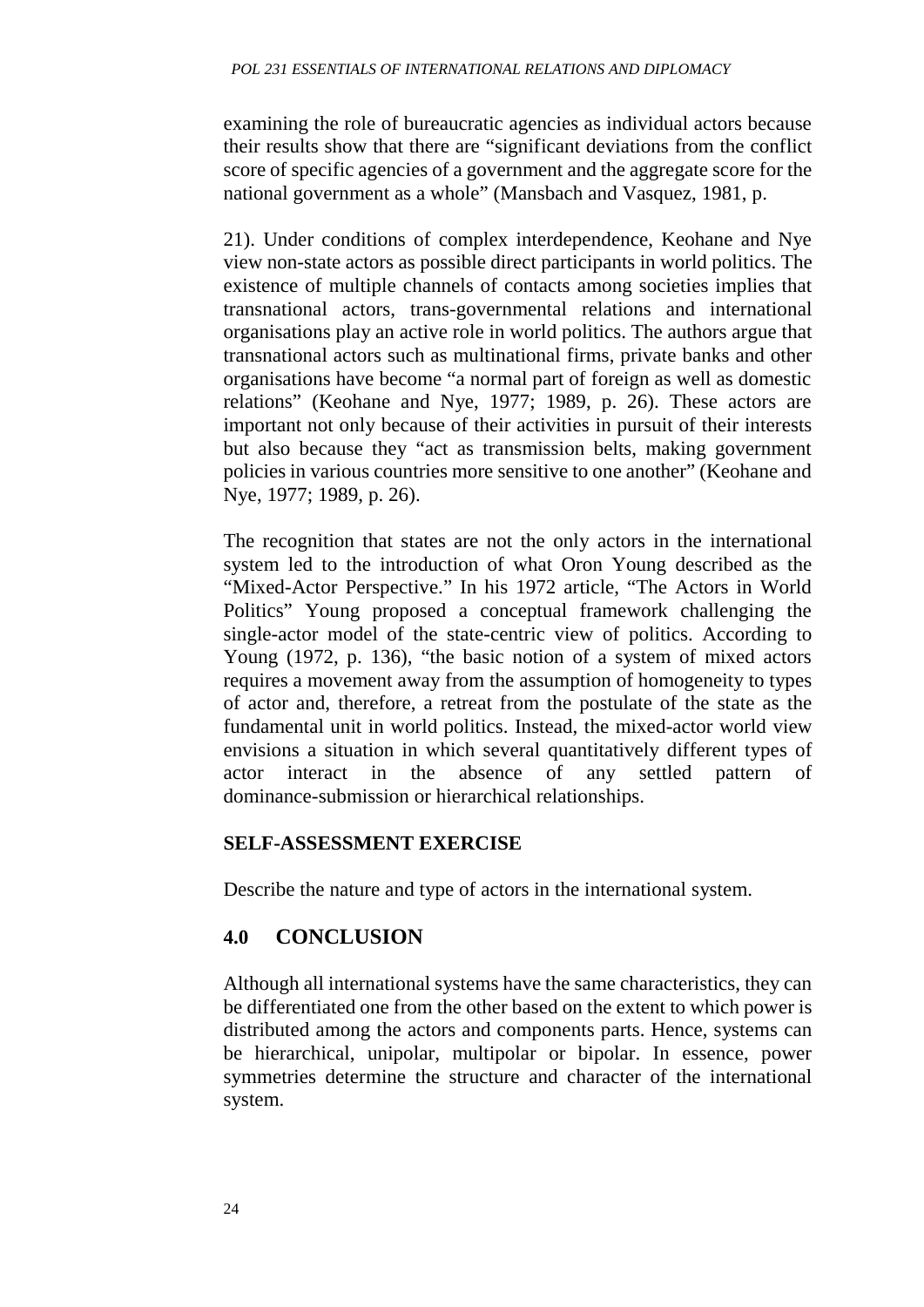#### **5.0 SUMMARY**

In this unit, we have examined the arena for the conduct of IR and pointed out that global international system, actors both states and non-state, interaction process and resultant problem of interests constitute the arena of the IR. The extent to which power determines the structural relations among the various components and actors was also discussed.

#### **6.0 TUTOR-MARKED ASSIGNMENT**

"Power determines the structure of the international system." Discuss.

#### **7.0 REFERENCES/FURTHER READING**

- Bull, H. (1977). *The Anarchical Society: A Study of World Order.* London: Macmillan.
- Frankel, J. (1988). *International Relations in a Changing World.* Oxford: Oxford University Press.
- Kaplan, M. (1984). *Theories and Approaches to International Politics: What are we to Think? (3rd Ed).* London: Transaction Books P. 23*.*

Morgenthau, H.J. (1949). *Politics among Nations.* New York: Knopf.

- Rosenau, J.N. (1990). *Turbulence in World Politics.* New York: Harvester Wheatsheaf.
- Young, O R. (1972). "The Actors in World Politics." In: J. N. Rosenau & M. A. East (Eds). *The Analysis of International Politics*, pp. 125-144. New York: The Free Press.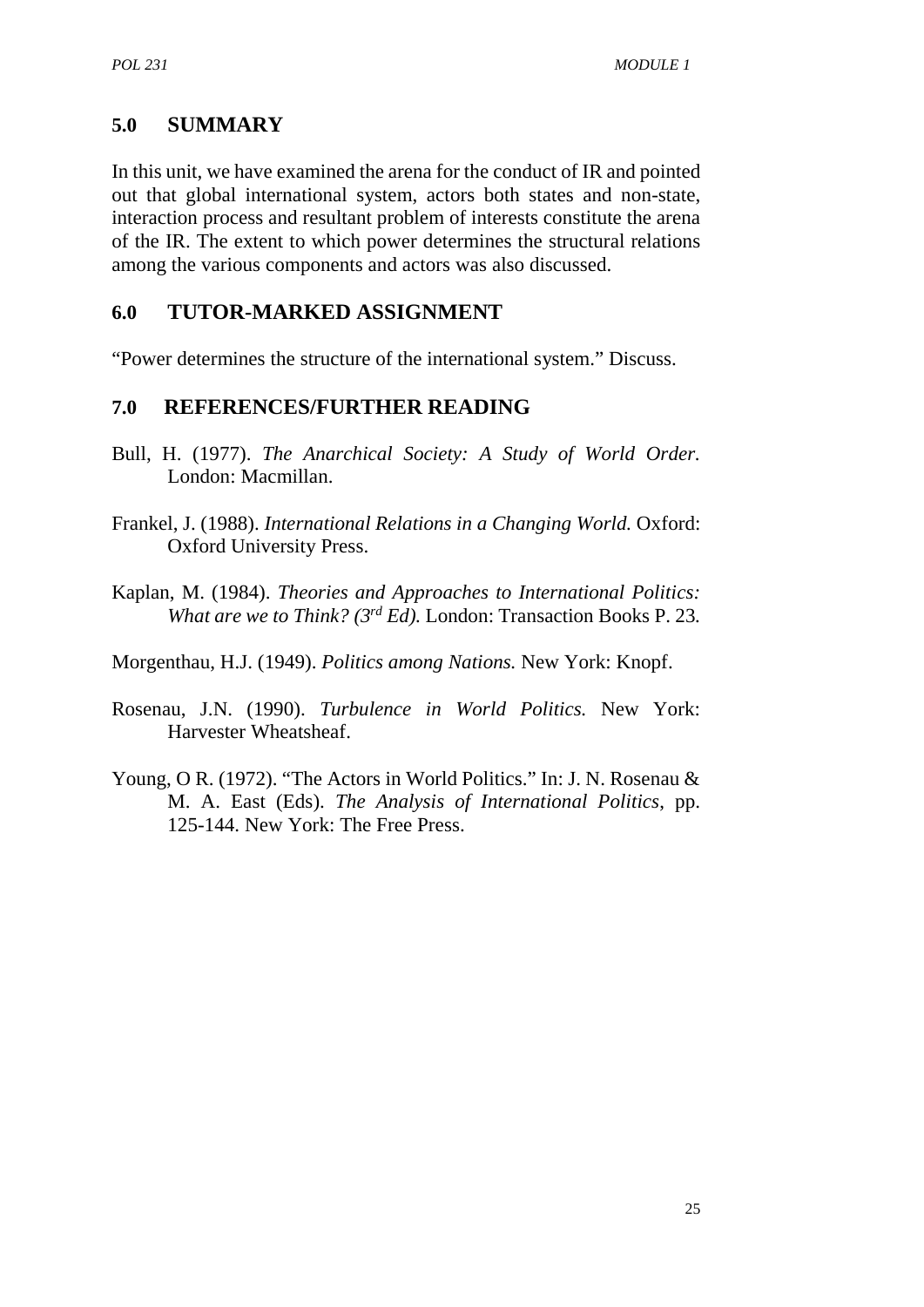## **MODULE 2 DIMENSIONS AND APPROACHES TO THE STUDY OF INTERNATIONAL RELATIONS**

- Unit 1 International Relations and International Politics
- Unit 2 International Relations and International Law
- Unit 3 Sources and Legality of International Law
- Unit 4 Level of Analysis in International Relations
- Unit 5 Approaches to the Study of IR

In Module 1 you have learnt about the scope and subject areas of IR which covers: International politics, foreign policy analysis, diplomacy, global defence and strategic studies, international law and organisations and international economic relations. In this module, a brief explanation of some the sub-fields of IR will follow. Particularly, the Module will examine dimensions of connections between IR and International Politics as well as international law. Level of analysis and approaches will also be discussed. The module comprises the following units:

### **UNIT 1 INTERNATIONAL RELATIONS AND INTERNATIONAL POLITICS**

#### **CONTENTS**

- 1.0 Introduction
- 2.0 Objectives
- 3.0 Main Content
	- 3.1 International Relations and International Politics
- 4.0 Conclusion
- 5.0 Summary
- 6.0 Tutor-Marked Assignment
- 7.0 References/Further Reading

### **1.0 INTRODUCTION**

International politics is one of the special sub-fields of IR. In the past, some scholars used the terms, international relations and international politics interchangeably. However, modern students especially those who study political behaviour have come to question this usage. They postulate that a distinction ought to exist between the two terms. They believe that failure on the part of the earlier writers and practitioners of international affairs and diplomacy to make a distinction led to the semantic confusion in the study of IR today.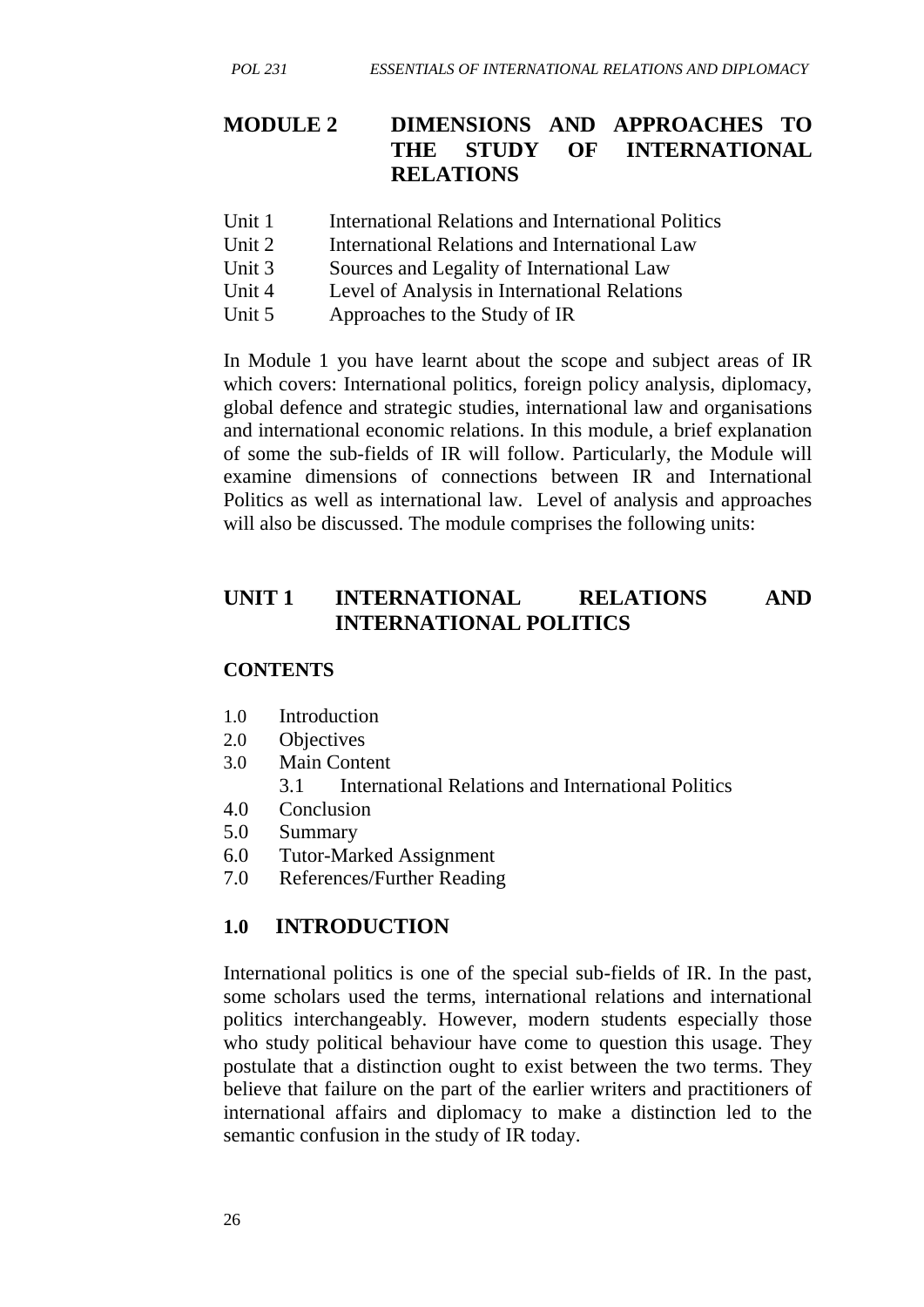## **2.0 OBJECTIVES**

By the end of this unit, you will be able to:

- explain the differences between IR and international politics
- identify the components of international politics.

## **3.0 MAIN CONTENT**

### **3.1 International Relations and International Politics**

International relations embrace the totality of the relations among peoples and groups in the world society. IR is wider for the fact that it includes all types of 'relations' or 'interactions' among the states including non-state actors. This view point implies that the 'relations may be political and non-political (social, economic, humanitarian and philanthropic). Scholars who subscribe to this broader and more nebulous term differ in the role they assign to international politics in international relations. Whereas some assign international politics a major role, others subordinate it to various cultural, social and psychological forces in the world environment. In other words, while the term 'relations' suggests harmony and cooperation of diverse kinds among the states of the world, 'politics' is suggestive of the conflicting side of their behaviour. Therefore, international politics is much more limited where we are concerned only with the 'game of power' in which states as sovereign entities are involved. Taking a glance at the world around us, we find that some of the principal actors in world politics, the agents of international relations that make up the political landscape of our subject area, are not nations at all.

The term 'politics,' within the concept of international politics, either explicit or by inference involves or consists of elements such as strife, struggle, conflict and alike that invariably implies the use of power. To say that politics is a power struggle is to conceive it terms not only of actions but also of purpose. Politics as relationships between nations make international politics what Morgenthau confidently calls 'politics among nations.' With regards to international politics, groups are nations and their needs and want to call 'national interest.' Thus, three important things relevant to international politics are national interest, conflict and power; the first is the objective, the second is the conditions, the third is the means of international politics. Since every nation has its specific interest which, in most of the cases, is different from the interest of other states, disagreements and differences develop and become the source of conflict. These conflicts are resolved either in a peaceful way or through violent clashes. Cooperation and conflict, collaboration and discord, peace and war. make the stuff of international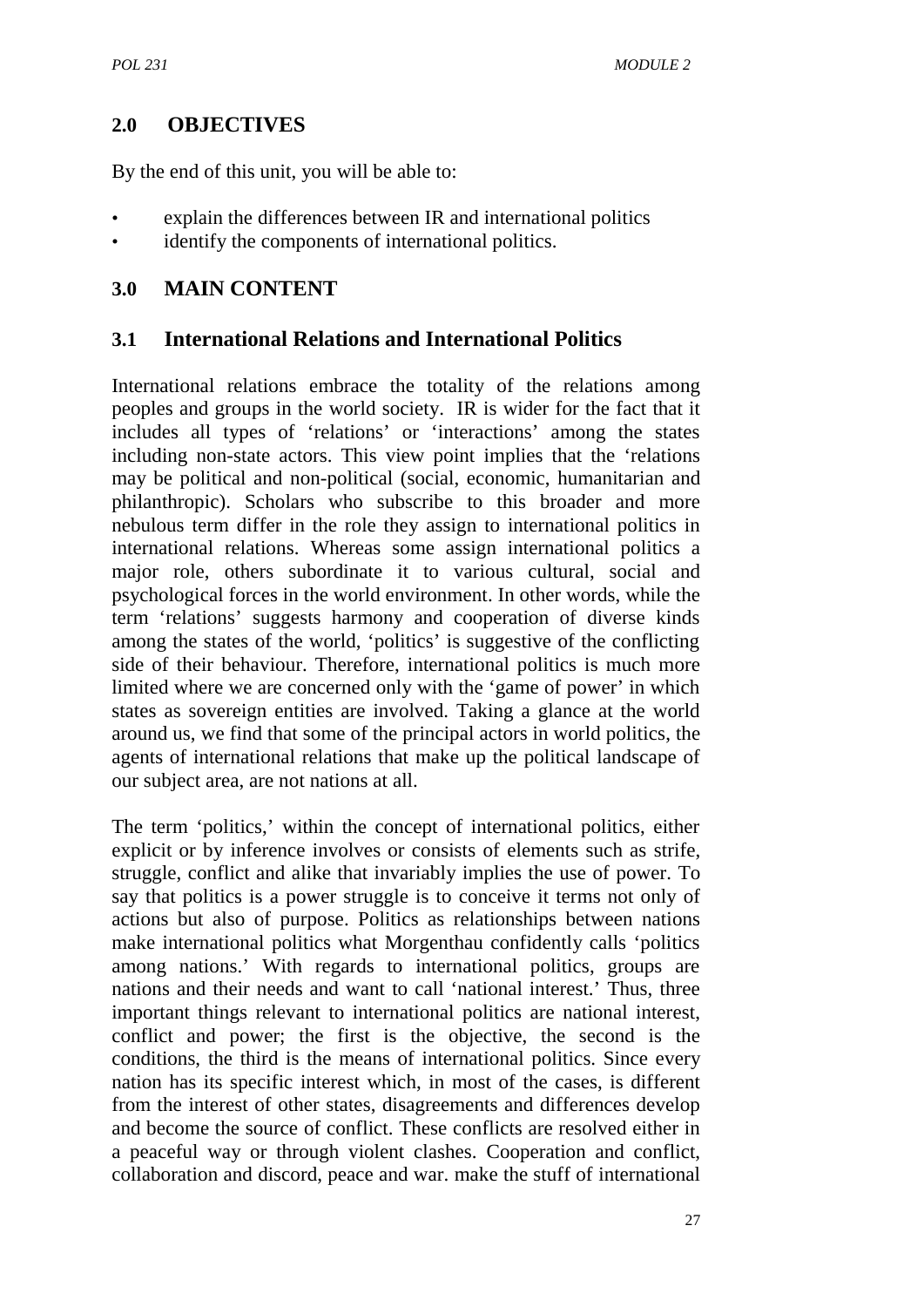politics. On this basis, Frankel observes that war and peace represent the extremes of two current modes of social interaction, namely, conflict and harmony. And so a study of international politics should include both. In that respect, international politics can be viewed as a process of adjustment of relationships among nations in favour of a nation or a group of nations through power.

Most students of international relations concur to the view that international politics should be used primarily to denote official political relations between governments acting on behalf of their states. The term, international relations is broader and less easily circumscribed. Indeed, international relations is synonymous with international affairs. To study IR is to become a generalist. It is to find a way of engaging with a hugely complex, but fascinating and politically urgent, aspect of our lives. Politics and IR share this multidisciplinary feature. Those aspects of our world that we describe as political form the framework of the world within which we live. International politics impacts on us from the price we pay for our shopping, to the laws our government imposes. IR embraces all kinds of relations traversing state boundaries, be they cultural, economic, legal, political, or any other character, whether they be private or official and all human behaviour originating on one side of a state boundary and affecting human behaviour on the other side of the boundary.

International relations is a broader term than international politics as its study is constantly improved by the wider and more versatile approaches and methods of study. New insights and techniques to enhance the understanding of the "core" and the "peripheral" aspects of IR are constantly used. It is interesting to work fruitfully on the peripheries of a field without neglecting its central focus. Padelford & Lincoln (1954) succinctly explain the distinction between IR and international politics in the following words: "in its broadest sense the field of international relations comprises a myriad of contacts among individuals, business organisations, cultural institutions and political personalities of different countries. When people speak of IR, however, they are usually thinking of the relationships between states as such. This is to be expected view of the fact that states are the one making vital decisions affecting peace and war and that it is the governments which have the authority to regulate business, travel, commerce, use of resources, political ideas, territorial jurisdictions, nationality, communications, employment of armed forces and other aspects of international affairs. This relationship between states is described as international politics that is the interaction of state policies. This is the core of contemporary international relations. Finally, the use of "international relations" to mean essentially "international politics" is by no means a deliberate effort to exclude the non-political.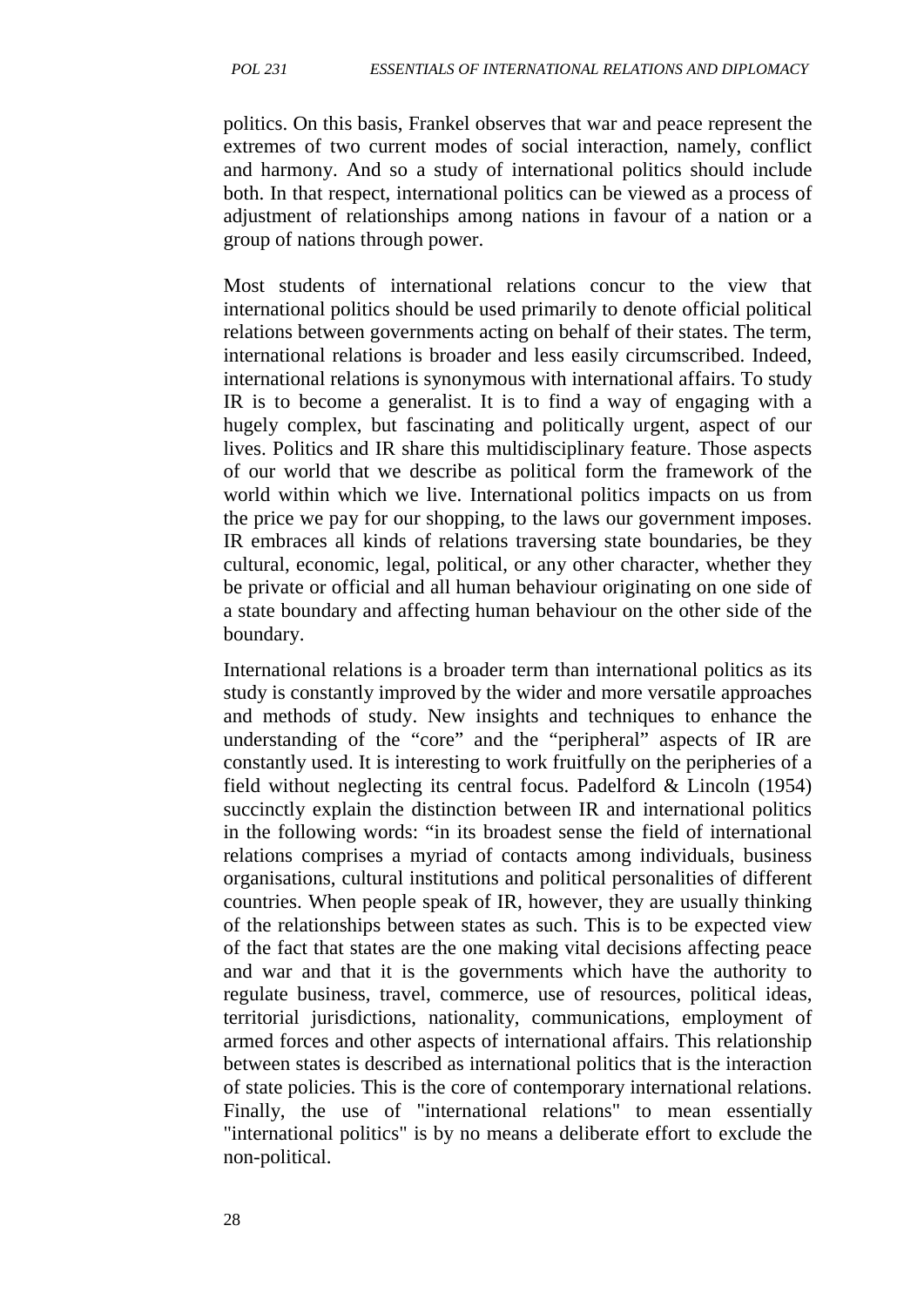#### **SELF-ASSESSMENT EXERCISE**

- 1. What is international politics?
- 2. What are the components of international politics?

#### **4.0 CONCLUSION**

In this unit, we learnt about the distinction between international relations and international politics. Whereas IR is a broader concept which embraces the totality of the relations among peoples and groups in the world society, international politics is used primarily to describe official political relations between governments acting on behalf of their states.

#### **5.0 SUMMARY**

International politics is about politics of groups which consisted of nations and their needs and wants calling 'national interest.' Thus, three important things relevant to international politics are national interest, conflict and power; the first is the objective, the second is the conditions, the third is the means of international politics. Indeed, International politics is part of international relations that deals with the political aspects of the relationships.

#### **6.0 TUTOR-MARKED ASSIGNMENT**

Examine the view that IR encompasses international politics.

#### **7.0 REFERENCES/FURTHER READING**

- Bull, H. (1995). *The Anarchical Society: A Study of Order in World Politics.* (3rd ed.). New York: Palgrave Books.
- Holsti, K. J. (1967). *International Politics: A Framework for Analysis.* Englewood Cliffs, N.J.: Prentice Hall Inc.
- Morgenthau, H. J.(1948). *Politics among Nations: The Struggle for Power and Peace.* New York: McGraw Hill.
- Padelford, N.J. & Lincoln, G.A. (1954). *International Politics: Foundation of International Relations.* New York: Macmillan  $pp.3 - 5.$
- Zawodny, J.K. (1967). *Guide to the Study of International Relations.* San Francisco: Chandler Publishing Company.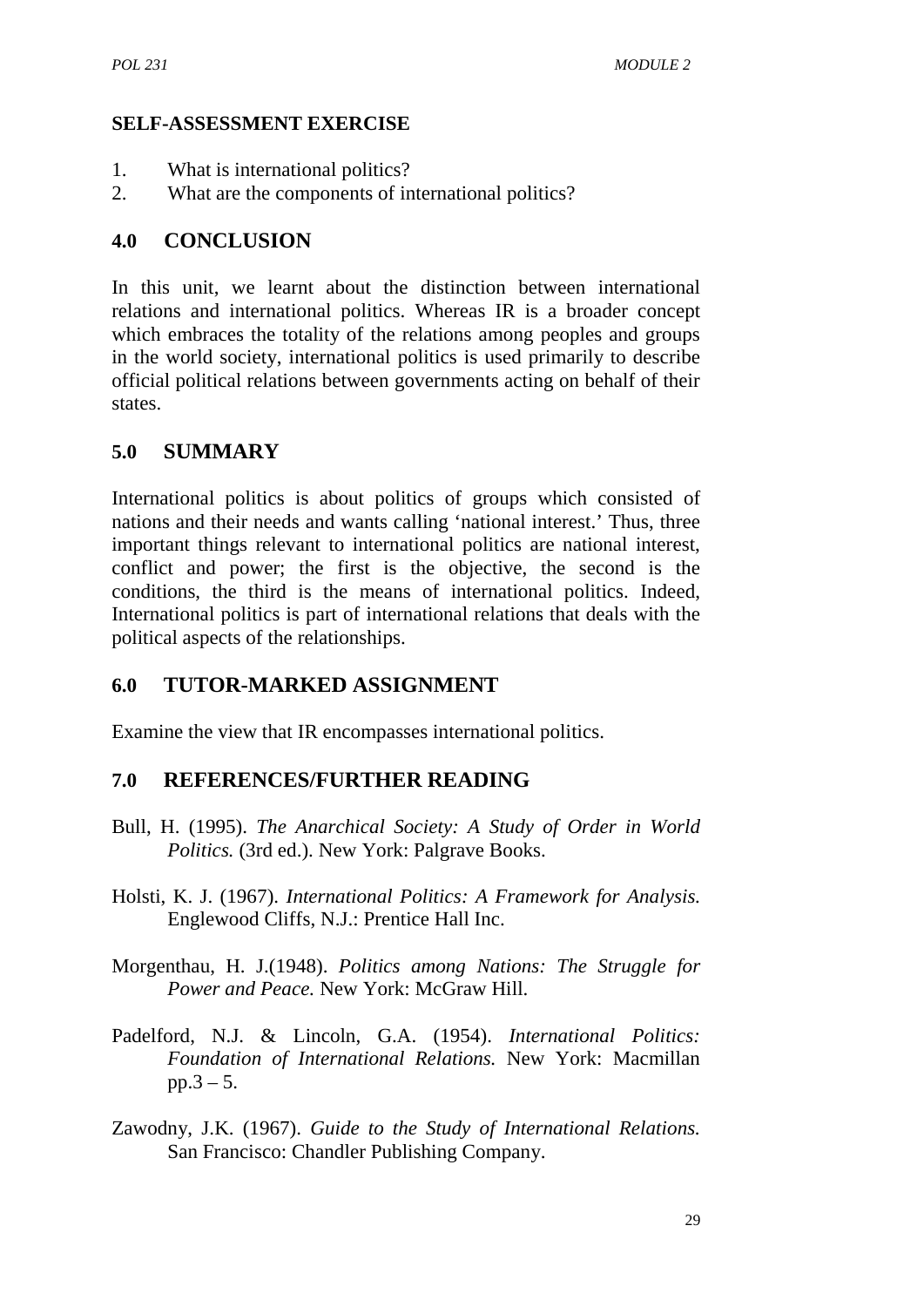## **UNIT 2 INTERNATIONAL RELATIONS AND INTERNATIONAL LAW**

#### **CONTENTS**

- 1.0 Introduction
- 2.0 Objectives
- 3.0 Main Content
- 3.1 International Relations and International Law
- 4.0 Conclusion
- 5.0 Summary
- 6.0 Tutor-Marked Assignment
- 7.0 References/Further Reading

## **1.0 INTRODUCTION**

International law is common to all states. It is the moral code of states in the international system. If all states in the international system obey international law, there will be no recourse to war. However, some writers are not comfortable with the term, "international law" saying that it implies the existence of law over states. They argue that in reality, international law is a law among states not over them. International law is an aspect of international relations that moderates, regulates and controls the relationships between states in the international system.

### **2.0 OBJECTIVES**

By the end of this unit, you will be able to:

- explain the meaning, nature and content of international law
- explain the relationships between international law and IR.

#### **3.0 MAIN CONTENT**

#### **3.1 International Relations and International Law**

Scholars have various definitions of International law. To some scholars, international law is just an aspect of municipal law. Others regard it as superior to the municipal laws. For example, in 1905, Oppenheim referred to international law as the name for the body of customary and conventional rules considered legally binding by civilised states in their intercourse with each other. In his words, it is a law for the intercourse of states with one another not a law for individuals; it is a law between, not above, the single states.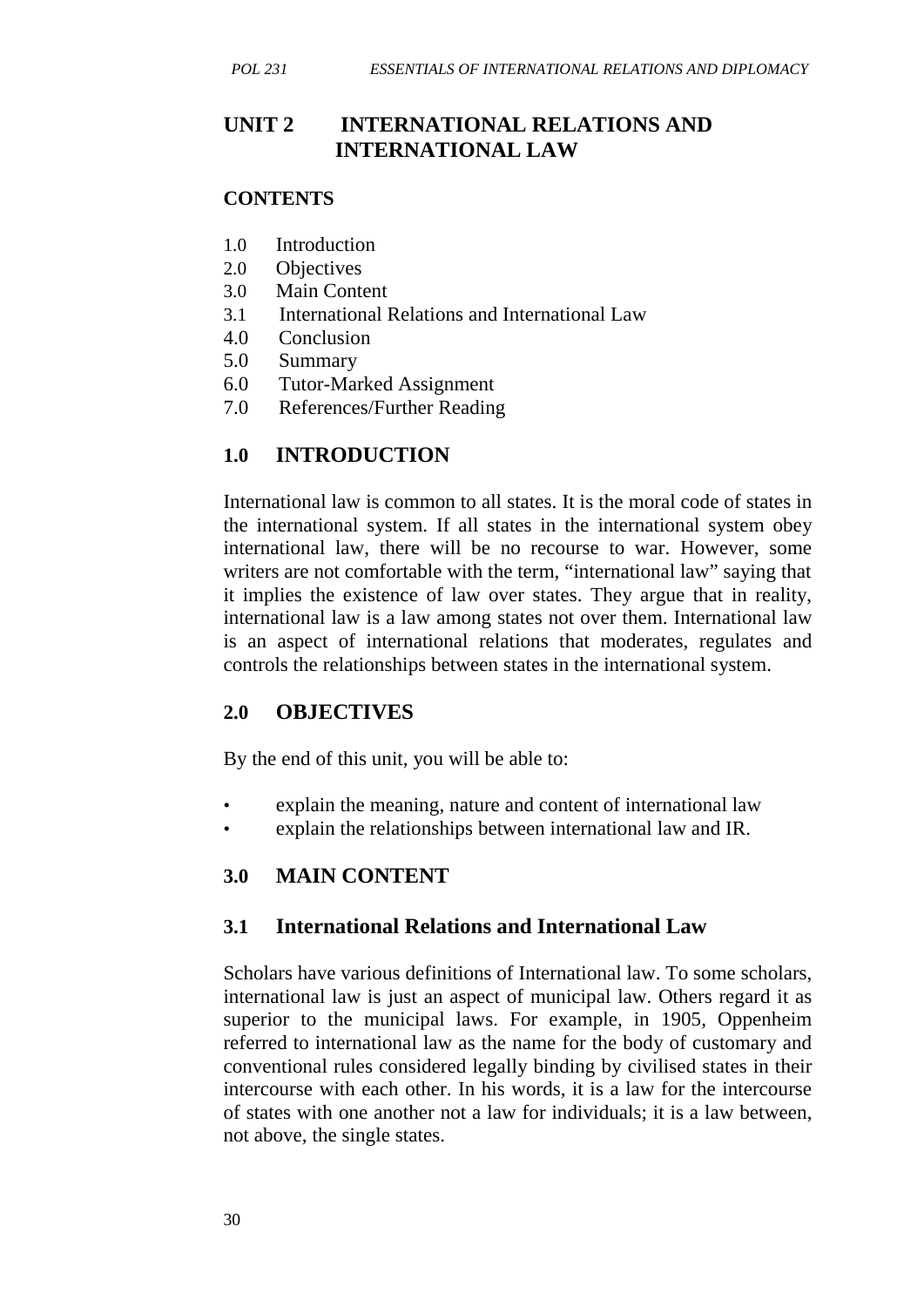Undoubtedly, states are the subjects of international law, which means that they control access to dispute resolution tribunals or courts. They typically designate the adjudicators of such tribunals. States also implement or fail to implement, the decisions of international tribunals or courts. Therefore, in interstate dispute resolution, states act as gatekeepers both to the international legal process and from that process back to the domestic level. Indeed, the tradition in international law has long been that only sovereign states have full international legal personality, this accord states an exclusive right to conclude international agreements and to bring claims regarding treaty violations. According to Ellery Stowell (1931), international law embodies certain rules relating to human relations throughout the world, which are generally observed by humankind and enforced primarily through the agency of the governments of the independent communities into which humanity is divided. The fundamental international legal principle of *pacta sunt servanda* means that the rules and commitments contained in legalised international agreements are regarded as obligatory, subject to various defences or exceptions, and not to be disregarded as preferences change. They must be performed in good faith, regardless of inconsistent provisions of domestic law.

There is a strong connection between international relations and international law. The power and preferences of states influence the behaviour of both governments and dispute resolution tribunals. International law operates in the shadow of power. Essentially, international law provides the framework for political discourse among members of the international system. The framework does not guarantee consensus, but it does foster the discourse and participation needed to provide conceptual clarity in developing legal obligations and gaining their acceptance. In playing this role, international law performs two different functions. One is to provide mechanisms for cross-border interactions, and the other is to shape the values and goals these interactions are pursuing. The first set of functions are called the ''operating system'' of international law, and the second set of functions are the ''normative system."

Similarly, international law provides principles for the interpretation of agreements and a variety of technical rules on such matters as formation, reservation, and amendments. Breach of a legal obligation creates legal responsibility, which does not require a showing of intent on the part of specific state organs. Establishing a commitment as a legal rule invokes a particular form of discourse. Although actors may disagree about the interpretation or applicability of a set of rules, discussion of issues purely in terms of interests or power is no longer legitimate. In transnational dispute resolution, by contrast, access to courts and tribunals and the subsequent enforcement of their decisions are legally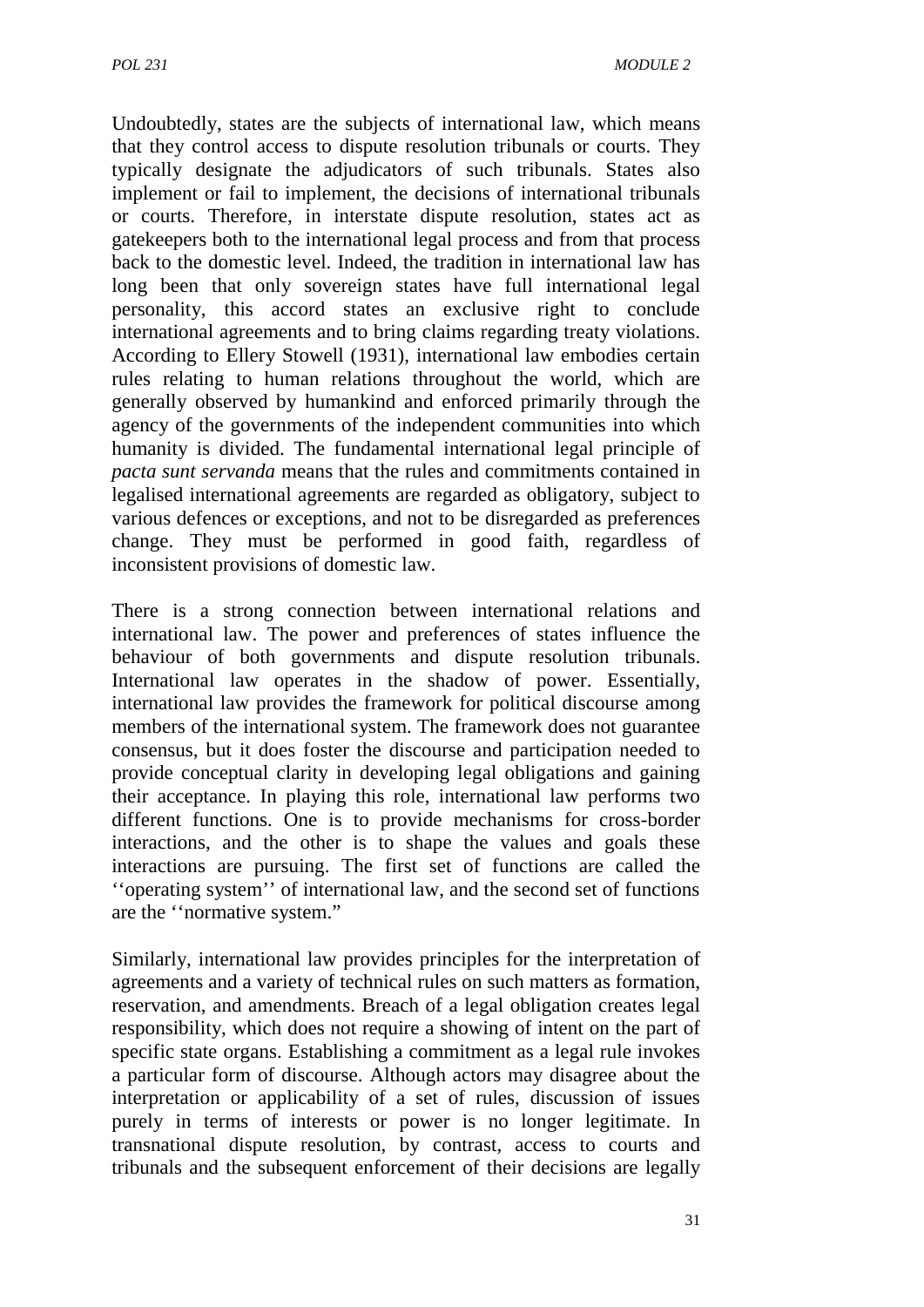insulated from the will of individual national governments. In the pure ideal type, states lose their gatekeeping capacities though, in practice, these capacities are exaggerated. This loss of state control, whether voluntarily or unwittingly surrendered, creates a range of opportunities for courts and their constituencies to set the agenda. Yet within that political context, institutions for selecting judges, controlling access to dispute resolution, and legally enforcing the judgments of international courts and tribunals have a major impact on state behaviour.

Today, participants in the international legal process include more than 190 states and governments, international institutions created by states, and elements of the private sector - multinational corporations and financial institutions, networks of individuals, and NGOs.

#### **SELF-ASSESSMENT EXERCISE**

What is the relationship between international law and international relations?

## **4.0 CONCLUSION**

International law remains principally a body of rules and practices to regulate state behaviour in the conduct of interstate relations. Much of international law also regulates the conduct of governments and the behaviour of individuals within states and may address issues that require transnational cooperation. Human rights law is an example of the normative system regulating behaviour within states.

### **5.0 SUMMARY**

In this unit, we have studied the basic components of the operating and normative systems as a conceptual framework for analysing and understanding international law. Preliminarily, the interaction of these two systems is explored, specifically the conditions under which operating system changes occur in response to normative changes. It also discusses the steps taken by states to change international legal rules so that this norm could influence state behaviour.

### **6.0 TUTOR-MARKED ASSIGNMENT**

Explain the nexus between international law and IR.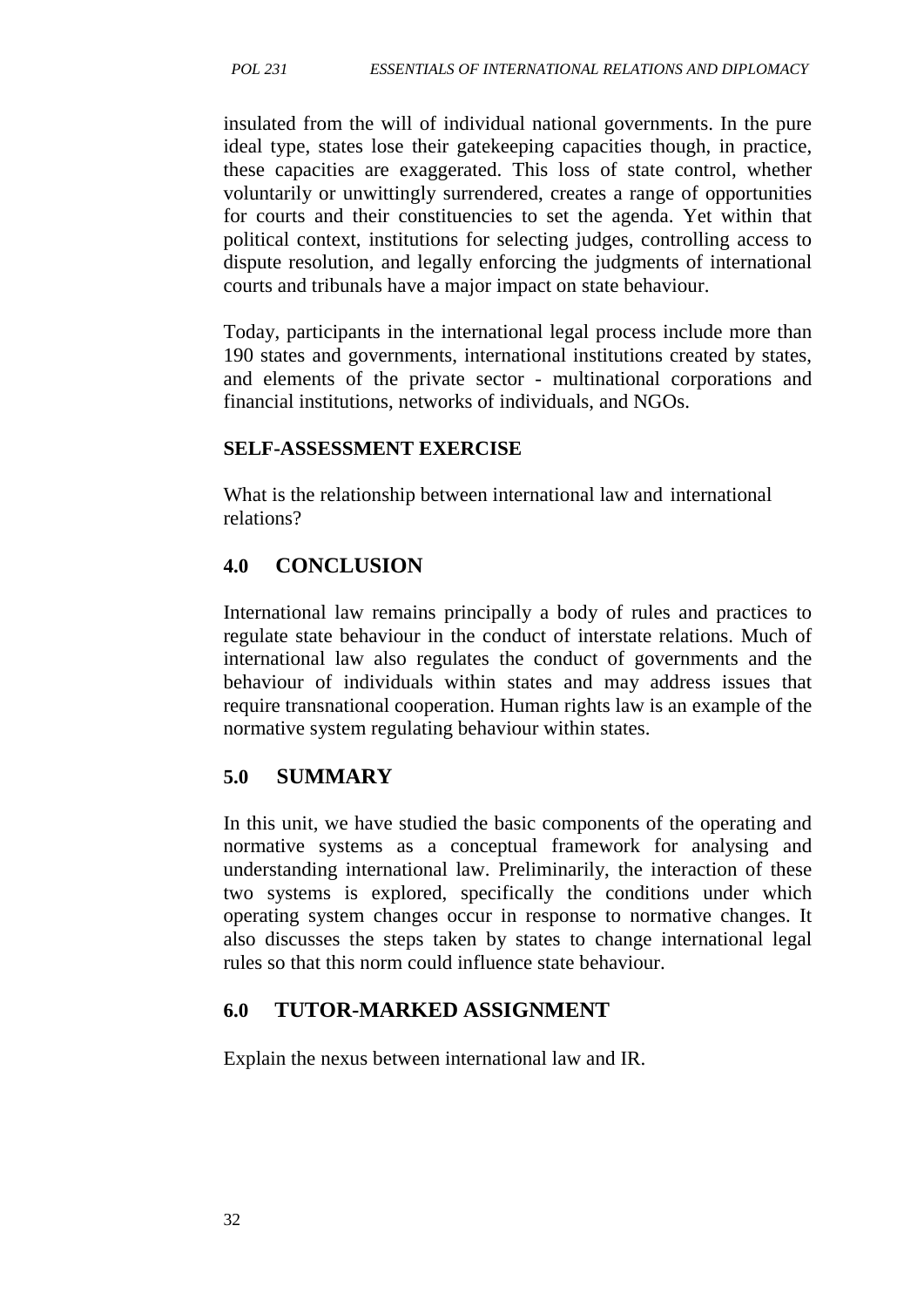#### **7.0 REFERENCES/FURTHER READING**

- Brierly, J. L. (1963). *The Law of Nations.* (6th ed.). New York: Oxford University Press.
- Corbert, P. E. (1951). *Law and Society in the Relations of States.* New York: Harcourt Brace.
- Goldstein, J.S. & Pevehouse, J.C. (2011). *International Relations* (9th ed.). San Francisco: Longman, Pearson Education.
- Kaplan, M. & Nicholas De B. Katzenbach (1946). *Making International Law Work.* (2nd ed.). London.
- Palmer, N.D. & Perkins, H. C. (2004). *International Relations: The World Community in Transition.* (3rd ed.). Krishan Nagar, Delhi: A.I.T.B.S.
- Schwarzenberger, G. (1952). *Manual of International Law.* (3rd ed.). London.
- Wright, Q. (1955). *Contemporary International Law: A Balance Sheet.* Garden City N.Y.: Doubleday & Company.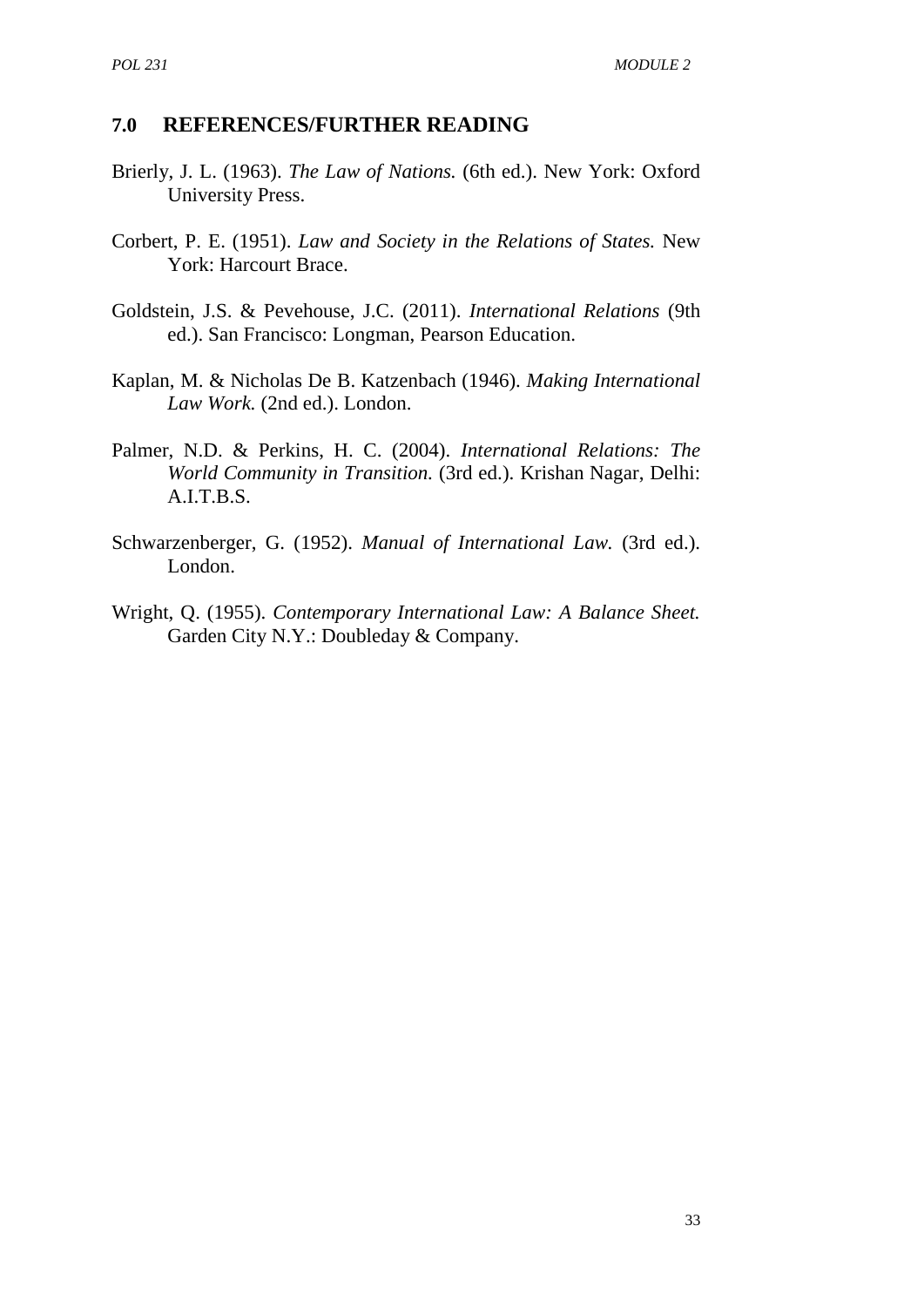## **UNIT 3 SOURCES AND LEGALITY OF INTERNATIONAL LAW**

#### **CONTENTS**

- 1.0 Introduction
- 2.0 Objectives
- 3.0 Main Content
	- 3.1 Sources of International Law
	- 3.2 The legality of International Law
- 4.0 Conclusion
- 5.0 Summary
- 6.0 Tutor-Marked Assignment
- 7.0 References/Further Reading

## **1.0 INTRODUCTION**

Definitions of international Law hold that law is a rule of conduct issued by a superior authority to persons over whom it has jurisdiction. From this viewpoint, it can be argued that international law is not true law since neither the UN nor any other international organisation has jurisdiction over states. However, this unit will address questions such as who are the authorised decision-makers in international law? What constitute sources of international law? which actions can bind not only the parties involved but also others?

## **2.0 OBJECTIVES**

By the end of this unit, you will be able to:

- identify and explain the various sources of international law
- explain the legality of international law.

## **3.0 MAIN CONTENT**

### **3.1 Sources of International Law**

Municipal laws come from central authorities- legislators or dictators. However, states are sovereign and recognise no central authority, thus international law rests on a different basis. The declarations of the UN General Assembly are not laws, and most do not bind the members. Four sources of international law are identifiable- treaties, customs, general principles of law and legal scholarship (including past judicial decisions). Treaties and other written conventions signed by states are the most important source. A principle in international law states that treaties once signed and ratified must be observed *(pacta sunt servanda).*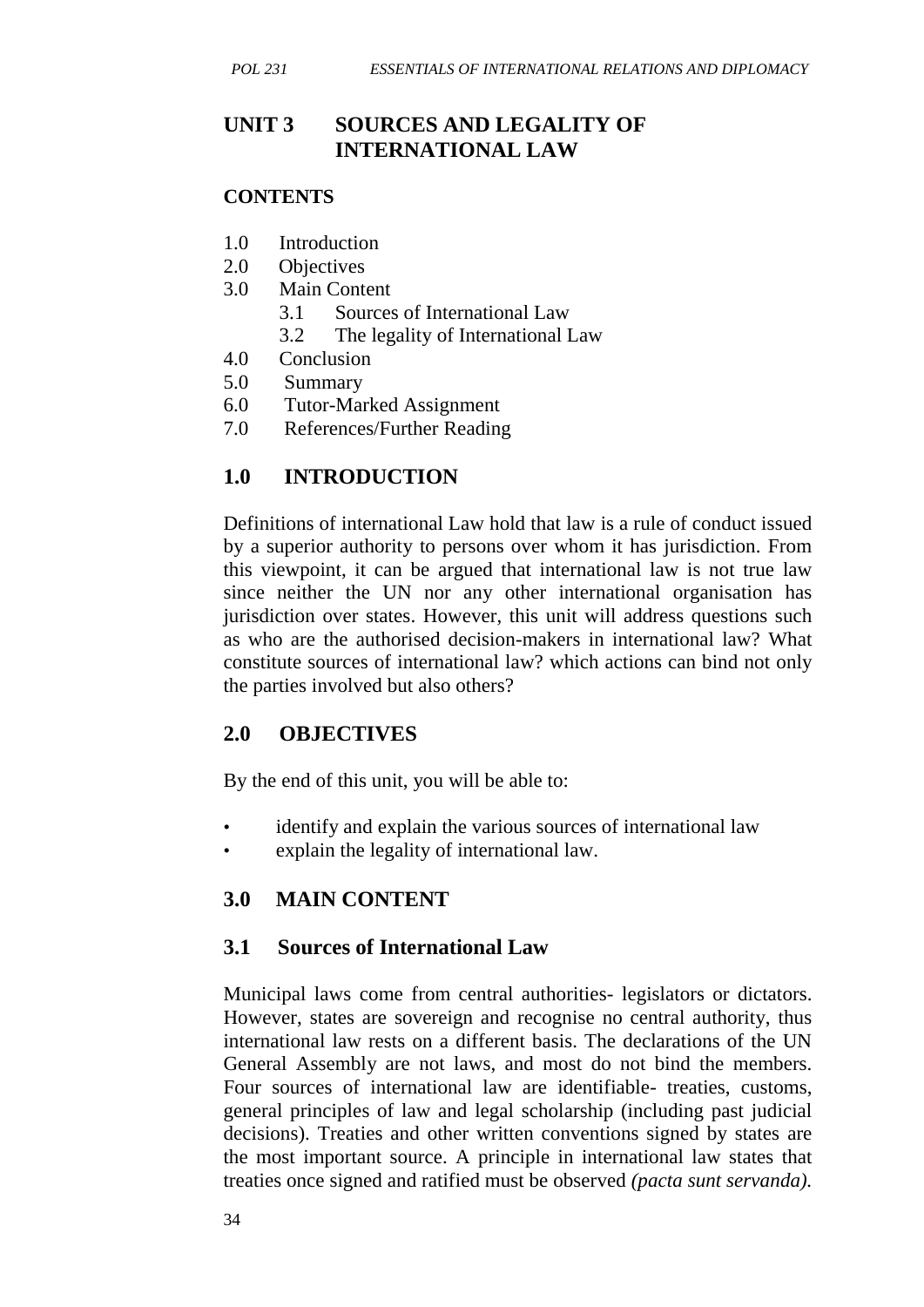States violate the terms of treaties they have signed only if the matter is very important or the penalties for such a violation seem very small. Treaties and other international obligations such as debts are binding on successor governments whether the new government takes to power through election, a coup or a revolution.

The second major source of international law is Custom. When states behave towards each other in a certain way for a long time, their behaviour becomes generally accepted practice with the status of law. Thirdly, general principles of law serve as a source of international law. Actions such as theft and assault recognised in most national municipal laws as crimes have the same meaning in the international arena. For instance, Iraq's invasion of Kuwait was illegal under treaties signed by Iraq (including the UN Charter and that of the Arab League) and under Custom, both countries had established living in peace as sovereign states.

The fourth source of international law is legal scholarship. These are the written arguments of judges and lawyers around the world on issues in question. Only the writings of the most highly qualified and respected legal figures could be recognised, and then only to resolve points not resolved by the first three sources of international law.

## **3.2 The Legality of International Law**

The dual character of international law results from its Westphalian legacy in which law functions among, rather than above, states and in which the state carries out the legislative, judicial, and executive functions that in domestic legal systems are performed by separate institutions. The operating system of international law, therefore, functions in some ways as a constitution does in a domestic legal system- by setting out the consensus of its constituent actors on the distribution of authority and responsibilities for governance within the system. Legal capacity can be expressed and recognised in terms of rights and duties and is a major portion of constitutions. Nevertheless, constitutions also provide more. Dahl identified many items that the constitutions generally specify, several of which are also specified by international law. These include competent decisions, accountability, and ensuring stability, to name a few. For the operating system to maintain vibrancy and resiliency, and to ensure the stability necessary for orderly behaviour, the operating system must provide for dynamic normative systems that facilitate the competition of values, views, and actors. It does so by applying the constitutional functions as described above when including new actors, new issues, new structures, and new norms.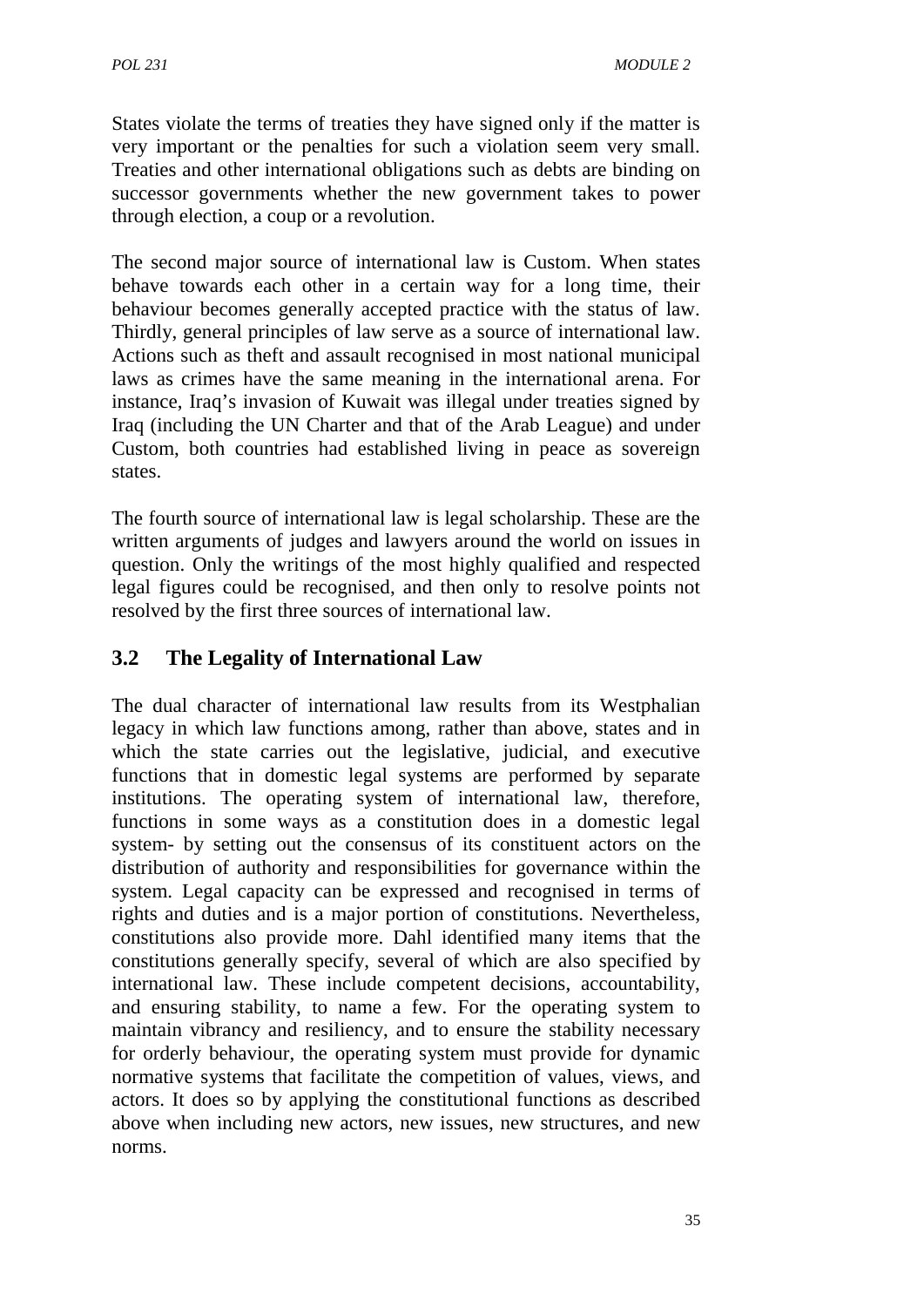The operating system has many dimensions or components, typically covered in international law textbooks, but largely unconnected with one another. Some of the primary components include the following:

- **Sources of Law:** These include the system rules for defining the process through which law is formed, the criteria for determining when legal obligations exist, and which actors are bound (or not) by that law. This element of the operating system also specifies a hierarchy of different legal sources. For example, the operating system defines whether the United Nations (UN) resolutions are legally binding and what role they play in the legal process.
- **Actors:** This dimension includes determining which actors are eligible to have rights and obligations under the law. The operating system also determines how, and the degree to which, those actors might exercise those rights internationally. For example, individuals and multinational corporations may enjoy certain international legal protections, but those rights might only be asserted in international forums by their home states.
	- **Jurisdiction:** These rules define the rights of actors and institutions to deal with legal problems and violations. An important element is defining what problems or situations will be handled through national legal systems as opposed to international forums. For example, the Convention on Torture (1985) allows states to prosecute perpetrators in their custody, regardless of the location of the offence and the nationality of the perpetrator or victim, affirming the ''universal jurisdiction'' principle.
- **Courts or Institutions:** These elements create forums and accompanying rules under which international legal disputes might be heard or decisions might be enforced. Thus, for example, the Statute of the International Court of Justice (ICJ) provides for the creation of the institution, sets general rules of decision making, identifies the processes and scope under which cases are heard, specifies the composition of the court, and details decision-making procedures to name a few.

## **SELF-ASSESSMENT EXERCISE**

What are the sources and operating system of international law?

# **3.0 CONCLUSION**

International law provides the framework for political discourse among members of the international system. The framework does not guarantee consensus, but it does foster the discourse and participation needed to provide conceptual clarity in developing legal obligations and gaining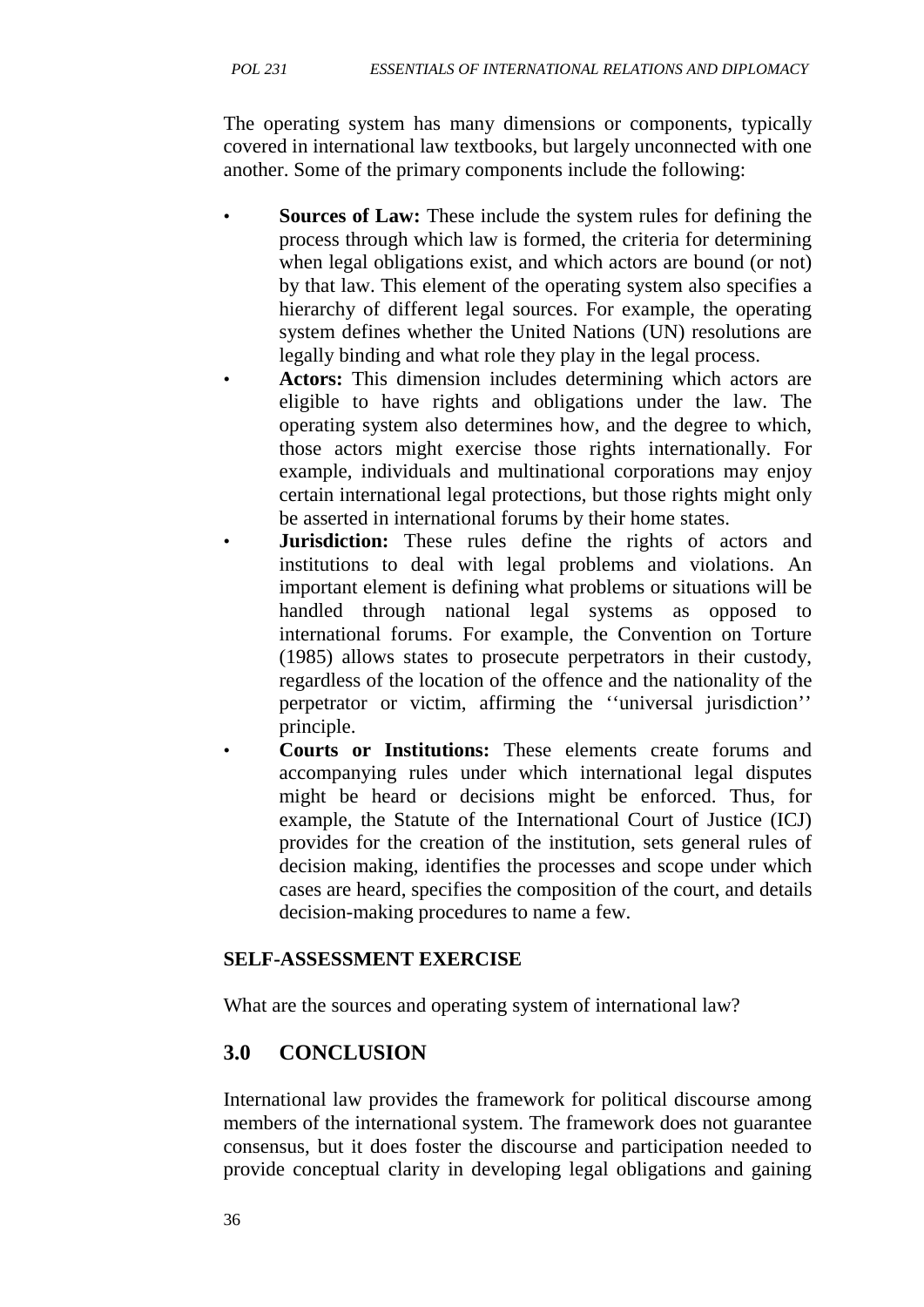their acceptance. In playing this role, international law source out its functions from treaties, customs, general principles of law and legal scholarship (including past judicial decisions).

# **4.0 SUMMARY**

In this unit, we have studied the sources and the operating system of the international. In particular, the operating system which constitutes legality of the international law functions in some ways as a constitution does in a domestic legal system- by setting out the consensus of its constituent actors on the distribution of authority and responsibilities for governance within the international system. Indeed, states are the subjects of international law, which means that they control access to dispute resolution tribunals or courts. States therefore implement or fail to implement, the decisions of international tribunals or courts. The tradition in international law has long been that only sovereign states have full international legal personality, this accord states an exclusive right to conclude international agreements and to bring claims regarding treaty violations.

# **5.0 TUTOR-MARKED ASSIGNMENT**

Explain the sources and legality of international law.

# **6.0 REFERENCES/FURTHER READING**

- Kaplan, M. & Nicholas De B. Katzenbach (1946). *Making International Law Work.* (2nd ed.). London.
- Palmer, N.D. & Perkins, H. C. (2004). *International Relations: The World Community in Transition.* (3rd ed.). Krishan Nagar, Delhi: A.I.T.B.S.
- Schwarzenberger, G. (1952). *Manual of International Law.* (3rd ed.). London.
- Wright, Q. (1955). *Contemporary International Law: A Balance Sheet.* Garden City N.Y.: Doubleday & Company.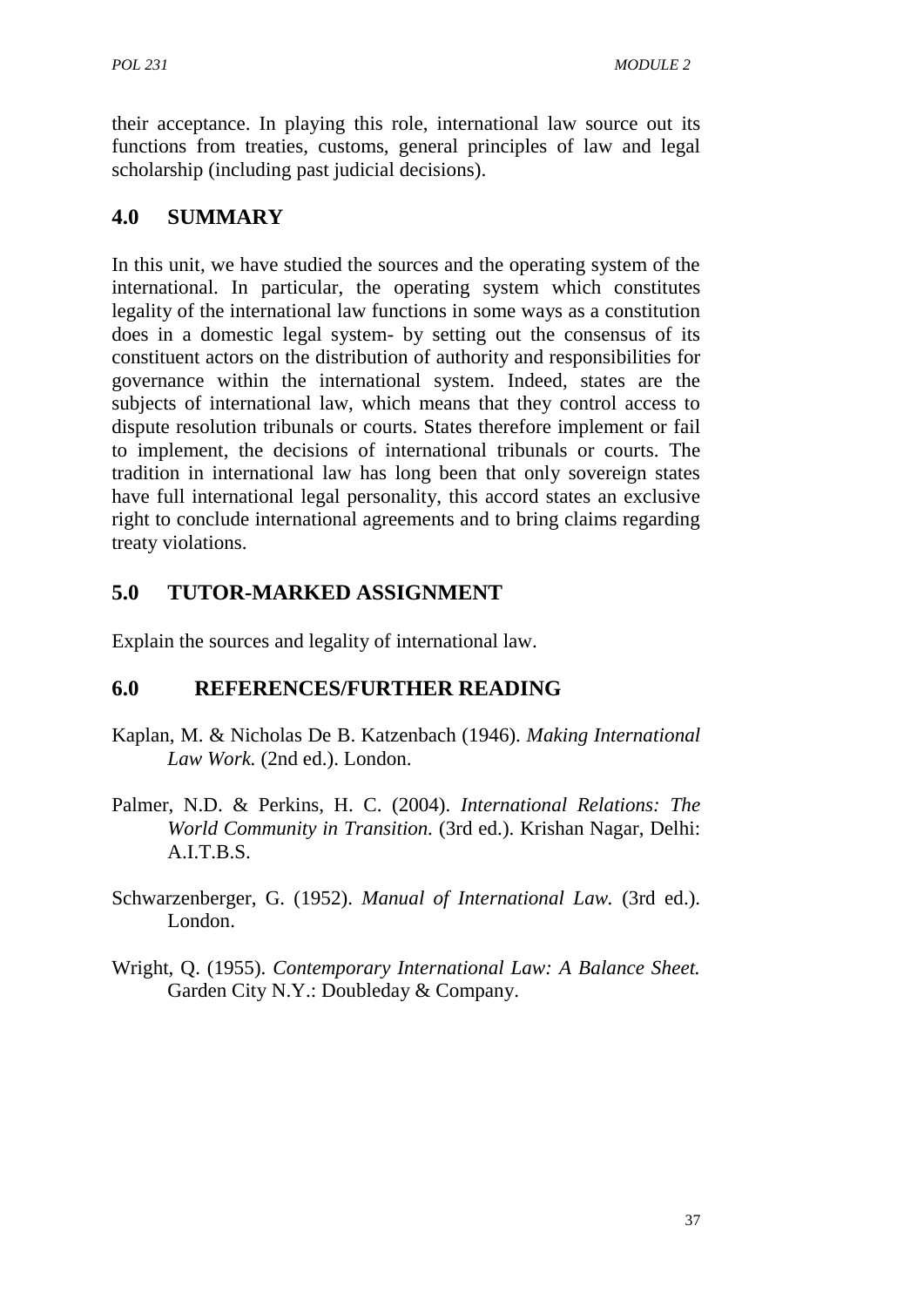## **UNIT 4 LEVEL OF ANALYSIS IN INTERNATIONAL RELATIONS**

#### **CONTENTS**

- 1.0 Introduction
- 2.0 Objectives
- 3.0 Main Content
- 3.1 Levels of Analysis
	- 3.1.1 Individual Level of Analysis
	- 3.1.2 State Level of Analysis
	- 3,1,3 System Level of Analysis
	- 3.1.4 Other Level of Analysis
- 4.0 Conclusion
- 5.0 Summary
- 6. 0 Tutor-Marked Assignment
- 7. 0 References/Further Reading

## **1.0 INTRODUCTION**

The unit discusses the importance of using a level of analysis in the study of international relations. It argues that international relations can be analytically structured and explained into different levels such as individual, state and international system levels. These represent a dimension in the study and analysis of IR which enables us to understand the working of the international relations and the global system.

### **2.0 OBJECTIVES**

By the end of this unit, you will be able to:

• Identify and discuss levels of analysis in the study of international relations.

### **3.0 MAIN CONTENT**

### **3.1 Levels of Analysis**

One of the important aspects to the study of international relations revolves around the "level of analysis" construct. International relations is such a broad field that scholars have devised major units or levels for an analytical discourse of the global system. These are the individual, the state, and the system levels of analysis. Each level focuses on different aspects of international relations. The global system is a complex whole that can be broken into smaller units for better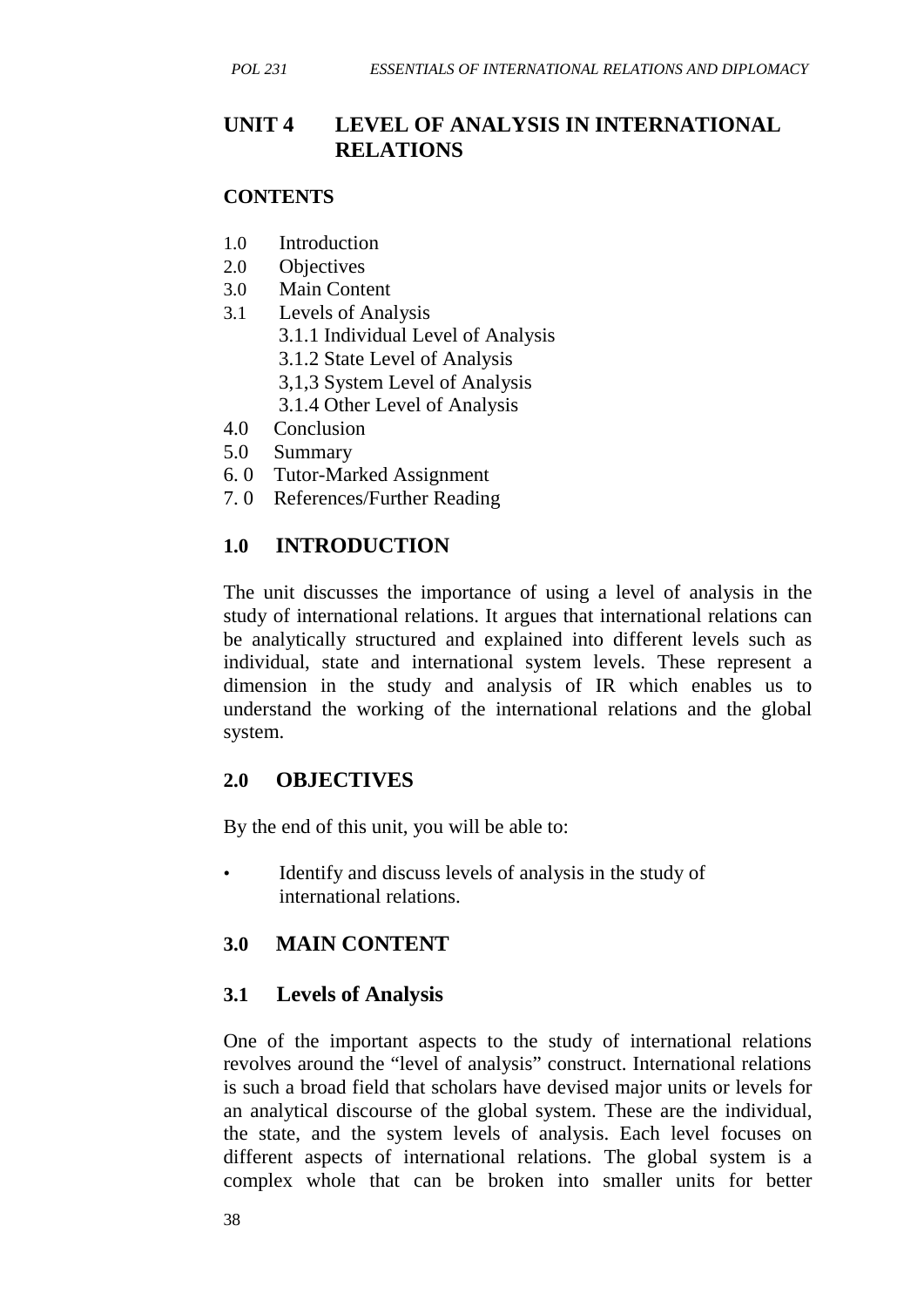understanding or to is studied and analyzed as a whole to understand its content. The analysis becomes necessary to obtain not just a mere knowledge of the system and its dynamic but as well as to achieve deep insight into its complexity to enable us to solve some difficult problems facing humanity and global society. Problems such as poverty, pandemic like COVID-19, lack of peace, terrorism, war, and the like need thorough study.

## **3.1.1 Individual Level of Analysis**

The Individual level of analysis focuses on the actions, behaviour, attitudes, idiosyncrasies or psychology of individual policymakers. It examines leaders' personalities, perceptions and misperceptions. Immanuel Kant and Woodrow Wilson have argued that moral principles of individual's behaviour are capable of influencing the state to bring about ideals that ensure peace and cooperation in the society. This can further be expanded to the international system to become ideals for IR. For instance, in a discussion of the Nigerian civil war, the individual level of analysis approach will consider the personality of the key players - Ojukwu and Gowon - as causal factors in the war. Did Ojukwu miscalculate dreadfully and provoked a war the Igbo could not win? Did Gowon underestimate the resolve and the resilience of the Igbo and thereby adopted strategies that prolonged the war unnecessarily? The level's focus on the actions and behaviour of individual statesmen and is based on the reasonable proposition that when we refer to the way states behave, we mean that policymakers define purposes choosing among courses of action and utilising national capabilities to achieve objectives in the name of the state. Balance of power and System theory are examples of system-level of analysis theories.

## **3.1.2 State Level of Analysis**

Analysis of IR can also focus on the state by looking at how its foreign policy becomes part of the laws that govern international system; or how its foreign policy influences policies and actions of other states in the global system. The State level of analysis assumes that all policymakers act essentially the same way once confronted with similar situations. It, therefore, concentrates on the behaviour of states. Many analysts consider the state level to be the most important. They treat the state as the basic unit of international relations. For instance, on the issue of international conflict, a pervasive and permanent feature of international relations, analysts will want to know whether it arises from such attributes of the state as sovereignty, territoriality, nationalism, power, economic structure, etc. Questions such as the following are germane to the state level of analysis: What are the characteristics and peculiarities of states in a given issue area? What are the domestic conditions that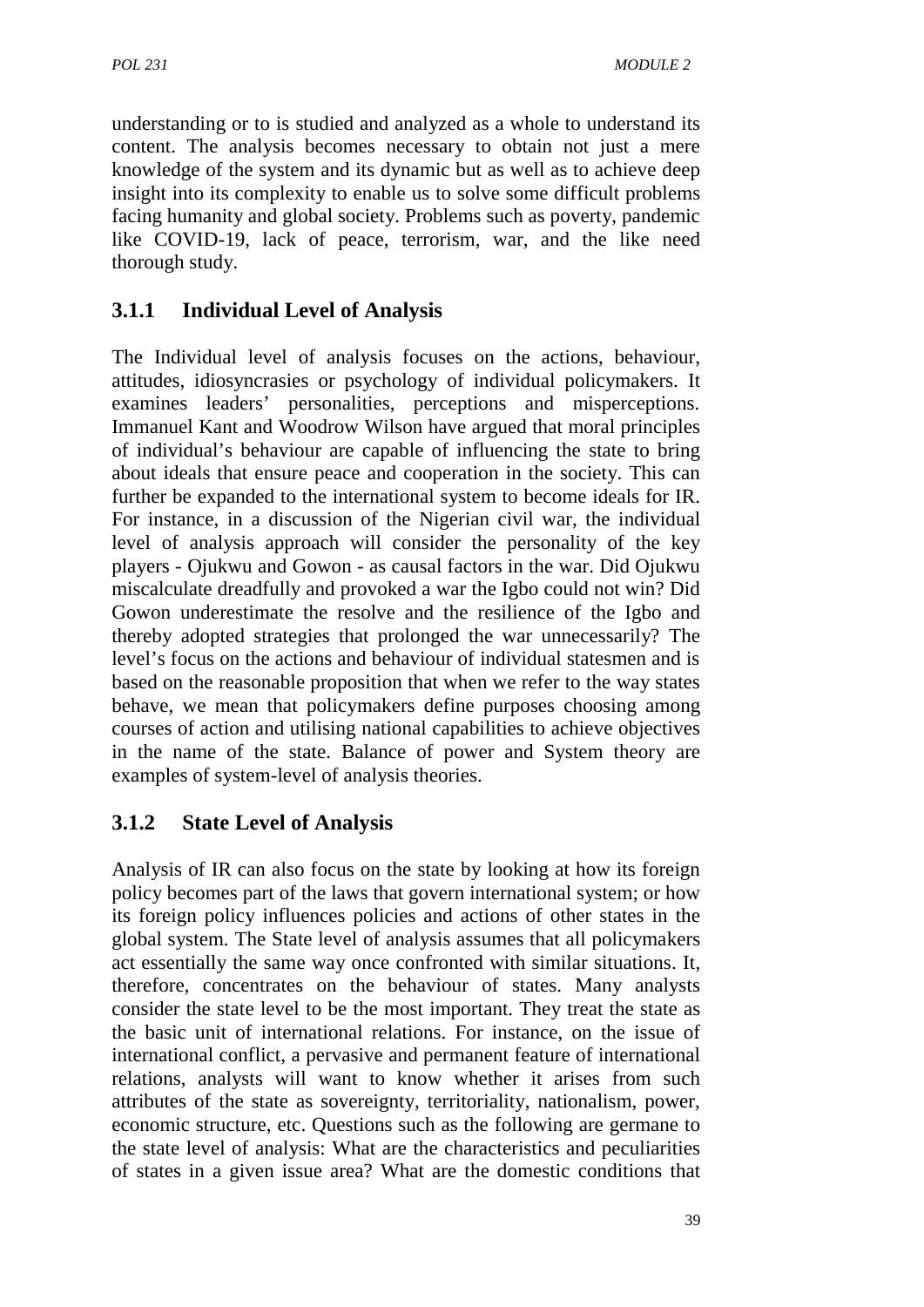affect policy formulation? Generally, the state level of analysis assumes that governmental actions express the needs and values of their populations and political leaders. Domestic political pressures, national ideologies, public opinion, economic and social needs, all contribute to the way states interact with other actors in the international system. For instance, liberal democracy is an ideal system acceptable by the United States. The state has propagated this system of governance in such a way that it has become an order of governance in the international system. Decision-making theories such as Motivational Analysis, Rational or Unitary Actor model, Corporatist Synthesis, are examples of state-level of analysis theories.

## **3.1.3 System Level of Analysis**

The System-level of analysis looks at the international system holistically. It considers the structure of the system and the distribution of power and influence within the system, the form of superior and subordinate relationships, etc. The notion that a system has behavioural influence o its parts informed neorealists like Jean-Jacques Rousseau, Kenneth Waltz and Robert Gilpin to argue that international relations should be analysed based on the international system as a level of focus. For instance, do anarchy and the power symmetries within the system explain the form and the intensity of conflict? The classic theory of the balance of power, to pick one of the system-level theories, explains the behaviour of many states over a period. It proposes that states will form coalitions and counter-coalitions to fend off hegemonic drives and that a "balancer" will intervene on behalf of the weaker side to redress the balance or restore the equilibrium. The system-level explains the actions of individual actors in terms of the state of the whole system. It does not refer to personalities, domestic pressures, or ideologies within states. To pick another example, the system level will explain the outbreak of World War I as a consequence of the breakdown of the balance of power system.

## **3.1.4 Other Levels of Analysis**

In addition to the above levels of analysis, other levels can be used to explain decisions and actions of state's actors or certain pattern of outcomes in international relations and diplomacy. Explanation of three additional levels of analysis will follow below; these are a class level of analysis, bureaucratic level of analysis and multi-centric level of analysis:

**Class Level of Analysis:** This is a level of analysis perceive by Marxist scholars in their attempt to use class differences and antagonism as a means of understanding international relations. According to Karl Marx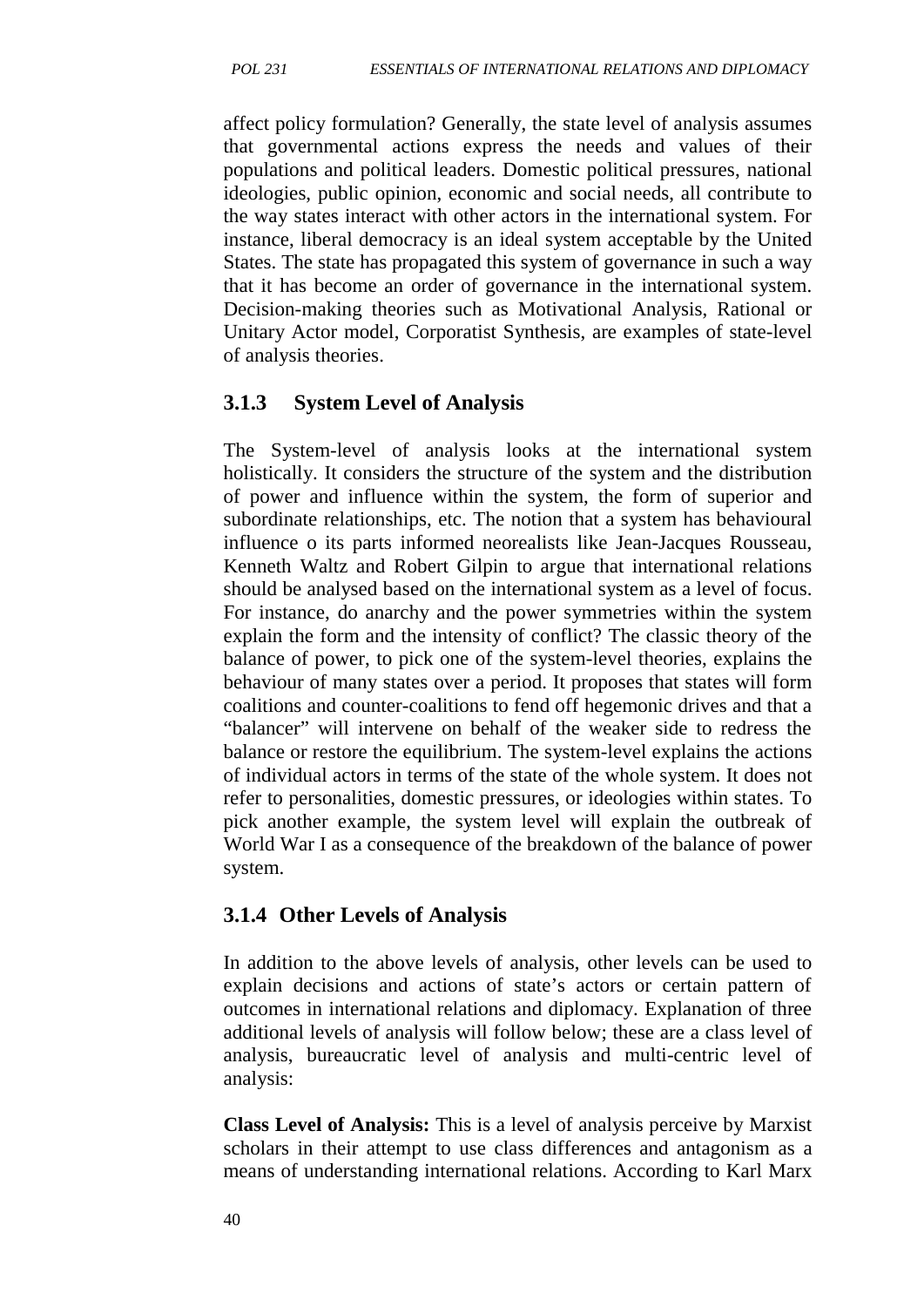and Engels, capitalism has classified society into two antagonist classes in the process of social production. These classes are the Bourgeois and proletariat representing the owners of means of production and the owners of labour respectively and the former exploits you later in an attempt to maximise surplus for further expansion of production. The Marxists, therefore, argued that for us to understand international relations we have to start from analyzing the relationship which exists between these two classes in the process of social production. They see international relations as an extension of the struggle between these two classes. That is to say, IR should be seen and analyzed from the standpoint of the struggle over global wealth by these two classes.

**Bureaucratic Level of Analysis**: Foreign policy decisions and actions are not ultimately the affairs of individuals or personalities alone. However, small organisational groups and some foreign policy bodies are frequently involved as well as competing to influence national decisions. Some of these groups are members of the cabinet, an executive office of the president, senate committee on foreign affairs ministry of external affairs, state departments, national security councils and other key bureaucrats, whose activities have directly or indirectly affected international relations.

**Multi-Centric Level of Analysis:** This focus on certain goals and objectives of a state as dominant actor that involve cooperating, collaborative and integral interests of the state with others. This includes analysis of regional, economic or political grouping, military alliances, ideological blocs, voting blocs in the United Nations. It also relates to the activities of non-state actors whose pattern of relations and influence is multi-centric. These are inter-governmental actors such as the UN, the African Union (AU), the European Economic Community (EEC) and other similar bodies in economic, political, cultural and military spheres. Included are the non-governmental actors such as the Amnesty International, the Red Cross Society, Multi-National Corporations (MNCs), the Vatican, Terrorist bodies and liberation movements.

#### **SELF-ASSESSMENT EXERCISE**

What are the levels of analysis? Illustrate how these levels constitute an analytical construct to the study of IR?

#### **4.0 CONCLUSION**

Generally, each level of analysis contributes to our understanding of international relations, although, each on its own might not account for certain aspects of the situation in inter-state relations under consideration. Thus for a thorough understanding and explanation of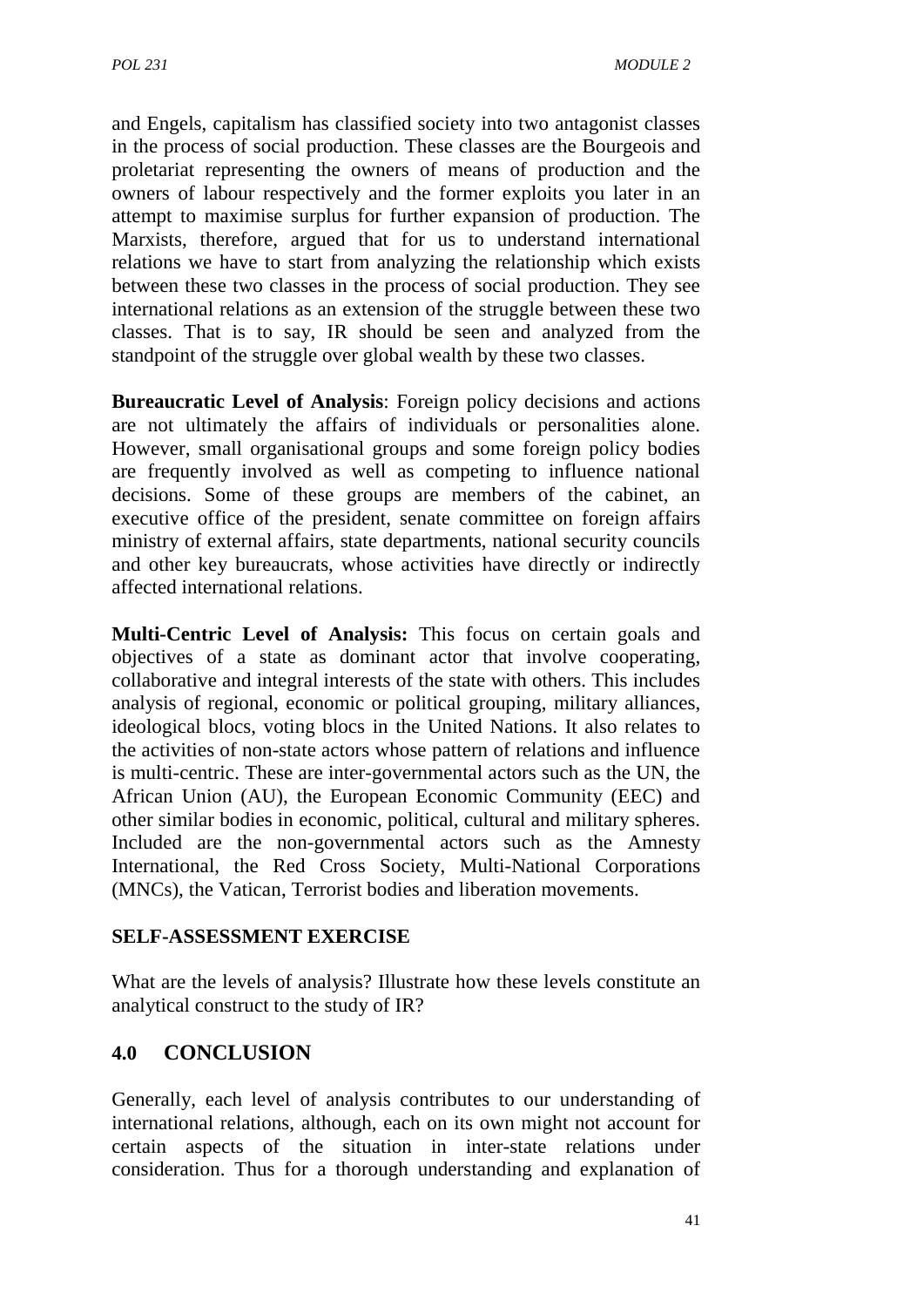international relations phenomena, it is important to consider all three levels of analysis at relevant points depending on the type of problem to be analysed.

## **5.0 SUMMARY**

In the unit, we learnt about different levels of analysis to the study of international relations and the formulated theories and analytical models suitable for each level. International relations studies can analytically be structured and explained by focusing on three levels: individual, state and international system levels of analysis.

## **6.0 TUTOR-MARKED ASSIGNMENT**

Identify and explain different levels of analysis you know to the study of IR.

## **7.0 REFERENCES/FURTHER READING**

- Alozie, C. C. & Nwadike, J. (2014). *Fundamentals of International Relations in a New World Order*. Enugu: Rhyce Kerex Publishers.
- Bull, H. (1995). *The Anarchical Society: A Study of Order in World Politics* (3rd ed.). New York: Palgrave Books.
- Frank-Collins, N. O. & Peter, A. C. (2012). (Eds.) *Thoughts on International Relations.* Lagos: Absolute Media Production.
- Holsti, K. J. (1967). *International Politics: A Framework for analysis.* Englewood Cliffs, N.J.: Prentice Hall Inc.
- Johari, J. C. (2014). *International Relations and Politics: Theoretical Perspectives in the Post-Cold War Era* (4<sup>th</sup> Ed.). New Delhi: Sterling.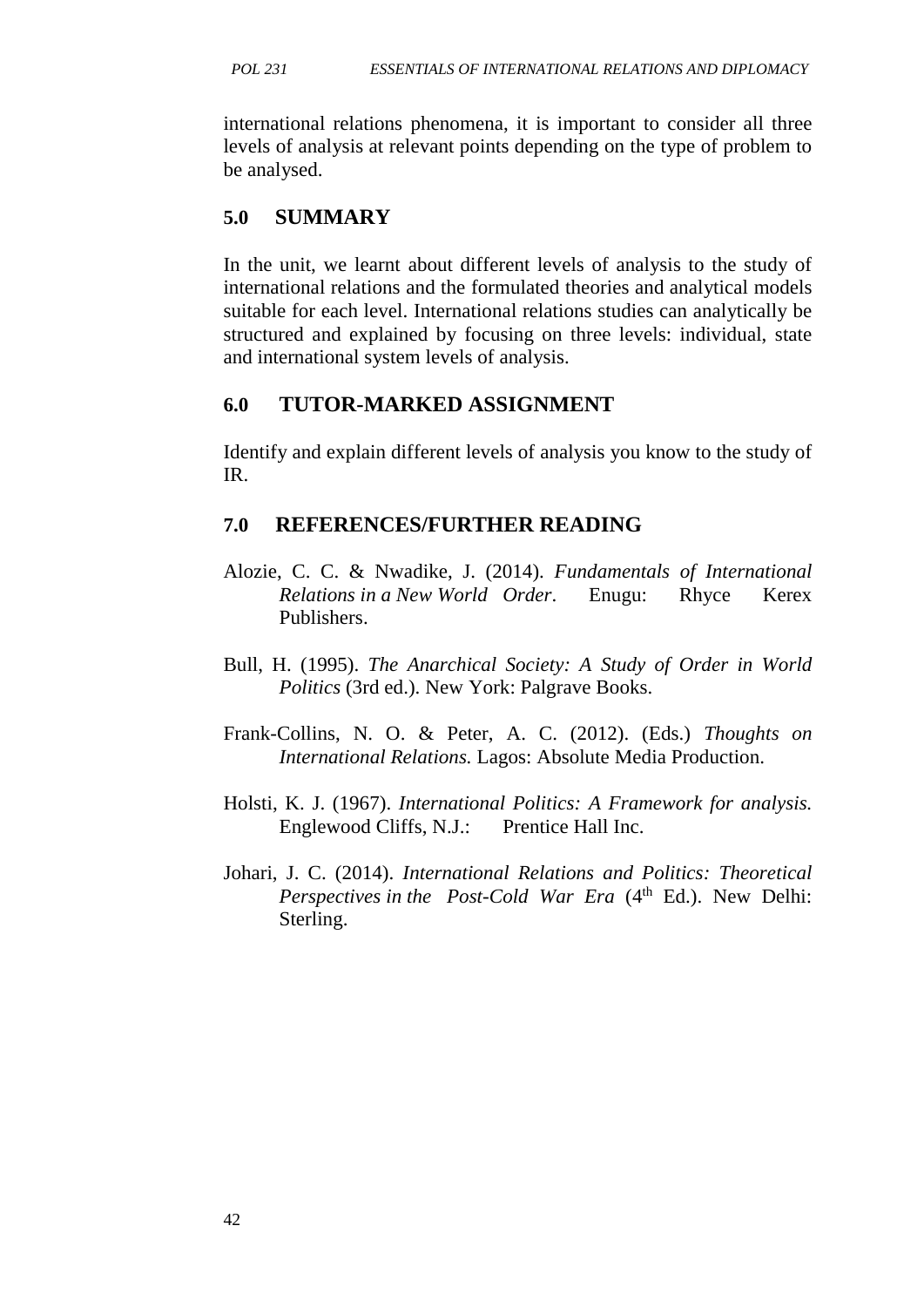## **UNIT 5 APPROACHES TO THE STUDY OF INTERNATIONAL RELATIONS**

### **CONTENTS**

- 1.0 Introduction
- 2.0 Objectives
- 3.0 Main Content
	- 3.1 Approaches to the Study of International Relations
	- 3.2 Classical or Traditional Approach
	- 3.3 Modern or Scientific Approach
	- 3.4 The Realist and Idealist Approaches
- 4.0 Conclusion
- 5.0 Summary
- 6.0 Tutor-Marked Assignment
- 7.0 References/Further Reading

## **1.0 INTRODUCTION**

Scholars have adopted different approaches to the study of international relations. An approach consists of a criterion of selection, i. e. criteria employed in selecting the problems or questions to consider and selecting the data to bring to bear in the course of analysis. As different scholars have adopted different criteria for selecting problems and data and adopted different standpoints, this resulted in different approaches for the study of international relations. In this unit, the attempt is made to identify and discuss some of the essential approaches to the study of IR

### **2.0 OBJECTIVES**

By the end of this unit, you will be able to:

- explain the meaning of approach in IR
- identify and explain the kinds of approach to the study of IR.

## **3.0 MAIN CONTENT**

### **3.1 Approaches to the Study of International Relations**

In simple terms, an approach may be defined as a way of looking at and then explaining a particular phenomenon. The perspective may be broad enough to cover a vast area like the world as a whole, or it may be way small, embracing an aspect of local, regional, national or international politics. Besides, it may cover within its fold every other thing related to the collection and selection of evidence followed by an investigation and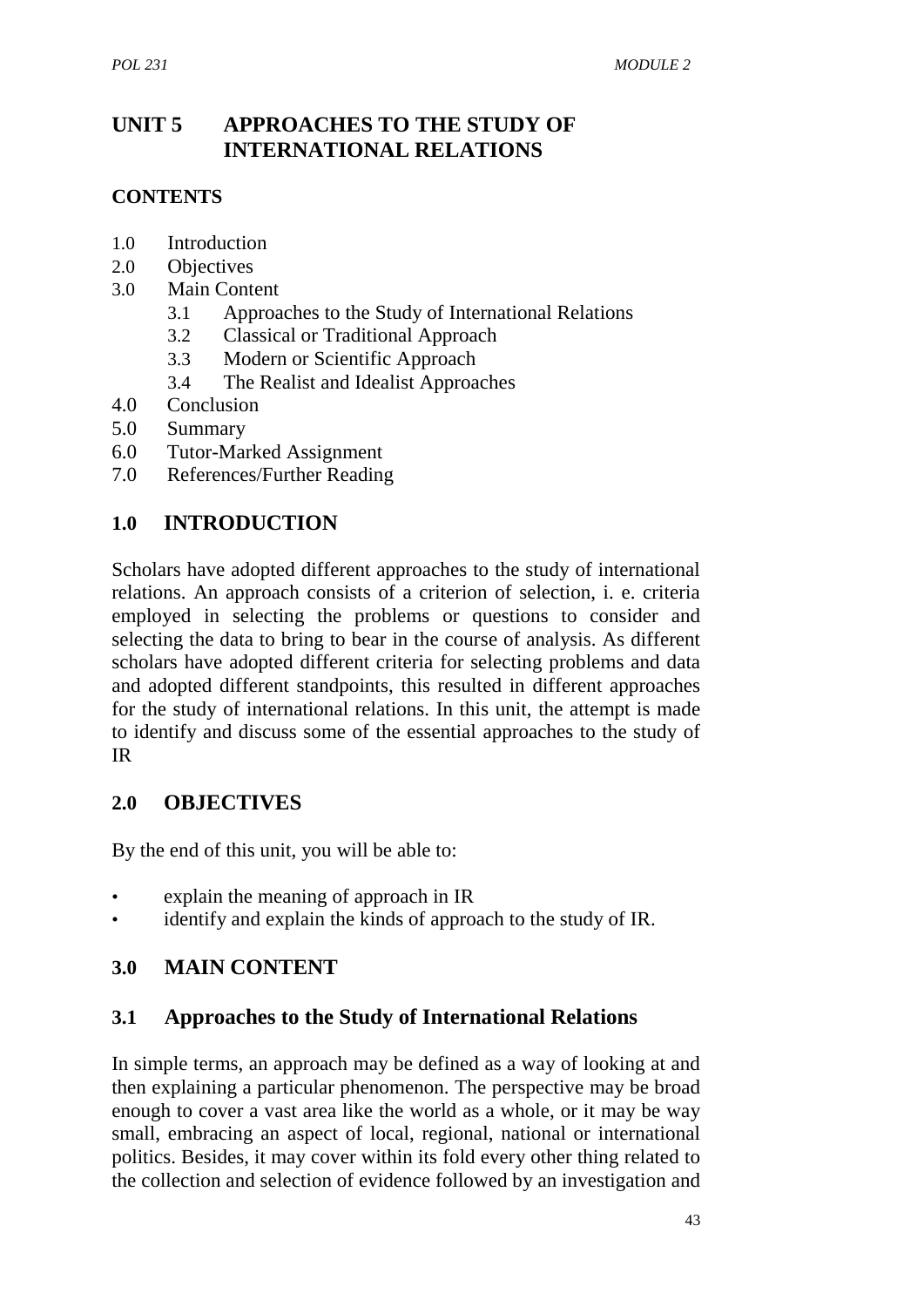analysis of a particular hypothesis for an academic purpose. An approach consists of a criterion of selection, i. e. criteria employed in selecting the problems or questions to consider and selecting the data to bring to bear in the course of analysis. It consists of standards governing inclusion and exclusion of questions and data. The approach is closely related to a theory since its very character determines the way of generalisation, explanation, prediction and prescription in all of which are among the functions of theory. A theory can be distinguished with an approach, because it may be identified with anything like thought, idea, trend, hypothesis, explanation, even interpretation of some kind different from this, an approach may be defined as creator or precursor of a theory. An approach may be transformed into a theory, if and when its functions extend beyond a selection of problems and data about the subject under study.

Scholars have adopted different approaches to the study of international relations.Hedley Bull has divided the various approaches for the study of international policy into two categories: (1) classical or traditional approach, which includes descriptive, historical, philosophical, legal, institutional, analytical and normative forms; and (2) scientific or modern or behavioural approach predicting human behaviour as a system, equilibrium, decision-making and other forms.

#### **3.2 Classical or Traditional Approach**

The classical approach is also known as the traditional approach. This approach was mainly in vogue until the middle of the last century, even though until now certain writers continue to subscribe to this approach. These writers mainly made the descriptive analysis of international relations. The main objective of the scholars adopting a traditional approach was to report and analyse current international problems and to speculate on these sources and outcomes of various policy alternatives for specific states or the international organisation. According to Hedley Bull, the traditional approach is "the approach to theorising that derives from philosophy, history and law. In his view, it is characterised by explicit reliance upon the exercise of judgement and by the assumptions that if we confine ourselves to strict standards to verification and proof, there is little that can be said about international relations. Therefore, general propositions about IR must derive from a scientifically imperfect process of perception or institution, and that these general propositions cannot be accorded anything more than the tentative inconclusive status appropriate to their doubtful origin. In other words, the traditional approach is normative, qualitative and value judgement approach.

Most scholars adopted the traditional approach until the scientific approach made its appearance. It nourished two dominant schools of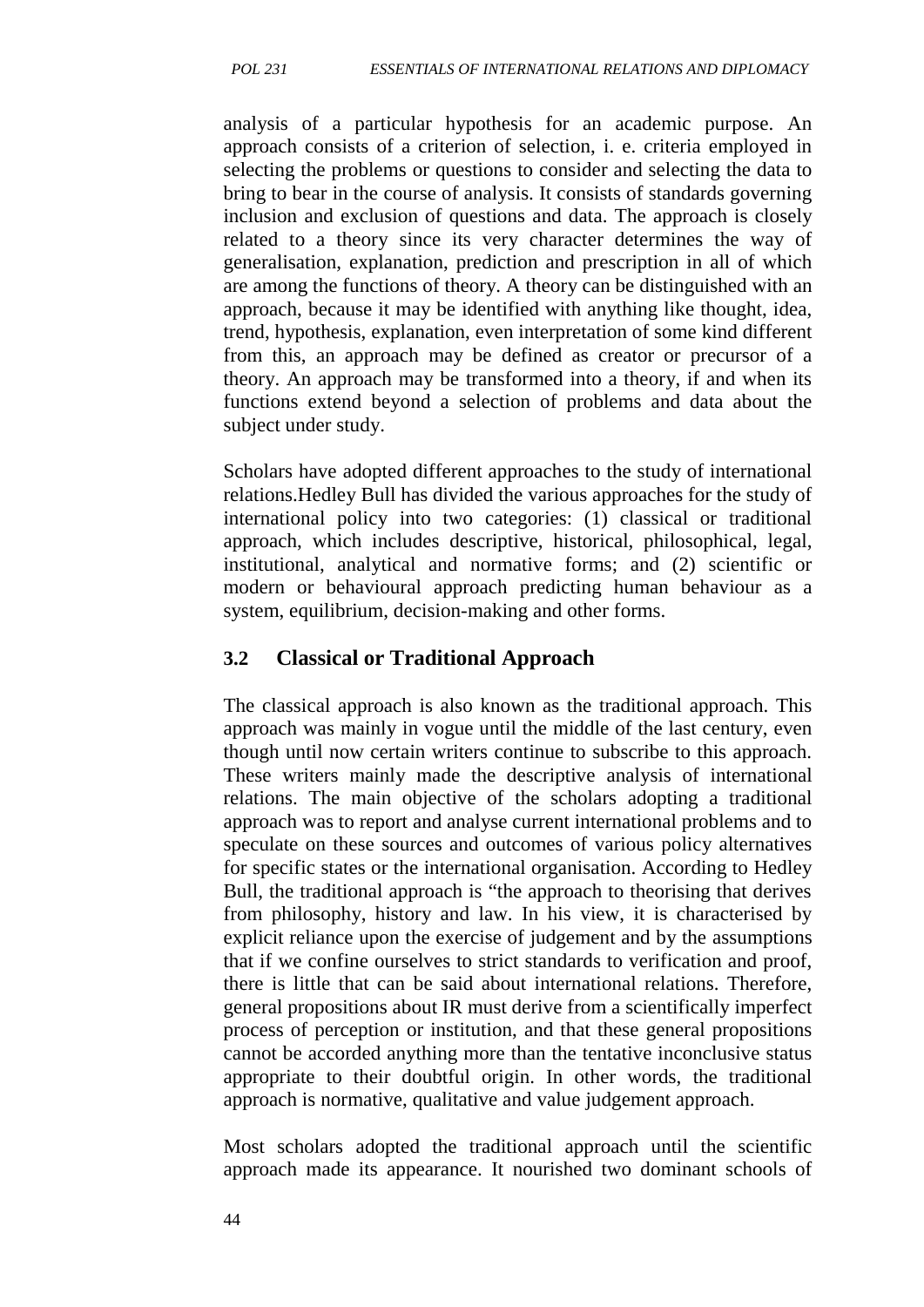international political thought; "Idealism and Realism" and greatly contributed to the sophisticated understanding of the nature and determinants of international relations. The traditional approach mainly concerns itself with the historical tensions and emphasises diplomatic, historical and institutional studies. This explains why the classical approach had variants, such as historical approach, philosophical approach, legal approach and institutional approach. The historical approach focussed on the past or on a selected period of history to find out an explanation of what institutions are, how they came into being and makes an analysis of these institutions as they stand. This approach helped in illuminating the present by drawing on the wisdom of the past. The philosophical approach regarded the state as an agent of moral improvement of international relations and stood for the attainment of perpetual peace. However, this approach was defective as far as it was abstract, speculative, and far removed from reality. The legal approach emphasised on the need of having a system of world law to regulate the behaviour of nation-states and insisted on a code of international law to ensure world peace and security. It insisted on evolving some legal machinery for resolving state conflicts through mediation, arbitration or judicial settlement.

Finally, the institutional approach focused on the formal structure for the maintenance of peace and enforcement of principles of international law. It lays special emphasis on the study of the organisation and structure of the League of Nations, the United Nations, and other specialised agencies like WHO, UNESCO, etc.

## **3.3 Scientific Approach**

The scientific or behavioural approach to the study of international politics became popular in the wake of World War II. The devotees of the scientific approach aspire to a theory of international relations. The propositions rest either upon logical or mathematical proof or upon strict empirical shreds of evidence. It lays more emphasis on the methods of study rather than the subject matter. This approach relies on the simple proposition that international politics like any other social activity involves people and hence can be explained by analysing and explaining the behaviour of people as reflected in their activities in the field of international relations. The scientific approach applies scientific methods and ignores the boundaries of orthodox disciplines. It insists that the central aim of the research should be to study the behaviour of men. A notable feature of this approach is that it is interdisciplinary and draws from various social sciences like sociology, psychology and anthropology. The scientific approach differs from the traditional approach as far as there is a definite trend away from the description, legal analysis and policy advice. Its objective has not been to assess the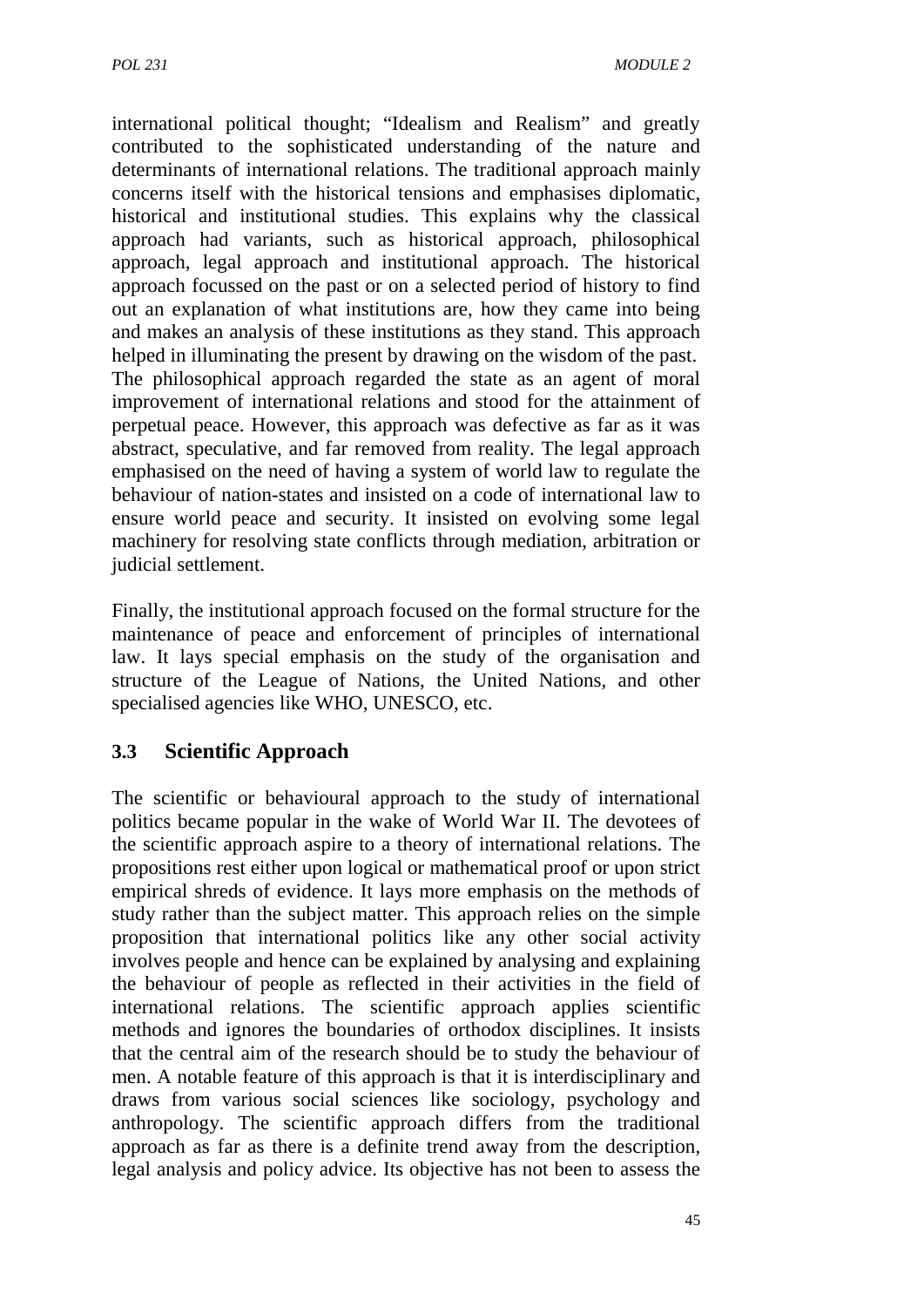main issues in the cold war or describe current international developments, but to create explanatory theories about international phenomena, and in some cases, even to propose the development of a general and predictive science of international relations.

Generally, there are many varieties and a combination of these two approaches variously applied by scholars. Scholars who are more concerned with substance rather than the method, particularly those of the older generation tend to favour the first approach while those who are particularly absorbed with method and techniques, including a large proportion of younger generation, prefer the latter. However, the two approaches are compatible and many scholars manage to combine them with fruitful results. Morton Kaplan is a leading proponent of the scientific approach.

#### **3.4 The Realist and Idealist Approach**

The two variants of the classical approach are; the realist approach and the idealist approach.

**The Realist Approach:** The basic assumption underlying the realist theory is the perpetual existence of conflict among nations in one form or the other. This is a fixed doctrine. Therefore, it is evident that a contest for power is going on in the world that cannot be controlled nor regulated by international law, world government or an international organisation. Thus, realism unequivocally accepts as its guiding principle, the permanence of the power struggle.The prominent realists include the classical theorists Thomas Hobbes and Niccolo Machiavelli. In the 20th century, George Kennan, Hans J. Morgenthau, Henry Kissinger etc. were the leading exponents of the realist theory. Indeed, Morgenthau has offered the best exposition of the realist theory of international relations. In his view, international politics, like all politics, is a power struggle. Whatever the ultimate aim of international politics, power is always the immediate aim. Political leaders and People may ultimately seek freedom, security, prosperity or power itself. They may define their goals in terms of a religious, philosophic, economic or social ideal. They may hope that this ideal will materialise through its inner force, divine intervention, or the natural development of human affairs. They may also try to further its realisation through non-political means, such as technical cooperation with other nations or international organisations. Nevertheless, whenever they strive to realise their goal through international politics, they do so by striving for power.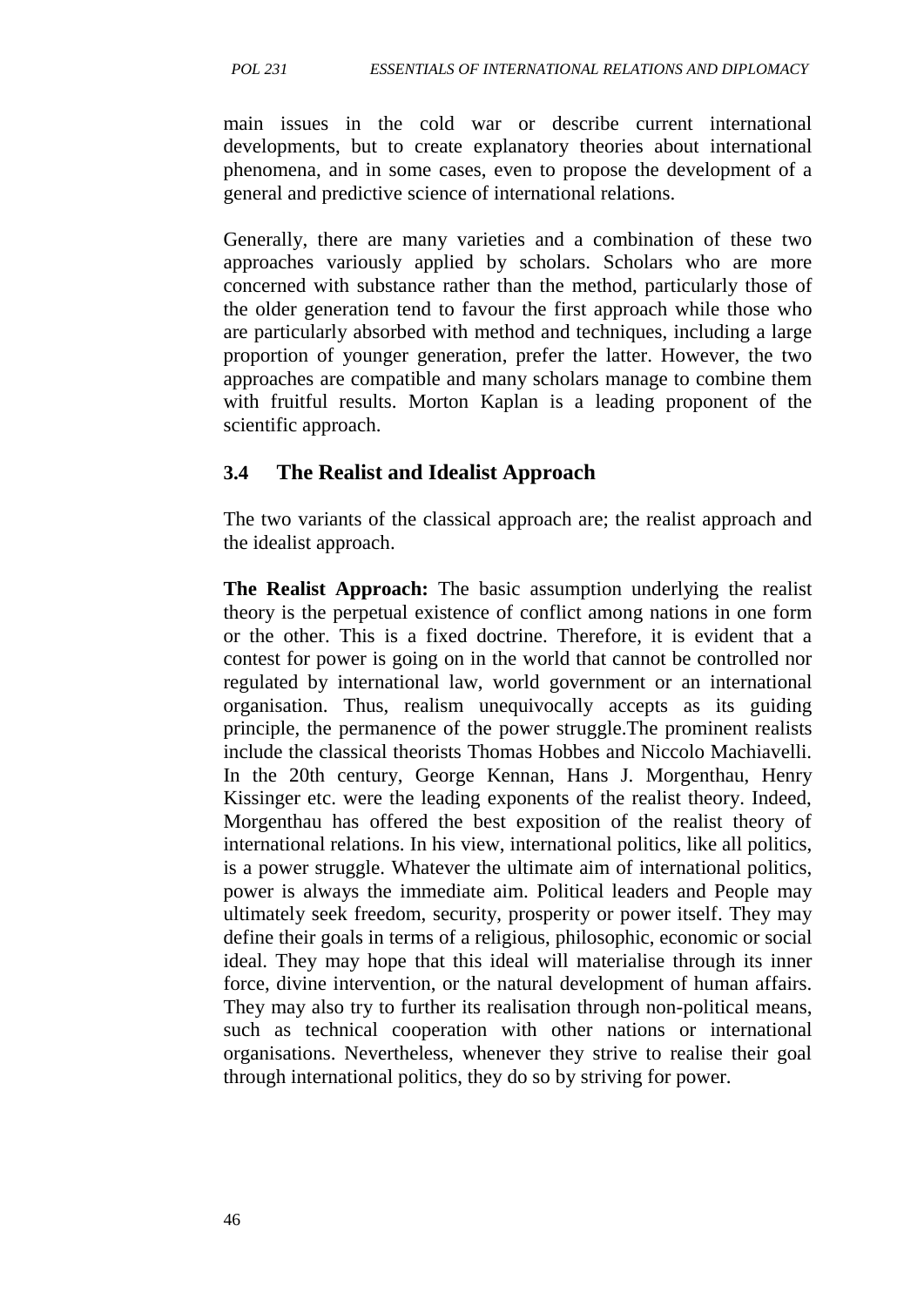**The Idealist Approach:** The other aspect of the classic approach is the Utopian or the idealist approach. It regards the power politics as the passing phase of history and presents the picture of a future international society based on the notion reformed international system free from power politics, immorality and violence. It aims at bringing about a better world with the help of education and internal organisation. This approach is quite old and found its faint echoes in the Declarations of the American War of independence of 1776 and the French revolution of 1789. The greatest advocate of the idealist approach was President Wilson of the USA who gave a concrete shape to his idealism through the text of the Treaty of Versailles. He made a strong plea for world peace and international organisation. He visualised a future system free from power politics, immorality and violence. Because of their optimism, the idealists regard power struggle as nothing but the passing phase of history. The theory proceeds with the assumption that the interests of various groups or nations are likely adjusted in the larger interest of humanity as a whole. The difficulty with this approach is that such a system could emerge only by following moral principles in mutual relations in place of power, which is not possible in practice.

## **SELF-ASSESSMENT EXERCISE**

Mention and explain two major approaches to the study of IR.

# **4.0 CONCLUSION**

At present, most of the scholars are of the view that traditional and scientific methods can be used for the fruitful study of international relations. David Singer realised this and made his observation, "science is not a substitute for insight and methodological rigour is not a substitute for wisdom -both imagination and rigour are necessary but neither is sufficient." Thus, both scientific and classical approaches are useful in the study of international relations.

# **5.0 SUMMARY**

An approach consists of a criterion of selection, i. e. criteria employed in selecting the problems or questions to consider and selecting the data to bring to bear in the course of analysis. The classical approach is also known as the traditional approach. The two variants of the classical approach are; the realist approach and the idealist approach. The scientific or behavioural approach to the study of international politics became popular in the wake of World War II. It lays more emphasis on the methods of study rather than the subject matter. This approach relies on the simple proposition that international politics like any other social activity involves people and hence can be explained by analysing and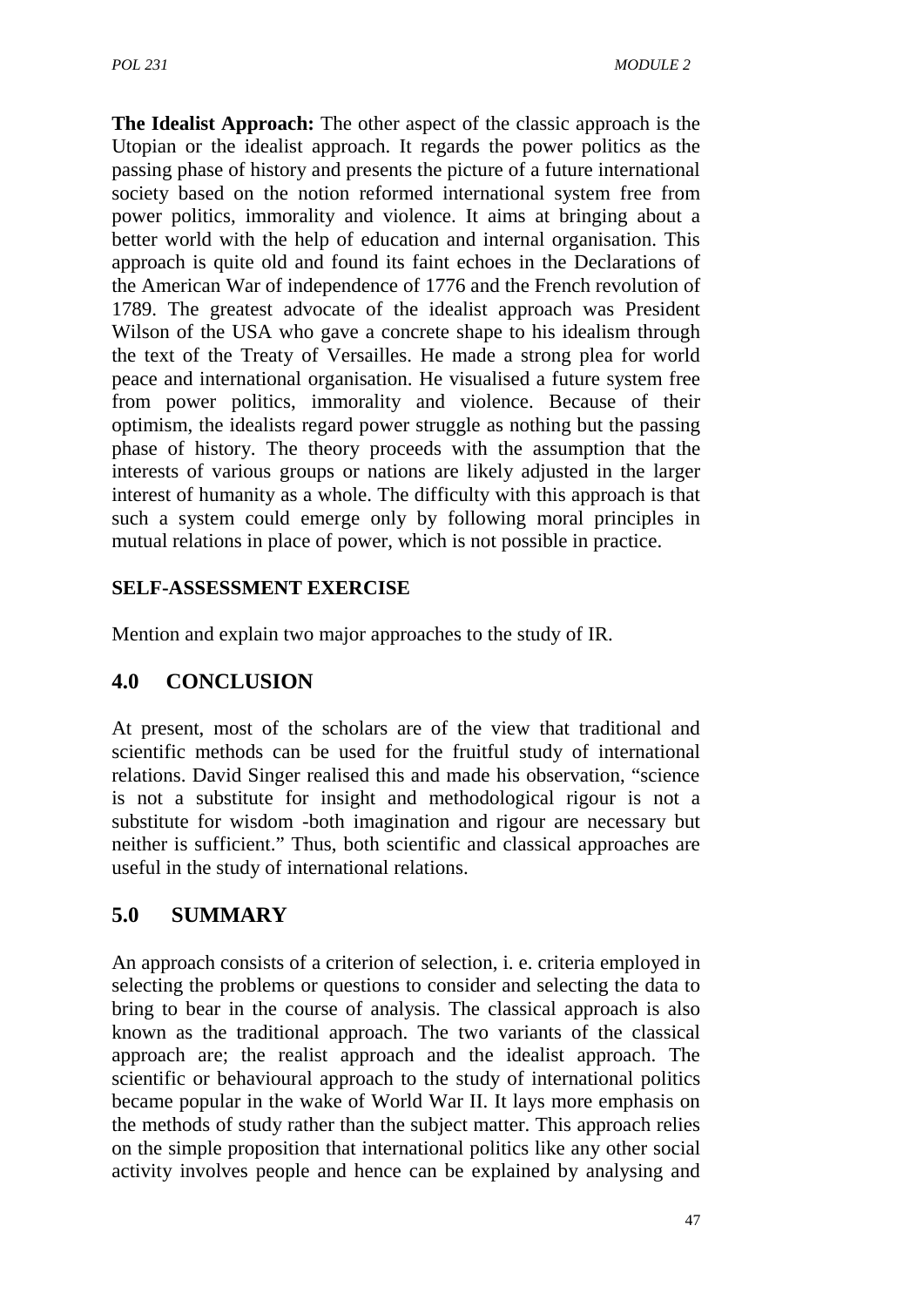explaining the behaviour of people as it reflected in their activities in the field of international relations.

## **6.0 TUTOR-MARKED ASSIGNMENT**

Explain clearly the traditional approach to the study of IR.

## **7.0 REFERENCES/FURTHER READING**

- Bull, H. (1995). *The Anarchical Society: A Study of Order in World Politics* (3rd ed.). New York: Palgrave Books.
- Johari, J. C. (2014). *International Relations and Politics: Theoretical Perspectives in the Post-Cold War Era* (4<sup>th</sup> Ed.). New Delhi: Sterling.
- Morgenthau, H.J. (1948). *Politics among Nations: The Struggle for Power and Peace.* New York: McGraw Hill 1.
- Palmer, N.D. & Perkins, H. C. (2004). *International Relations: The World Community in Transition,* (3rd ed.). Krishan Nagar, Delhi: A.I.T.B.S.
- Wright, Q. (1965). *The Study of International Relations*. New York: Appleton- Century-crofts.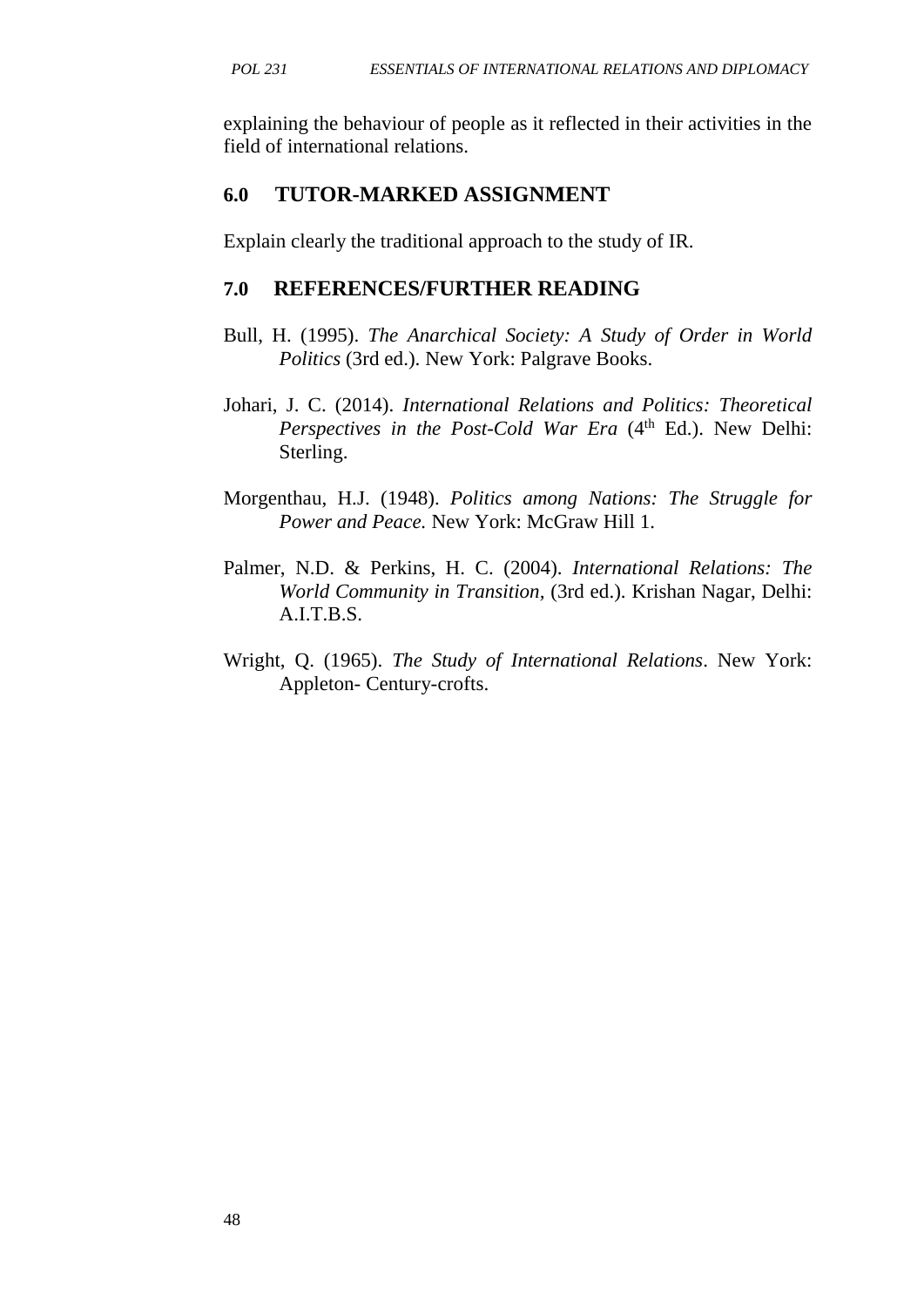## **MODULE 3 MEANING, NATURE AND PRINCIPLES OF DIPLOMACY**

- Unit 1 Concept and Evolution of Diplomacy
- Unit 2 Elements of Diplomacy
- Unit 3 Principles of Diplomacy
- Unit 4 Types of Diplomacy
- Unit 5 Nature and Level of Participation in International Diplomacy

This module will examine the concept and evolution of Diplomacy. The module will also discuss elements, principles and types of Diplomacy as well as nature and level of participation in international diplomacy the module comprises the following units:

## **UNIT 1 CONCEPT AND EVOLUTION OF DIPLOMACY**

#### **CONTENTS**

- 1.0 Introduction
- 2.0 Objectives
- 3.0 Main Content
	- 3.1 Concept and Evolution of Diplomacy
- 4.0 Conclusion
- 5.0 Summary
- 6.0 Tutor-Marked Assignment
- 7.0 References/Further Reading

### **1.0 INTRODUCTION**

The endemic nature of conflict in the international system makes it imperative for states and other international actors to device ways of ameliorating its consequences, reducing its intensity and finding ways to bring the belligerents to a state of peace. These measures come under the rubric, *conflict resolution mechanisms.* Outside the use of force, diplomacy offers the best mechanism for ameliorating conflict in the international system. Diplomacy is a very important concept in the study of international relations. It consists of the techniques and procedures for conducting relations among states. Certainly, diplomacy remains the only normal means for conducting international relations and the opposite is war. in this unit, you will learn about the meaning and evolution of diplomacy as a technique for the conduct of IR.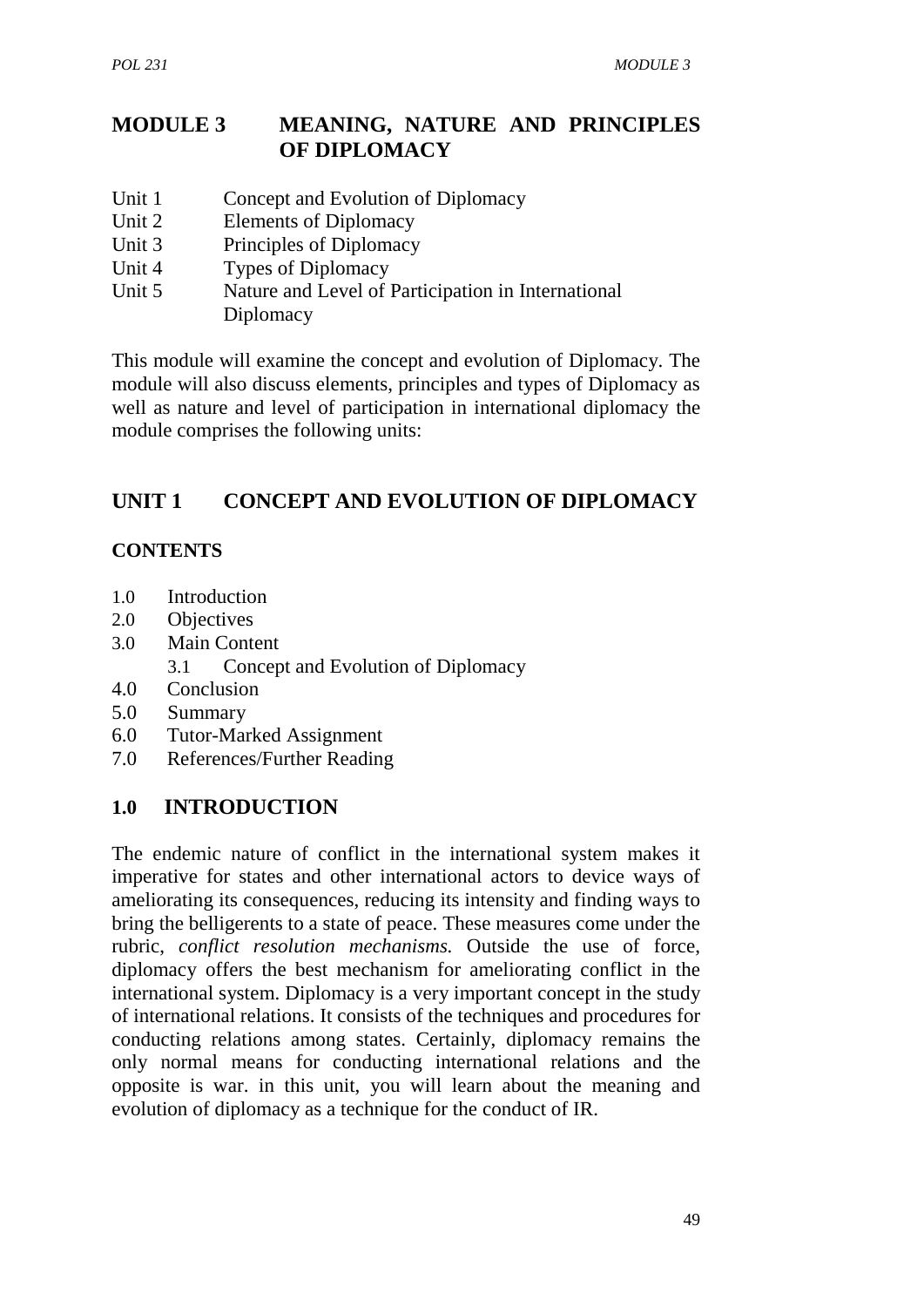## **2.0 OBJECTIVES**

By the end of this unit, you will be able to:

- trace the origin and development of modern diplomacy
- explain the concept diplomacy.

#### **3.0 MAIN CONTENT**

### **3.1 Concept and Evolution of Diplomacy**

Indeed, diplomacy is that great engine used by civilised states for maintaining peace. Diplomacy has no universally accepted definition. However, the following will suffice. The *Oxford English Dictionary* conceives diplomacy as (i) the management of international relations by negotiation; (ii) the method by which these relations are adjusted and managed by ambassadors and envoys; (iii) the business or art of the diplomatist; (iv) skill or address in the conduct of international intercourse or negotiations. Sir Ernest Satow defines diplomacy as the application of intelligence and tact to the conduct of official relations between the governments of independent states. It is the conduct of business between states by peaceful means; it embraces a multitude of interests, from the simplest matter of details in the relations between two states to vital issues of war and peace. When it breaks down, the danger of war or at least a major crisis is looming.

To be sure, diplomacy in one form or the other has been in practice ever since human beings organised themselves into separate and distinct socio-political units. These social units had to interact, establish contact, seek or exchange information, collaborate or resolve disputes among themselves. They had to employ messengers to facilitate communication. In recognition of the strategic nature of their functions, messengers became accredited and were treated as sacred and inviolate. They carried emblems of authority from their sovereigns or communities and were received and treated with elaborate ceremonial.

These processes led to the evolution of diplomacy, which refers to the practices and institutions through which interacting actors conduct their relations. As a paradigm, diplomacy operates within the realm of international relations and foreign policy. Diplomacy lubricates the international system and can be used to advance the interest of all actors, state and non-state. Although diplomacy often seeks to preserve the peace and employs negotiation as its chief instrument; sometimes, actors find it necessary and expedient to employ coercion, threats and intimidatory tactics to compel their adversaries to follow a particular line of action. However, irrespective of the method employed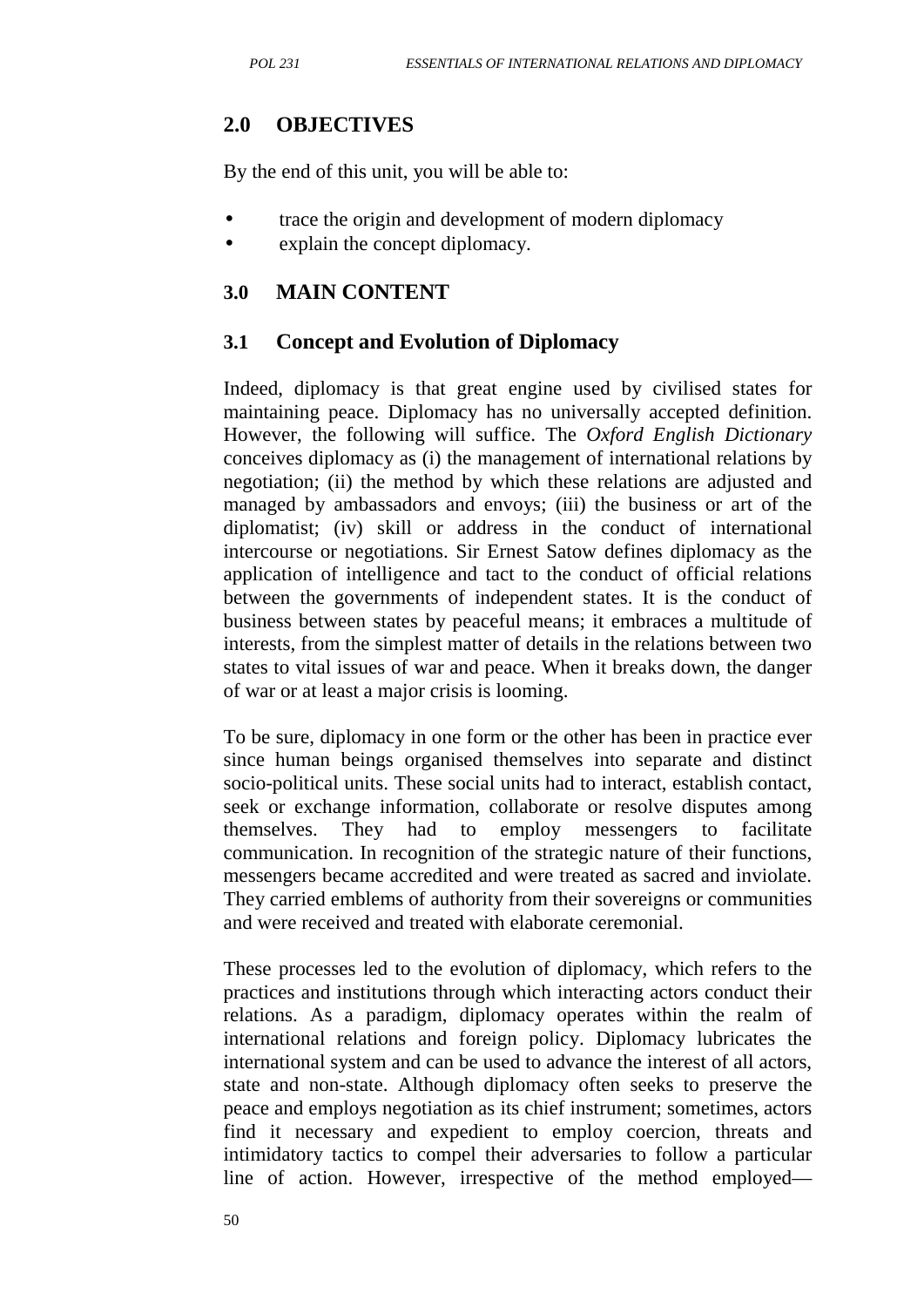negotiation or coercion— diplomacy's success and effectiveness depends on many variables, the most important being the relative power of the actors involved.

Historically, the earliest records of interstate diplomacy date from 2850 BCE. These are records of treaties between Mesopotamian city-states. For much of this period, Akkadian, the Babylonian language, served as the language of international diplomacy in the Middle East until Aramaic replaced it much later. Ancient Egyptian diplomatic records date back to the 14th century BCE. In Biblical lore, the Apostle Paul described himself as an ambassador in the second letter to the Church of Corinth. The term *ambassador* is derived from Medieval Latin, *ambactiare,* meaning, "to go on a mission." The word gained currency in Italy in the late 20th century and by the 15th century had become the common title for the envoys of secular rulers. The papacy continued to use the term *legates* and *nuncios* for its diplomatic emissaries.

In 1796, Edmund Burke used the word diplomacy to signify skill or success in the conduct of international intercourse and negotiation. He also spoke of the 'diplomatic body' Thus with time the word diplomacy came to be related with the conduct and management of international relations and those who were engaged in this work came to be known as a diplomat. However, some scholars traced the origin of modern diplomacy to Renaissance Italy. Commercial success made it imperative for the Italian city-states to devote attention to establishing and maintaining diplomatic contact with other states to minimise risk and enhance prosperity. Venice pioneered the process of giving written instructions to envoys and maintaining an archive of diplomatic correspondence. Other Italian city-states copied the practice, and by the late 15th century, resident embassies had become the norm throughout Italy. From there the practise spread to France and Spain until it covered Europe. From Europe, the practice spread throughout the world.

Undoubtedly, the diplomacy of the courts entered its golden age in the 18th century. The game came to be played according to well-understood rules, with a great deal of glitter on the surface but with much incompetence and intrigue beneath. Diplomats represented their sovereigns and often were merely the willing tools in the great contests for empire and for European supremacy, which dominated that century. Strong rulers like Peter the Great of Russia and Frederick the Great of Prussia used diplomacy and force, as the occasion seemed to demand, to achieve their ends.

As diplomacy became less formal and restricted, its rules became more standardised and more generally accepted. The Congress of Vienna made particularly important contributions in this respect. To place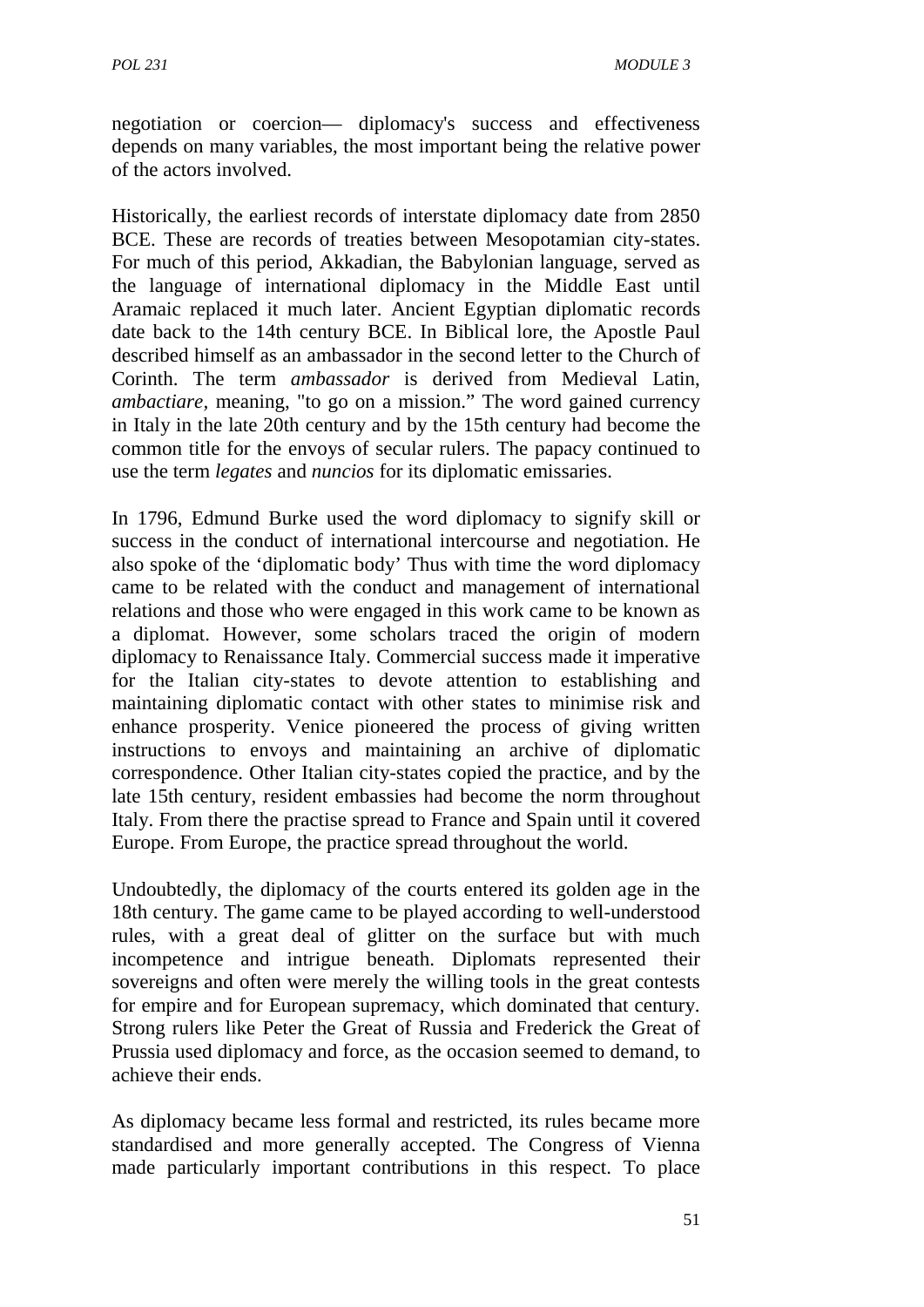diplomacy on a more systematic and formal basis, Congress laid down certain rules of procedure that regulate diplomatic practices until date. These rules were embodied in the Regalement of March 19, 1815, and regulations of the Congress of Aix-Ia-Chapelle in 1818. The diplomatic hierarchy thus established consisted of four ranks or classes of representatives: (1) ambassadors, papal legates, and papal nuncios; (2) envoys extraordinary and ministers plenipotentiary; (3) ministers resident, later merged with the second rank: and (4) charges d'affaires. The question of precedence in a particular country was resolved by providing that the order of priority within each- rank should be based on the length of service in that country rather than on the more subjective basis of the relative importance of the sovereign or country, the diplomat represented. The ambassador who was senior in terms of length of service in a country should be *doyen* or dean of the diplomatic corps in that country. Since the papacy, as a general practice, changed its representatives less frequently than most states, many of the deans at foreign capitals were papal representatives. The Vienna conventions of 1961 and 1963, constituted an effort to state the commonly accepted rules regarding the status of diplomatic officials.

#### **SELF-ASSESSMENT EXERCISE**

What was the origin of modern diplomacy?

### **4.0 CONCLUSION**

Diplomacy is a great engine employed by civilised states for maintaining international peace and stability. Although diplomacy often seeks to preserve the peace and employs negotiation as its chief instrument, sometimes actors find it necessary and expedient to employ coercion, threats and intimidatory tactics to compel their adversaries to follow a particular line of action.

### **5.0 SUMMARY**

The focus of this unit is on meaning and origin of diplomacy. The endemic nature of conflict in the international system makes it imperative for states and other international actors to device ways of ameliorating its consequences. Diplomacy lubricates the international system and is used to advance the interest of all actors, state and non state. Modern diplomacy began in Renaissance Italy. Commercial success made it imperative for the Italian city-states to devote attention to establishing and maintaining diplomatic contact with other states to minimise risk and enhance prosperity.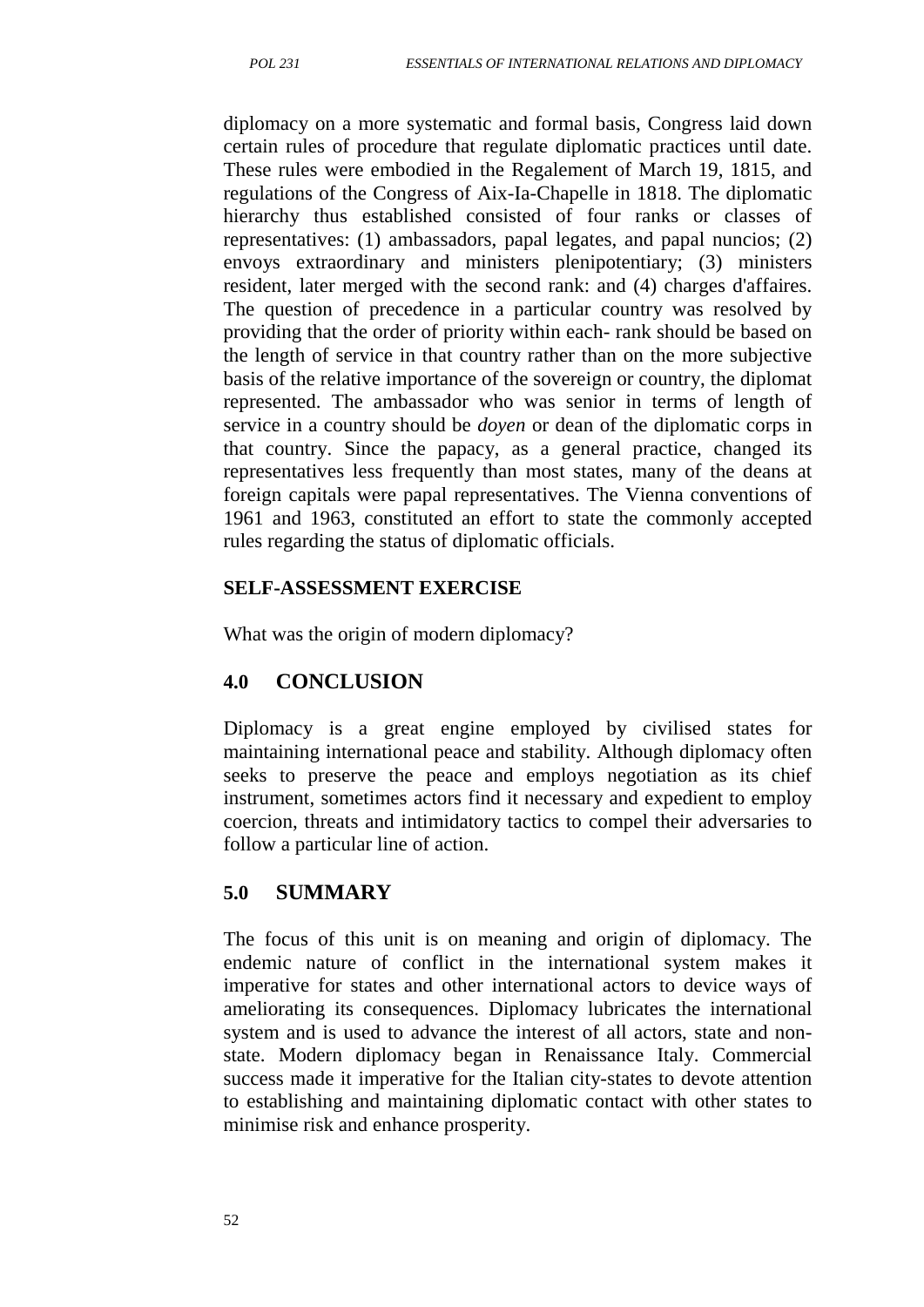#### **6.0 TUTOR-MARKED ASSIGNMENT**

Explain the origins of modern diplomacy.

#### **7.0 REFERENCES/FURTHER READING**

- Gordon Craig & Alexander George (1995). *Force and Statecraft: Diplomatic Problems of our Times.* New York: Oxford University Press.
- Johari, J. C. (2014). *International Relations and Politics: Theoretical Perspectives in the Post-Cold War Era* (4<sup>th</sup> ed.). New Delhi: Sterling.
- Morgenthau, H.J. (1985). Politics *among Nations: The Struggle for Power and Peace* (4th ed.). New York: McGraw Hill Inc.
- Orngu, C. S. (2013). *The Evolution of Diplomatic Practice: A Historical Perspective* (2nd Ed.). Makurdi: Aboki Publishers.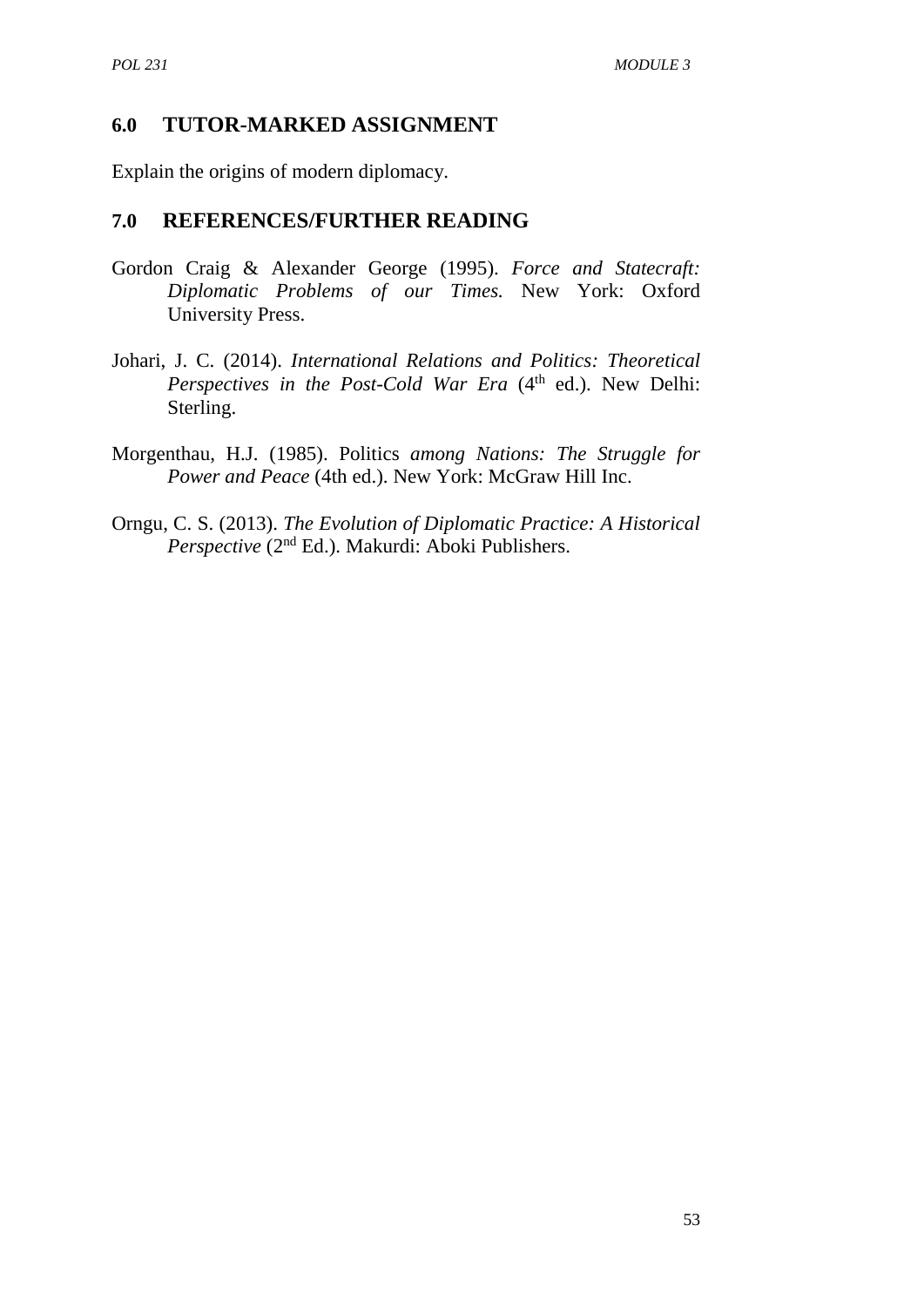# **UNIT 2 ELEMENTS OF DIPLOMACY**

#### **CONTENTS**

- 1.0 Introduction
- 2.0 Objectives
- 3.0 Main Content
	- 3.1 Elements of Diplomacy
- 4.0 Conclusion
- 5.0 Summary
- 6.0 Tutor-Marked Assignment
- 7.0 References/Further Reading

# **1.0 INTRODUCTION**

In unit 1 we come to understand that the diplomacy is meant to avoid a condition of conflict or war to the last possible extent, but if war breaks out, diplomacy assumes a different form for the sake of protecting and promoting the national interest of a state. In this unit, we are to focus our attention to the elements of diplomacy serving as instruments for the formulation, implementation, and monitoring of foreign policy practised by both state and non-state diplomat.

## **2.0 OBJECTIVES**

By the end of this unit, you will be able to:

- explain the major elements of diplomacy
- Mention the essential tasks of diplomacy.

## **3.0 MAIN CONTENT**

### **3.1 Elements of Diplomacy**

According to Quincy Wright elements of diplomacy can be viewed in two senses - popular and special. The popular sense implies the employment of tact, shrewdness and skill in any negotiation or transactions. The special sense involves the art of negotiation to achieve the maximum of group objective with a minimum of cost, within a system of politics in which war is a possibility. This view covers the situation of agreement and disagreement among nation-states. It should be noted that diplomacy has no role to play in the areas of agreement; rather it has an important role to play in the areas of disagreement or misunderstanding, whether real or not real. Indeed, the purpose of diplomacy is to change the situation from bad to good, as far as possible. It has been observed that diplomacy is irrelevant in the areas of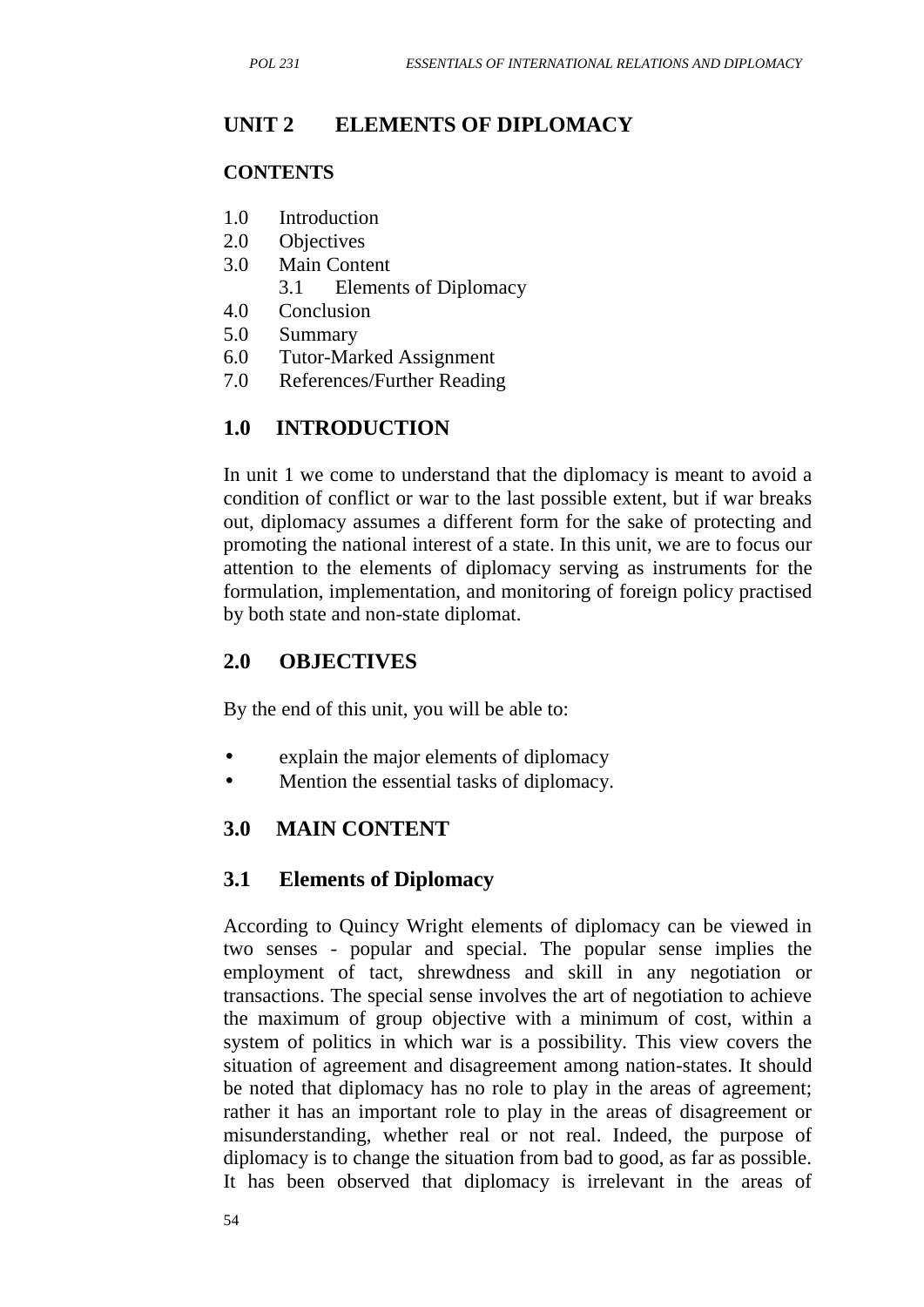complete agreement and ineffective in the areas of complete disagreement. However, agreement and disagreement are not static phenomena in international relations; agreement in a particular issue may have inherent germs of agreement.

In the light of development in the study of IR and diplomacy, the description of elements of diplomacy requires an explanation that covers the case of state and non-state actors conduct of diplomacy. So far our explanation of nature, purpose and evolution has mostly centred on the role of diplomacy as practice in an official form by rulers of the states. But the elements of diplomacy practised by non-state agencies as a parallel force should be taken into account here. This element of diplomacy popularly known by the name o 'track-two diplomacy; it involves the role of non-official agencies and organisations at the transnational level to influence the rulers of a country or some countries to have a particular type of inter-state relations or to adopt and implements a particular scheme for the welfare of the people. For instance, the role of numerous human rights organisations in coercing a recalcitrant state to observe the norms as contained in the Universal Declaration of Human Rights (1948), International Covenant on Civil and Political Rights (1966) and International Covenant on Economic, Social and Cultural Rights (1966) are parts of this element. In essence, there are two elements of diplomacy to deduce from the foregoing explanations; namely, the one-track and two-track elements. The onerack elements of diplomacy involve formal contacts among diplomats of the states at the international level; while the two-rack diplomacy involves informal contacts among private bodies at the international level.

Alozie & Nwadike (2014) pointed out that elements of diplomacy comprise an instrument for the formulation, implementation and monitoring of foreign policy, which promotes pacific settlement of disputes, differences or conflicts through lobbying, negotiation, mediation, conciliation, arbitration, treaty-making, information gathering and reporting. The whole tasks of diplomacy can be summarised as that of:

- Building and rebuilding relationship
- Defining and redefining the relationship
- Promoting and not undermining mutual interest
- Heating and hurting feelings in relations

Similarly, in terms of strategy, modern diplomacy employs the following means of exercising influence – persuasion, isolation and militant (destructive and confrontation). The strategy of persuasion is the verbal explanatory element that is preventive and pacific in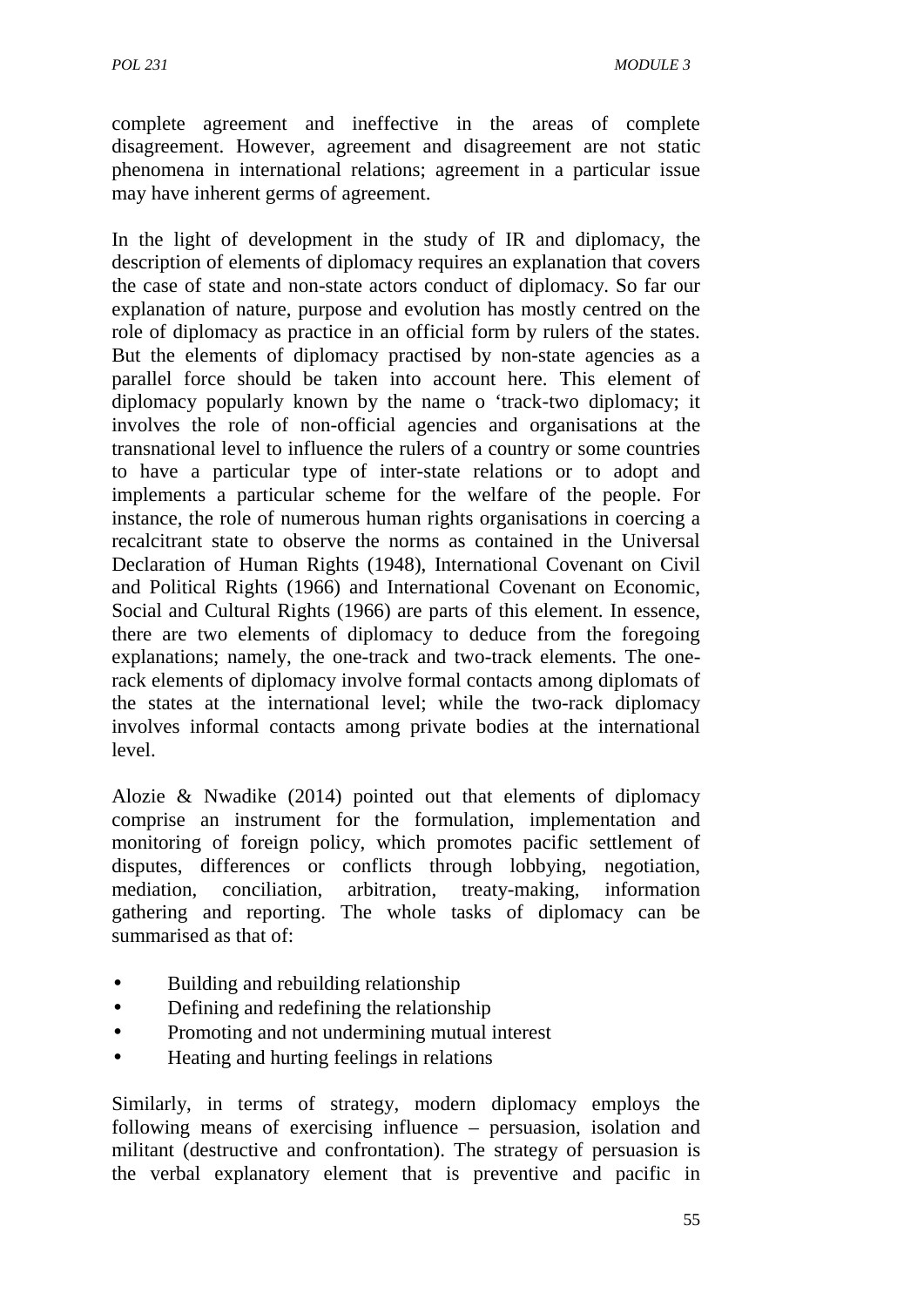orientation. It seeks to condemn, makes promises and threats and promotes government to government dialogue. Isolation element takes the form of ostracisation, severance of diplomatic ties, sanction and economic assistance. The militant element of diplomacy has to do with the actual threat and engagement of force.

In general, elements of diplomatic strategies of exercising influence are designed to signal and convey the interests, intentions, perceptions and aspirations of states, for this reason, states have over times developed vested interests in diplomatic art and science.

#### **SELF-ASSESSMENT EXERCISE**

What constitute the essential elements of modern diplomacy?

### **4.0 CONCLUSION**

Elements of diplomacy embrace a multitude of interests, from the simplest matter of details in the relations between two states to vital issues of war and peace. Diplomacy is a great engine employed by civilised states for maintaining international peace and stability. Although diplomacy often seeks to preserve the peace and employs negotiation as its chief instrument, sometimes actors find it necessary and expedient to employ coercion, threats and intimidatory tactics to compel their adversaries to follow a particular line of action.

#### **5.0 SUMMARY**

The focus of this unit is elements of diplomacy. In terms of strategy, modern diplomacy employs elements of exercising influence such as persuasion, isolation and militant (destructive and confrontation). However, irrespective of the method employed—negotiation or coercion— diplomacy's success and effectiveness depends on many variables, the most important being the relative power of the actors involved. Indeed, nations go to war only when diplomacy fails. Similarly, when war fails to win total annihilation, it takes diplomacy to negotiate a truce.

#### **6.0 TUTOR-MARKED ASSIGNMENT**

Discuss the major elements of diplomacy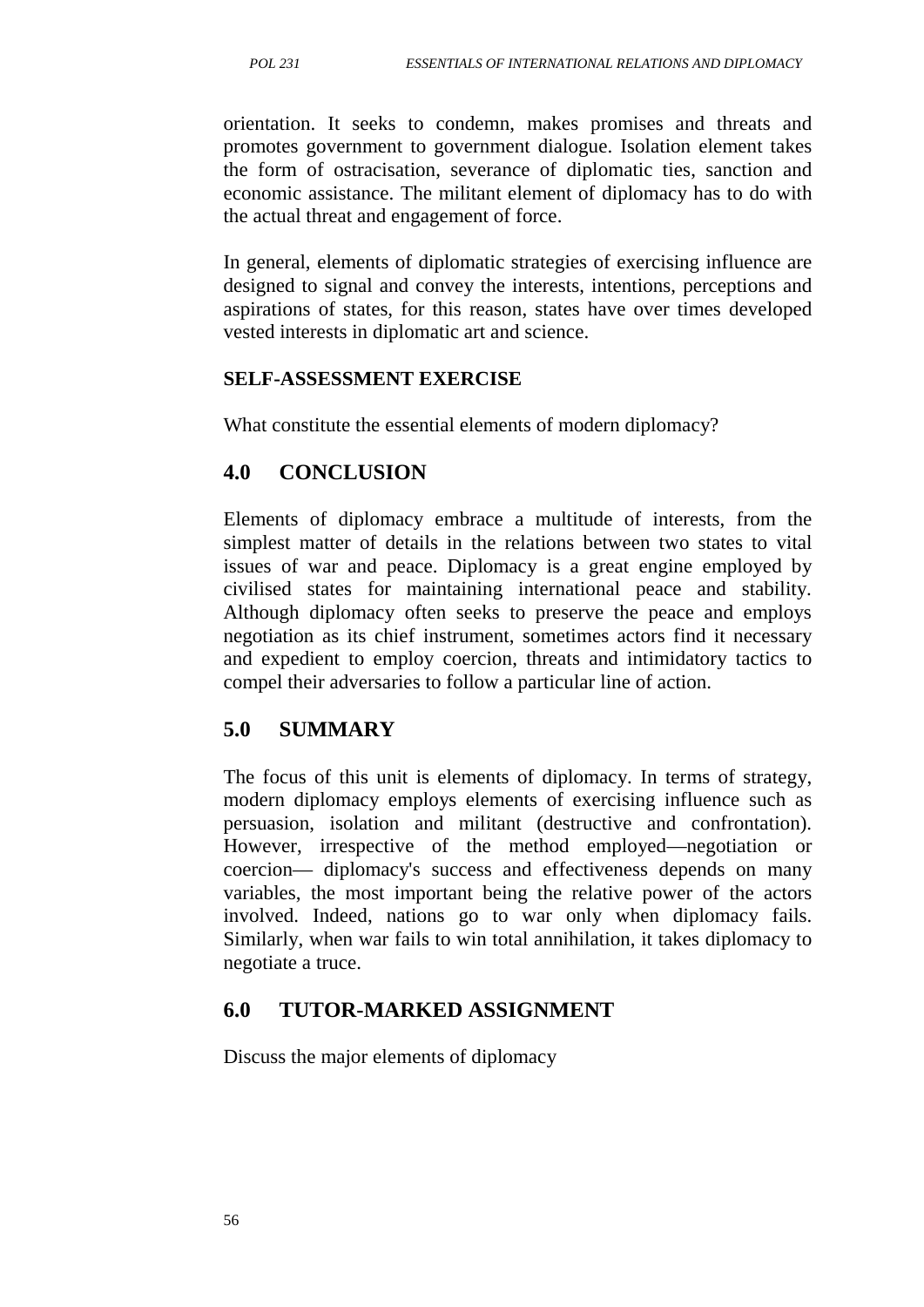#### **7.0 REFERENCES/FURTHER READING**

Alozie, C. & Nwadike, J (2014). *Fundamentals of International Relations in a New World Order.* Enugu-Nigeria: Rhyce Kerex Publishers, Pp. 104 – 106.

Cable James (1980). *Gunboat Diplomacy.* London: Macmillan.

- Gordon Craig & Alexander George (1995). *Force and Statecraft: Diplomatic Problems of our Times.* New York: Oxford University Press.
- Quincy Wright (1955). *The Study of International Relations*. New York: Appleton-Century Crofts P. 158.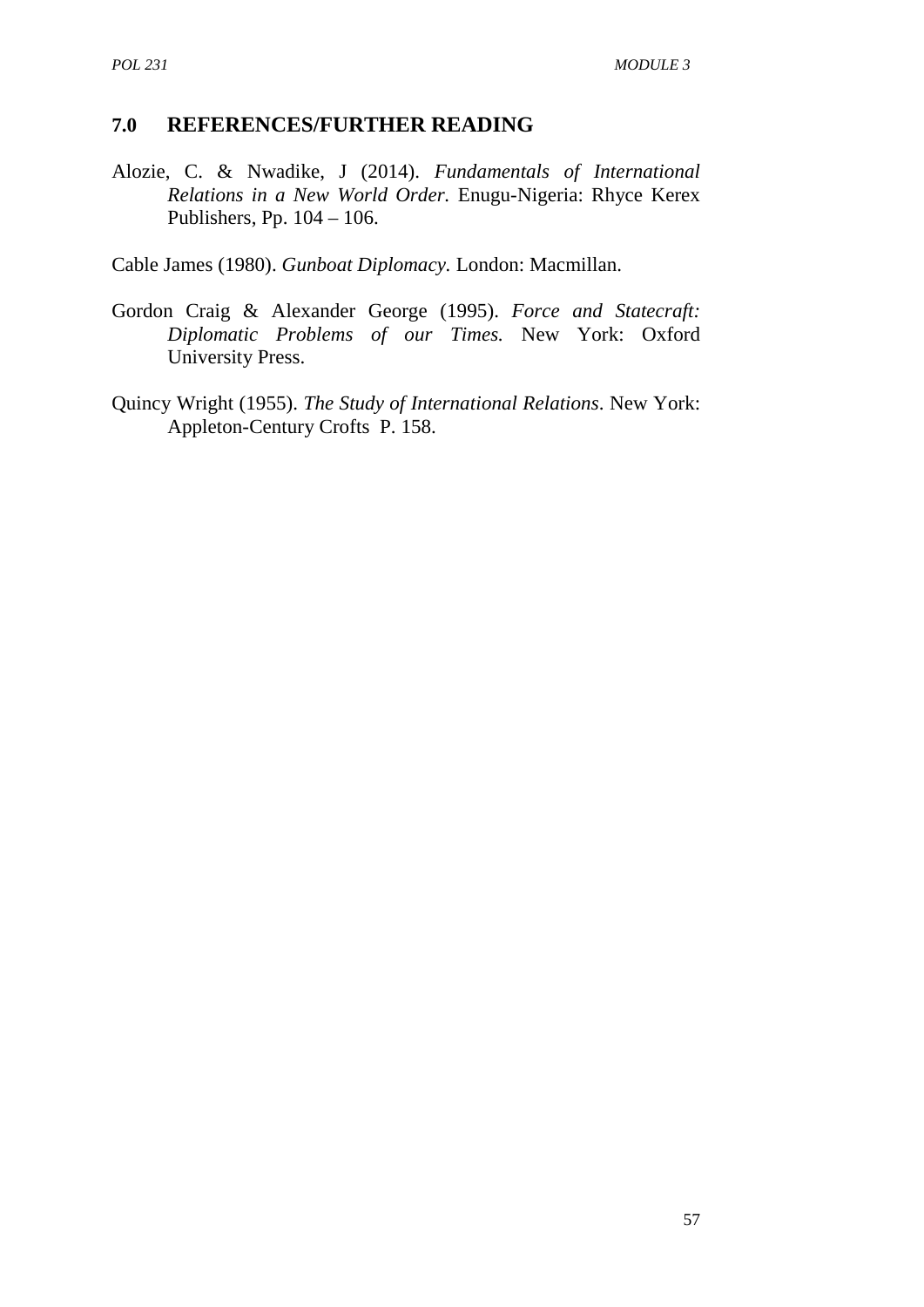## **UNIT 3 PRINCIPLES OF DIPLOMACY**

#### **CONTENTS**

- 1.0 Introduction
- 2.0 Objectives
- 3.0 Main Content
	- 3.1 Principles of Diplomacy
- 4.0 Conclusion
- 5.0 Summary
- 6.0 Tutor-Marked Assignment
- 7.0 References/Further Reading

## **1.0 INTRODUCTION**

Diplomacy is a very important concept in the study of international relations. It consists of the techniques and procedures for conducting relations among states. Certainly, contemporary diplomacy is the dynamic and fascinating game; it deploys pragmatic and intriguing strategies that have never been regulated by a rigid set of operational principles. This unit will discuss the principles for the effective conduct of diplomacy and identity some of the good qualities of a diplomat.

## **2.0 OBJECTIVES**

By the end of this unit, you will be able to:

- discuss principles for the conduct of effective diplomacy
- identify qualities of a good diplomat.

## **3.0 MAIN CONTENT**

### **3.1 Principles of Diplomacy**

Diplomacy is a communication process that involves sharing information with one or more countries or actors about ones or country's goals, demands and other objectives that includes persuasion of other actors to support or comply with those objectives, the compelling need of communication in diplomacy in cotemporary diplomatic practice is undoubtedly reinforced by the desire to open up channels of interaction for an interactive engagement to facilitate negotiation between parties in multilevel and multifaceted diplomatic circumstances. These circumstances are more often a product of specific principles that regulate the success of an effective diplomatic practice. Therefore for diplomacy to be effective and result-driven it must consider the following principles of operation: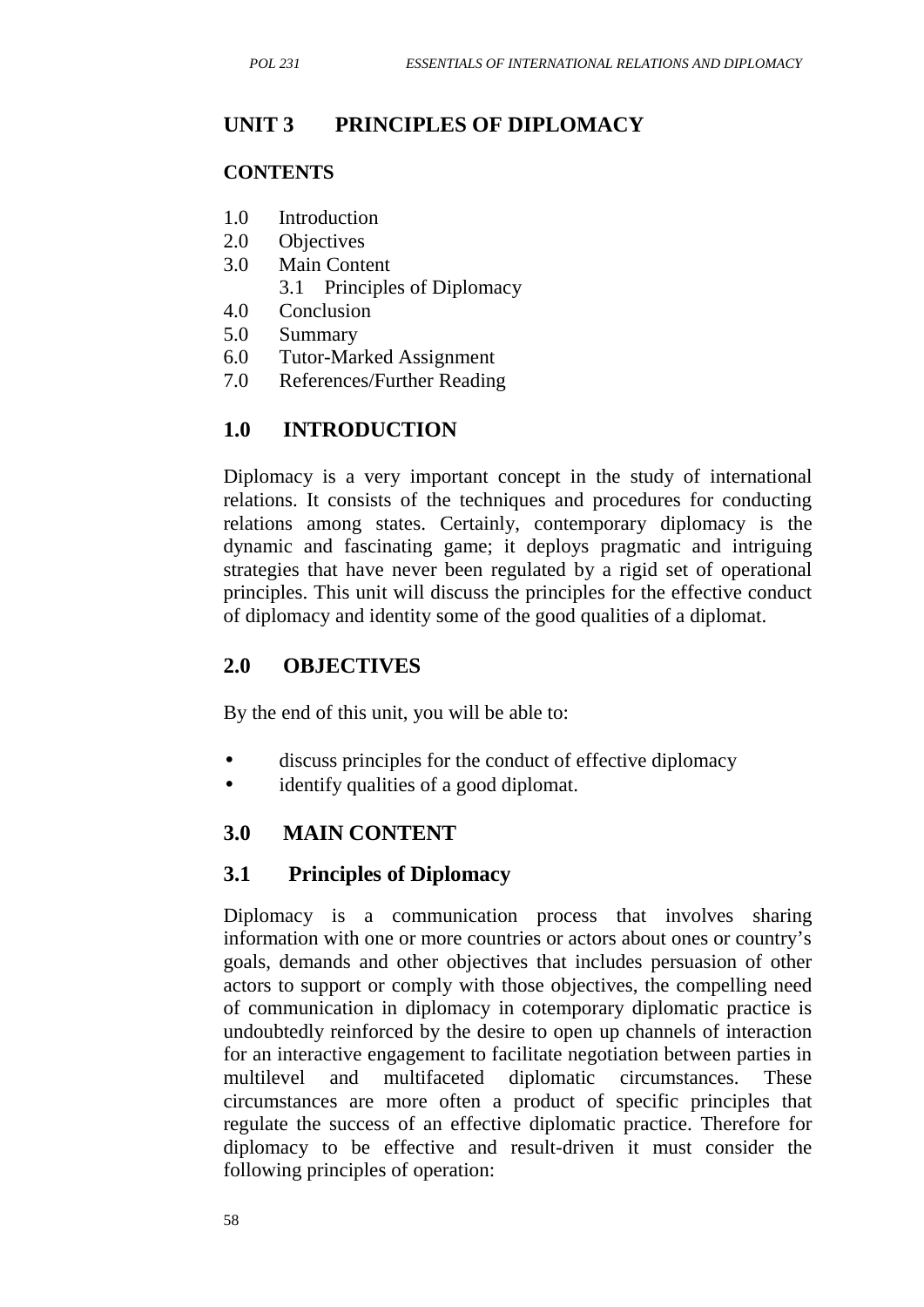- Diplomat and other players of the diplomatic exercise must be realistic in approach: this entails setting realisable goals and having a realistic understanding of the intervening variables that bear direct implications for pursuit and realisation of the set goals and targets.
- The language of effective diplomacy should be context-specific and must not be ambiguous and loquacious. Words represent the strength and weaknesses of the diplomatic plan. Therefore, when actors project their positions in a carefully and strongly articulated language, they stand a better chance of extracting concessions in diplomacy.
- The need to seek common grounds in diplomacy is very important. Seeking common grounds eliminates the hard-line disposition of virtuousness that places the opponent on the platter of epitomising the negative. Sustained peace can be easily achieved and maintained when common grounds are sought by parties in a dispute.
- Flexibility is another important principle that makes for effective diplomacy. This principle entails the willingness and ability to engage in a bargaining process in diplomatic relations. It emphasises that the diplomat should maintain the core values of their principles and at the same time requires that diplomat should shift grounds where necessary and logical to do so.
- Diplomats must understand the perspective of their opponents. For any meaningful result to be derived from a diplomatic relation, diplomats are expected to understand the exact needs of their counterparts. This will give ground for harmonising position in diplomatic relations
- Finally, patience is a key principle to effective diplomacy. Impatience and anxiety are negative attitudes in diplomatic exercise. The sure way of avoiding any frustrating experience in diplomatic relations is to exhibit some reasonable degree of patience by avoiding for example setting of rigid timelines.

Besides, a diplomat should carefully make a clear distinction between what he preaches and what he does. Stalin frankly stated that "an ambassador is sent abroad to speak lies on behalf of his country. Stanlin maintained that a diplomat's words must have no relation to actions." Meaning words are one thing, actions are another. Good words are concealment of bad deeds. According to Henry Kissinger of the United States, diplomats must be cunning and patient. They must be able to manipulate events and people. They must play the power game in total secrecy, unconstrained by parliaments, which lack the temperament for diplomacy. They must connive with the largest possible number of allies. They must not be afraid to use force, when necessary, to maintain order. They must avoid iron-clad rules of conduct; an occasional show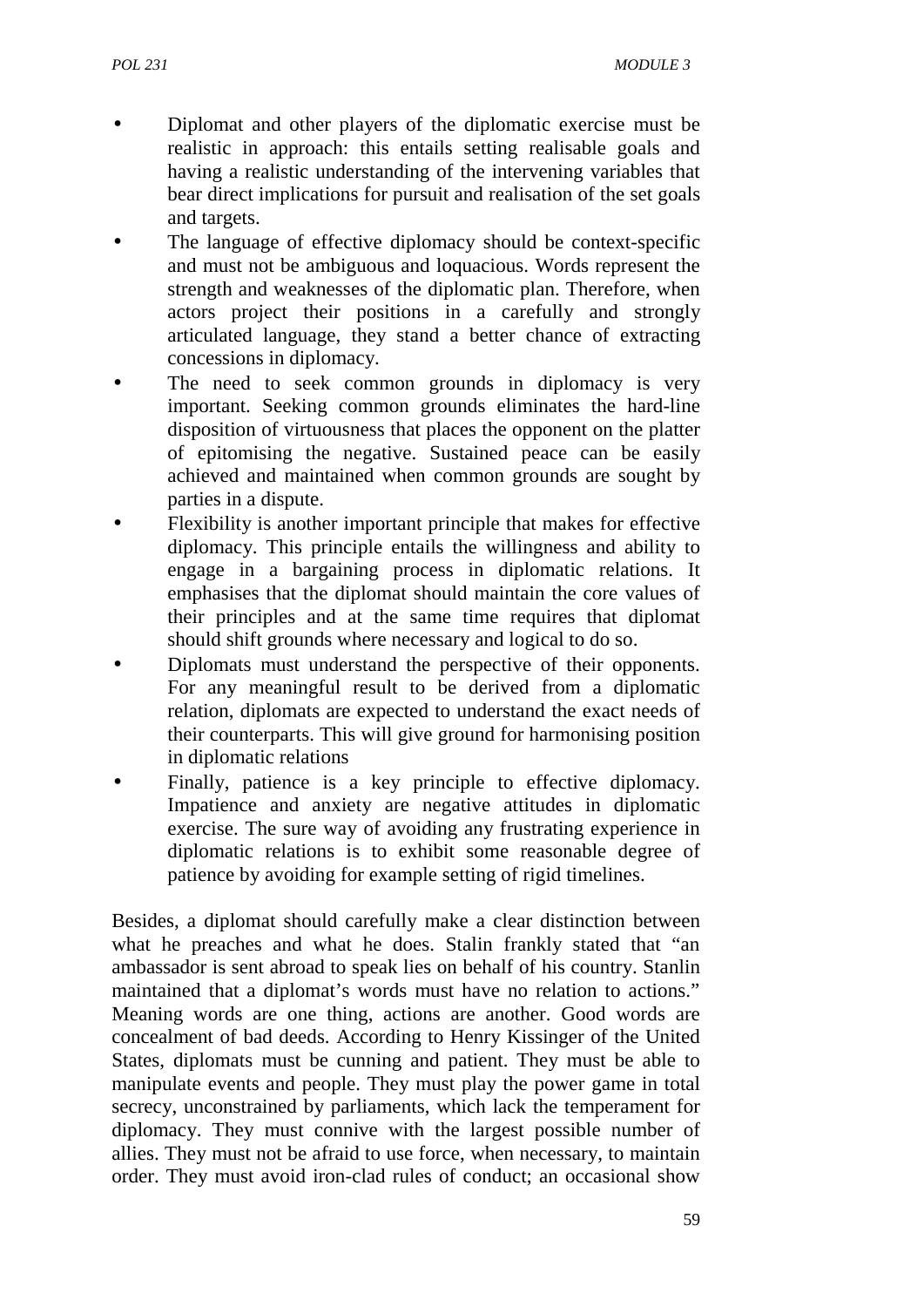of credible irrationality may be instructive. They must not shy away from duplicity, cynicism and unscrupulousness, all of which are acceptable tools for statecraft. They must never burn their bridges behind them. And if possible, they must always be charming, clever and visible.

#### **SELF-ASSESSMENT EXERCISE**

What are the principles of effective diplomacy?

#### **4.0 CONCLUSION**

Diplomacy embraces a multitude of interests, from the simplest matter of details in the relations between two states to vital issues of war and peace. When it breaks down, the danger of war or at least a major crisis is looming. Diplomacy is a great engine employed by civilised states for maintaining international peace and stability. Although diplomacy often seeks to preserve the peace and employs negotiation as its chief instrument, sometimes actors find it necessary and expedient to employ coercion, threats and intimidatory tactics to compel their adversaries to follow a particular line of action.

## **5.0 SUMMARY**

The focus of this unit has been on the principles of effective diplomacy and good qualities of diplomats. However, irrespective of the methods employed—negotiation or coercion— diplomacy's success and effectiveness depends on a number of principles, the most important being realistic goals, context-specific language, common grounds, and patience.as well as understanding the relative power of other actors involved. Indeed, nations go to war only when diplomacy fails. Similarly, when war fails to win total annihilation, it takes diplomats with cunning, cleverness and visibility to negotiate a truce.

### **6.0 TUTOR-MARKED ASSIGNMENT**

- 1. Outline the fundamental principles of effective diplomacy.
- 2. Enumerate some of the qualities of good diplomats.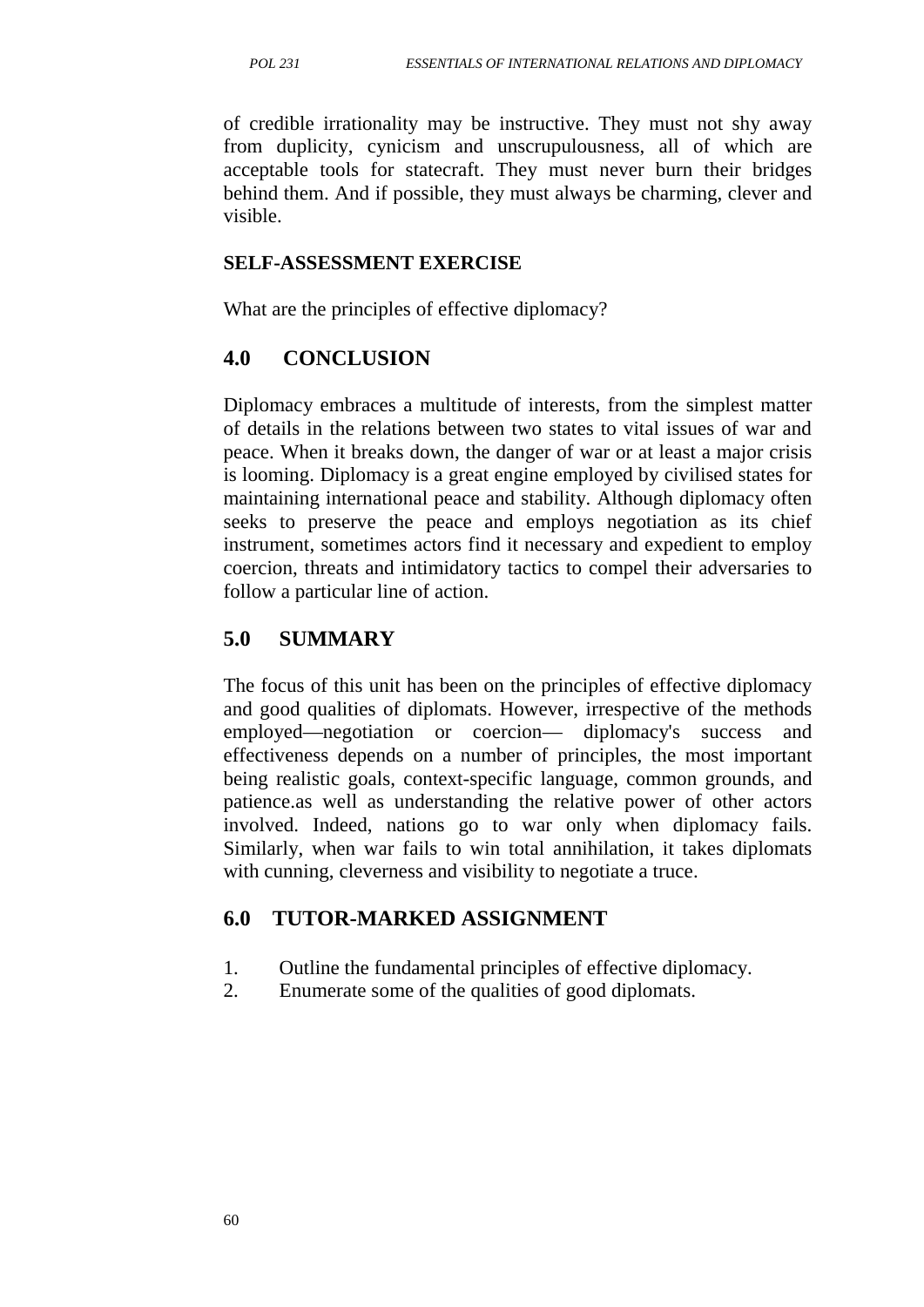#### **7.0 REFERENCES/FURTHER READING**

- Gordon Craig & Alexander George (1995). *Force and Statecraft: Diplomatic Problems of our Times.* New York: Oxford University Press.
- Johari, J. C. *(2014). International Relations and Politics: Theoretical Perspectives in the Post-Cold War Era (4th Ed.). New Delhi: Sterling.*
- Marvin Kalb & Bernard Kalb (174). *Kissinger*. Bouton: Little Brown, P. 47
- Orngu, C.S (2013). *The Evolution of Diplomatic Practice: A Historical Perspective* (2nd ed.). Makurdi: Aboki Publishers.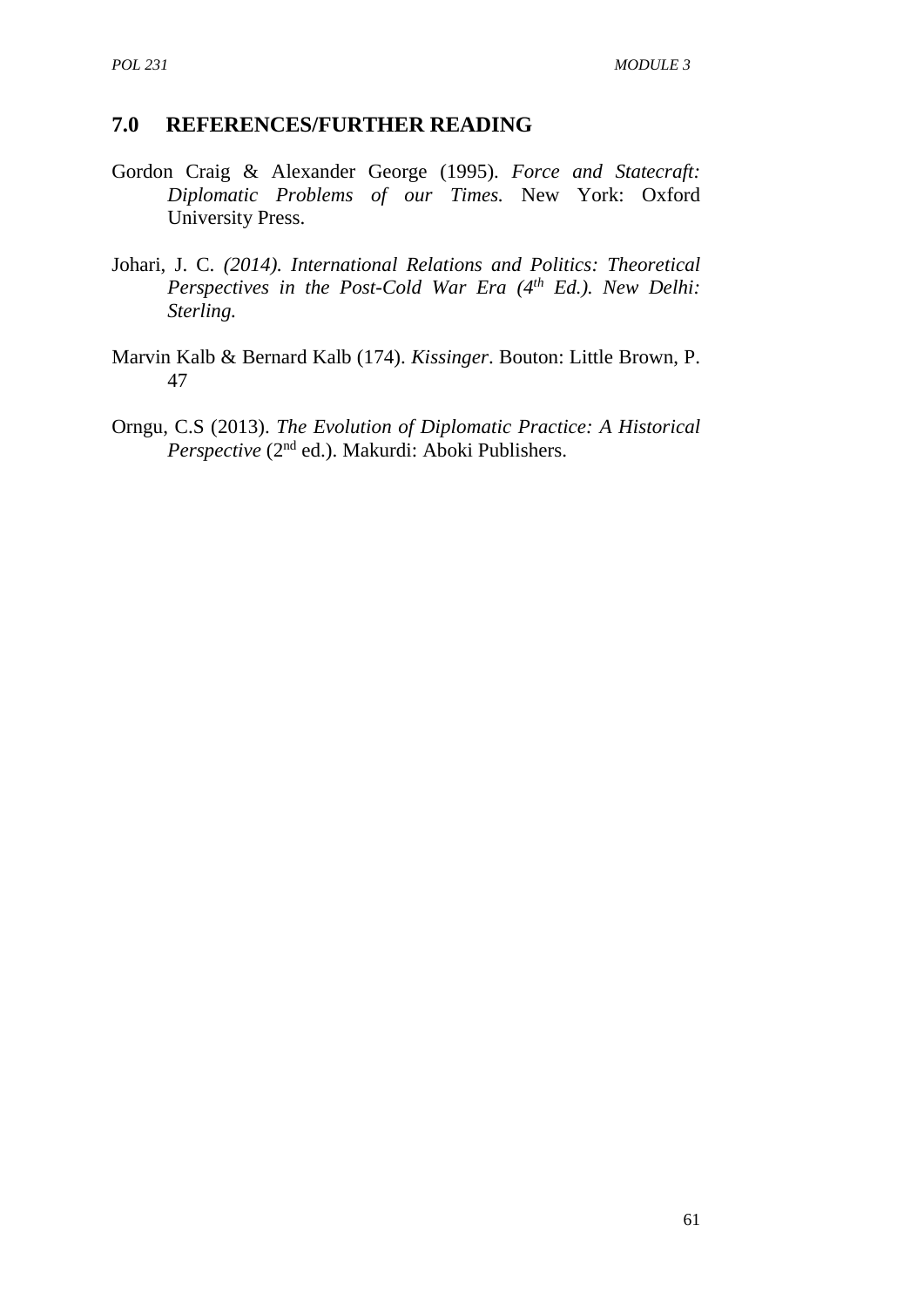## **UNIT 4 TYPES OF DIPLOMACY**

#### **CONTENTS**

- 1.0 Introduction
- 2.0 Objectives
- 3.0 Main Content
	- 3.1 Types of Diplomacy
- 4.0 Conclusion
- 5.0 Summary
- 6.0 Tutor-Marked Assignment
- 7.0 References/Further Reading

## **1.0 INTRODUCTION**

Today, the complex and dynamic nature of the international system has necessitated the existence of various forms or types of diplomacy. Scholars have categorised diplomacy according to methods, agenda, definite goals and practice of diplomat as well as the level or extent of participation of parties in the process of diplomatic practice and conduct. This unit mentions and discusses some of the popularly recognised and practised types of diplomacy in today's international relations conduct.

### **2.0 OBJECTIVES**

By the end of this unit, you will be able to:

- identify and discuss the types of diplomacy
- distinguish between different types of diplomacy.

## **3.0 MAIN CONTENT**

## **3.1 Types of Diplomacy**

Studies and practice of diplomacy have led to the identification and use of different forms or types of diplomacy such as Democratic diplomacy, Coercive diplomacy, Gunboat diplomacy conference diplomacy, Shuttle diplomacy, Preventive diplomacy, Secret diplomacy, Summit diplomacy, Parliamentary diplomacy, Dollar diplomacy and E diplomacy as well as totalitarian diplomacy. Below is a brief explanation of these identified types of diplomacy: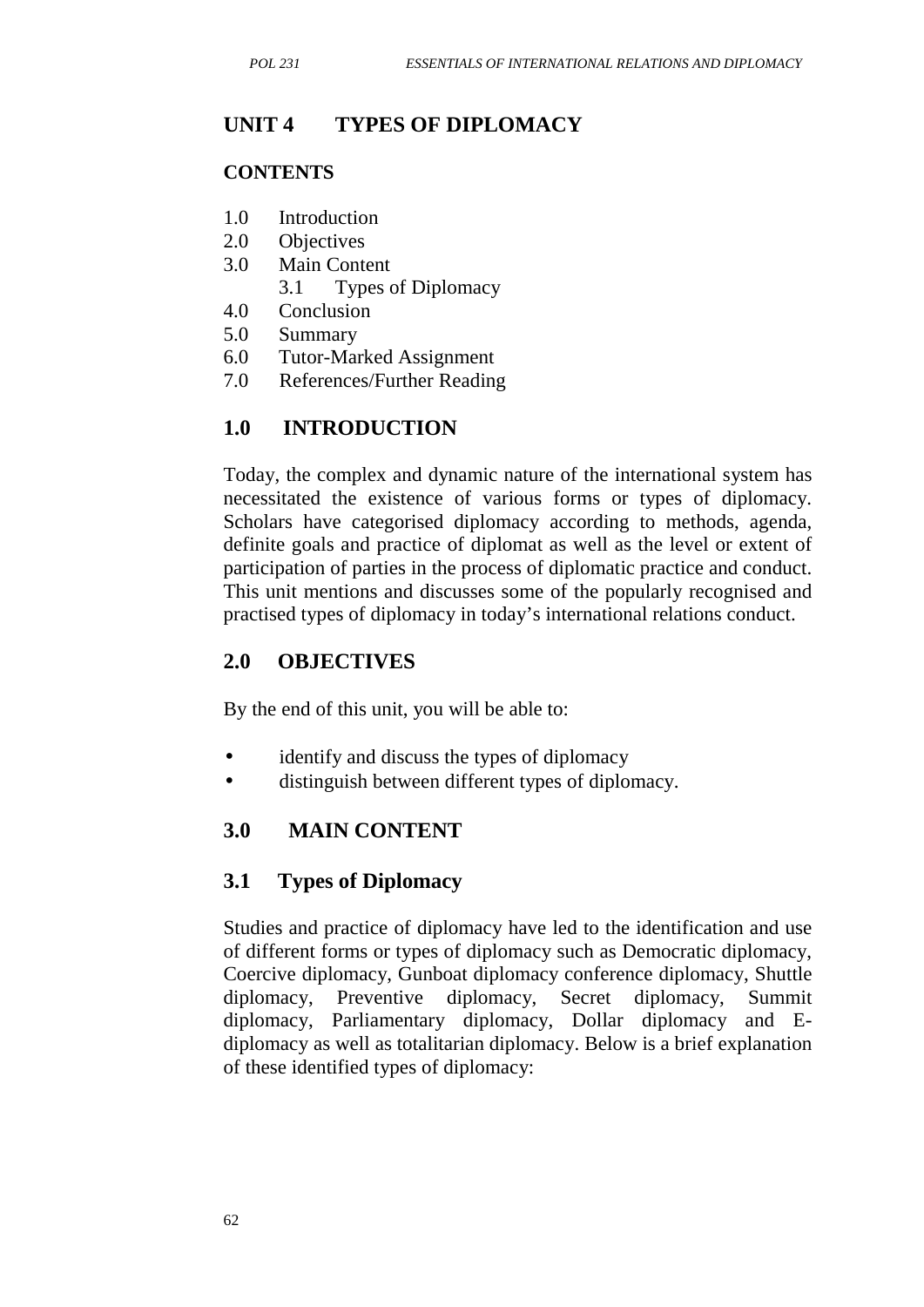**Democratic Diplomacy:** By the early 20th century, the term democratic diplomacy had become part of the diplomatic vocabulary. It seemed to symbolise a new order in international affairs - one in which governments were fast losing their aristocratic leanings and their aloofness, and peoples were speaking to peoples through democratic representatives and informal channels. In effect, the new order was not as different from the old as it seemed in the atmosphere of hope that ushered in the 20th century. While diplomacy remained a rather esoteric profession, carried on by men of wealth and influence and power, it was conducted with the assistance of a growing number of career officers, the elite guard of diplomacy, whose standards of competence and training were being steadily raised.

**Coercive Diplomacy:** Coercive diplomacy employs threat or limited force to persuade an opponent to call off or undo an encroachment. It emphasises the use of threats and the exemplary use of limited force to persuade an opponent to back down. The strategy of coercive diplomacy calls for using just enough force to demonstrate resolution to protect one's interests and to emphasise the credibility of one's determination to use more force if necessary. In coercive diplomacy, one allows the opponent to stop or back off before employing force or escalating its use, as the British did in the early stages of the Falklands dispute in 1982**.** Essentially, there are three conditions necessary for successful employment of this type of diplomacy:

- The coercing power must create in the opponent's mind a sense of urgency for compliance with its demand.
- A belief that the coercing power is more highly motivated to achieve its stated demand than the opponent is to oppose it.
- The threat to escalate conflict if the opponent fails to meet the demand. Gunboat Diplomacy:

The use of gunboat diplomacy in IR has become a common phenomenon since the early 20<sup>th</sup> century. The era of gunboat diplomacy, speaking softly and carrying a big stick, seems decidedly outdated and increasingly inconceivable in the practical relations of the international system in the 21st century. Gunboat diplomacy has been used as an instrument of national policy, but in doing so, they degraded its language and its practice. Diplomats became agents of conquest, double dealing, and espionage, whose business was not to work for peaceful international relations but to provoke dissension rather than understanding - to make the leaders and peoples of other nations weak, blind, and divided in the face of the growing colonial menace. In summary, gunboat diplomacy involves military intimidation by one of the actors or actual unilateral application of force.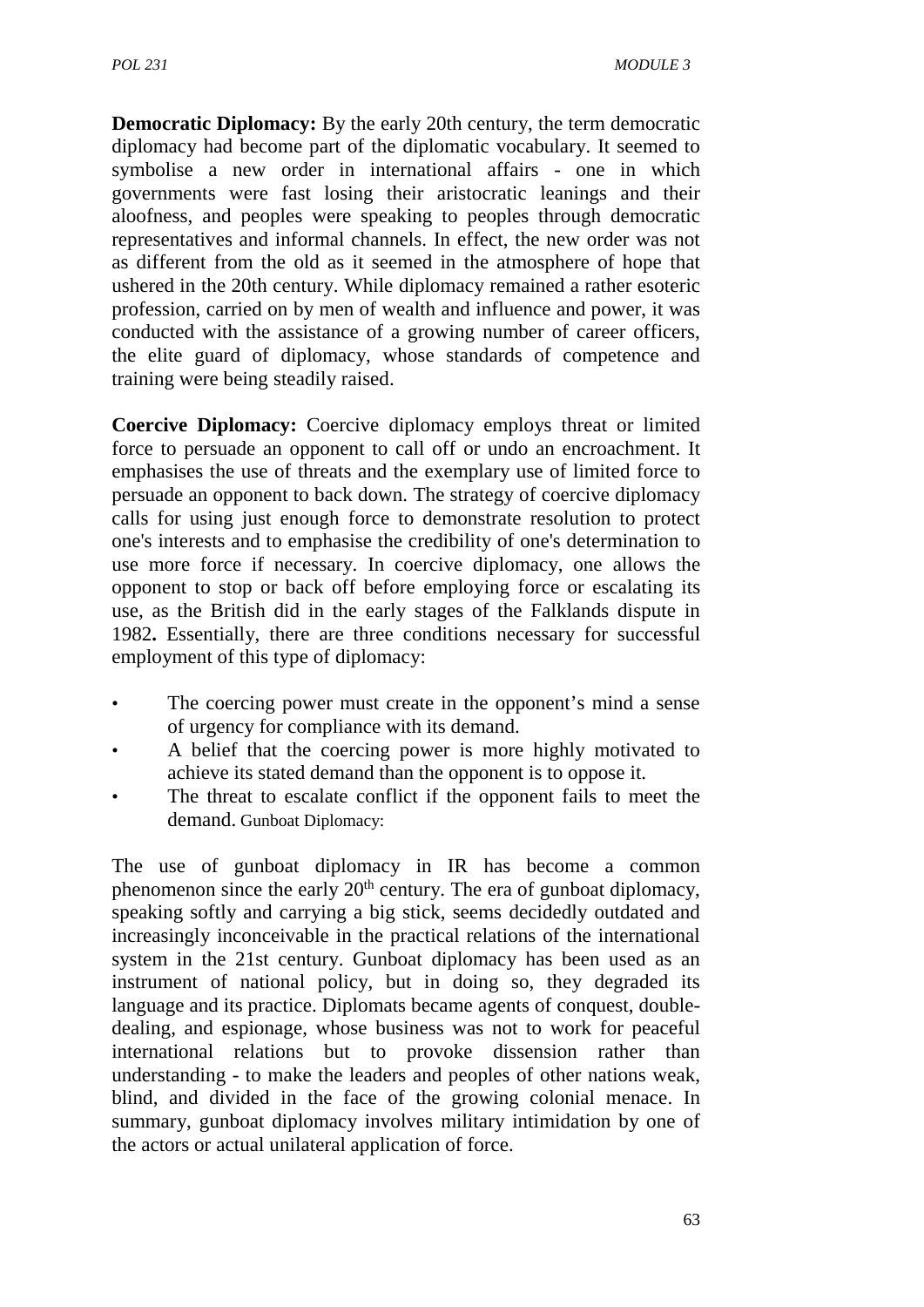This suggests the pursuit of foreign policy objectives with the aid of a conspicuous display of military power. It also implies a direct threat of warfare.

**Shuttle Diplomacy:** This type of diplomacy involves the action of an outside party in serving as an intermediary between or among principal actors in a dispute without a direct principal to principal contact. Essentially, the process of shuttle diplomacy entails successive travels (shuttle) by the intermediary from the working location of one principal to that of others. The term shuttle diplomacy was first applied to describe the efforts of the United States Secretary of State, Henry Kissinger, beginning in November  $5<sup>th</sup>$  1973 which facilitated the cessation of hostilities following the Yom Kippur war.

**Conference Diplomacy:** Under conference diplomacy, the proliferation of international conferences, seminars and workshops have greatly influenced the management and conduct of diplomacy. Delegates are sent from many countries to debate on issues of international concern and significance. This type of diplomacy is much more trickly, more complex and held in the public glare as well is remarkably different from negotiations between governments.

**Preventive Diplomacy:** this is when a serious step is taken and like gunboat diplomacy, it may involve taking unilateral action on the pretext of intending to preempt a more devastating possibility.

**Secret Diplomacy:** This is diplomacy conducted by rulers such as kings or presidents without the knowledge or consent of any person for pursuing the goal of foreign policy through effective means of compromise, persuasion or threat of force or war.

**Summit Diplomacy:** This is diplomacy that used meetings of heads of states or governments usually with diplomats to interact and address matters that concern the welfare of their countries.

**Parliamentary Diplomacy:** This is about debates and voting in international organisations to settle diplomatic issues. It is also a means of negotiations and discussions conducted according to rules of diplomatic procedure in international organisations.

**Dollar Diplomacy:** This is the use of a country's financial power to extend its international influence. It is also a means of furthering a state's interests through the use of economic power by giving out loans, financial aids to foreign countries.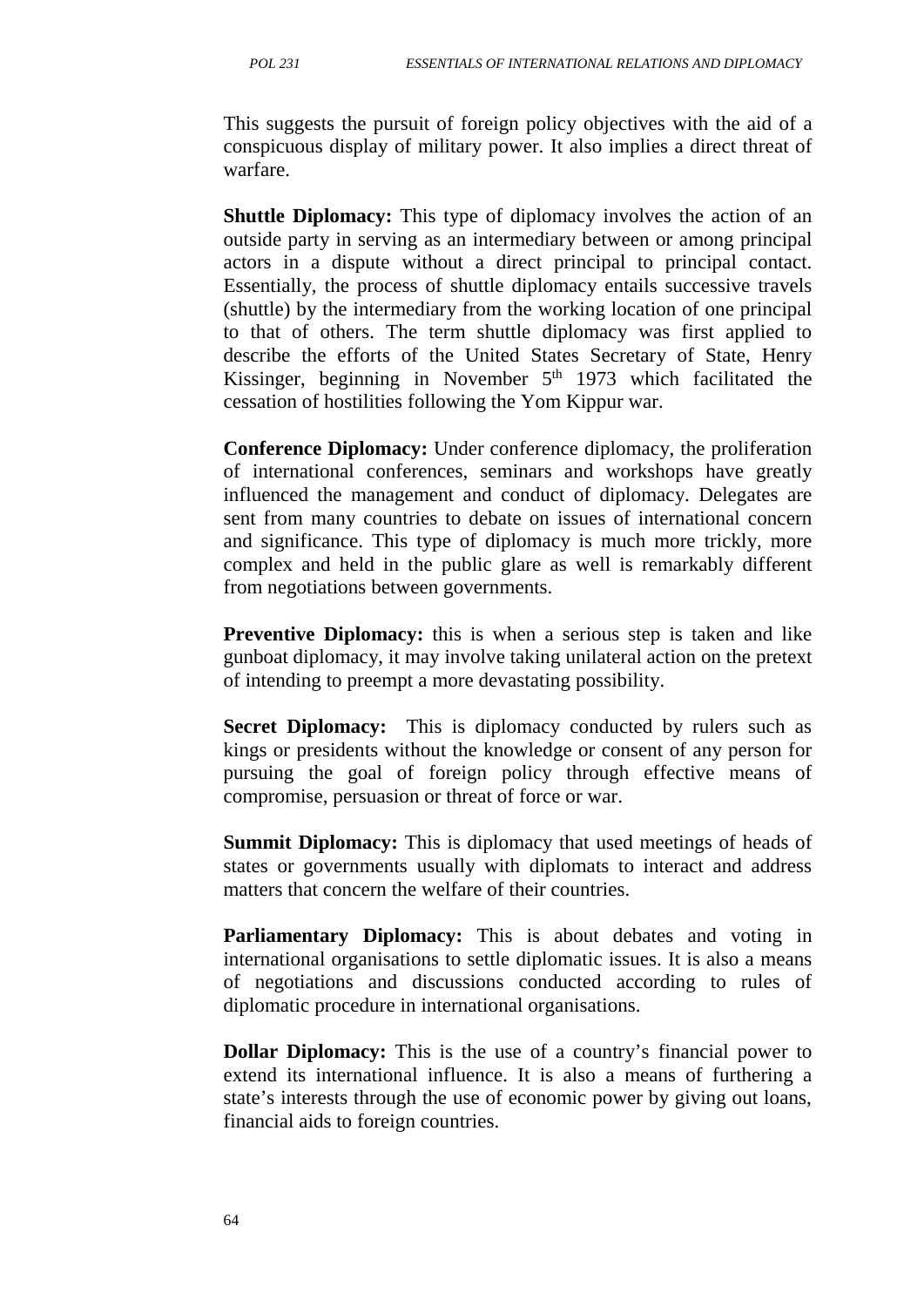**E-Diplomacy**: this is new diplomacy highly affected by the internet revolution and global communication technology in which citizens play a great role in impacting international relations. It usually addresses issues of human rights, labour rights, climate and environmental issues, etc.

Totalitarian Diplomacy: This is diplomacy done according to the dictates of a particular ideology and any consideration of international peace and security is set aside as may be seen in the Munich Pact of 1938 and the Soviet-German non-aggression Pact of 1939.

### **SELF-ASSESSMENT EXERCISE**

Mention and briefly explain the types of diplomacy you know.

### **4.0 CONCLUSION**

The complex and dynamic nature of the international system has called for the emergence of different forms or types of diplomacy. Scholars have categorised diplomacy according to methods, agenda, definite goals and practice of diplomat as well as the level or extent of participation of parties in the process of diplomatic practice and conduct.

## **5.0 SUMMARY**

The focus of this unit is on the identification and brief explanation of diplomacy. At least twelve (12) types of diplomacy were identified and explained; they include **D**emocratic, **Coercive, Gun**boat conference, Shuttle, Preventive, S**e**cret, Summit, Parliamentary**, D**ollar diplomacy and E- diplomacy as well **as** totalitarian diplomacy.

## **4.0 TUTOR-MARKED ASSIGNMENT**

Identify and explain five types of diplomacy you know.

### **7.0 REFERENCES/FURTHER READING**

Alozie, C. & Nwadike, J (2014). *Fundamentals of International Relations in a New World Order.* Enugu-Nigeria: Rhyce Kerex Publishers, Pp. 104 – 106.

Cable James (1980). *Gunboat Diplomacy.* London: Macmillan.

- Gordon Craig & Alexander George (1995). *Force and Statecraft: Diplomatic Problems of our Times.* New York: Oxford University Press.
- Orngu, C.S (2013). *The Evolution of Diplomatic Practice: A Historical Perspective (2nd Ed.)*. Makurdi: Aboki Publishers.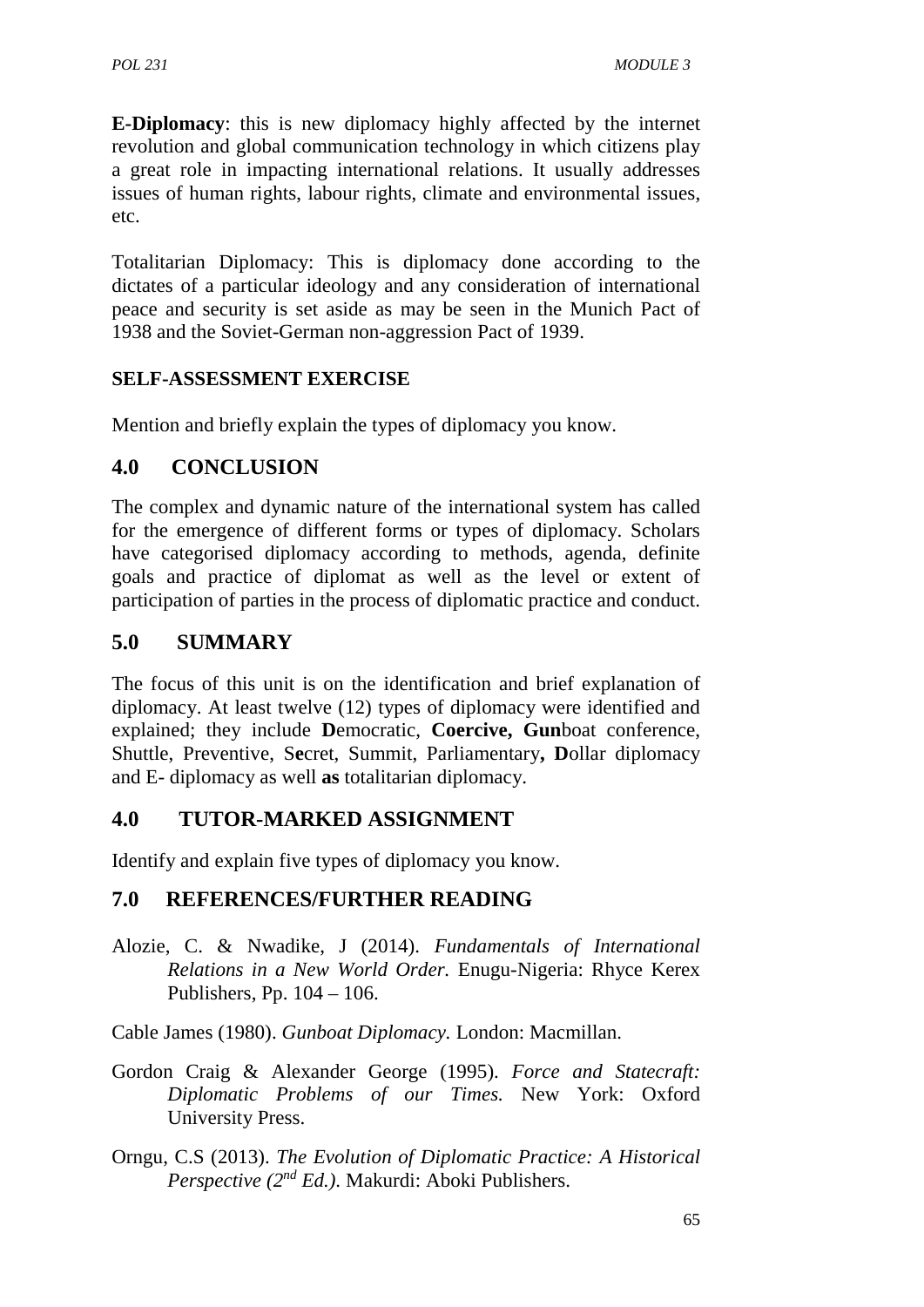## **UNIT 4 NATURE AND LEVEL OF PARTICIPATION IN INTERNATIONAL DIPLOMACY**

#### **CONTENTS**

- 1.0 Introduction
- 2.0 Objectives
- 3.0 Main Content
	- 3.1 Nature and Level of Participation in International **Diplomacy**
	- 3.2 Globalisation and International Diplomacy 3.2.1 Covid-19 and International Diplomacy
- 4.0 Conclusion
- 5.0 Summary
- 6.0 Tutor-Marked Assignment
- 7.0 References/Further Reading

## **1.0 INTRODUCTION**

Given the complex and intricate nature of contemporary diplomatic art, diplomats are expected to learn more about the nature and levels of participation in international diplomacy, this will make them operate within the parameters of available options for effective diplomacy. This unit is about the nature of participation in international diplomacy. It particularly identifies levels or options for the diplomat to settle one or a combination of any as the circumstance may provide as well examine the impact of globalisation, especially global health challenge of Covid- 19 to international diplomacy.

#### **2.0 OBJECTIVES**

By the end of this unit, you will be able to:

- discuss the nature of participation in international diplomacy
- identify the levels of participation in international diplomacy
- outline the challenges of globalisation to international diplomacy
- examine the impact of covid-19 to international diplomacy.

### **3.0 MAIN CONTENT**

## **3.1 Nature and Level of Participation in International Diplomacy**

In participation at international diplomatic negotiations, diplomats are at liberty to choose among available levels or options of diplomacy such as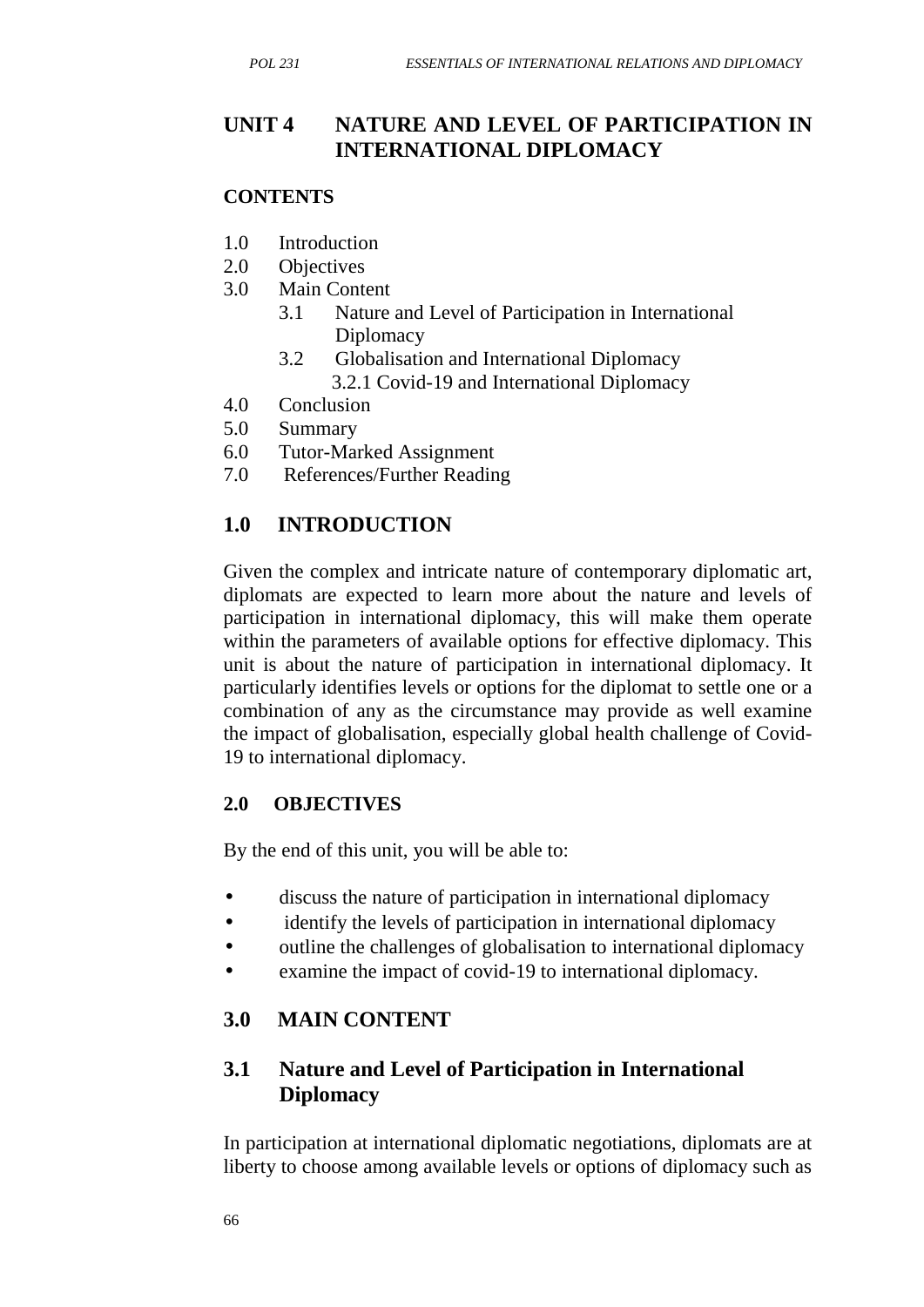high or low level of diplomacy, direct or indirect negotiation, coercive or reward approach, proactive or reactive approach, and words or action communication choice. A detail of the nature of these levels of participation in international diplomacy will follow below:

**High level or Low-Level Diplomatic Participation**: A high-level diplomacy implies more serious diplomatic relations facilitated by highlevel officials through a very formal statement that is taken more seriously by the recipient. High-level diplomacy comes into play when heads of government issue verbal or written statements that make waves in other capitals. This kind of diplomatic contact found expression, for example, when in 2003 the former United States (US) President, George Bush, took a calculated decision and attended an international conference in Asia to officially reassure North Korea that the US had no intention of invading it. This action made North Korea shift its position from demanding formal treaty to a readiness to meet with the US and other countries to sign some documents of non-aggression.

Low-level diplomacy operates with a low-level communication process to avoid overreaction and maintain flexibility. An example of this type of diplomacy can be illustrated by the Tawan Crisis of 2000 when the principal leaders cautiously avoided military threats and abdicated the role to lesser officials who maintained a prominent position in the issuance of official statements concerning the crisis.

**Direct or Indirect Negotiations:** In inter-state relations, direct negotiation engages the horisontal channels of communication involving the concerned parties without an intermediary. It facilitates instant feedback and eliminates misinterpretations and wrong perceptions in diplomatic relations. One of the important features of direct negotiation is that it symbolises legitimacy through direct contact between parties in a diplomatic relation. On the other side, indirect negotiation involves a third party which plays the role of an intermediary between parties involved in a negotiation process. In a crisis, the indirect negotiation option is recommended because it eliminates face-ffs and garners the chances of conciliation between parties.

**Coercive or Reward Approaches:** In the conduct of international relations, diplomats are liberty to choose either the coercive or the reward approach in their diplomatic relations depending on the situations and other circumstances. The coercive approach is aimed at subduing the opponent and extracting concessions without necessarily negotiating positions. Threat is freely advanced to humble the weaker side into accepting the position of the stronger side. Thus, for the coercive approach to diplomacy to be effective, the stronger party must possess the elements of power, will and credibility to subdue the weaker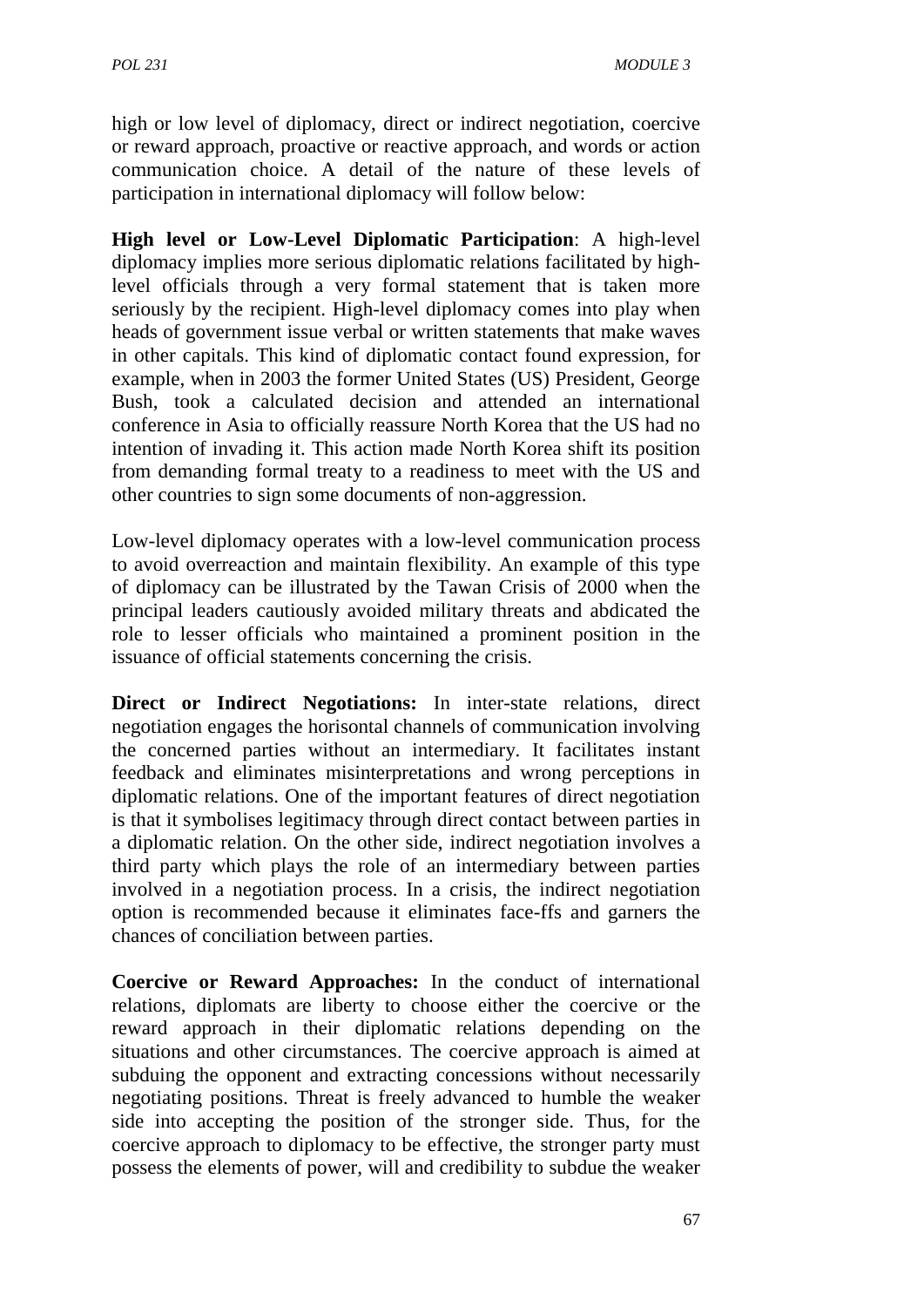party to drive the needed degree of coercion. On the other hand, reward approach to diplomacy is aimed at inducing one party to accept the position of the other party in a diplomatic relation. The approach makes for a fantastic offer of rewards available to the opponents as a strong inducement should the opponent compromise. However, the reward approach of diplomacy to be effective, the party that flaunts the carrots should possess the needed capability and goodwill to dispense the anticipated favours otherwise incapacity to live up to expectation can negate the credibility of the diplomatic relations.

**Proactive and Reactive Approaches**: Proactive approach to diplomatic participation implies the deliberate steps to apprehend situations before they arise. The approach places emphasis on the need for the diplomat to project and predict the possible actions of the opponents. It forecasts and generates strategies in addressing expected responses and outcomes in diplomatic relations. One of the major weaknesses of the proactive approach is that it is trailed by uncertainty and, in most cases, can be misleading. While the reactive approach to diplomacy entails that diplomats respond to situations as they arise. In simple terms, reactive actions are usually responses to the prevailing circumstances within the precinct of diplomatic relations. It is a kind of reciprocal approach that guides the steps of actors in the conduct of diplomacy.

Words or Actions: The use of words by oral or written communication in diplomacy is a very common feature of contemporary diplomatic relations. The option of words in diplomatic relations provides open ended opportunities for negotiation through either direct or public diplomacy and formalises diplomatic engagements. Words are exact in their contents, contexts and intents so much so that when they are used in negotiations, the problem of uncertainty becomes reasonably eliminated in diplomatic relations. In the other side, actions of parties in a diplomatic relation can readily influence diplomatic outcomes. For example, actions such as cooperation or lack of cooperation, the unwillingness to be considerate and uncompromising attitudes can demonstrate the feelings and positions of parties in diplomatic relations. There is a popular cliché that 'actions speak louder than words;' indeed, this applies in the conduct and participation in international diplomacy.

#### **3.2 Globalisation and International Diplomacy**

The term 'Globalisation' is commonly used often fairly and precisely to denote a widespread and far-reaching economic, cultural, and social change in the contemporary world. Until the fifteenth century, most civilisations remained relatively isolated from one another and international diplomacy tended to occur within self-contained regions of the world. Contemporary diplomacy, particularly the post-cold war era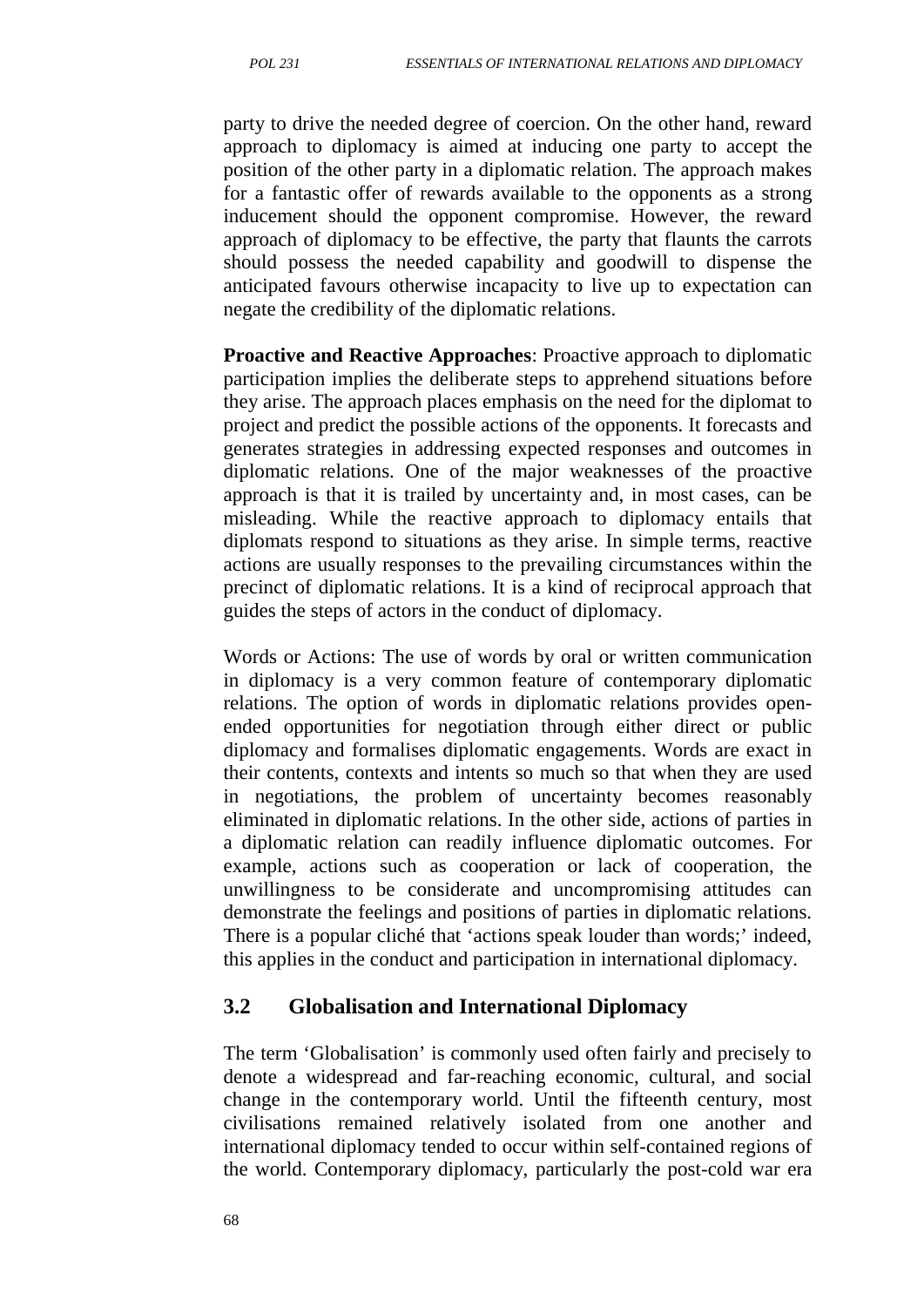has reinforced the ever-growing expansionist drive of globalisation phenomenon, which has almost completely integrated countries of the world into a global political stage and a global marketplace without minding the peculiar histories and the developmental differentials of the various societies in the global arena. The situation has no doubt some fundamental challenges to the study and practice of diplomacy. The demise of the Cold War introduced a heightened optimism in the direction of changing the world system for better and equitable world order. However, the envisaged equitable world order has consistently remained far from realistic. The growing inequality between the two development ends of the world system has continued unabated into the  $21<sup>st</sup>$  century. The scenario has placed the developing world in a precarious situation that throws up daunting challenges with farreaching implications for the international diplomacy of the peripheral states (Consist of countries of Africa (some countries in Asia and Latin America). Some of the implications of globalisation to diplomacy are identified by Orngu (2013) and they include:

- 1. The peripheral status of the developing nations in the international capitalist system makes them handicapped and powerless and therefore incapacitated in effectively influencing international actors to their benefit. Thus, the states of the developing world are confronted with the low level of income, relative low military strength, backward technological levels and weak Gross Domestic Products, among others, it is to be expected that they can scarcely effectively influence other actors on the other divisions of the international system in terms of propagating or articulating their national interests for favourable benefit.
- 2. The death of visionary political leadership with the capacity to deploy capabilities to effectively and strategically influence the international system is instructive. For instance, while the developing countries in Africa have continued to wallow in their incapacity against the backdrop of leadership, the advanced capitalist countries have to demonstrate both the tangible and intangible power capabilities under visionary leadership with the needed political will to exert more influence in international diplomacy.
- 3. The developing world is confronted with the problem of underdeveloped diplomatic machines. The functions of diplomatic machines include information gathering, policy advice, representation, negotiation and consular service. The developed world enjoys a lot of advantages over the developing world here as a result of their advances in information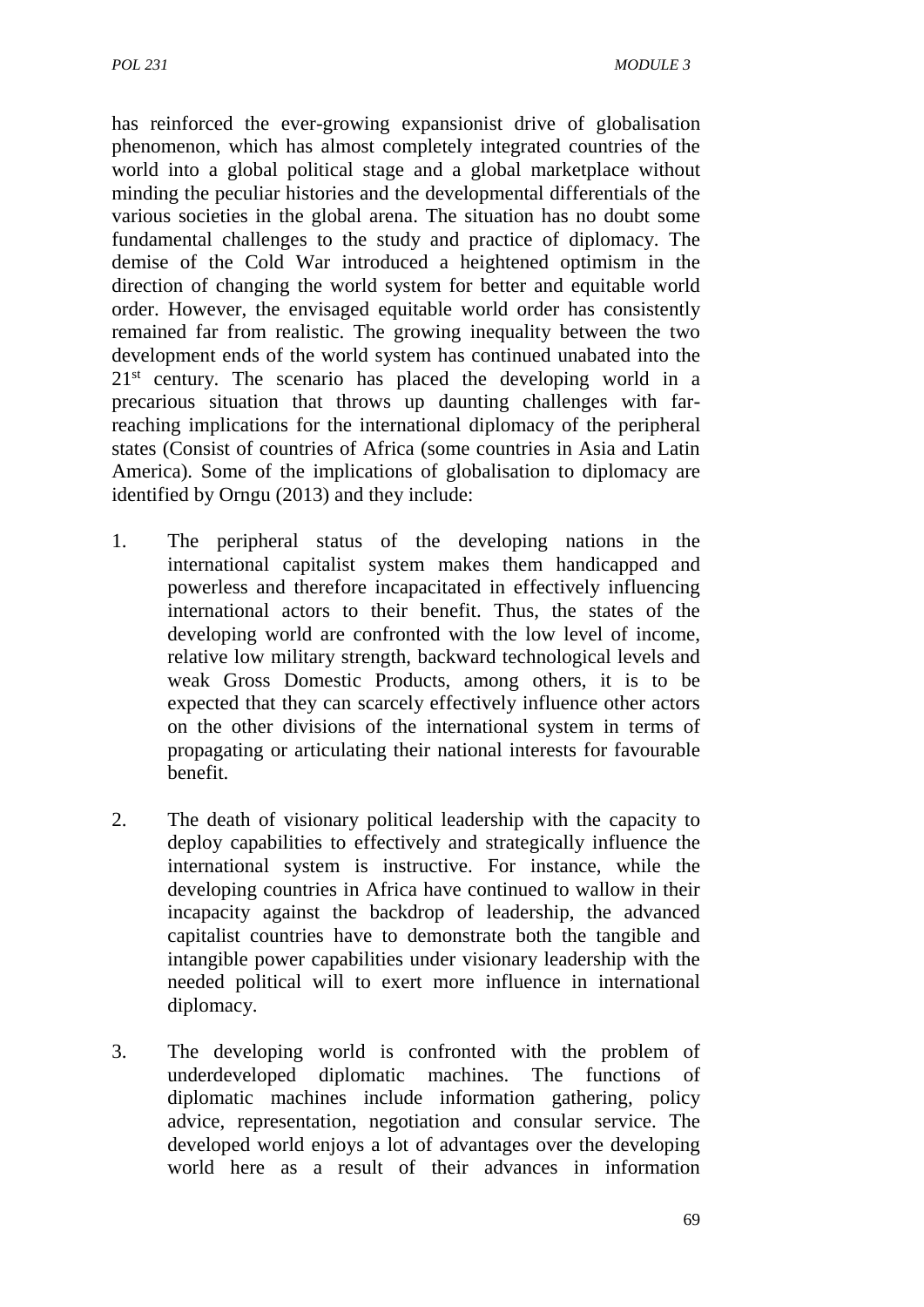technology, which enables the developed nations to monitor developments and information across the globe in support for their diplomatic calculations.

- 4. In comparison with countries of the North, the developing countries of the South have restricted range of policy instruments, and this worrisome situation has continued to hamstring their drives towards achieving economic and political goals in international diplomacy. Just as the developing countries of the south are noted for their patchy system of representation abroad and limited resources for policy analysis, they are equally reputed for their limited range of policy instruments for negotiation and bargaining with other actors and the implementation of decisions made.
- 5. Lack of real influential public multilateral organisation through which to influence the broad international system in the fashion that European counties have done through the instrumentality of the European union become a daunting challenge to the developing.

## **3.2.1 Covid-19 and International Diplomacy**

Above all, the impact of the borderless world (globalisation) has not only manifested in technological advances in communication and transportation over the few decades and fueled series of far-reaching economic changes but also expanded global production and the torrent of cross-border financial flows that have swept across the world. This has raised the question of whether it is still meaningful to think of the nation-state as a basis for international diplomacy. As globalisation has ruptured one national frontier after the next, questions have also been asked as to whether the nation-state is the most effective problem solving unit for addressing other challenges that face international diplomacy today. Today, the most important impact of globalisation can be seen with the problem on global public health, in which one part of the world has had consequences for the people living elsewhere.

Recently, global health has become a great concern to the international system. Humankind and the threat of infectious disease have always coexisted uneasily' population growth in the Global south has led many people to move into previously inhabited regions, exposing them to new sources of disease. Similarly, their ability to travel from one continent to another makes it difficult to contain outbreaks to a single locale. Millions of airline travellers have been banned and cities have been lockdown for several weeks or months. Like the 2020 outbreak of Covid-19 (coronavirus) showed, a mobile world population has made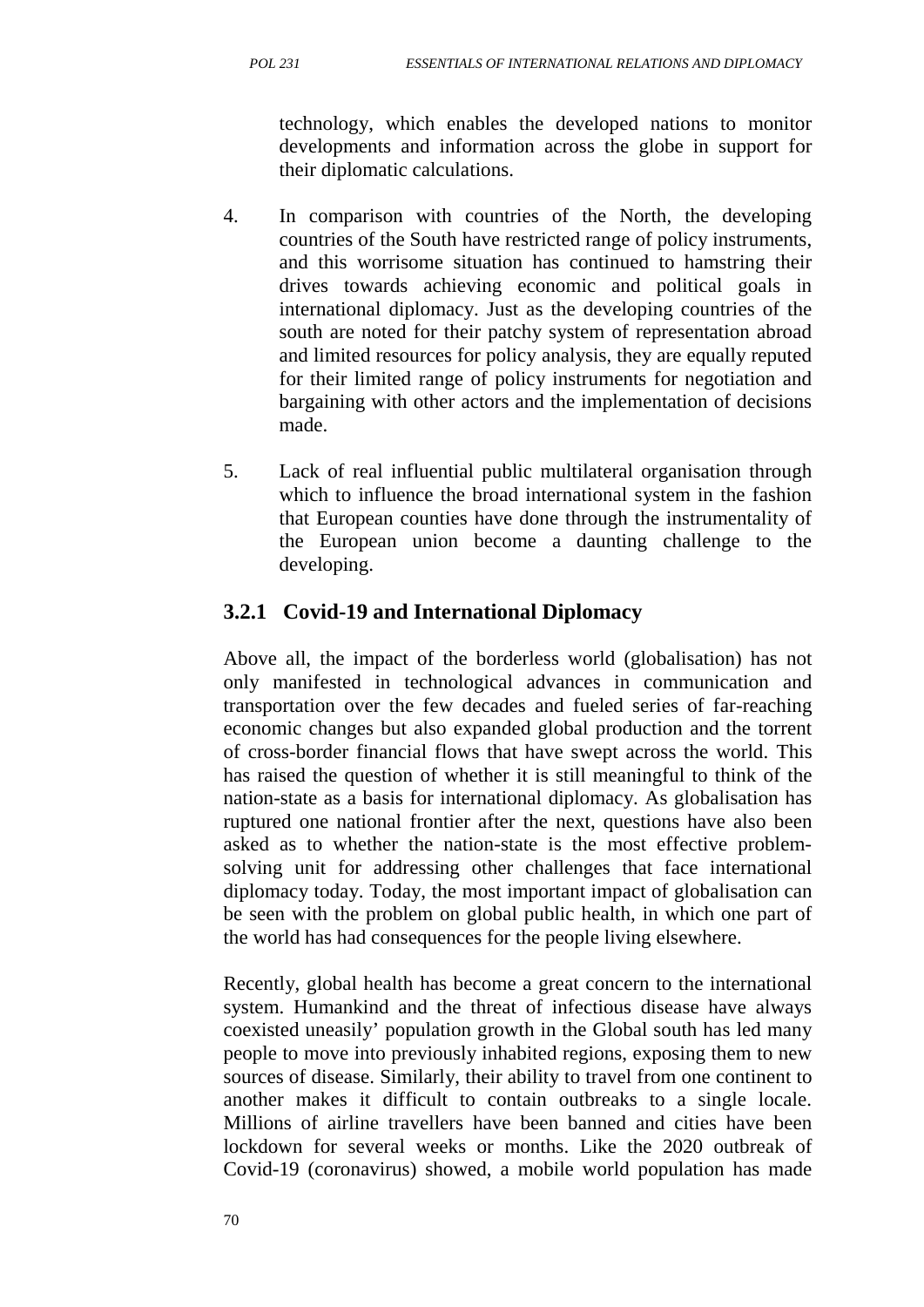the spread of disease across borders of over two hundred countries and regions of the world, so rapid, frequent and difficult to control. Covid-19 was initially discovered in Wuhan, China in early 2020 and but was soon spread by air travellers across the globe. By end of April 2020, over 3 million people were infected and the death toll rose to above two hundred thousand people with the United States (US) having the highest infected and death tolls, almost recording one-over-three of the entire world or global infections and death respectively.

### **SELF-ASSESSMENT EXERCISE**

- i. What are the approaches or levels of participation will you choose in diplomatic relations?
- ii. examine the impact of globalisation on the international diplomacy.

## **4.0 CONCLUSION**

Diplomacy embraces a multitude of approaches and options, from high level to low level, from coercive and proactive to rewards and reactive approaches Although diplomacy often seeks to preserve the peace and employs negotiation as its chief instrument, sometimes actors find it necessary and expedient to employ coercion, threats and intimidatory tactics to compel their adversaries to follow a particular line of action.

## **5.0 SUMMARY**

The focus of this unit is the nature and levels or options of participation in international diplomacy. There are different options, levels and approaches of diplomatic relations - coercive, rewards, high and low levels, proactive and reactive approaches, etc. However, irrespective of the method employed in negotiation, the success of diplomacy and its effectiveness depends on many variables and circumstances.

## **6.0 TUTOR-MARKED ASSIGNMENT**

Identify and explain options or approaches five (5) for effective diplomatic relations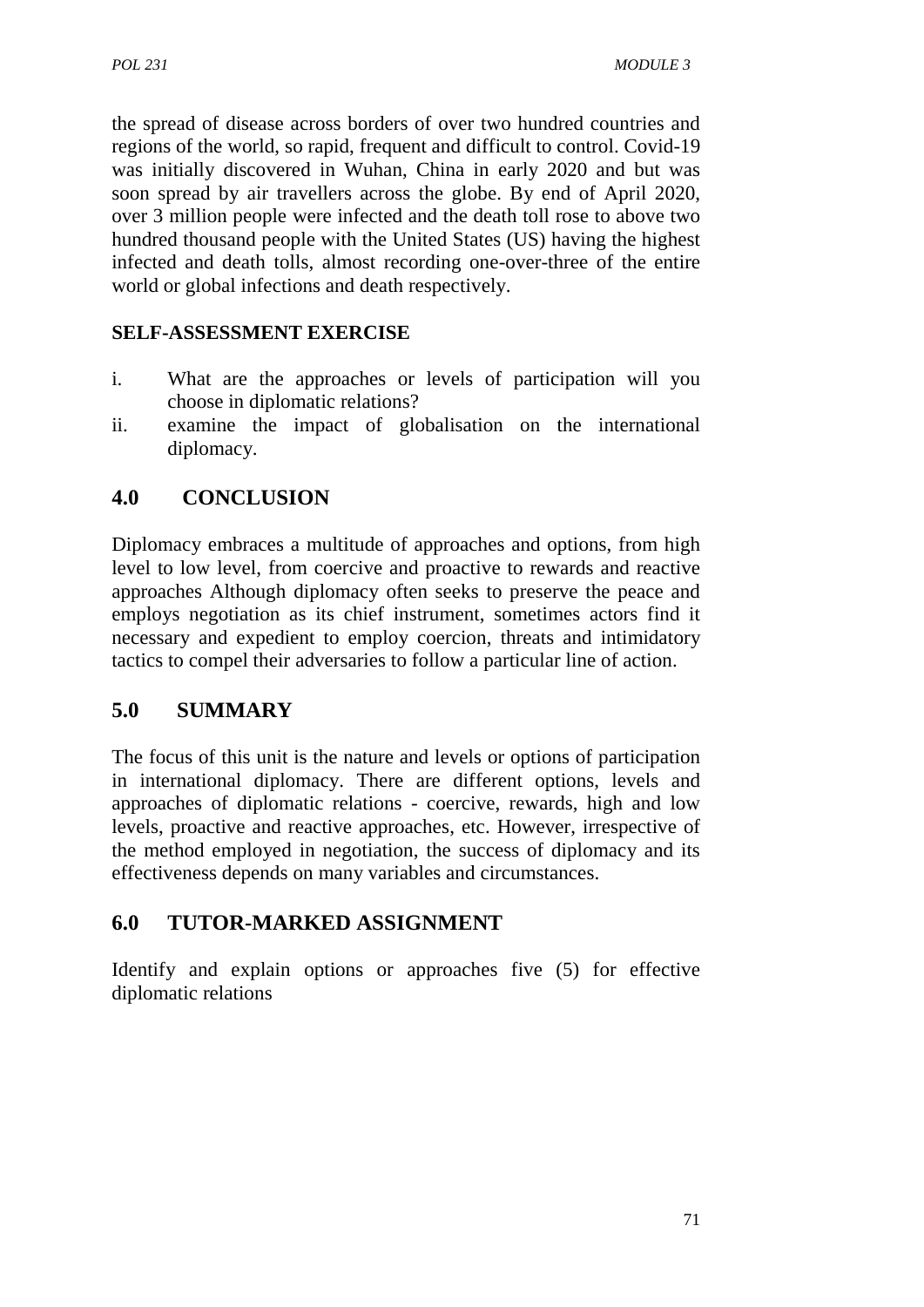#### **7.0 REFERENCES/FURTHER READING**

- Charles, W. Kegley Jr. & Gregory, A. Raymond (2012). *The Global Future: A Brief Introduction to World Politics* (4<sup>th</sup> ed.). Canada: Wadsworth Cengage Learning.
- Gordon, Craig & Alexander, George (1995). *Force and Statecraft: Diplomatic Problems of our Times.* New York: Oxford University Press.
- Orngu, C.S (2013). *The Evolution of Diplomatic Practice: A Historical Perspective (2nd ed.)*. Makurdi: Aboki Publishers.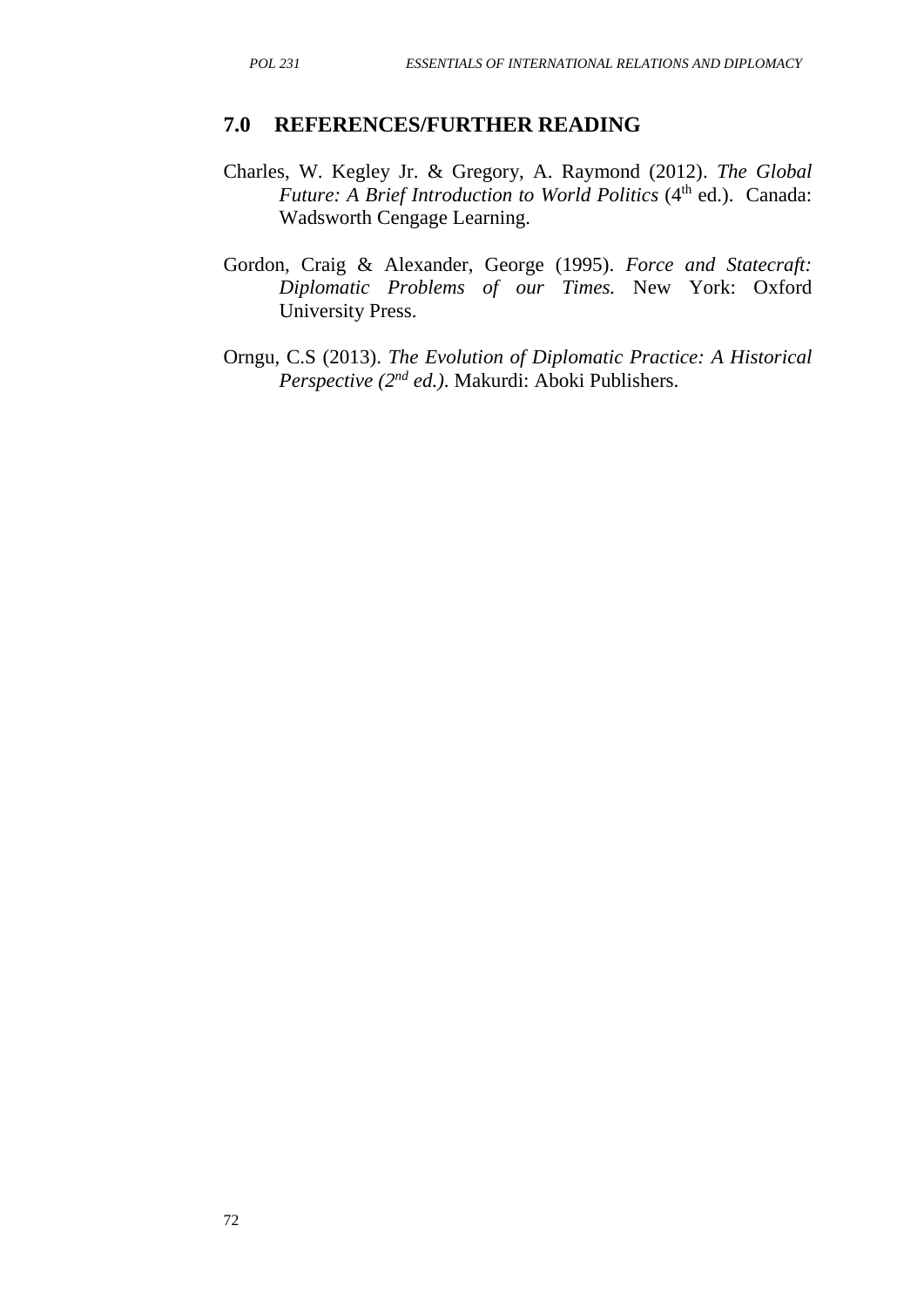## **MODULE 4 PARADIGMS AND THEORIES IN INTERNATIONAL RELATIONS**

| Unit 1 |           |  |  |  |  |  | Nature and Importance of Theories of International |  |
|--------|-----------|--|--|--|--|--|----------------------------------------------------|--|
|        | Relations |  |  |  |  |  |                                                    |  |

- Unit 2 Realism
- Unit 3 Idealism
- Unit 4 Power Theory
- Unit 5 Some Modern Theories of IR

Studies of international relations of our contemporary era must consider the paramount position of theories. Most of these theories conveyor help in the understanding of the actions of actors in national, international and transnational arena, while some other theories complement the work of interpreting or ascribing meaning to activities in our global scene. It is because of these glaring positions that theories occupied in international relations and diplomacy that scholars and researchers of the field of IR maintain that it is incomprehensive to study and understand IR in isolation of theories. This Module will discuss the major traditional and modern paradigms and theories in the study of International Relations and Diplomacy and it comprises the following units:

## **UNIT 1 NATURE AND IMPORTANCE OF THEORIES OF INTERNATIONAL RELATIONS**

### **CONTENTS**

- 1.0 Introduction
- 2.0 Objectives
- 3.0 Main Content
	- 3.1 Nature and Importance of Theories of International Relations
- 4.0 Conclusion
- 5.0 Summary
- 6.0 Tutor-Marked Assignment
- 7.0 References/Further Reading

### **1.0 INTRODUCTION**

Although the study of international relations must account for the unique, new, and non-recurring phenomenon, it is also concerned with recurring processes and patterns of behaviour. These patterns occur with much regularity and often transcend specific historical episodes. They provide opportunities for scholars to draw generalisations and conceptualisations that cut across historical events. The generalisations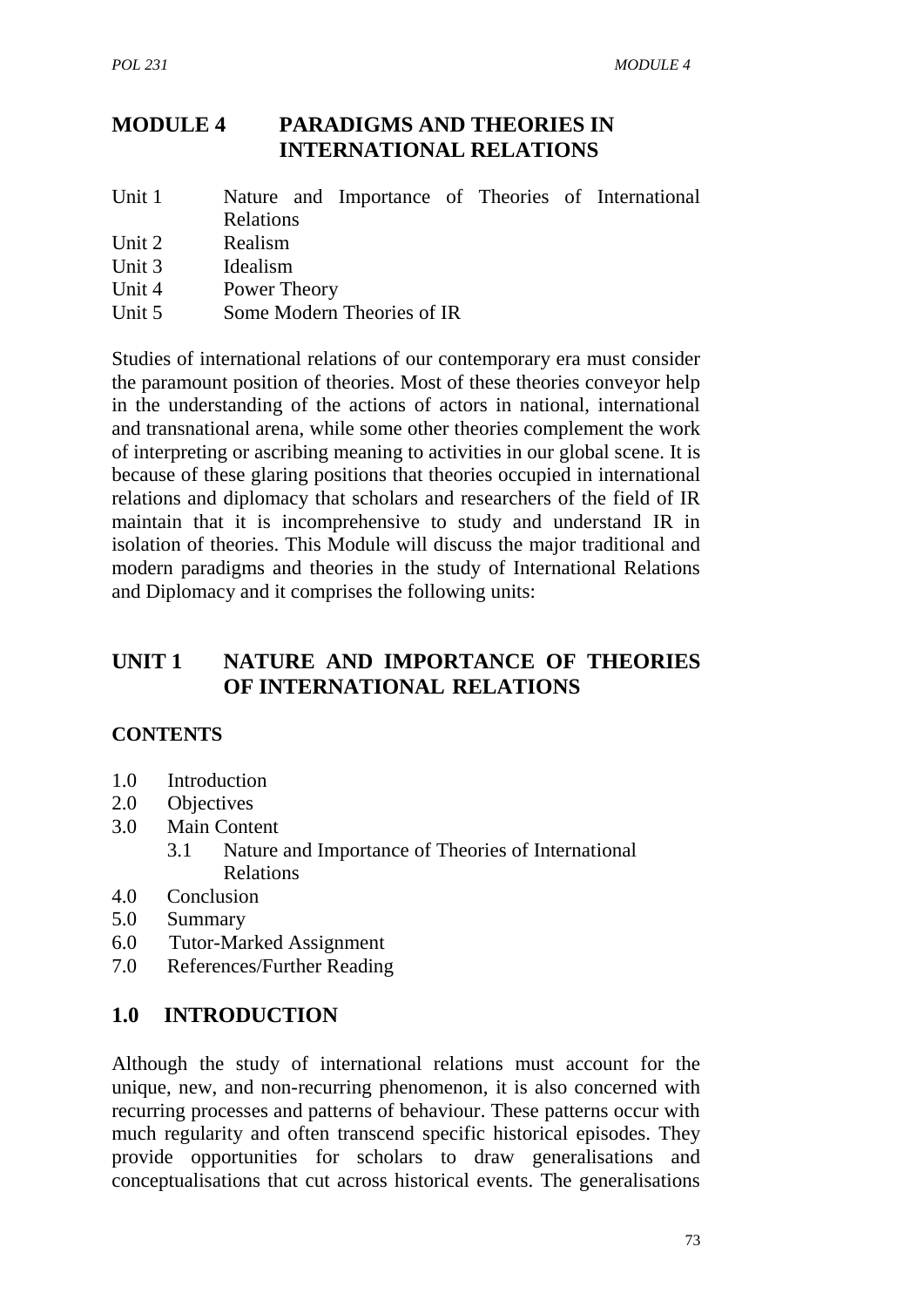provide a platform for the formulation of explanatory paradigms on such issues as the causes of war, imperialism, escalation, crises, alliance, deterrence, etc. without having to describe specific historical wars, alliances, crisis and other issues. It is the possibility of drawing such generalisations and concepts, building explanatory models and paradigms, which underlines the importance of the theoretical study of international relations. In this unit, you learn about the nature and importance of theories of IR.

## **2.0 OBJECTIVES**

By the end of this unit, you will be able to:

- discuss the importance of the theoretical study of international relations
- identify the recurring processes or phases in the theoretical study of IR.

## **3.0 MAIN CONTENT**

#### **3.1 Nature and Importance of Theories of International Relations**

Theories of IR have been described as a set of images or perspectives that are used as mechanical tools in describing, explaining, analysing and predicting the dynamics of world events and possible outcomes. Events, on their side, are a wide range of issues that touches on the life of individuals across the globe and frequently taking place on daily basis. Issues here include International politics, law, strategy, economic cooperation, trade and finance, military affairs, disarmament and environmental matters. Theories of IR therefore help scholars, diplomats and students of IR to have a better understanding of a whole gamut of events that take place across national boundaries as well as providing adequate tools of analysis and predictions.

Thus, in the period before World War I, Study of IR was generally characterised by description and analysis of events like war, invasion, conflicts, military power, strategy and diplomacy. Attempts were made to understand the events and the causes of their reoccurrences as a way of finding solutions to problems associated with them and as a result secure better condition of the society. Failure of the attempts or theories to achieve the targeted goal and incessant occurrence of Conflict and wars in the growing international system called for further theoretical enquiries. To this end, scholars of idealist theoretical orientation wedged in, believing that the achievement of the ideal situation within the international arena was only possible by the establishment of the legal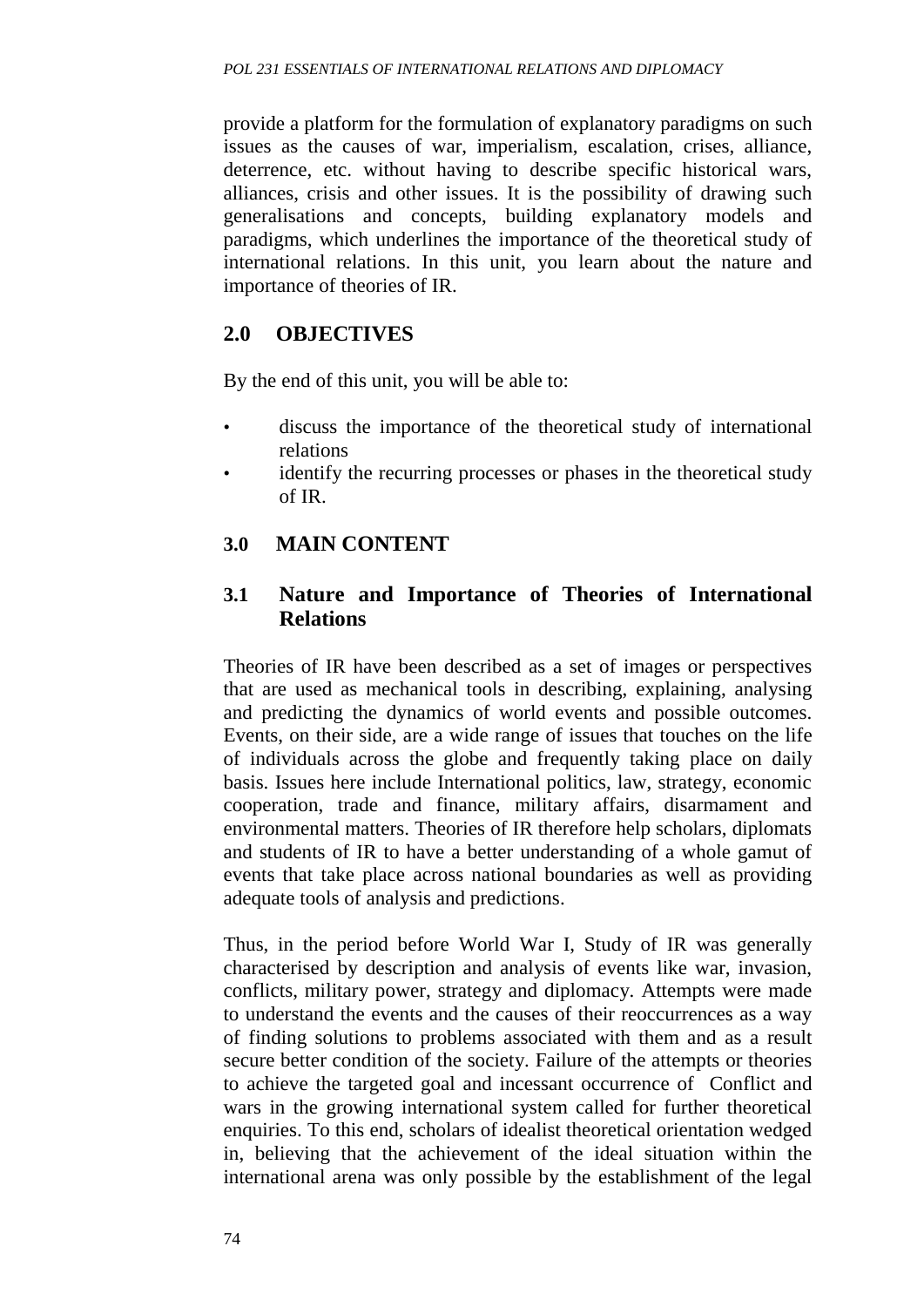framework and structures to regulate the behaviours of nations in the global system. For them, the world was a community of nations that has the potential to overcome collective problems. Thus, the idealist theorists placed their hopes for peace in the League of Nations, an international organisation that existed from 1920 to 1946 to promote world peace and cooperation. This theoretical orientation of IR reigned during the 1920s and 1930s.

Breakdown of the League of Nations and failure of the idealist theory to prevent World War II and aftermath Cold War between the east and western blocs caused the emergence of yet another theoretical approach emphasising on power politics of nations in understanding IR in name of realist theory. Since World War II, international relations scholarship has moved from mere description of events, the analysis of international treaties with a legalistic and moral tone, to the development of explanatory theories and paradigms on international phenomena. The process evolved towards the development of a "predictive science' of international relations. The logic of international relations as a predictive science is based on the claim that when enough basic propositions about the behaviour of policymakers, states, and international systems have been tested and verified through rigorous research methods, predictive statements, i.e., theories, can be advanced with sufficient clarity. Thus, the behavioural or scientific and post-behavioural theoretical category; the theoretical paradigms shifted from the traditional perception of the idealist to the study of behavioural patterns of the individual persons and systems involved in IR to the understanding of the workings of relations among nations. Besides, the post-behavioural scholars are concerned with the relevance of a theory to the problem which the policymaker is trying to solve. They, therefore, feel that the relevance of a theory or a paradigm is dependent upon its usefulness in solving the problem of the society.

It is important to stress that each generation of scholars has responded to the peculiar problems that faced their specific era. The dynamics of human nature has continued to change the nature and character of events, relations and international environment where these relations operated. As such, paradigms and theories to the study of IR have accordingly continued to change with time. For our purpose, nature and relevance of theories of IR, paradigms and theories can be broadly be viewed from the perspective of two different but exclusive categories namely the traditional or classical-like Idealist, Realist and the Power theorists and modern or behavioural or the scientific orientations such as the system, the game, decision-making and functionalist. Each contains a gamut of a paradigmatic shift in theories and perception whose formulations were largely influenced by problems and issues that emanated during their times.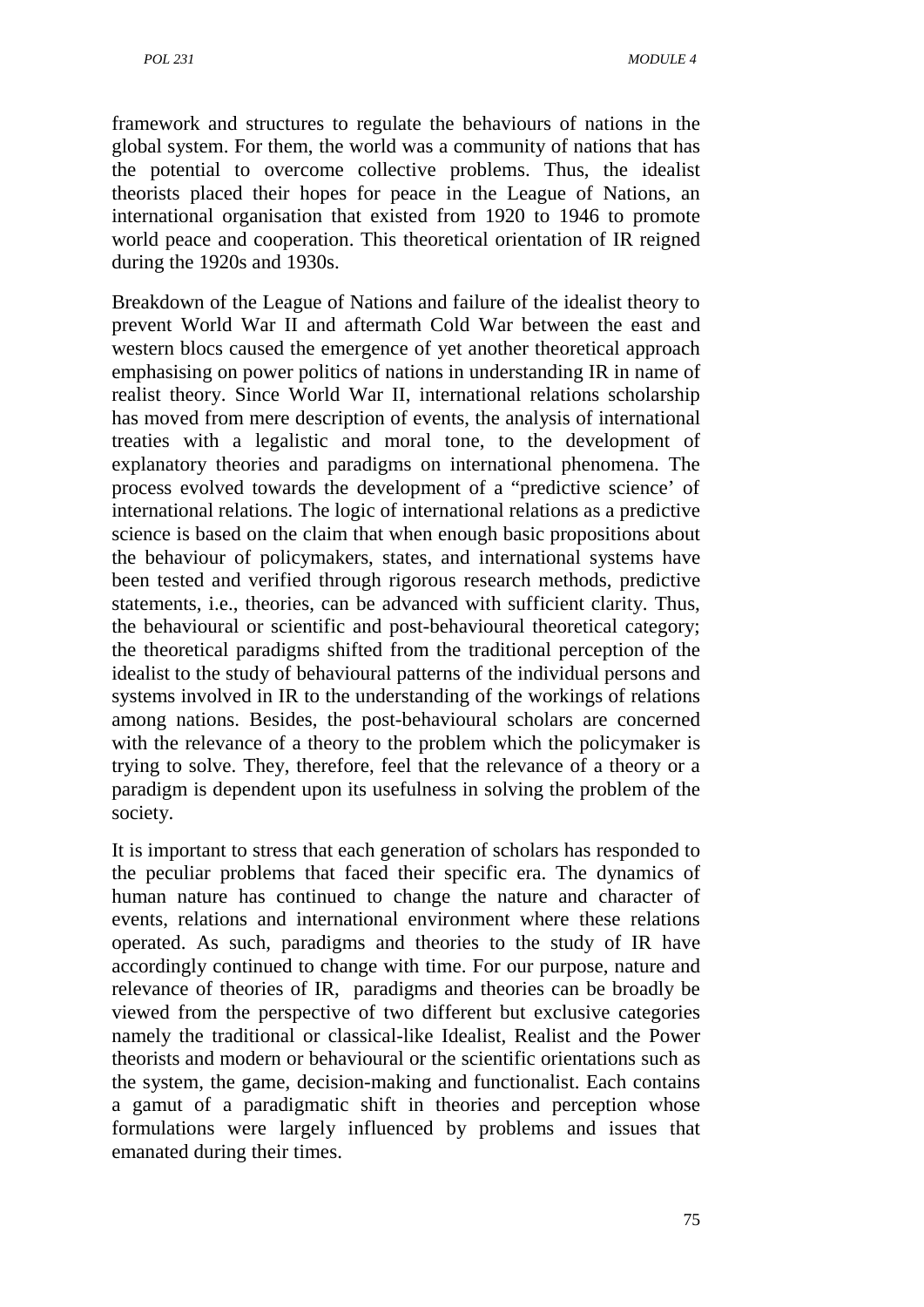#### **SELF-ASSESSMENT EXERCISE**

Explain the dynamic nature in the study of IR theories.

#### **4.0 CONCLUSION**

International relations account for the unique, new, and non-recurring phenomenon. It is also concerned with recurring processes and patterns of behaviour. These patterns occur with much regularity and often transcend specific historical episodes. They provide opportunities for scholars to draw generalisations and conceptualisations that cut across historical events. The generalisations provide a platform for the formulation of explanatory paradigms and theories of IR. The paradigms and theories can be broadly be viewed from the perspective of two different but exclusive categories namely the traditional like Idealist and Realist; and modern or behavioural such as the system and the game theories.

## **5.0 SUMMARY**

The unit has reviewed the nature and importance of the theoretical study of international relations. It has explored the dynamics nature of paradigms and theories in the study of IR that have accordingly continued to change with time with the nature and character of events, relations and international environment where these relations operated.

### **6.0 TUTOR-MARKED ASSIGNMENT**

Assess the importance of the theoretical study of international relations.

### **7.0 REFERENCES/FURTHER READING**

- Bertalanffy, L.V. & Laszlo, E. (1972). *The Relevance of General Systems Theory.* Paper presented to Ludwig von Bertalanffy on his seventieth birthday. The International Library of Systems Theory and Philosophy. New York.
- Frank-Collins, N. O. & Peter, A. C. (2012). (Eds.). *Thoughts on International Relations.* Lagos: Absolute Media Production.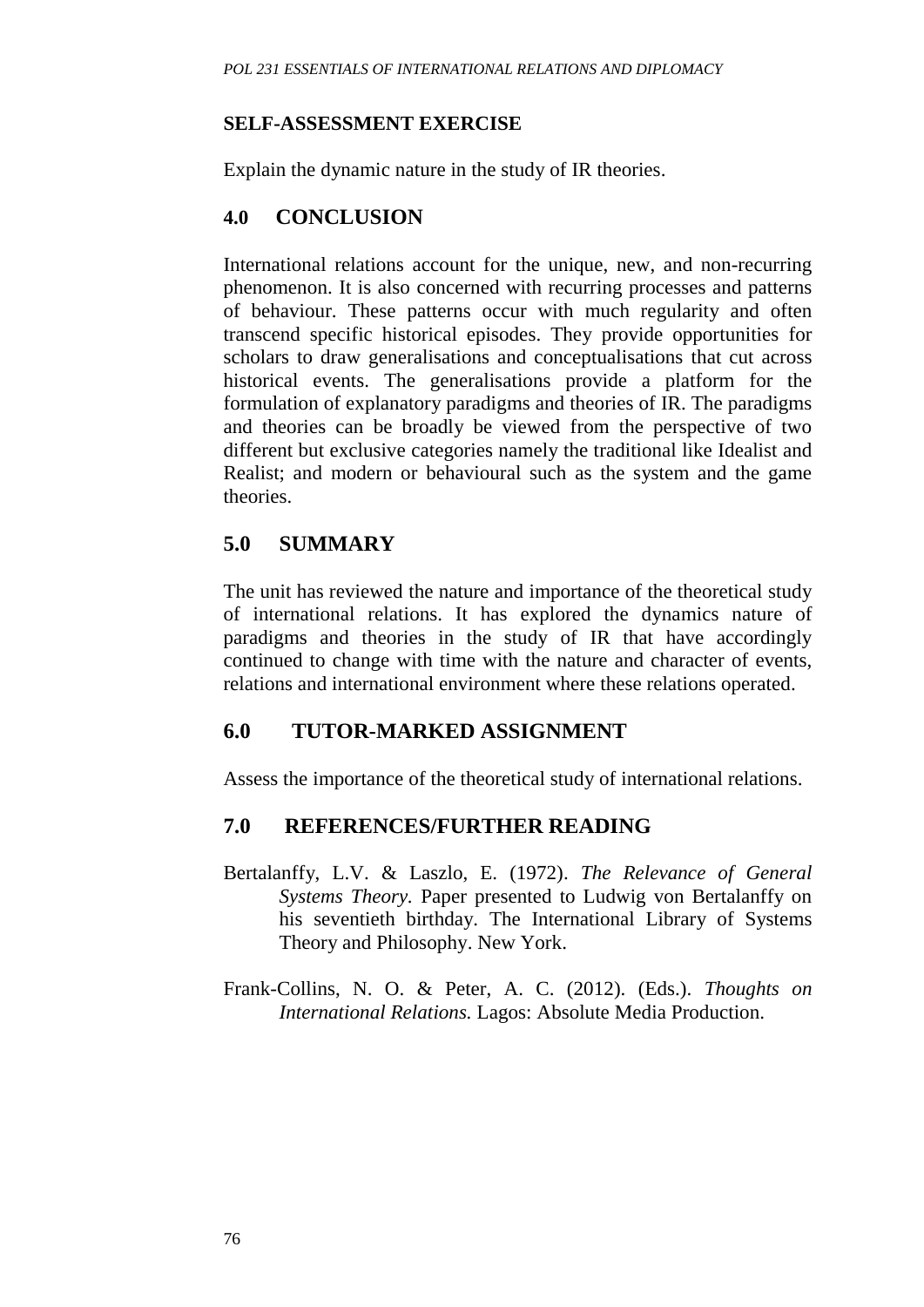## **UNIT 2 IDEALISM**

#### **CONTENTS**

- 1.0 Introduction
- 2.0 Objectives
- 3.0 Main Content
	- 3.1 Idealism
- 4.0 Conclusion
- 5.0 Summary
- 6.0 Tutor-Marked Assignment
- 7.0 References/Further Reading

#### **1.0 INTRODUCTION**

**Idealism** emphasises international law, morality, and international organisations, rather than power alone as key influences on international events. Idealists think that human nature is good. They see the international system as one based on a community of states that have the potential to work together to overcome mutual problems. For idealists, the principles of IR must flow from **morality**. Idealists were particularly active between World War I and World War II, following the painful experience of World War I, The United States President Woodrow Wilson and other idealists placed their hopes for peace in the League of Nations as a formal structure for the community of nations.

#### **2.0 OBJECTIVES**

By the end of this unit, you will be able to:

- explain the origins of idealism
- identify basic assumptions of idealism
- outline the inadequacies of idealism.

#### **3.0 MAIN CONTENT**

#### **3.1 Idealism**

**Idealism** in international relations theory has its intellectual roots in the older political philosophy of scholars like Immanuel Kant. It tries to explain how peace and cooperation are possible. Indeed, from the beginning of the 20th century up to 1939, there was academic hegemony in the West. The most renowned scholars were the **idealists**. They believe that states could develop organisations and rules to facilitate cooperation by forming a world federation.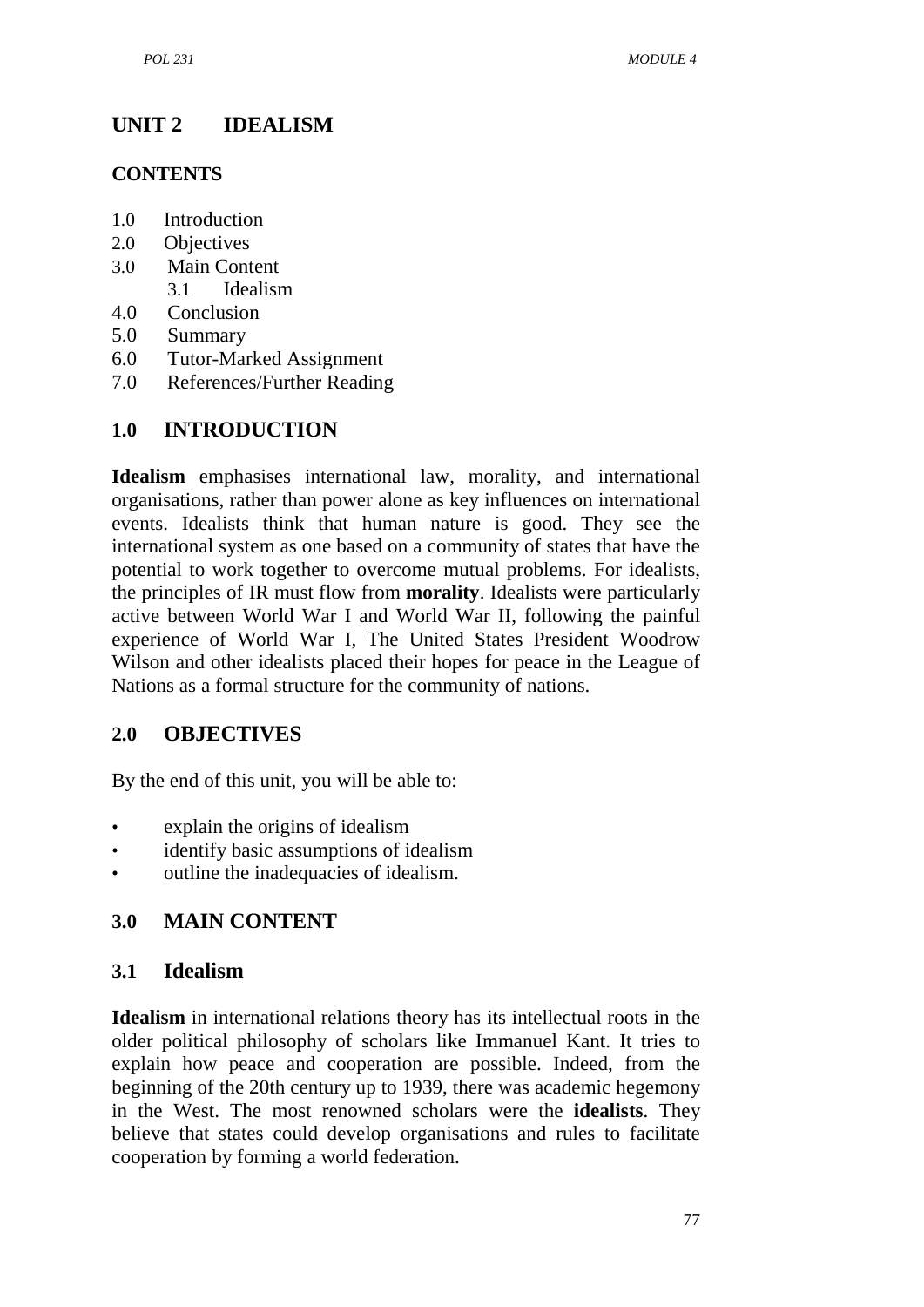Idealism is a metaphysical term; however, we are concerned here with moral and political idealism. In international relations theory, **idealists** are often contrasted with **realists**. Generally, Idealists see international relations in terms of moral precepts, justice, trust and obligation.

The approach of this theory of international relations was **law**, so it was both legalistic and historical. It merely describes international events at the time under review. It cannot explain. For example, it describes a phenomenon thus, "England breached a treaty with France and then there was war."

Essentially, the idealists became very worried about the events that led to World War I. They preferred a more peaceful international system and a just system.

They perceived the post-world-War I, an international system as unjust and turbulent; therefore, they sought a change in the system through a gradual approach. It regards the power politics as the passing phase of history and presents the picture of a future international society based on the notion reformed international system free from power politics, immorality and violence. It aims at bringing about a better world with the help of **education** and **internal organisation**.

To effect a change in the international system, this moralistic approach arrived at the following conclusions: "Wars are not good, so they are not wanted."

The aim is to achieve a just system:

- Spread democracy all over the world to get peace.
- States should observe international law.
- States should use their power for peaceful purposes. States should not use power (war) with weaker states - military, economic, diplomatic.
- People should be educated and reforms made.

A world government was necessary - the idealist looked at an international organisation as a nucleus for a world government.

One of the chief advocates of the idealist school was Woodrow Wilson, President of the United States during the First World War. An important development in realist thinking was the formation of the **League of Nations** at the end of World War I. The above stated Wilsonian ideals (famously called the fourteen points) were embodied in Article 18 of the League of Nations' Covenant and later in Article 102 of the United Nations (UN) Charter. They provided a means for registering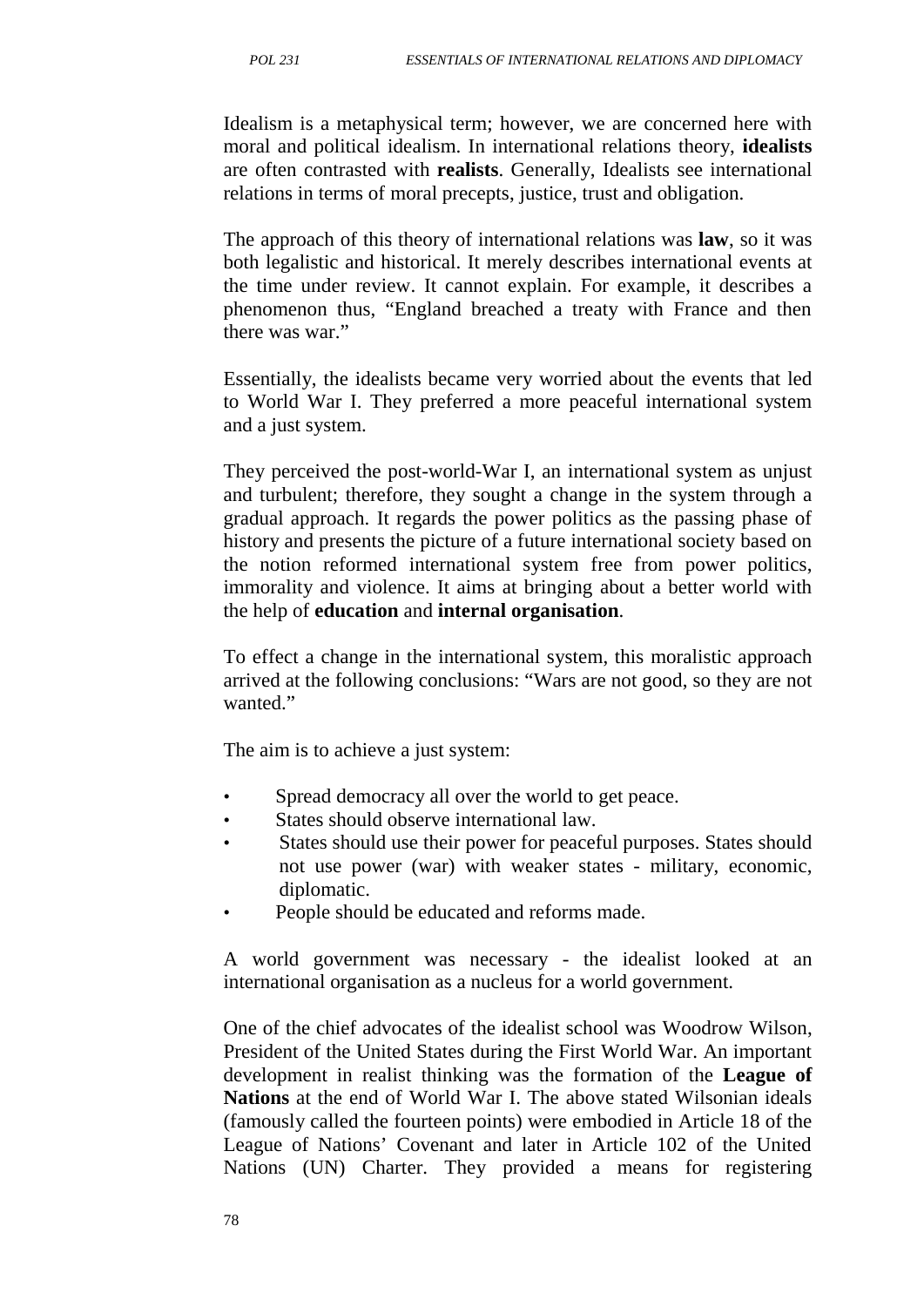international agreements and, in the case of the UN, an incentive to do so. Only registered agreements could be accorded legal status before any UN affiliate, including the International Court of Justice. This mixture of legalism and idealism could never abolish private understandings, but it did virtually eliminate secret treaties among democratic states. Woodrow Wilson's attempt to build a stable international order in the wake of World War I failed spectacularly.

Generally, the values sought by idealism are different from those sought by realism. Whereas the idealists can best support the value of power cherished by realists, empirically, the realists can only uphold the value of morality cherished by idealists on philosophical grounds. The idealists maintain that there is a fundamental problem of ethics, which exists at all levels of politics, international politics inclusive. To idealists, politics is an art of good government rather than the art of the possible. The idealist view of international relations cannot stand the test of reality on the ground in 21st-century international relations. It is a dream, a sermon from the height, utopianism!

With the abysmal failure of the League of Nations and the outbreak of World War II, in 1939, it became obvious that the theoretical foundations of idealism were collapsing. This created a vacuum for the emergence of political realists who see international relations in power perspectives. The post-1945 changes like international politics have necessitated a reappraisal of the divergences between idealism and realism. The advance of science and technology has led to the shrinkage of the world and has changed the character of war, thereby reminding us of the urgency of peace.

Finally, if the realists recognise the futility of unlimited war and the idealists recognise the reality of conflict, then they should work together for improving and strengthening the international system.

## **SELF-ASSESSMENT EXERCISE**

What is idealism in the study of theories of IR?

## **4.0 CONCLUSION**

Idealism sees the international system as one based on a community of states that have the potential to work together to overcome mutual problems. For idealists, the principles of IR must flow from **morality**. Idealists were particularly active between World War I and World War II, following the painful experience of World War I, the idealists placed their hopes for peace in the League of Nations as a formal structure for the community of nations. However, those hopes were ruined, when that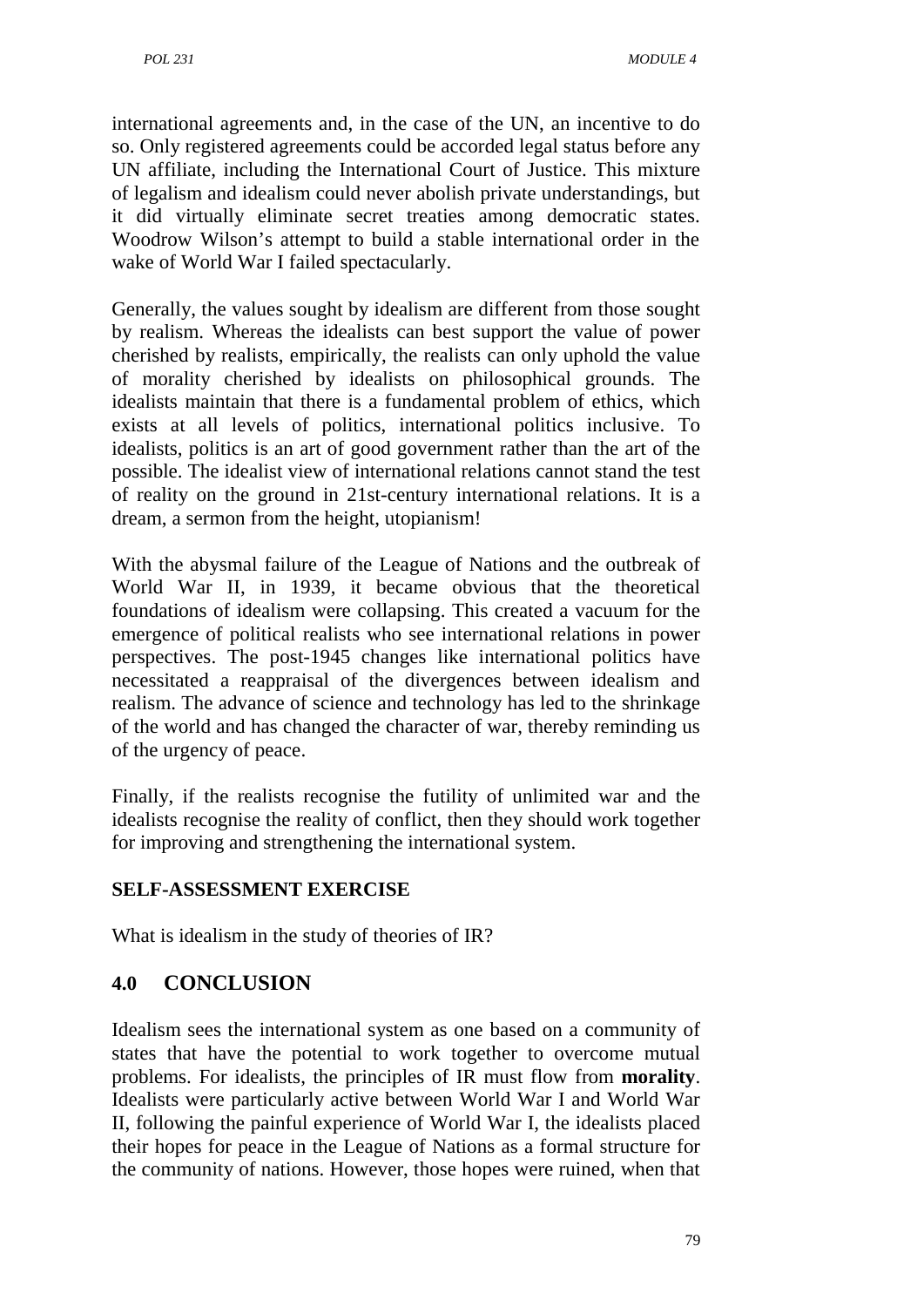structure proved helpless to stop German, Italian, and Japanese aggression in the 1930s.

### **5.0 SUMMARY**

In this unit, we learnt that Idealism in international relations theory, that has its intellectual roots in the older political philosophy of scholars like Immanuel Kant. It tries to explain how peace and cooperation are possible. Beginning from the early 20th century, idealism dominated the study of international relations up to 1939. The approach to the study of international relations was both legalistic and historical.

### **6.0 TUTOR-MARKED ASSIGNMENT**

Discuss the origins and basic assumptions of the idealist theory of international relations.

### **7.0 REFERENCES/FURTHER READING**

- Chandra, P. (2004). *Theories of International Relations.* Delhi: Vikas Publishing House.
- Goldstein, J.S. & Pevehouse, J. C. (2011). *International Relations.* (9th ed.). San Francisco: Longman, Pearson Education.
- Kant, Immanuel (1957). *Perpetual Peace.* Lewis White Beck. New York: Bobs Merrill.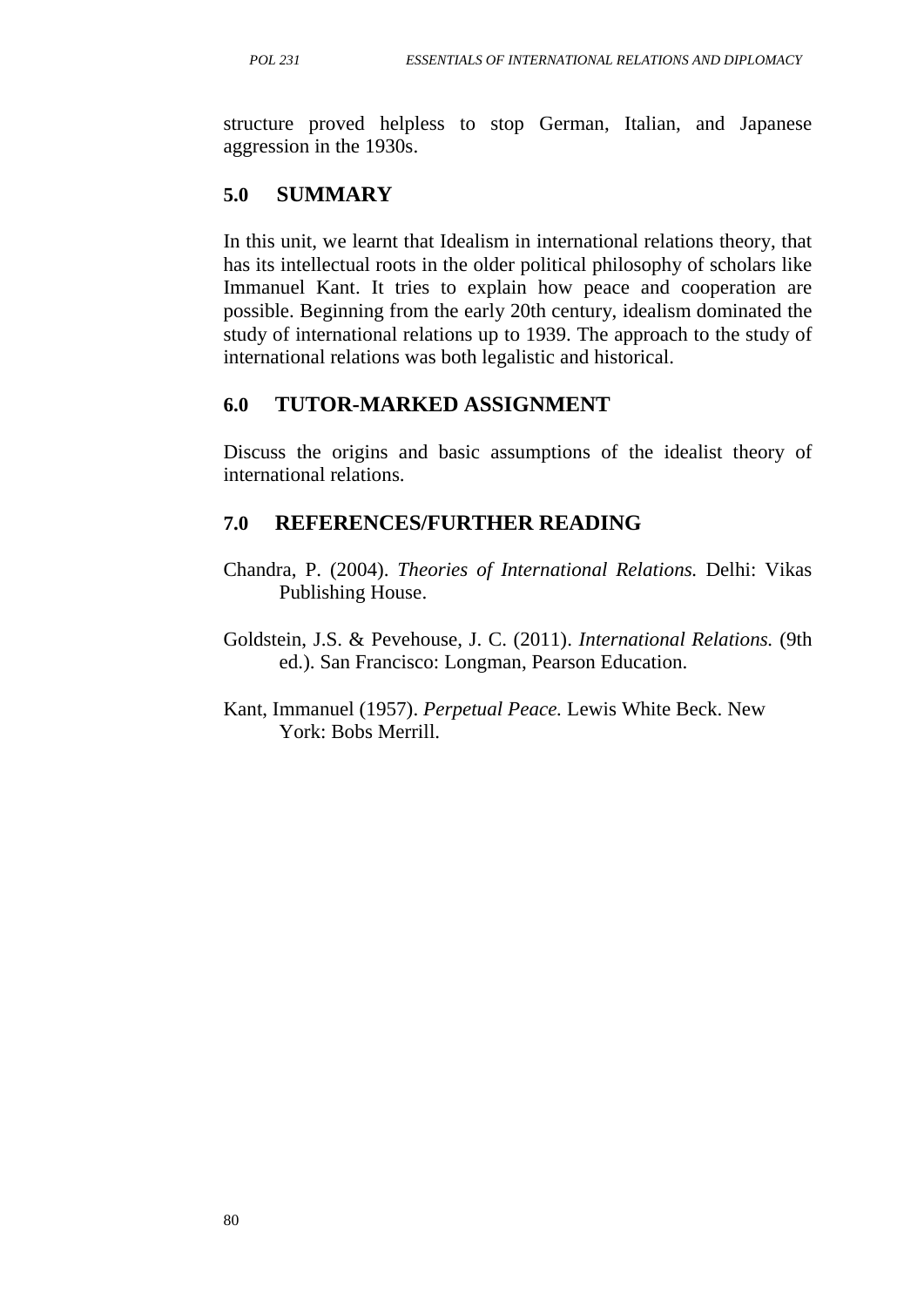## **UNIT 3 REALISM**

#### **CONTENTS**

- 1.0 Introduction
- 2.0 Objectives
- 3.0 Main Content
- 3.1 Realism
	- 3.2 Morgenthau's Six Principles of Political Realism
- 4.0 Conclusion
- 5.0 Summary
- 6.0 Tutor-Marked Assignment
- 7.0 References/Further Reading

## **1.0 INTRODUCTION**

There is no single theory that has entirely explained the wide range of international interactions both conflictual and cooperative. However, one theoretical framework has historically held a central position in the study of IR. This approach is called **realism**. Whereas some IR scholars favour it, others vigorously contest it, yet almost all consider it.

### **2.0 OBJECTIVES**

By the end of this unit, you will be able to:

- explain the meaning of realism
- explain the realist approach to the study of IR
- explain the concept of offensive realism.

### **3.0 MAIN CONTENT**

#### **3.1 Realism**

Realism is a school of thought that explains international relations in terms of power. Some scholars refer to the exercise of power by states toward each other as **realpolitik** or power politics. Like utopianism in international relations theory, realism has its intellectual roots in the older political philosophy of the West and the writings of non-western ancient authors such as Sun Tzu in China, Kautilya in India, as well as Thucydides in ancient Greece.

Indeed, modern realist theory developed in reaction to a liberal tradition that realists call **idealism**. As an approach, idealism emphasises international law, morality, and international organisations, rather than power alone as key influences on international relations. Idealists think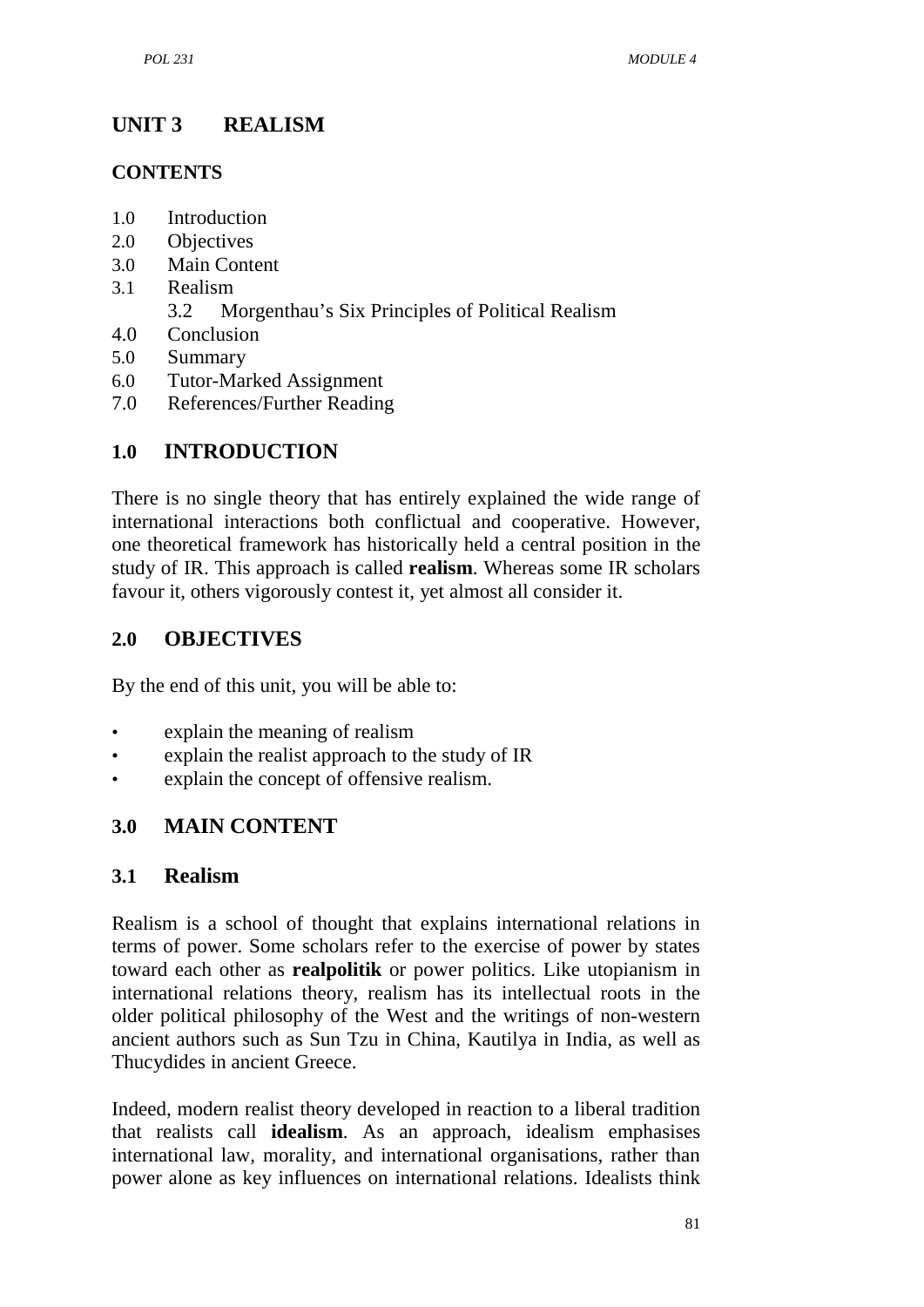that human nature is good. They see the international system as one based on a community of states that have the potential to work together to overcome mutual problems. Indeed, for idealists, the principles of IR must flow from **morality**.

However, from the realists' paradigm, states are rational actors whose decisions to maximise power derive from rational calculations of risks and gains, and the shifts in the power balance in the international system. The nature of the international system reflects this emphasis on power. To be sure, a hand full of "great powers" and their military alliances define the world order. For instance, two superpowers with their allies defined the system during the Cold War, from 1945 to 1990.

Against this background, realists ground themselves in a long tradition. Indeed, realists believe that power politics is timeless and cross-cultural. For instance, the Chinese strategist Sun Tzu, who lived 2,000 years ago, advised the rulers of states on how to survive in an era when war has become a systematic instrument of power. According to Sun Tzu, moral reasoning is not very useful to the state rulers who are surrounded by armed and dangerous neighbours. He showed rulers how to use power to advance their interests and protect their survival.

Similarly, the Greek historian, Thucydides captures the essence of relative power among the Greek-City-States. In his book, *History of the Peloponnesian War,* he describes the causes of the war in power terms, "What made the war inevitable was the growth in Athenian power and the fear this caused in Sparta." Today, statesmen like the leaders of Sparta, employ war as an instrument of state strategy and policy on calculations of power. Indeed, today's international relations operate on the famous dictum by Thucydides, "the strong do what they have the power to do and the weak accept what they have to accept. Indeed, his conception of the importance of power, together with the propensity of states to form competing alliances places Thucydides well within the **realist school**.

Niccolo Machiavelli, like Thucydides, who developed an understanding of state behaviour from his observation of relations between Athens and Sparta, Machiavelli, analysed interstate relations in the Italian system of the 16th century. His emphasis on the ruler's need to adopt moral standards different from those of the individual to ensure the state's survival, his concern with power, his assumption that politics is characterised by a clash of interests, and his pessimistic view of human nature puts him within the **realist paradigm or school** of international relations.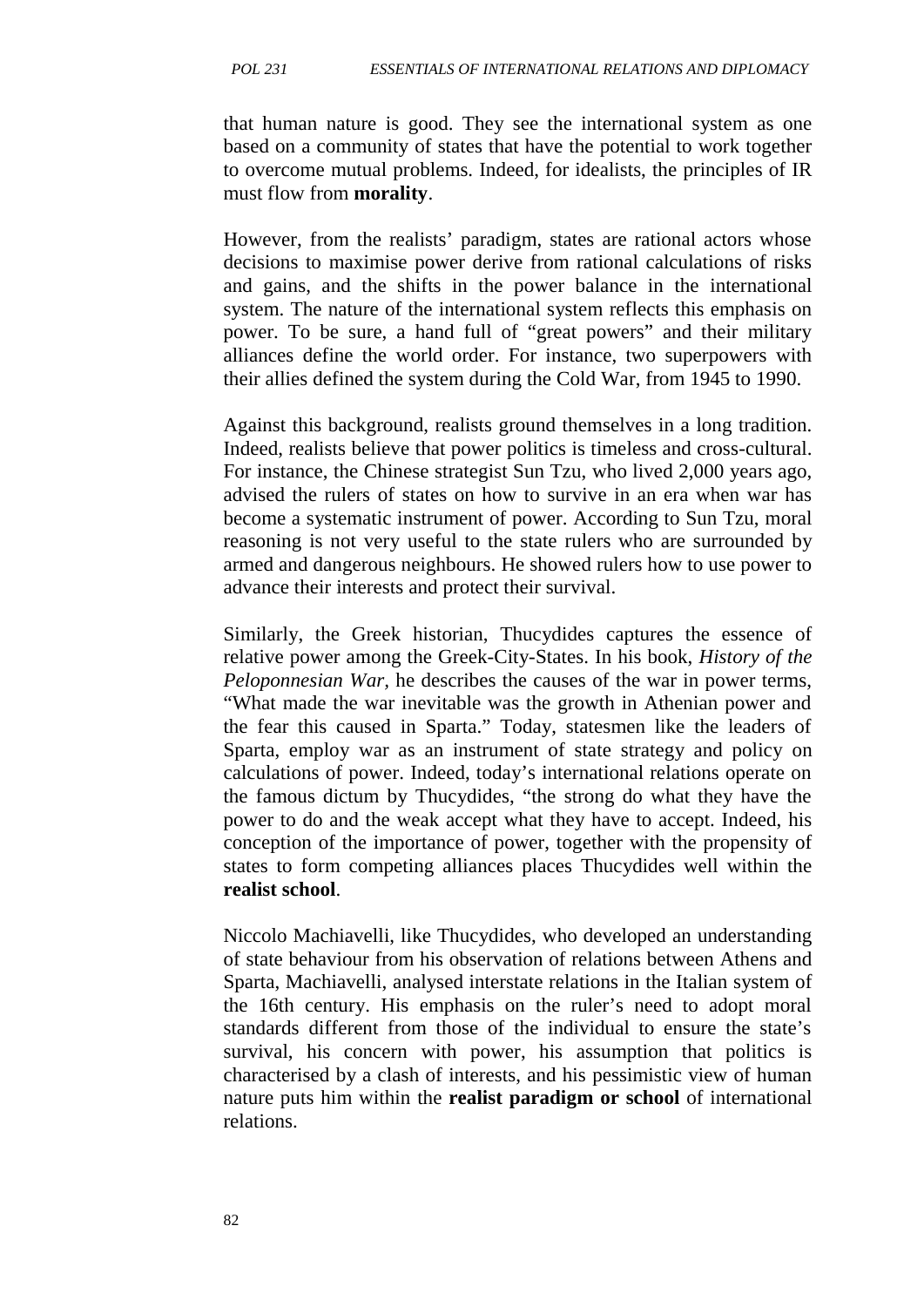In the 17th century, Thomas Hobbes discussed the free-for-all that exists when the government is absent and people seek their selfish interests. He called it the "state of nature" or "state of war", what we would call in today's parlance the law of the jungle in contrast to the rule of law. Like other modern realists, Hobbes concerned himself with the underlying forces of politics and with the nature of power in political relationships. The realist theory has furnished an abundant basis for the formation of what is termed a neorealist approach to international relations theory. It explains patterns of international events in terms of the system structurethe international distribution of power rather than in terms of the internal makeup of individual states. Waltz argues for a neorealist approach based on patterned relationships among actors in an anarchical international system.

.After the Cold War, in his theory of offensive realism, Mearsheimer took realism to a higher level when he argues that international politics has always been a ruthless and dangerous business, and it is likely to remain that way. That, even though the intensity of the competition waxes and wanes, great powers fear each other and always compete with each other for power. In his view, the overriding goal of each state is to maximise its share of world power, which means gaining power at the expense of other states. Offensive realism assumes that the international system strongly shapes the behaviour of states. Structural factors such as anarchy and the distribution of power are what matter most for explaining international politics.

# **3.2 Morgenthau's Six Principles of Political Realism**

In his celebrated work, *Politics among Nations,* (1948), Hans Morgenthau sets forth the following six principles of realist theory:

Firstly, certain objective laws that have their roots in human nature govern politics. It maintains that human nature has not changed since classical times. Therefore, to improve society, it is first necessary to understand the laws by which society lives. The operations of these laws being impervious to our performances, men will change them only at the risk of failure. For realism, theory consists in ascertaining facts and giving them meaning through reason. It assumes that the character of foreign policy can be ascertained only through the examination of the political acts performed and of the foreseeable consequences of these acts.

Secondly, Morgenthau posits that statesmen think and act in terms of interest defined as power and that historical evidence proves this assumption. This concept, central to Morgenthau's realism, gives continuity and unity to the seemingly diverse foreign policies of the widely separated nation-states. Moreover, the concept interest defined as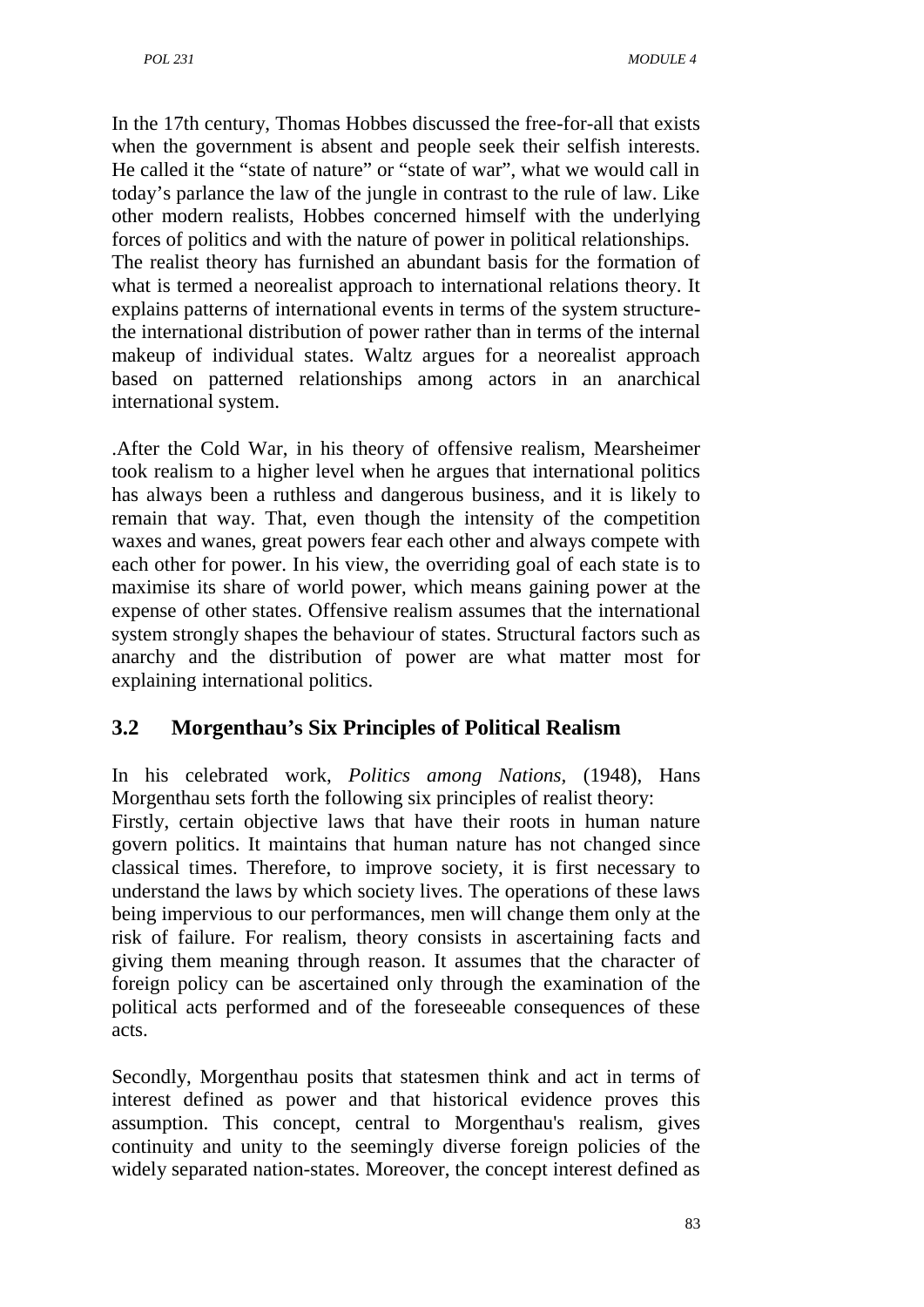power makes it possible to evaluate the actions of political leaders at different points in history.

Thirdly, realism assumes that its key concept of interest defined as power is an objective category, which is universally valid, but it does not endow the concept with a final meaning. However, in a world in which sovereign nations vie for power, the foreign policies of all nations must consider survival the minimum goal of foreign policy. Accordingly, all nations are compelled to protect their physical, political, and cultural identity against encroachments by other nations. Thus, national interest is identified with national survival.

Fourthly, political realism is aware of the moral significance of political action, it is also aware of the ineluctable tension between the moral command and the requirement of successful political action. Indeed, Morgenthau states that universal moral principles cannot be applied to the actions of states in their abstract, universal formulation, but that they must be filtered through the concrete circumstances of time and place.

Fifthly, political realism refuses to identify the moral aspirations of a particular nation with the moral laws that govern the universe. As it distinguishes between truth and opinion, so it distinguishes between truth and idolatry. The knowledge that interest is defined in terms of power saves from moral excesses and political folly. Indeed, knowing that international politics is placed within a framework of defining interests in terms of power makes us able to judge other nations as we judge our own.

Lastly, the difference between political realism and other schools of thought is not only real but also profound. In Morgenthau's view, the political realist maintains the autonomy of the political sphere just as the economists, the lawyer, and the moralist maintain theirs. He stresses the autonomy of the political sphere. In his view, Political actions must be judged by political criteria.

The theory pays little attention to individuals or domestic political considerations such as ideology. It tends to treat states like black boxes or billiard balls. For example, it does not matter for the theory of whether Bismarck, Kaiser Wilhelm, or Adolf Hitler led Germany in 1905, or whether Germany was democratic or autocratic. What matters for the theory is how much relative power Germany possessed at the time. These omitted factors, however, occasionally dominate a state's decision-making process; under these circumstances, offensive realism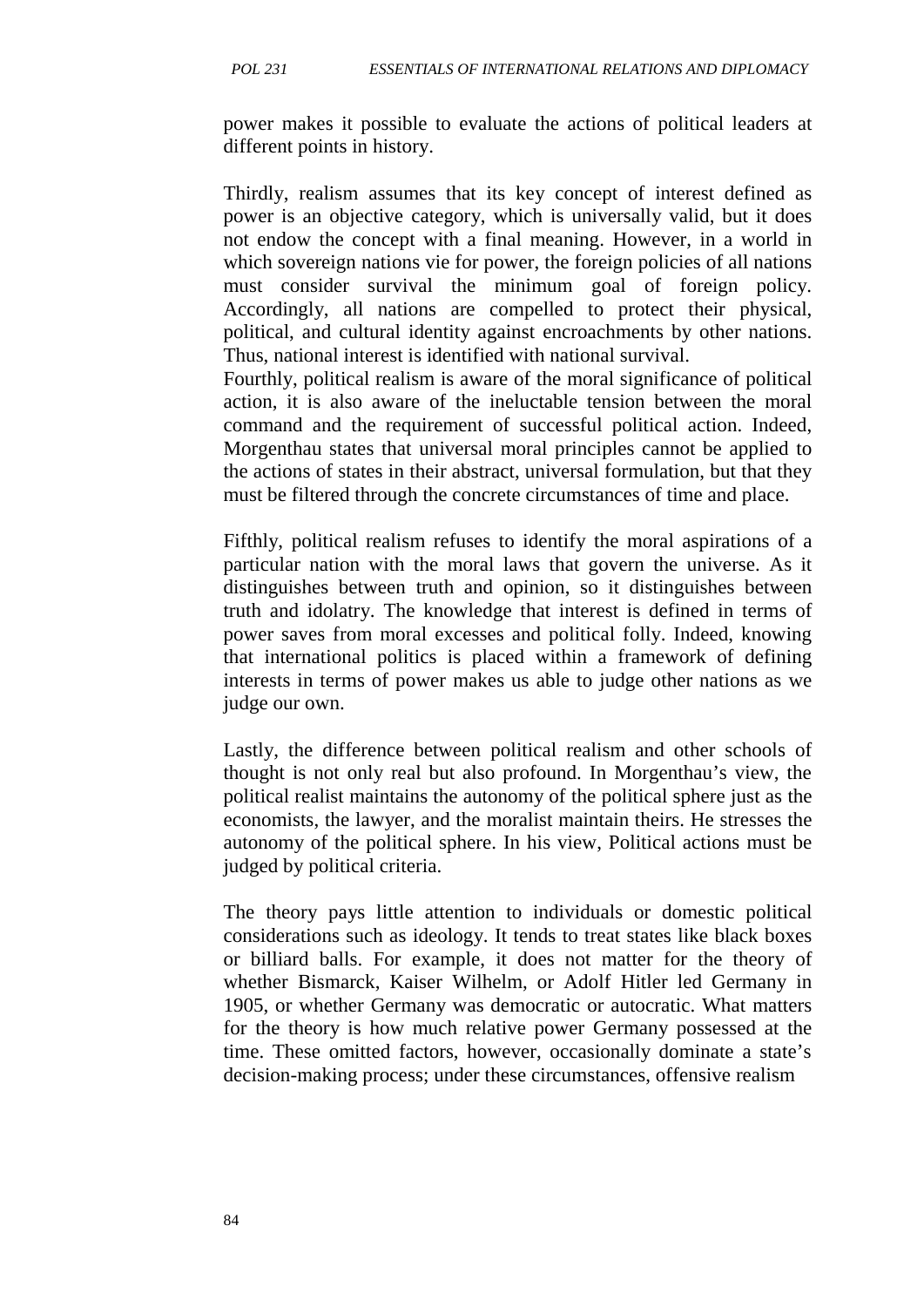#### **SELF-ASSESSMENT EXERCISE**

- i. What is realism?
- ii. Mention six (6) principles of realism set forth by Hans Morgenthau.

#### **4.0 CONCLUSION**

In a world of sovereign states with no central government, how can each state achieve its interests, indeed its survival? Traditionally, the theory of realism, based on the dominance principle, holds that each state must rely on its power and, less reliably, on its alliances to influence the behaviour of other states. Forms of power vary, but the threat and use of military force traditionally rank high in realists thinking. For all realists, calculations about power lie at the heart of how states think about the world around them.

## **5.0 SUMMARY**

In this unit, we discussed realism. The realist paradigm explains international relations in power terms. Realism has its intellectual roots in the older political philosophy of the West and the writings of non western ancient authors such as Sun Tzu in China, Kautilya in India, as well as Thucydides in ancient Greece. Hans Morgenthau, who is the chief priest of the school of modern realism, authored his famous book, *Politics among Nations,* (1948), shortly after World War II. In the book, Morgenthau sets forth six principles of realist theory and provocatively argued that international politics is governed by objective, universal laws based on national interests defined in terms of power not psychological motives of decision-makers. Taking realism to a higher level of refinement, Kenneth Waltz developed the concept of Neorealism. Similarly, John Mearsheimer has taken realism further by developing what he calls offensive realism.

### **6.0 TUTOR-MARKED ASSIGNMENT**

Explain the six principles of realism as postulated by Morgenthau.

### **7.0 REFERENCES/FURTHER READING**

- Goldstein, J.S. & Pevehouse, J. C. (2011). *International Relations.* (9th ed.). San Francisco: Longman, Pearson Education.
- James, E. Dougherty & Robert, L. Pfaltzgraff Jr. (1990). *Contending Theories of International Relations.* (3rd ed.). New York: Harper Collins Publishers.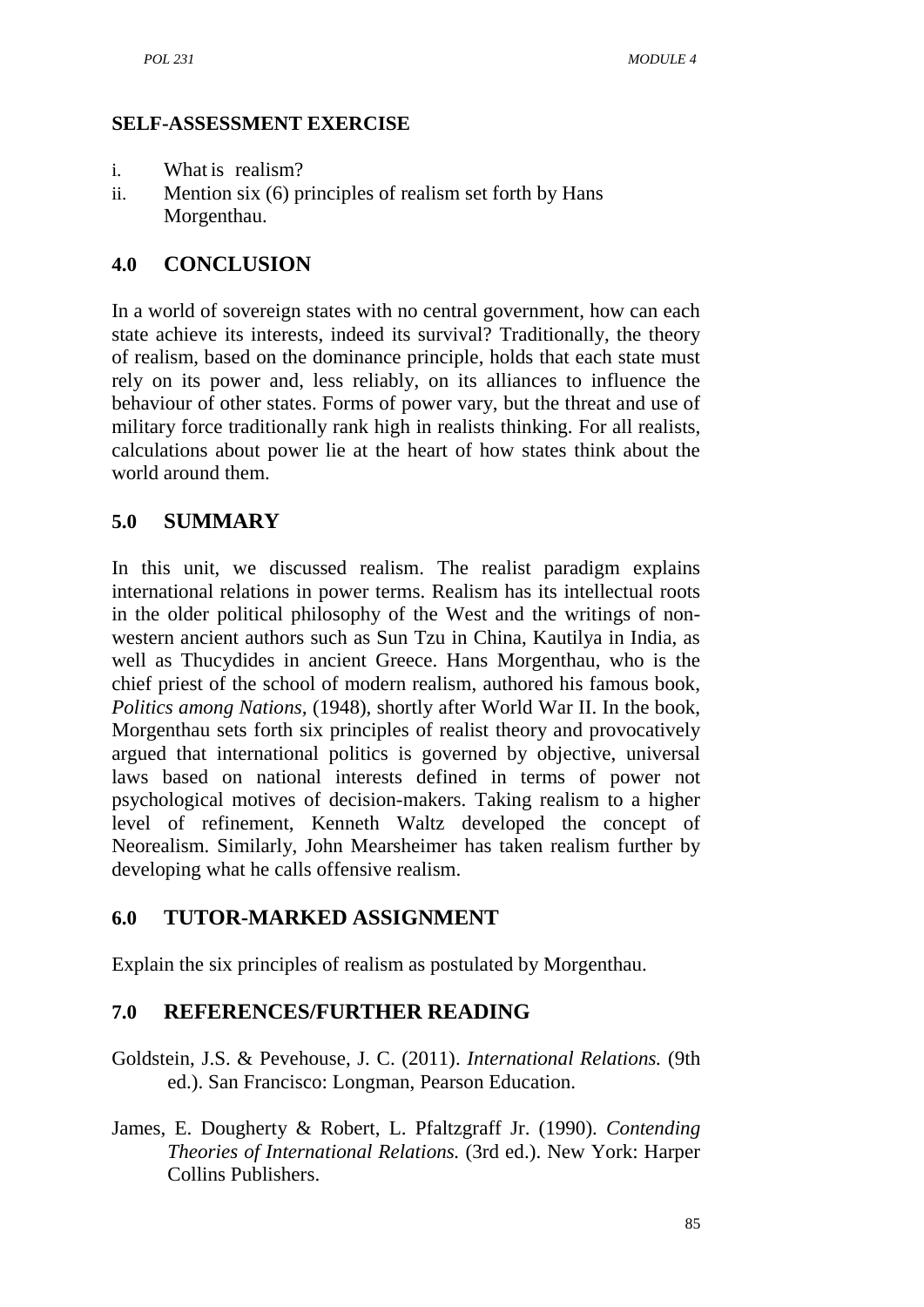- John, Mearsheimer (2001). *The Tragedy of Great Power Politics.* New York: Norton and Company.
- Morgenthau, H. J.(1985). *Politics among Nations: The Struggle for Power and Peace.* (4th ed.). New York: McGraw Hill Inc.
- Sun, Tzu (2005). *The Art of War.* Translated by Thomas Cleary, London: Shambhala.
- Thucydides (1954). *History of the Peloponnesian War.* Translated by Rex Warner, London: Penguin Books.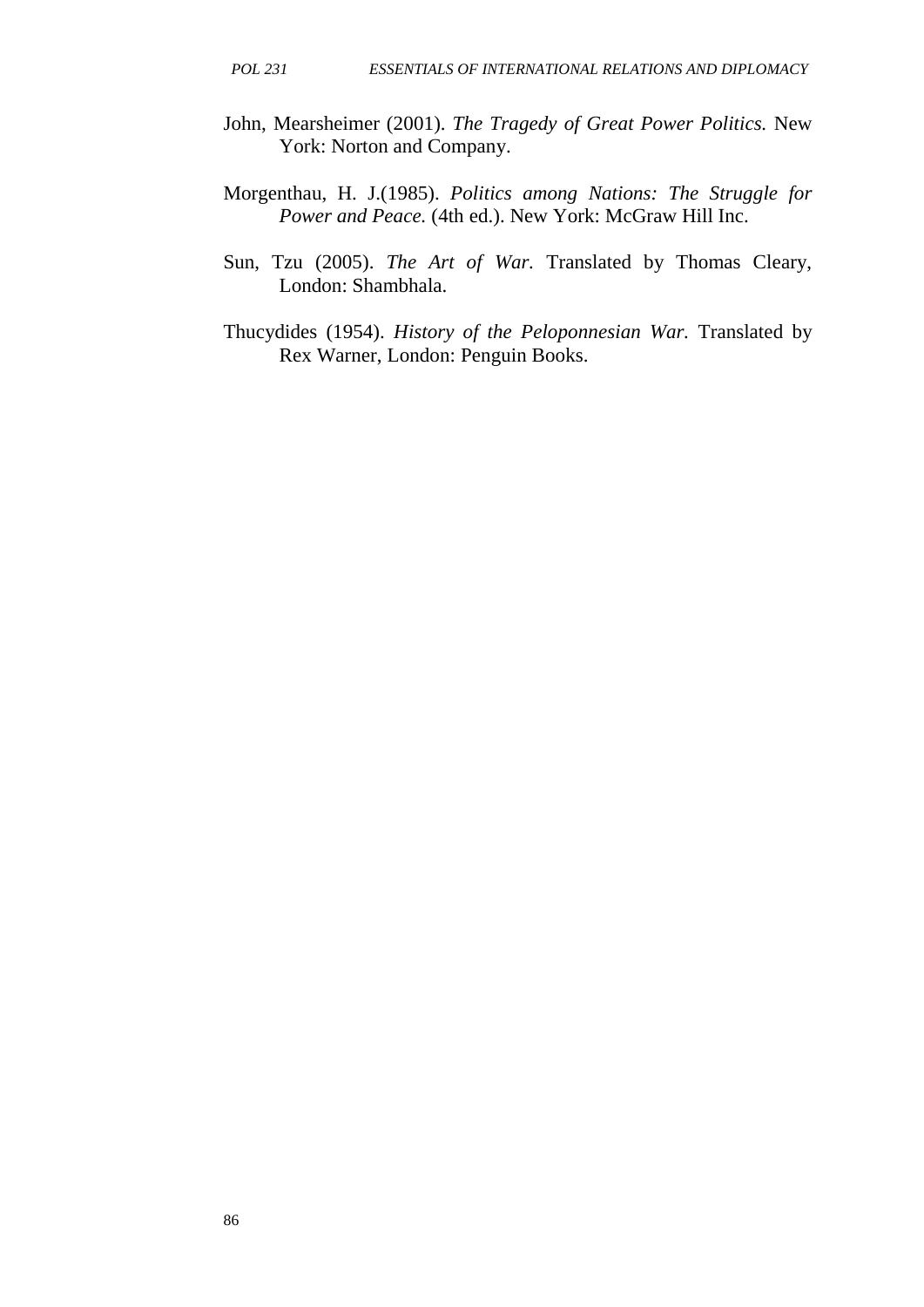## **UNIT 4 POWER THEORY**

#### **CONTENTS**

- 1.0 Introduction
- 2.0 Objectives
- 3.0 Main Content
	- 3.1 Power Theory
- 4.0 Conclusion
- 5.0 Summary
- 6.0 Tutor-Marked Assignment
- 7.0 References/Further Reading

## **1.0 INTRODUCTION**

This unit analyses power theory, which provides a realist perspective to the analysis of war causation. Power is the central organising principle of war causation. Since states wage war, and power is so central to the existence, indeed, the very survival of states, it is simply logical that the causes of war should be located in the correlation of power between them.

By the end of this unit, you will be able to:

- define power theory
- explain the assumptions of power theory
- explain the fundamental causes of war in line with power theorists argument.

### **3.0 MAIN CONTENT**

### **3.1 Power Theory**

Power theory offers a theoretical framework to explain the incidence of wars in the international system. Throughout history, war has been a normal way of conducting disputes between political groups. These wars do not start accidentally; they usually result from deliberate and calculated acts of decision-makers in the belligerent states. As Clausewitz noted so graphically, reciprocity and force are the two most important characteristics of war; "war is thus an act of force to compel our enemy to do our will" (Clausewitz, 1976: 75). State agents make a conscious decision to go to war based on their calculations or miscalculations of risks and benefits. They choose war rather than dialogue because they believe that it offers greater rewards at acceptable risk levels. War, as Michael Howard (1970: 41) asserts, "is simply the use of violence by states for the enforcement, the protection or the extension of their political power."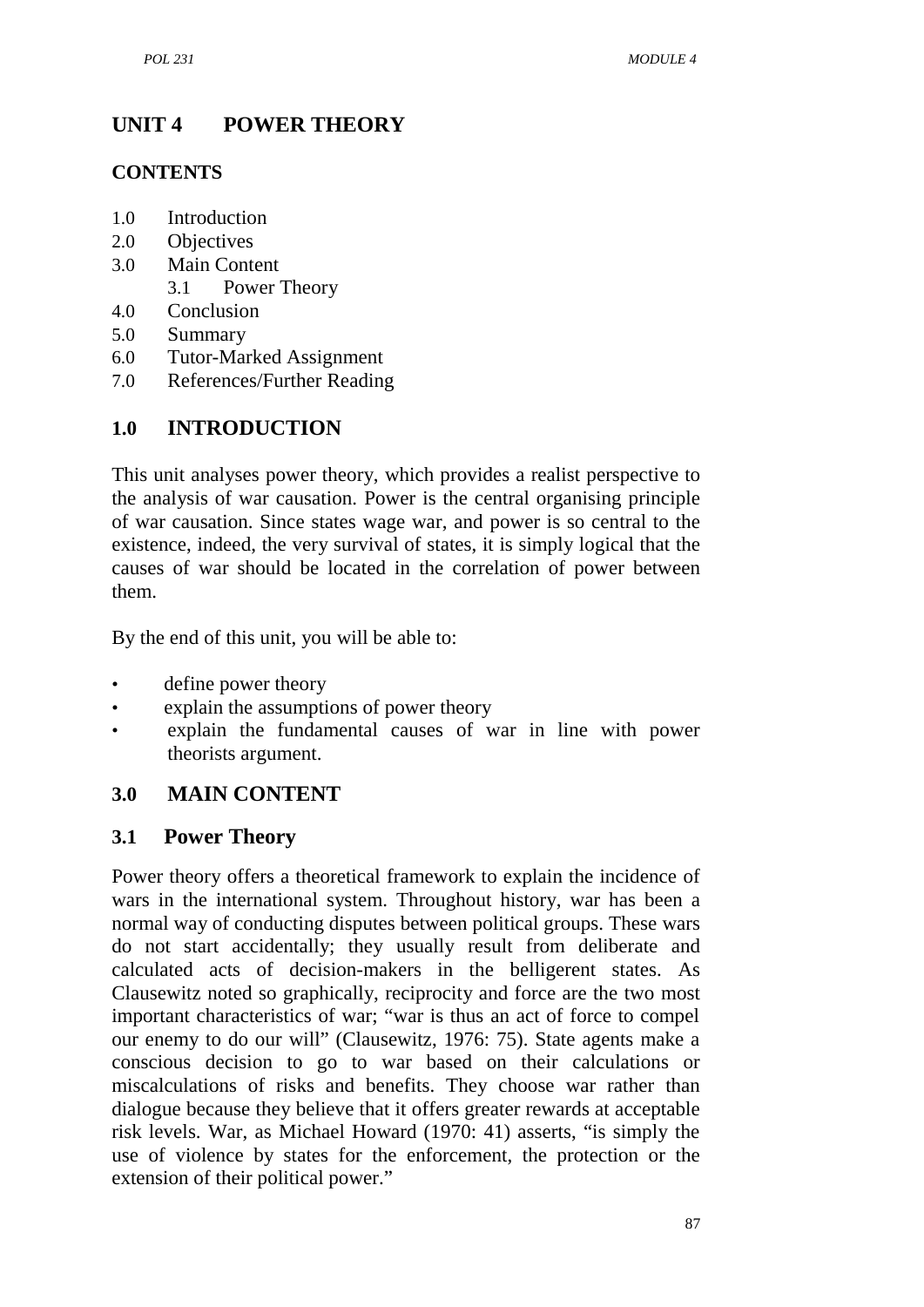Power is the central organising principle of war causation. Since states wage war, and power is so central to the existence, indeed, the very survival of states, it is simply logical that the causes of war should be located on the correlation of power between them. States employ or threaten physical force as the simplest means of asserting power or effecting desired control or changes in the international system. In *The Causes of War,* Geoffrey Blainey (1977: 149-50) writes: All war "aims are simply varieties of power." Whether the war is driven by nationalism, the desire to spread an ideology or religion, ethnic irredentism, the desire for territory, conflicting claims of interest, etc; all these are in the main manifestations of power relationships.

Similarly, Quincy Wright (1941: 144) describes power as being essential "a function of state politics." Michael Howard and indeed most historians who have studied the subject agree with Blainey that power theory provides the most adequate explanatory paradigm on the causes of wars. From Thucydides to Machiavelli to Morgenthau; from Realpolitik statesmen like Frederick the Great to Bismarck to Kissinger, the causes of war are at bottom conflicts of power.

The power model can well be illustrated by the work of Thucydides in his book, *History of the Peloponnesian War*. Here, the Greek historian describes the cause of war in power terms: "What made war inevitable was the growth in Athenian power and the fear this caused in Sparta." As the leaders of Sparta, statesmen employ war as an instrument of state policy on calculations of power. Their decisions, their attitudes, their perceptions, and their calculations are based on the fundamental issues of power. In essence, the power model argues that states go to war "to acquire, to enhance or to preserve their capacity to function as independent actors in the international system" (Howard, 1983: 1314).

Since states are rational actors whose decisions to go to war are based on rational calculations of risks and gains and of the shifts in the power equation in the international system, the power model rejects the individual level of analysis theories that attribute war to man's innate aggressiveness. In place of such sublime causes as aggression and animalistic instincts, power theory focuses on analytical rationality, on perception and misperception, on calculations and miscalculations. For instance, it was the mutual perception of threat induced by the exponential growth in the military capabilities of the great powers that turned Europe by 1907 into an armed camp of two hostile coalitions. It was the calculation by German political leaders of the configuration of power within this framework that compelled them to embark on a course that led to World War I. Similarly, it was Saddam Hussein's calculations and miscalculations of power that precipitated the Gulf War.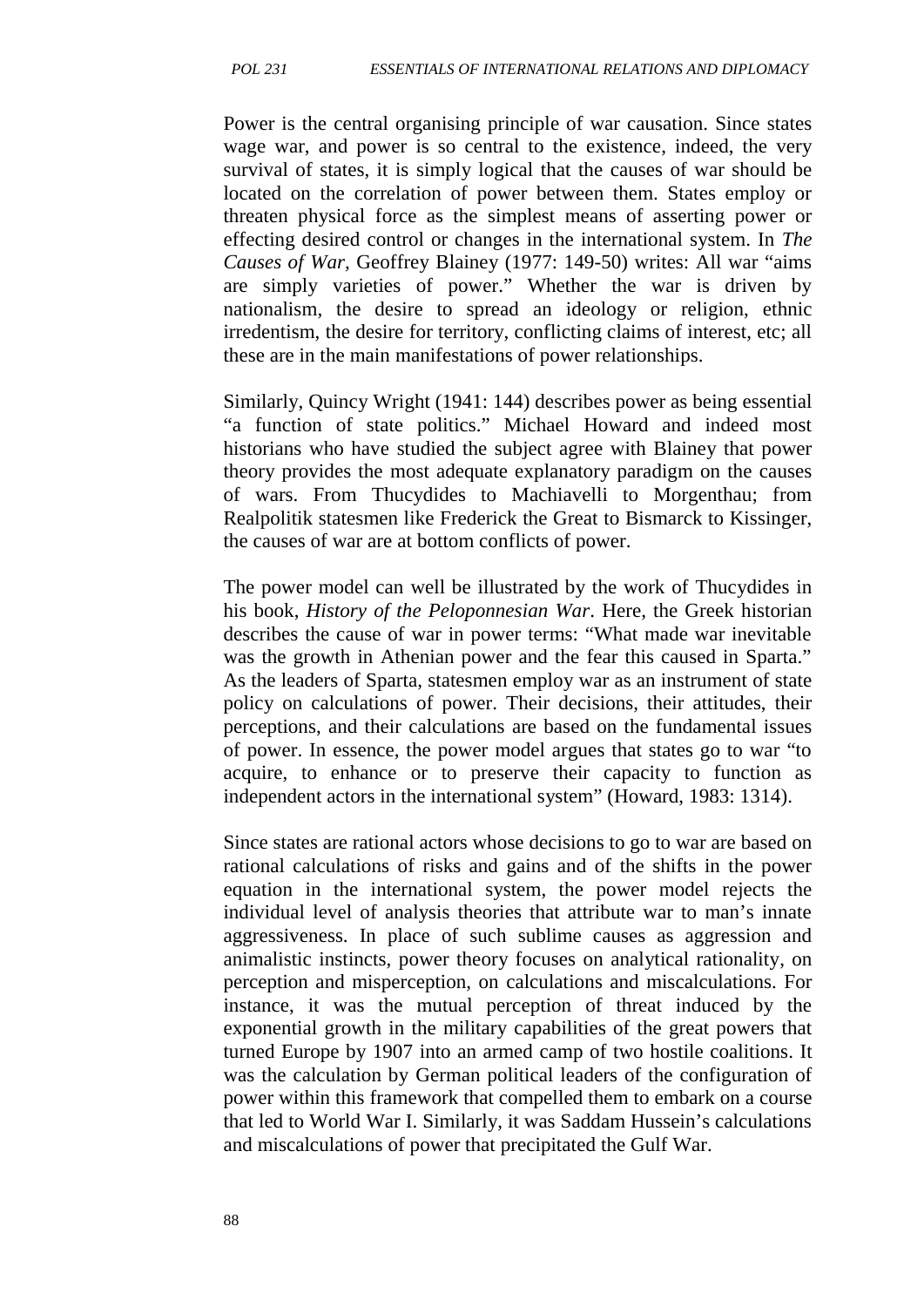Michael Howard (1983: 18) captures power theory very succinctly: "the causes of war remain... rooted in perceptions by statesmen of the growth of hostile power and the fears for the restriction, if not the extinction, of their own." Irrespective of the underlying causes of international conflict, power theory holds as sacrosanct the fact that wars result from reasoned and rational calculations by both parties that they stand to gain more by going to war than by remaining at peace (Howard, 1983: 22). If this proposition holds, the nuclear weapons rational calculations of risk will demonstrate that any war likely to involve nuclear exchange and mutual annihilation will not benefit the states in question. Consequently, this will promote cooperation rather than conflict in the international system.

However, are all statesmen rational in their calculations? The model assumes so and does not account for the likelihood of such irrational leaders as Saddam Hussein of Iraq. In general, however, power theory provides the most convincing explanatory paradigm on the causes of war. The historical record provides ample justification for power theory.

### **SELF-ASSESSMENT EXERCISE**

What are the basic assumptions of power theory?

## **4.0 CONCLUSION**

The unit has analysed the basic assumptions of power theory and equally the most convincing explanatory paradigm on the fundamental causes of war in the international system offered by the power theorists.

## **5.0 SUMMARY**

Power is the central organising principle of war causation. Since states wage war, and power is so central to the existence, indeed, the very survival of states, it is simply logical that the causes of war should be located in the correlation of power between them.

# **6.0 TUTOR-MARKED ASSIGNMENT**

Critically examine the arguments of power theory.

# **7.0 REFERENCES/FURTHER READING**

Blanning, T.C.W. (1986). *The Origins of the French Revolutionary Wars.* London: Longman.

Geoffrey, Blainey (1977). *The Causes of War.* Sun Books.

Michael, Howard (1983). *The Causes of War.* London: Temple Smith. Peter Paret & Michael, Howard (1976). *Clausewitz on War.* Princeton.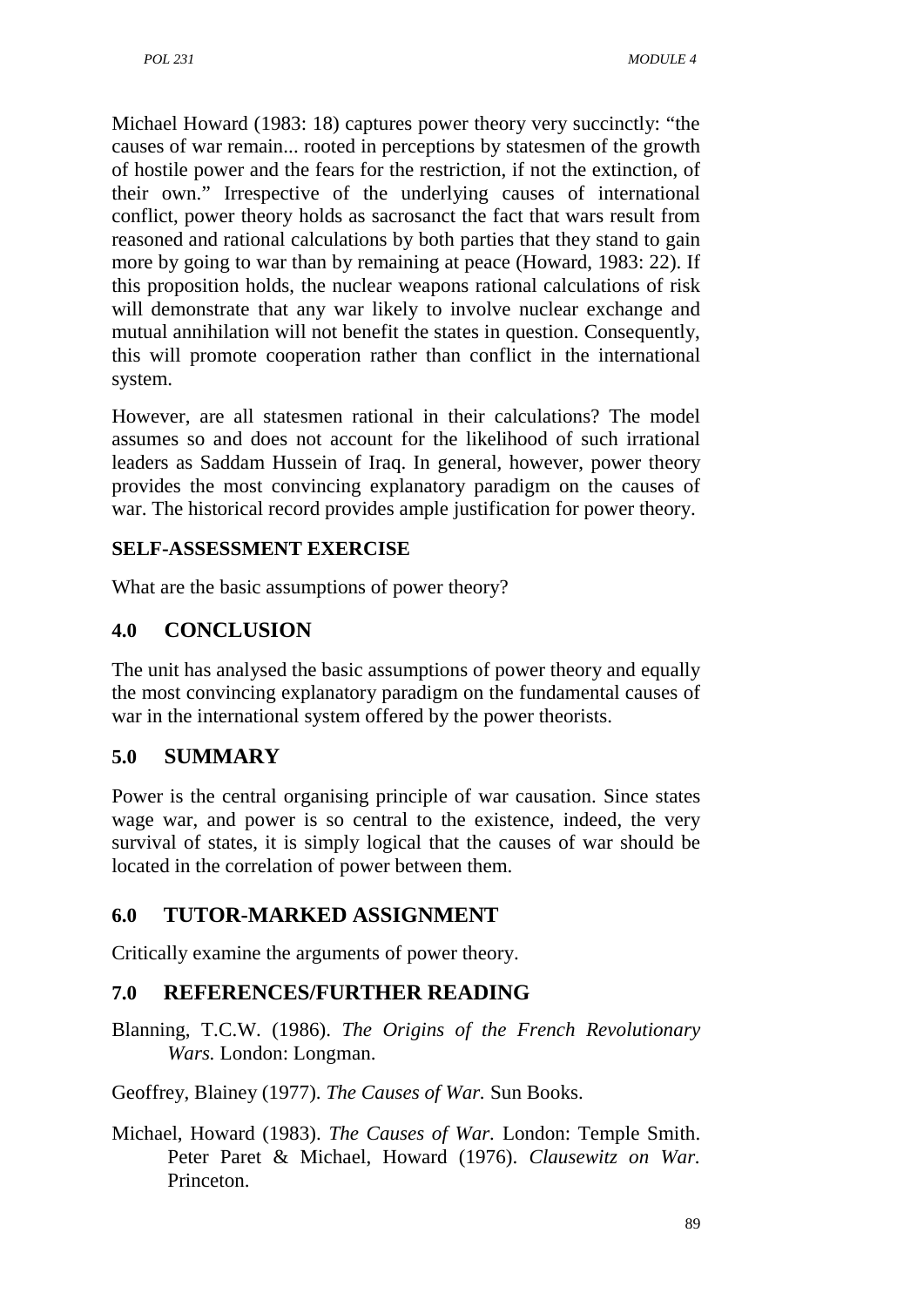## **UNIT 5 SOME MODERN THEORIES OF INTERNATIONAL RELATIONS**

#### **CONTENTS**

- 1.0 Introduction
- 2.0 Objectives
- 3.0 Main Content
	- 3.1 System Theory
	- 3.2 Functional Theory
	- 3.3 Game Theory
	- 3.4 Decision Making Theories
- 4.0 Conclusion
- 5.0 Summary
- 6.0 Tutor-Marked Assignment
- 7.0 References/Further Reading

## **1.0 INTRODUCTION**

The unit discusses the relevance of some behavioural theories to the study of international relations. It briefly explains the origin, basic assumptions and major weaknesses of Systems theory, Game theory and Functionalism as well as the three models of decision-making theory, namely, the Rational Actor, the Bureaucratic Politics and the Hero-in- History Models.

## **2.0 OBJECTIVES**

By the end of this unit, you will be able to:

- explain the basic assumptions of system theory
- explain the core assumptions of functional theory
- explain the basic assumptions of game theory
- explain the decision-making theories
- state how you will apply the various theories in their analysis of issues in international relations.

# **3.0 MAIN CONTENT**

## **3.1 Systems Theory**

General System Theory (GST) was first formulated by Ludwig Von Bertalanfy as an explanatory paradigm in Biology. It has since been applied in other sciences such as physics, chemistry, ecological studies, and subsequently, to the behavioural and social sciences. GST approaches a subject holistically, i.e. as a totality, a whole entity, or, to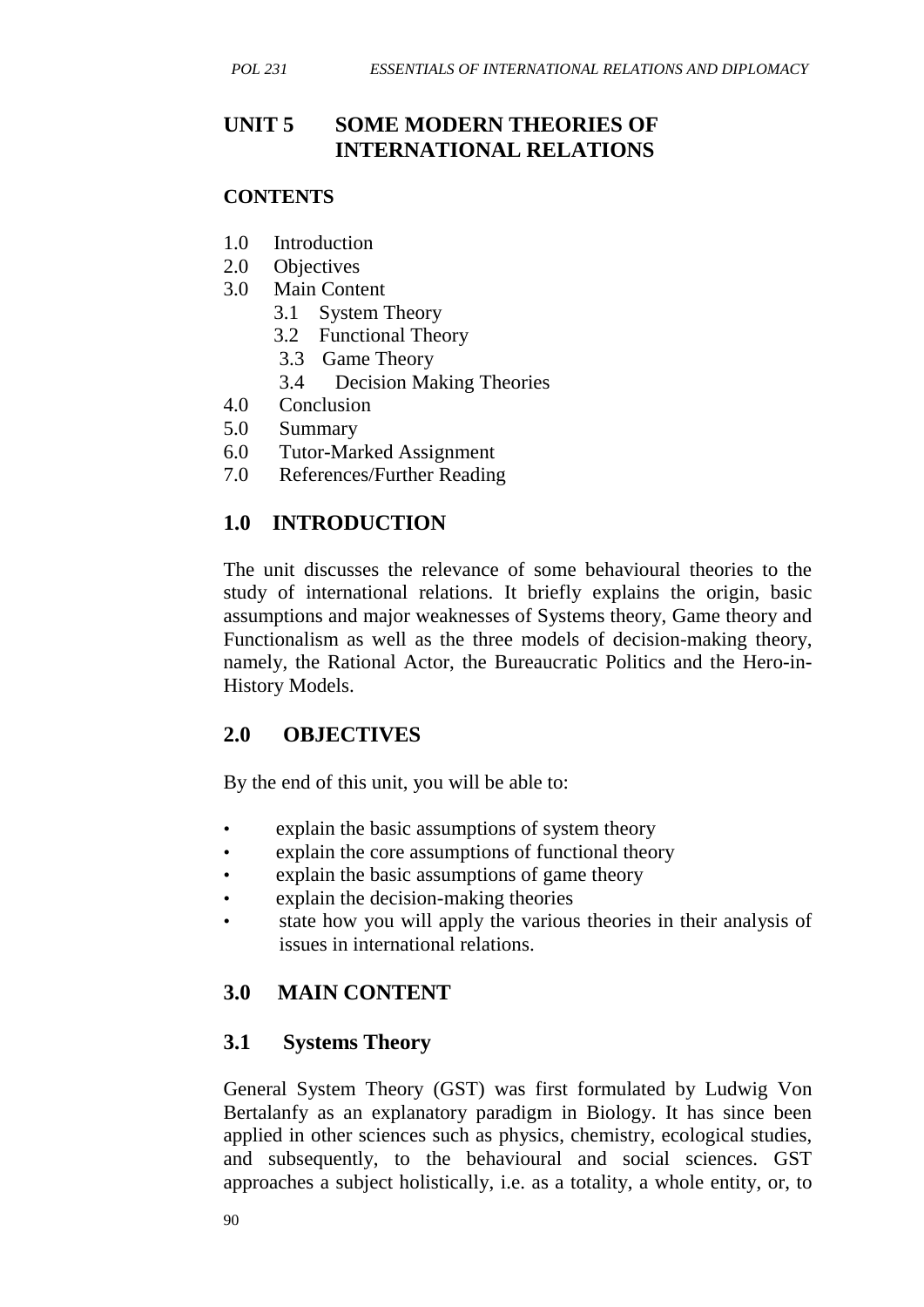use international relations terminology, a world view. It views its subject as an organism, an integrated unit rather than the sum of its constituent parts. Various scholars using different theoretical formulations have succinctly evaluated the systems theory as a tool of analysis. The scholars who have developed the systems theory in international relations include Karl Deutsch, Morton Kaplan, David Singer, Charles McClelland and Kenneth Boulding, others that have contributed immensely to the theoretical development of systems analysis include a renowned political scientist, David Easton, and a foremost Sociologist Talcott Parsons.

The systems theory also involves the study of relationships between variables. For instance, in studying the state of an international system or of its subsystems variables such as the essential rules of the system, the transformation rules, the actor classificatory variables, the capability variables, and the information variables were found to be useful. The essential rules of the system variables describe general relationships between the actors. They also assign role functions to actors independent of the labelling of the actors. The transformation rules of a system are those rules, which relate given sets of essential rules to given parameter values, depending upon the previous state of the system. The actor classificatory variables specify the structural characteristics of actors. These characteristics modify behaviour. For instance, "nation-state" "alliance" and "international organisation" are actor categories whose behaviour will differ as a consequence of structural characteristics. Similarly, a classification of nation-states as democratic or authoritarian will have consequences for their behaviour. The capability variables specify the physical capability of an actor to carry out given classes of actions in specified settings. Various factors are used in determining capability: territory, population, industrial capacity, skills, military forces, transport and communication facilities, political will, ability to draw on the aid of others. Information Variables include knowledge of long-range aspirations as well as immediate needs. Information also involves perception and misperception.

The international system is the most inclusive system analysed by system theorists. National and supranational systems are subsystems of the international system. They may, however, be treated separately as systems. The system has no absolute status and as indicated earlier consists of variables employed for the investigation of the subject matter.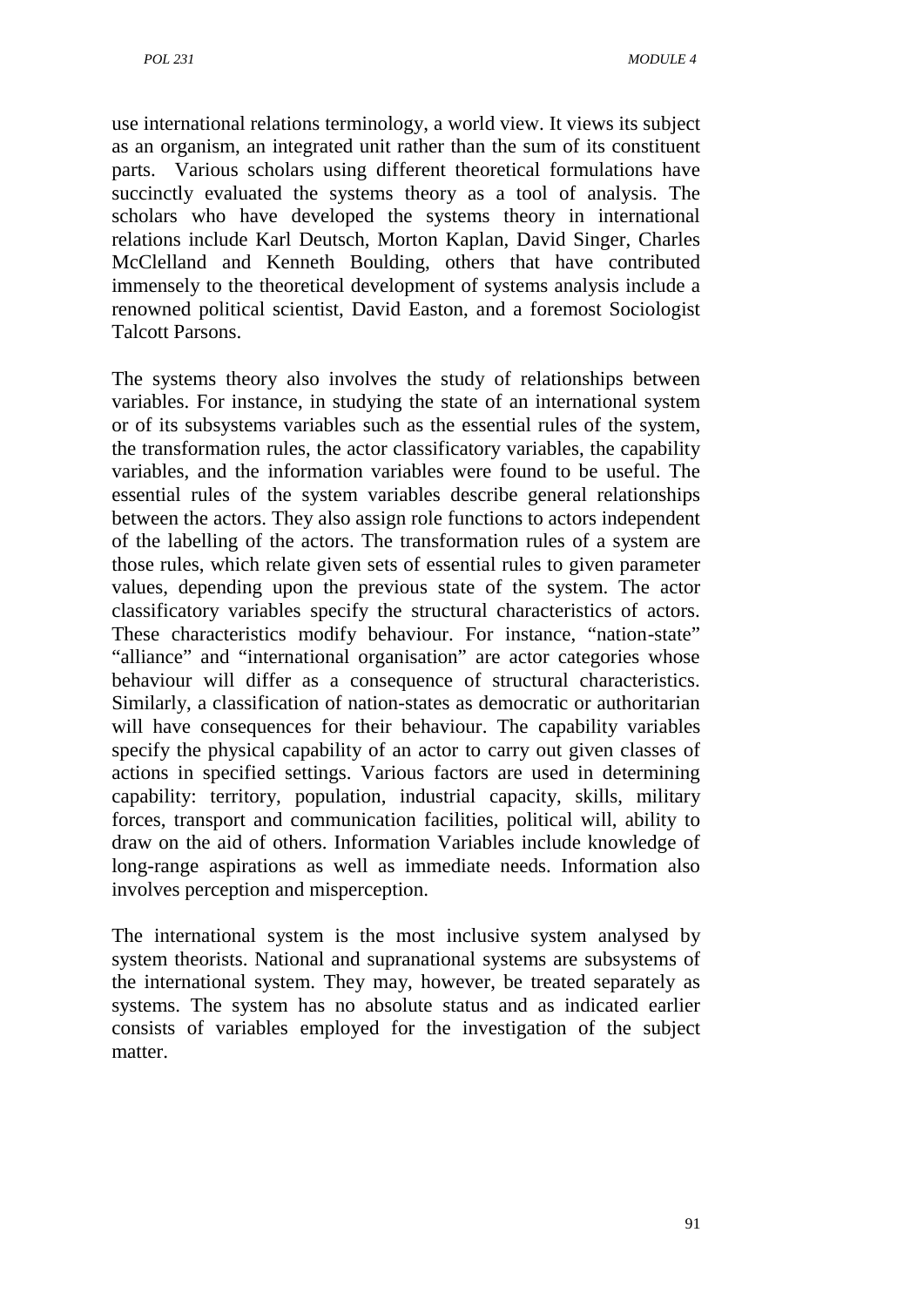## **3.2 Functional Theory**

The theory of functionalism is one of the three categories of the grade integration ideas other categories are the Federalist and pluralist integration approaches. The functionalist theory was elaborated by David Mitrany in a series of books and articles among which are: *The Progress of International Government* published in 1933; the article "Functional Federalism" in the Journal *Common Cause* of November 1950 and particularly the book *A Working Peace System* published in 1946. The theory asserts and justifies the proposition that the development of international economic and social cooperation is a major prerequisite for the ultimate solution of political conflicts and the elimination of war. As Mitrany puts it, "the problem of our time is not how to keep the nations peacefully apart but how to bring them actively together". In other words, peace can be maintained, not by addressing the issues of conflict but by promoting cooperation in areas of mutual interest. According to Mitrany, functional development of special purpose organisations will evolve their distinctive structural patterns, procedures, and areas of competence under inherent requirements of their functional missions.

In general, the theory seeks to shift attention away from the vertical divisions of human society into sovereign states towards the horisontal strata of social needs, which cut across the national divide. Rather than reconciling conflicting interests as emphasised in power theory, functionalism promotes efforts to solve common problems. Mitrany sees functionalism as a method "which would... overlay political divisions with a spreading web of international activities and agencies, in which and through which the interests and life of all the nations would be gradually integrated." International peace can be maintained by solving economic and social problems through agencies covering the problem areas. The problems which are crucial to maintaining international peace are bigger in scope than nation-states. Hence, the mission of functionalism is to make peace possible by organising the particular layers of human social life under their particular requirements.

### **3.3 Game Theory**

Game theory was developed by mathematicians and economists who were particularly concerned with political phenomena. It is general system theory, like power theory, designed to deal with a wide range of situations and problems in terms of repetitive patterns of behaviour, common aspects of phenomena, and types of actions and factors. Some of the founders of the game theory include John Von Neumann and Oskar Morgenstern; other scholars that contributed to the development of game theory are Martin Shubik and T.C Schelling. Game theorists are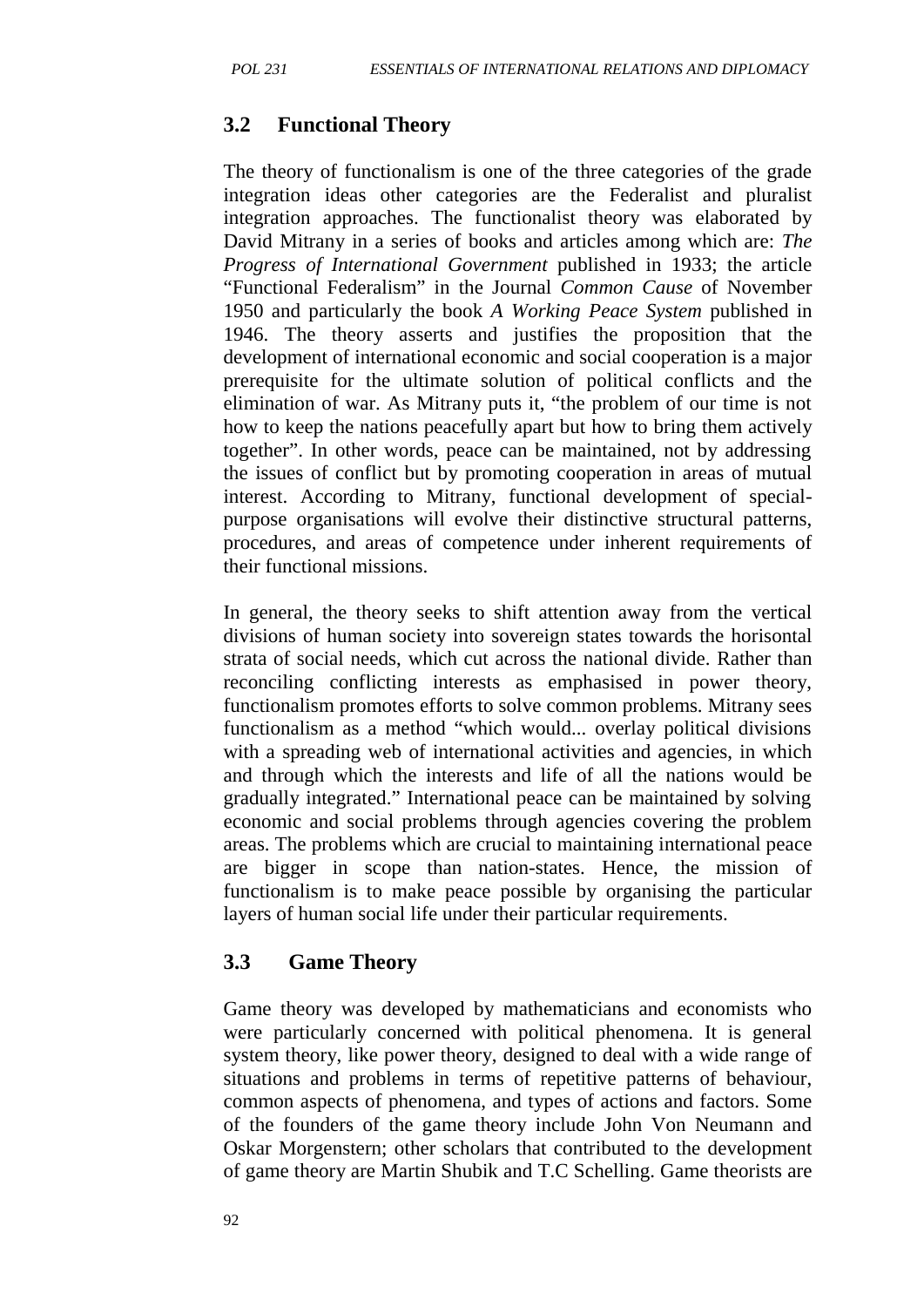interested in decisions, decision-making and conflict. It offers a way of thinking about conflict and decision-making as well as a device for discovering optimum strategies to illuminate problems of decision. This involves a prediction of consequences based on assessed possibilities. The theory focuses on the "reasonable" or rational policymaker who weighs values or options with probabilities and maximises choice. Most policymakers must consider the choice of policies or actions by others at home and abroad who may interfere substantially with the desired success.

The game theory employs as its basic model, the game of strategy as distinct from games of chance. It offers the most important theoretical tool in the area of strategy. A strategy is concerned with choices from among alternative actions rather than with alternative end states. The game theory employs games as an analytical device. The theory has developed many game parameters among which are zero-sum-game and Non-zero-sum-game involving two-person game, the winning and losses cancel each other out; a characteristic of bilateral international relations, and the Nth-person non-zero-sum game and Nth-Zero-Sum Game involving more than two players in a game in which the winning and losses do not cancel out; a more complicated and common in international relations.

Game theory is a method of analysis and a method of selecting the best courses of action. It focuses on situations that call for rational behaviour, i.e., behaviour designed to produce decisions and courses of action involving the least costly way to achieve goals or to keep losses to a minimum given particular operating conditions. These situations are marked by conflict, competition, and often cooperation. The theory is considered a useful decision-making tool in all aspect of human life, so long as there exists a situation of conflict that requires bargaining, deterrence and diplomacy. However, game theory has been criticised based on placing much interest in situation ethics thereby placing little interest in the ethics of man. Meaning the motives and attitudes of rivals in conflict are not given cognisance.

## **3.4 Decision-Making Theory**

Scholars have devised various paradigms for analysing decision making in foreign policy. Decision-Making Theory was first developed by scholars such as H.A. Simon, Harold Lasswell, Harold Sprout, Richard Snyder and others. The theory seeks to analyse political processes in terms of decisions. Its major ingredient lies in the fact that every political act reflects a decision and so tacitly does inaction. Every actor is a decision-maker. Decision-making theory was popularised in international relations by Richard Snyder, H.W. Bruck and Burton Sapin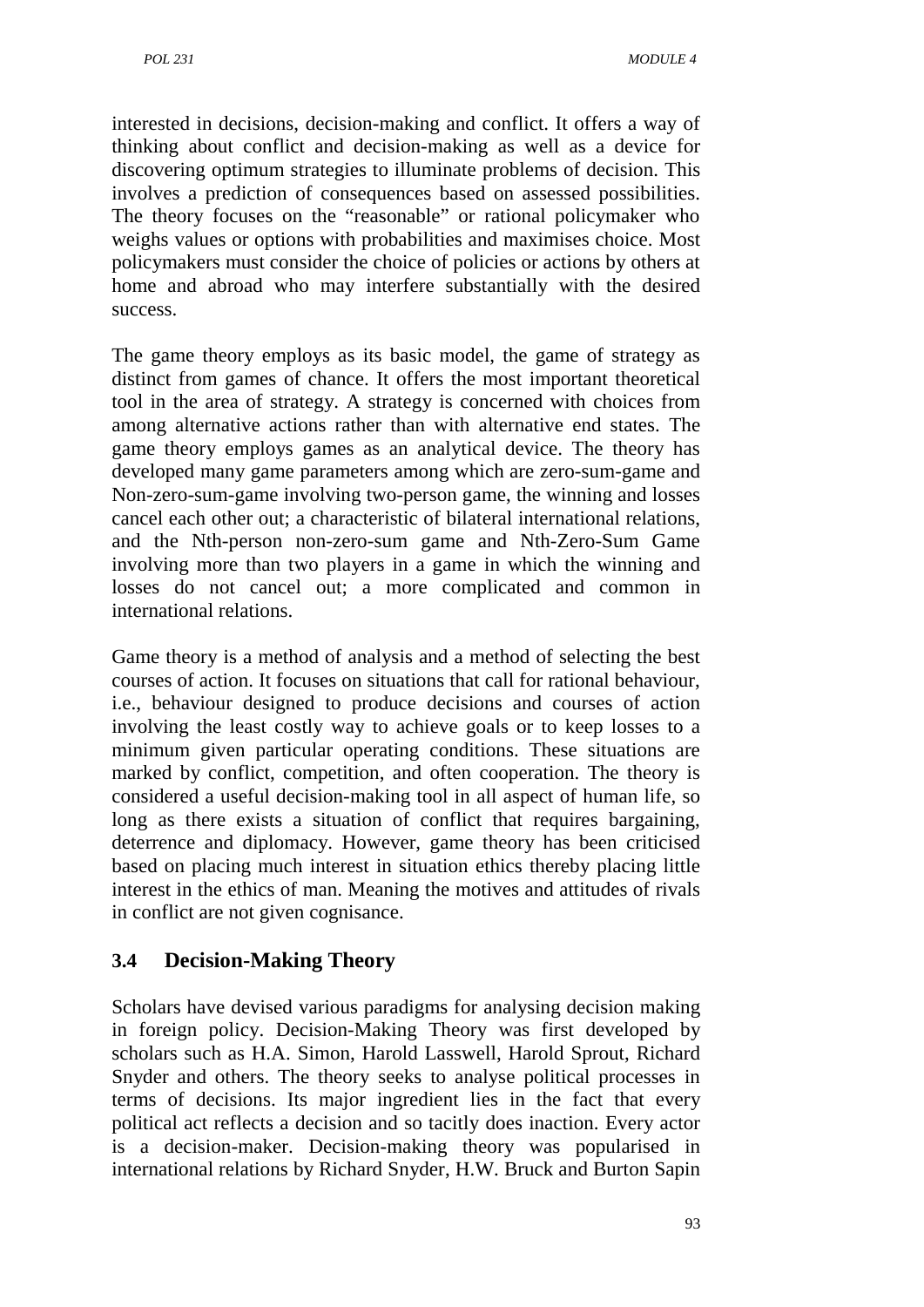Snyder and Colleagues proceed with the assumption that the key to political action lies in the way in which decision-makers as actors define their situations and that their image of the situation is built around the protected action as well as reasons for their action. State action is regarded as the action taken by those acting in the name of the state.

Decision-making theorists have set in three models for the explanation and understanding of the theory, namely the Rational or Unitary Actor model, the Bureaucratic Politics model, and the Hero-in History model. The Rational or Unitary Actor Model is an analytical construct derived from political realism otherwise known as the realist perspective or realpolitik. The model asserts that the primary task that decision-makers face is the formulation of foreign policies to ensure their state's independence and, ultimate survival. The choices they make are shaped by strategic calculations of power, not by domestic politics or the process of decision-making itself. The model maintains that all policymakers follow the same routines and calculations to define their country's national interest. The Bureaucratic Politics Model maintains that heads of governments need information and advice to make decisions; they also need and, in fact, depend on machinery to implement their decisions and policies. These functions are performed by organisations or bureaucracies that manage foreign affairs. They have become indispensable to a state's capacity to cope with changing global circumstances in a complex world. Bureaucracies have thus become a necessary component of modern governments. The model equates national action with the preferences and initiatives of the highest officials in national governments. It argues that the course of world history is determined by the decisions of political elites. Leaders shape the way foreign policies are made and the consequent behaviour of nation-states in world politics.

#### **SELF-ASSESSMENT EXERCISE**

- 1. Identify and explain some of the important modern theories of IR you know.
- 2. List and explain three models of decision-making theory in international relations.

## **4.0 CONCLUSION**

International relations account for the unique, new, and non-recurring phenomenon. It is also concerned with recurring processes and patterns of behaviour. These patterns occur with much regularity and often transcend specific historical episodes. They provide opportunities for scholars to draw generalisations and conceptualisations that cut across historical events. The generalisations provide a platform for the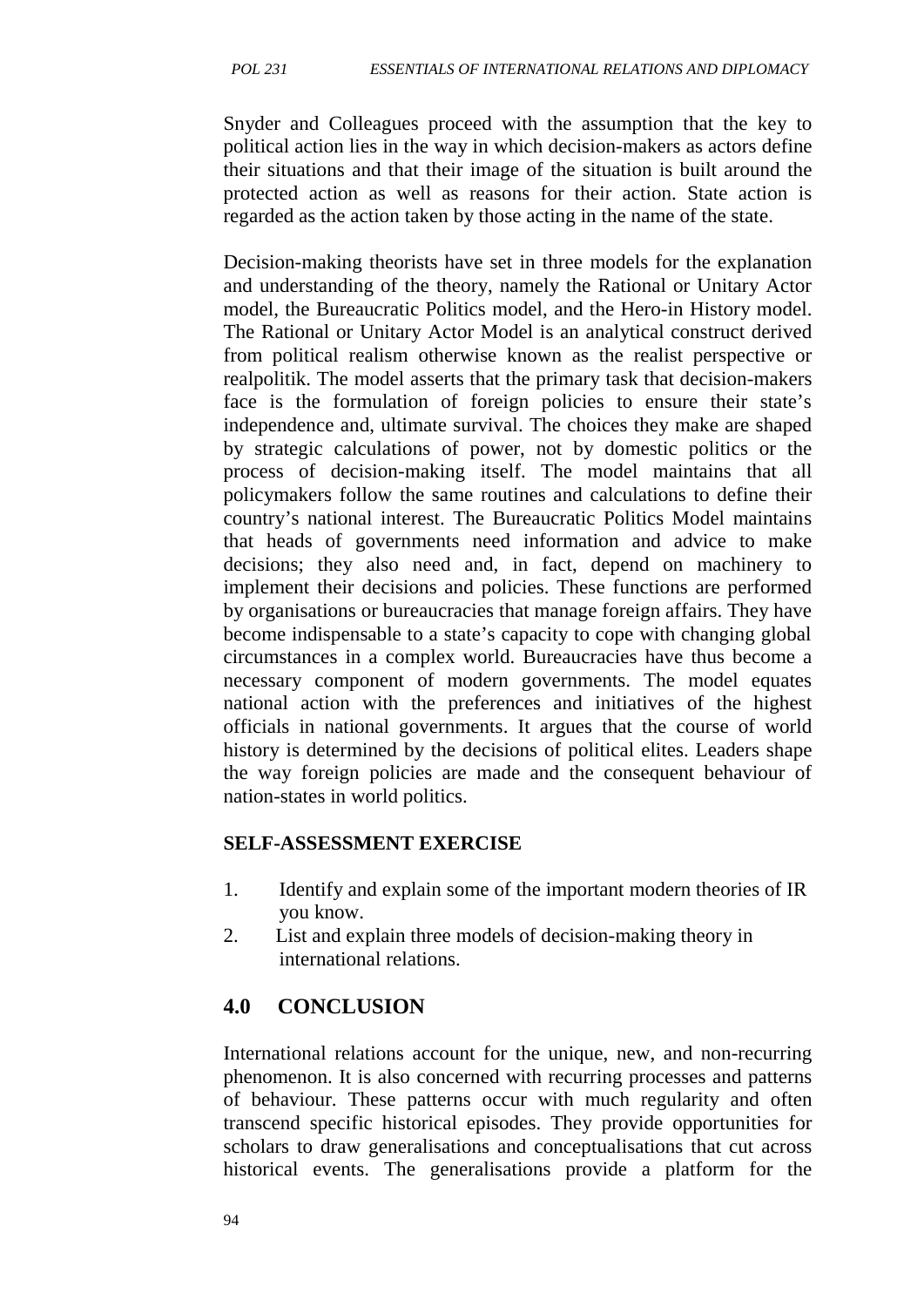formulation of explanatory paradigms on such issues as the causes of war, imperialism, escalation, crises, alliance, deterrence, etc. without having to describe specific historical wars, alliances, crisis and other issues. Some of the most important analytical theories include Systems theory, Game theory and Functionalism as well as decision-making theory.

# **5.0 SUMMARY**

The unit has examined the importance of the theoretical study of international relations. It has discussed the assumptions of Systems theory, Functionalism and Game theory. It has also explored three models of decision-making theory, namely, the Rational or Unitary Actor model, the Bureaucratic Politics Model and the Hero-in-History Model.

## **6.0 TUTOR-MARKED ASSIGNMENT**

- 1. Outline the origin and basic assumptions of any three of the following:
- a. Decision-Making Theory.
- b. the Systems theory.
- c. Game theory.
- d. Functional theory.

## **7.0 REFERENCES/FURTHER READING**

- Akinboye, S. & Ottoh. F. (2007). *A Systematic Approach to International Relations*. Lagos: Concept Publications.
- Bacharach, M. (2006). *Beyond Individual Choice: Teams and Frames in Game Theory.* Princeton: Princeton University Press.
- Baird, D., Gertner, R., & Picker, R. (1994). *Game Theory and the Law.* Cambridge, MA: Harvard University Press.
- Bertalanffy, L.V. & Laszlo, E. (1972). *The Relevance of General Systems Theory.* Paper presented to Ludwig von Bertalanffy on his seventieth birthday. The International Library of Systems Theory and Philosophy. New York.
- Binmore, K. (1987). Modelling Rational Players I. *Economics and Philosophy,* 3: 17 9-214.
- Binmore, K. (1994). *Game Theory and the Social Contract* (vol. 1): Playing Fair. Cambridge, MA: MIT Press.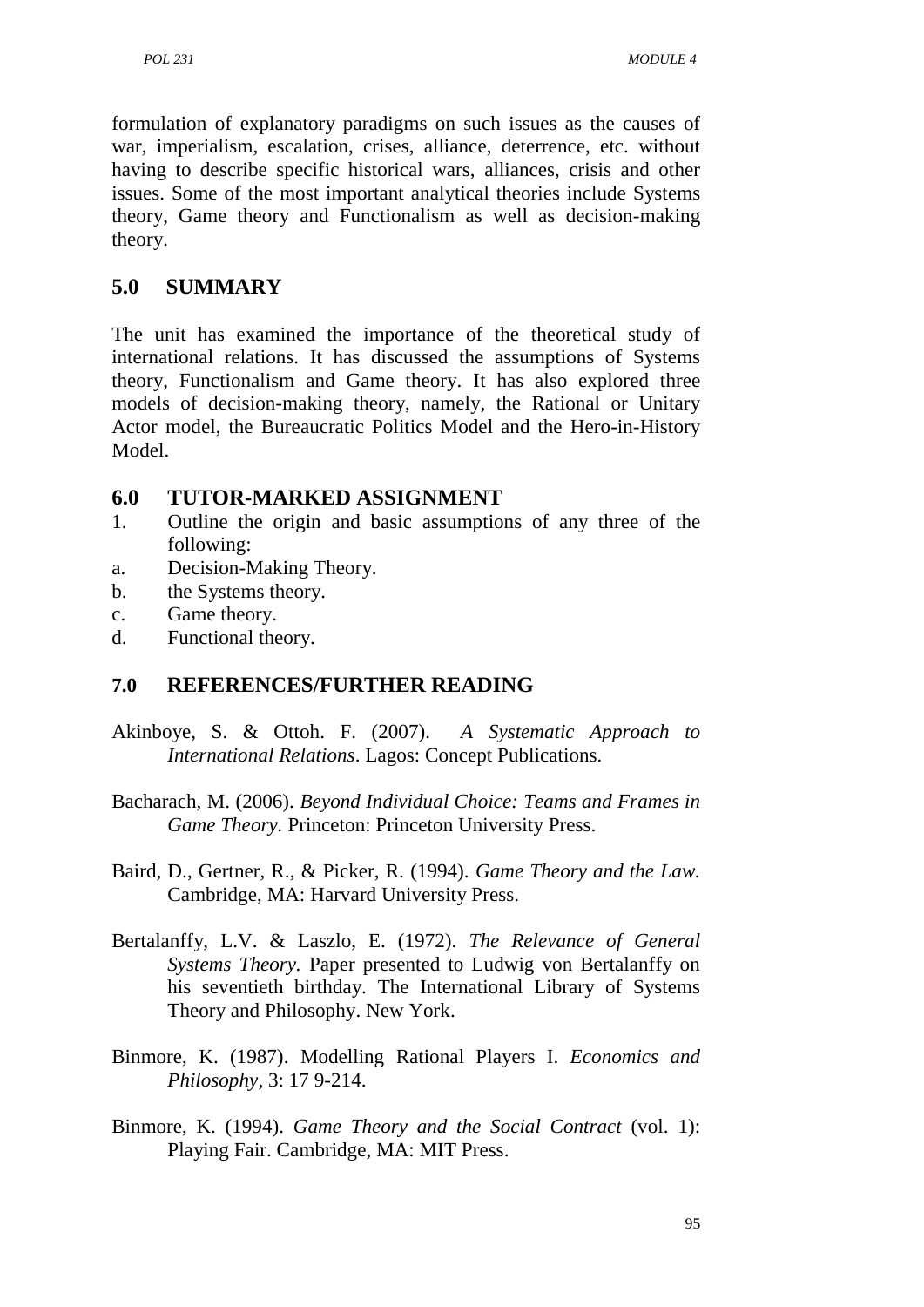- Binmore, K. (1998). *Game Theory and the Social Contract* (vol. 2): Just Playing. Cambridge, MA: MIT Press.
- Binmore, K. (2007). *Does Game Theory Work? The Bargaining Challenge.* Cambridge, MA: MIT Press.
- Binmore, K. (2009). *Rational Decisions*. Princeton: Princeton University Press.
- David, Mitrany (1933). *The Progress of International Government.*
- David, Mitrany (1950). "Functional Federalism" *Common Cause.*
- David, Mitrany (1966). *A Working Peace System.*
- David, Mitrany (1984). "The Prospect of Integration: Federal or Functional." In lnis Claude, *Swords into Plowshares* pp. 378-406.
- Director, S.W. & Rohrer, R.A. (1971). *Introduction to Systems Theory.* New York: McGraw-Hill.
- Ernst, B. Haas (1964). *Beyond the Nation-State. New York: Alfred A. Knopf.*
- Groom, A.J.R. & Paul Taylor (1975). *Functionalism: Theory and Practice in International Relations.*
- Johari, J. C. (2014). *International Relations and Politics: Theoretical Perspectives in the Post-Cold War Era* (4<sup>th</sup> ed.). New Delhi: Sterling.
- James P. Sewell (1966). *Functionalism and World Politics.*
- Martens, H R. & Allen, D.R. (1969). *Introduction to Systems Theory.* Columbus.
- Richard, Snyder, Henry, Bruck, & Burton, Sapin (1954). Decision Making as an Approach to the Study of International Politics.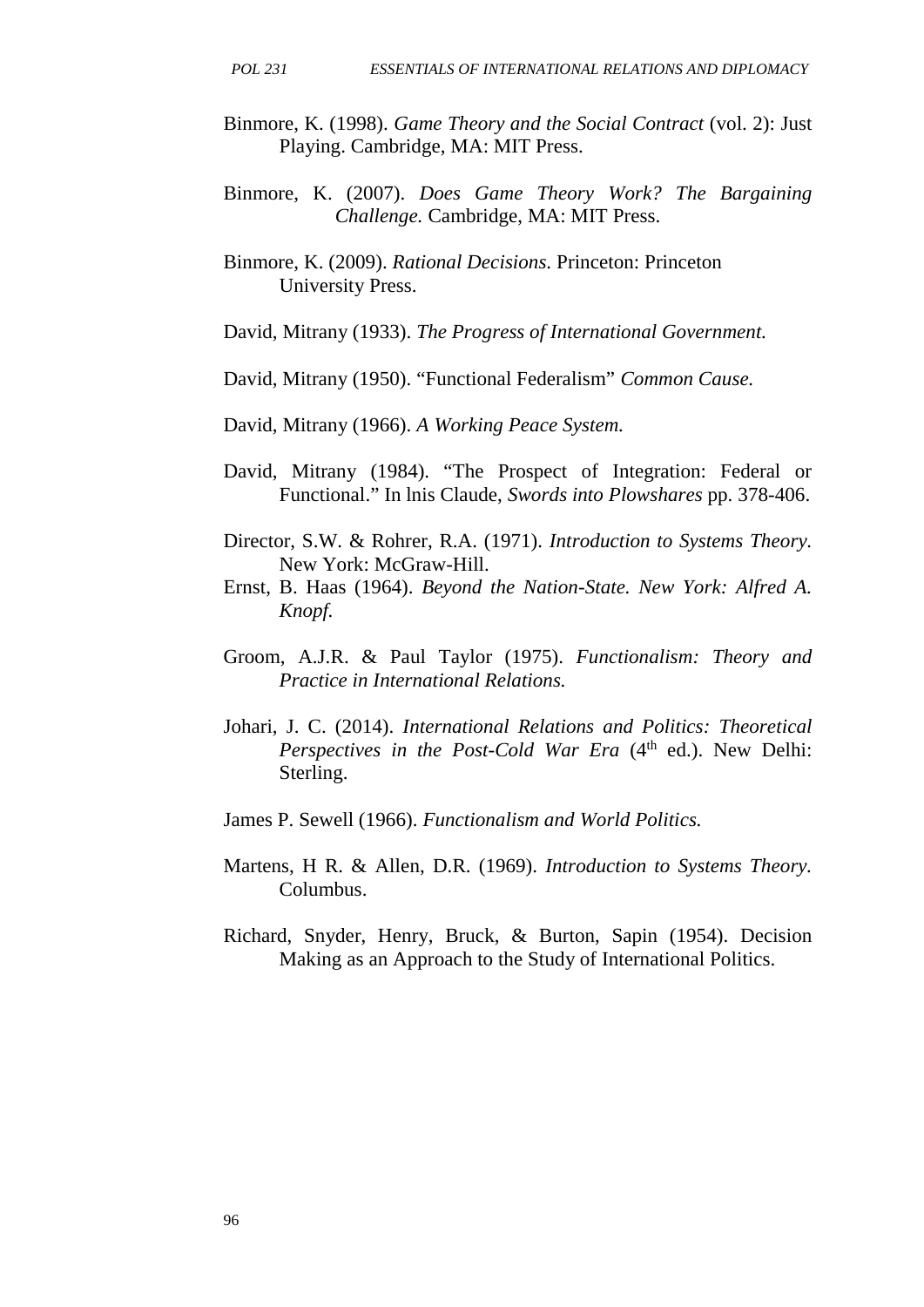#### **MODULE 5 BASIC CONCEPTS IN INTERNATIONAL RELATIONS**

- Unit 1 Foreign Policy
- Unit 2 National Interest
- Unit 3 Power
- Unit 4 Balance of Power
- Unit 5 Non-Alignment

Students of International Relations and Diplomacy are most of the times confronted with issues and questions regarding the happenings in the international arena. They face discussions on issues relating to North Korea, China, Iran, the Palestinians and the State of Israel as well as the United States' relations with these countries. Included in the discussions are issues regarding terrorist organisations and global health like COVID-19 (Coronavirus) pandemic. To be able to provide answers to the questions and engaged in the professional discussion on these events and happenings that came up from time-to-time, as a student of IR and Diplomacy you need the mastery of some key and basic concepts that are indispensable in the study of the discourse of IR. Therefore, this module will explain the meaning, nature, features and implications of the key concepts relevant to the study of IR. Thus, the Module is divided into the following units:

## **UNIT 1 FOREIGN POLICY**

#### **CONTENTS**

- 1.0 Introduction
- 2.0 Objectives
- 3.0 Main Content
	- 3.1 Definition and Nature of Foreign Policy
		- 3.2 Foreign Policy Objectives
- 4.0 Conclusion
- 5.0 Summary
- 6.0 Tutor-Marked Assignment
- 7.0 References/Further Reading

#### **1.0 INTRODUCTION**

This unit introduces you to the meaning and nature of foreign policy. It traces the objectives and influences on the formulation and implementation of foreign policy.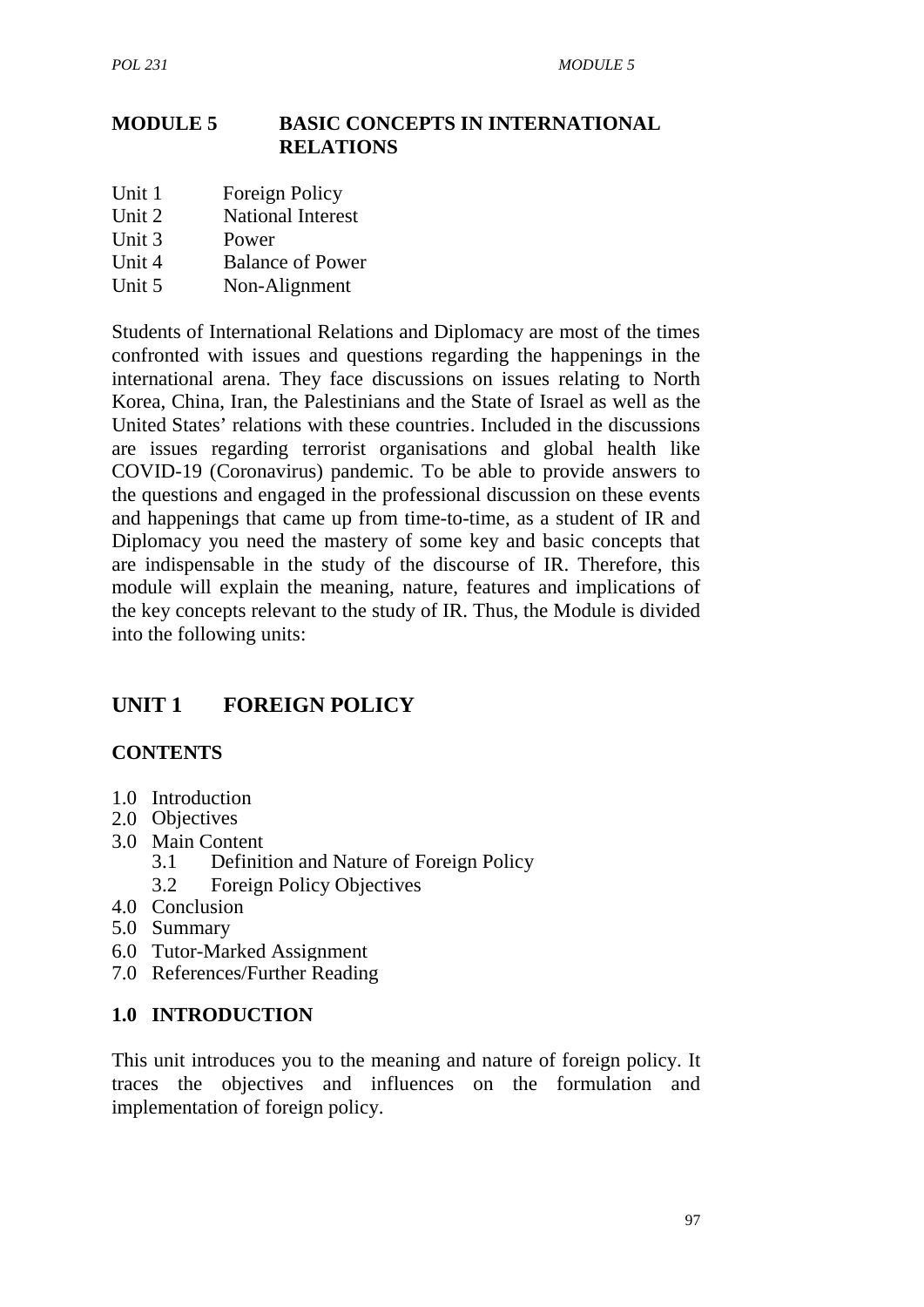# **2.0 OBJECTIVES**

By the end of this unit, you will be able to:

- define foreign policy analyse the nature of foreign policy
- describe and distinguish between foreign policy inputs and outputs
- identify the sources of foreign policy of objectives
- explain and distinguish among core objectives, middle-range objectives and long-range objectives.

## **3.0 MAIN CONTENT**

## **3.1 Meaning and Nature of Foreign Policy**

George Modelski defines foreign policy as "the system of activities evolved by communities for changing the behaviour of other states and for adjusting their activities to the international environment." Foreign policy also refers to the goals that the state officials seek to obtain abroad, the values that give rise to those objectives, and the means or instruments through which they are pursued. The foreign policies of governments are reflected in the external behaviour of nation-states. In general, the objectives and actions of others set an agenda of foreign policy problems between two or more governments. The type of response will largely be similar to the stimulus, hence the notion that foreign policy actions are often reciprocal. The advent of an interdependent world has had a tremendous impact on the nature of foreign policy in two major ways:

- It has raised economic issues to the level of high politics. This is particularly so because of the nuclear stalemate and the emergence of the Third World with its stringent demand for a greater share of the world's wealth. The issues of the political economy now occupy a central place in the global agenda.
- It has blurred the distinction between domestic and foreign issues**,** between the socio-political and economic processes within the country and those that transpire abroad.

Foreign policy studies cannot ignore the extent to which the international political economy shapes the domestic economy and politics. For instance, domestic interest rates, inflation, employment, foreign exchange, to mention only a few, are no longer exclusive issues of domestic policy. They respond to influences from the external environment and can be subjected to tremendous pressures by the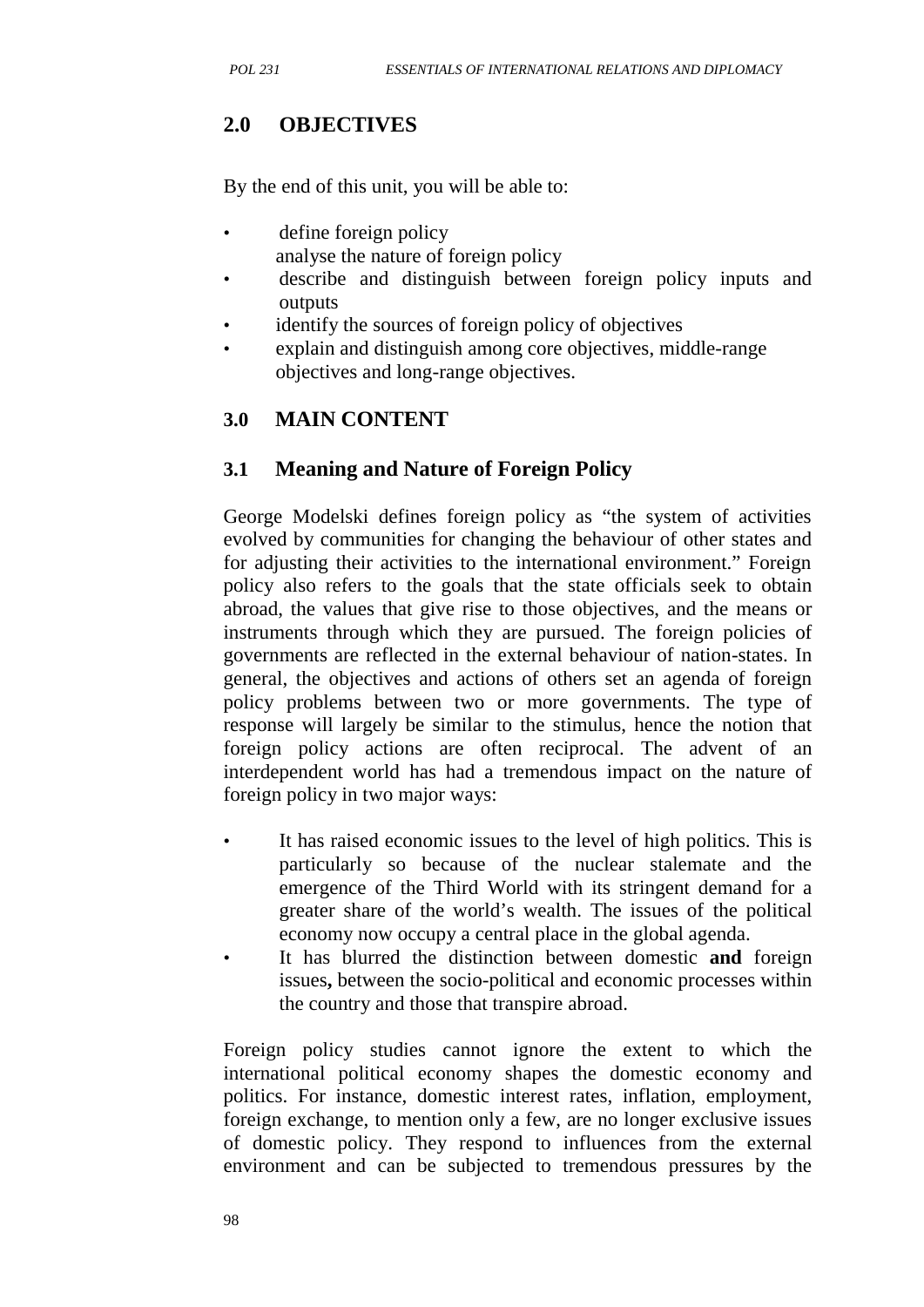international political economy. The same can be said of such issues as labour, immigration, foreign investment trade flows, capital flows, prices of commodities and a host of other economic indices. Interdependence has greatly obfuscated, and possibly even erased in some respects, the distinction between domestic and foreign issues.

Despite the effect of interdependence, however, foreign issues still have an identifiable nature and focus. It is concerned with the plans, policies, and actions of national governments oriented towards the external world. Foreign policy analysis conceives of all foreign policy behaviour as having a common structure. Irrespective of their content and purposes, the behaviour is seen to consist of a discrete action initiated by one state and directed towards one or more targets in the world arena.

# **3.2 Foreign Policy Objectives**

Foreign policy objectives can be defined as an "image" of a future state of affairs and future set of conditions that governments through individual policymakers aspire to bring about by wielding influence abroad and by changing or sustaining the behaviour of other states. The future state of affairs may refer to, for instance:

- Concrete conditions such as passing a UN resolution or annexing territory.
- Values, such as the promotion of democracy abroad, the achievement of prestige, popularity.
- A combination of the two.

Some objectives remain constant over centuries and directly involve the life and welfare of all citisens. Other objectives are transient and change regularly. They concern only a handful of government officials and citisens. Such a transient objective could be protecting a small industry from foreign competition. Generally, the objectives of states fall into three distinct categories:

**Core Objectives**: These are the values and interests to which nations and governments commit their very existence. Core values must be preserved or extended at all times. They are the kind of goals for which most people are willing to make the ultimate sacrifice. They are usually stated in the form of basic principles of foreign policy and become articles of faith that societies accept uncritically. Core values relate to the self-preservation of a political unit. They are short-range objectives because other goals cannot be achieved unless the political unit maintains its existence. The following issues are usually treated as core values by all nation-states: ensuring sovereignty and independence of the home territory and perpetuating a particular political, social,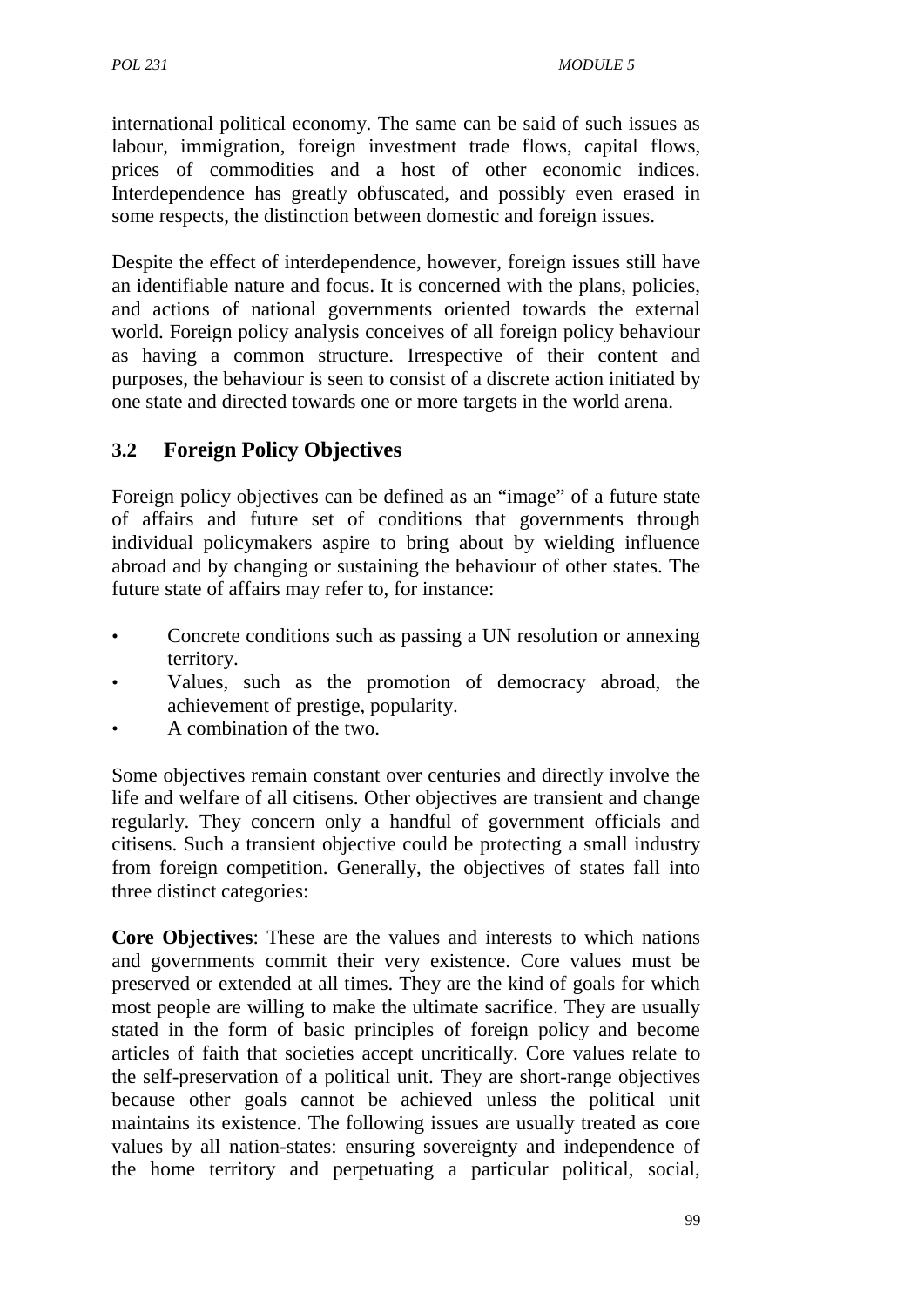economic system in that territory; **c**ontrolling and defending neighbouring or contiguous territories that could serve as channels of invasion or threat to the homeland; and ensuring ethnic unity.

**Middle-Range Objectives:** There are numerous varieties of middlerange foreign policy objectives. Virtually all policy thrusts in pursuit of social and economic development fall within this category. These objectives cannot be achieved by dependence on internal sources only. These sources are in any case limited. Consequently, states formulate foreign policies on trade, foreign aid, access to foreign markets as a means of promoting social and economic development.

**Long-Range Goals:** Long-range goals deal with plans, visions, and dreams concerning the ultimate political or ideological organisation of the international system or subsystem. States make universal demands to realise their long-range goals. For instance, under Lenin, the Soviet Union pursued world communism. The United States and its western allies pursue a long-range objective aimed at making the world safe for democracy.

Foreign policy objectives are derived from both internal and external sources. Some of the most fundamental internal sources of foreign policy objectives include the universally shared desire to ensure the survival and territorial integrity of the community or state; the universal need for the preservation of the state's economy. These are usually purely defensive goals but under extraneous circumstances; the political needs of a state and its leaders. If for instance, the political system is unstable or lacks legitimacy, decision-makers are likely to emphasise foreign policy objectives preventing foreign intervention on the side of the dissident group; and the cultural, psychological, and ideological needs of the state for prestige and status in the world. This foreign policy objective may be aimed at projecting a particular identity or world view, fulfilling religious or sacred ideological imperatives, pursue moral principles or fulfil obligations such as coming to the aid of victims of aggression. Another important source is the capability requirement of the state. Although most capability needs are met in domestic policy, other capability requirements can only be met through foreign policy decisions and actions. For instance, diplomacy is required to create alliances, acquire foreign air, naval and other installations, strategic assets, strategic minerals, and sophisticated military weapons. Realist like Morgenthau has argued that capability considerations (or what he calls power) are the most important sources of foreign policy and that states above all seek to increase their capabilities (power). On the other hand, the External Sources to the formulation of foreign policy objectives is that states cannot ignore the realities of the external environment, which include: external threats of military intervention and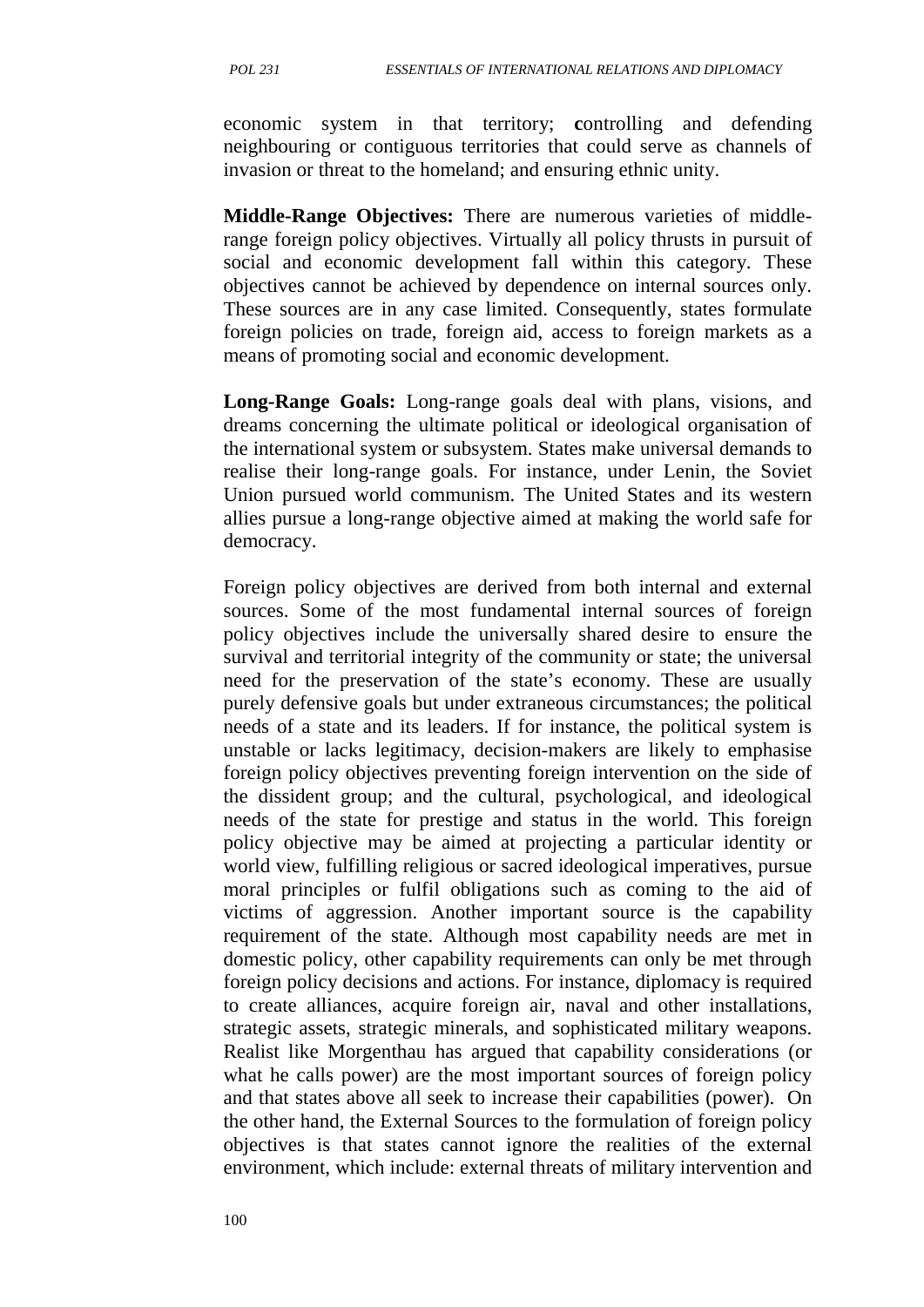economic ruin; opportunities created by events outside one's state may provide sources of foreign policy objectives; for instance, two neighbouring states at war with one another; the disintegration of a neighbouring empire; and the discovery of new mineral resources.

#### **SELF-ASSESSMENT EXERCISE**

Identify and explain types and sources of foreign policy objectives.

## **4.0 CONCLUSION**

In an anarchic international system with finite resources, state actors have to interact with each other to advance their national interests. This interactive process compels actors to formulate foreign policies. In doing this, decision-makers have to take various domestic, external and international factors into consideration to determine the inputs and outputs of their foreign policies. To maximise the attainment of their foreign policy goals, state actors have to categorise their objectives into core, middle-range and long-range and measure their resources accordingly. Finally, even when actors have measured their means to their foreign policy ends, unforeseen circumstances, misperceptions and miscalculations can affect the outcome of their foreign policies, which may lead them into war with other actors.

## **5.0 SUMMARY**

Foreign policy refers to the goals that the state officials seek to obtain abroad, the values that give rise to those objectives, and the means or instruments through which they are pursued. Foreign policy is formulated to attain or solve a particular problem. Objectives, decisions and actions in foreign policy are often determined by a plethora of factors, which are domestic, external or international in scope. In general, foreign policy objectives are in three categories, namely, core objectives, middle-range objectives and long-range objectives. The amount of resources, which a state brings to bear in the pursuit of a particular objective is determined by its position in this category and sources of the formulation of foreign policy objectives.

## **6.0 TUTOR-MARKED ASSIGNMENT**

"Unitary actors are rational actors." Discuss this aphorism within the context of International Relations.

Discuss the categories and sources of foreign policy objectives?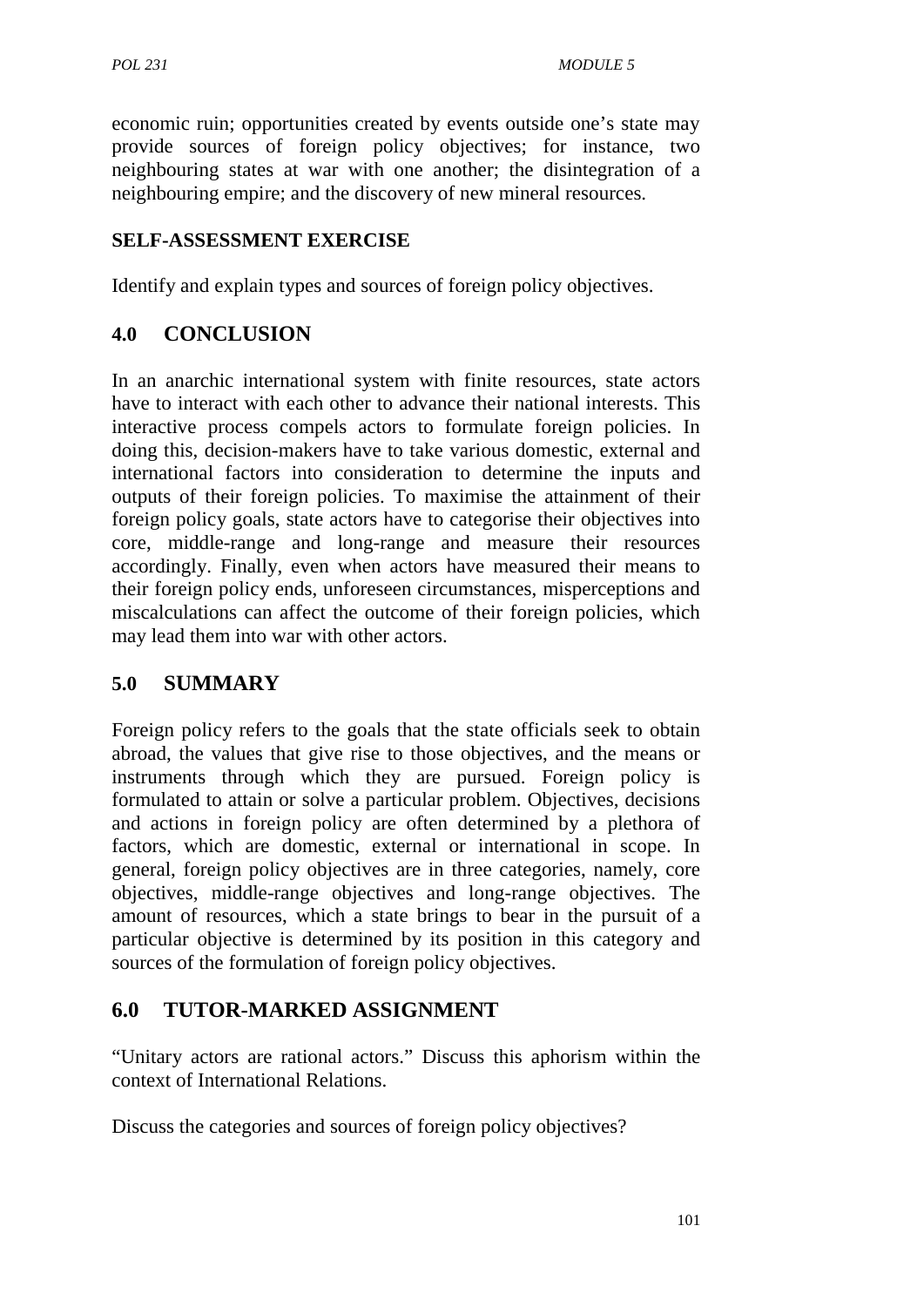#### **7.0 REFERENCES/FURTHER READING**

- Charles, F. H., Charles, W. K. Jr., & Rosenau, J.N. (Eds). (1987). *New Directions in the Study of Foreign Policy.* Boston: Unwin Hyman.
- Christopher, Thorne (1973). *The Limits of Foreign Policy.* New York: G. P. Putman's Sons.
- Holsti, K. J. (1983). *International Politics: A Framework for Analysis.* Englewood Cliffs, N.J.: Prentice Hall Inc.
- Richard, Snyder, Henry, Bruck, & Burton, Sapin (1954). *Decision Making as an Approach to the Study of International Politics.*
- Rosenau, J.N. (1966). "Pre-theories and Theories of Foreign Policy." In: R. B. Farrell. (Ed.). *Approaches in Comparative and International Politics.*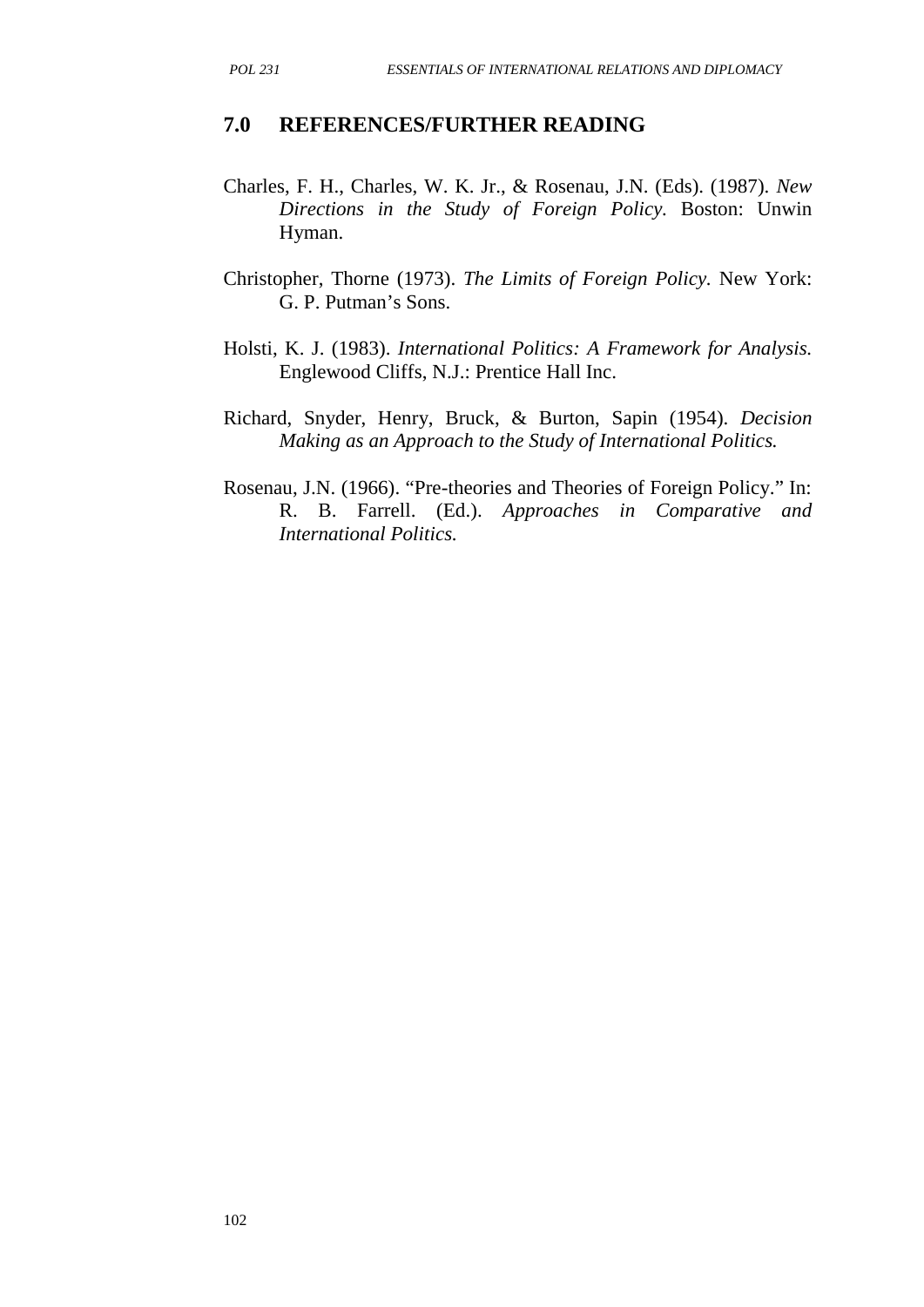# **UNIT 2 NATIONAL INTEREST**

### **CONTENTS**

- 1.0 Introduction
- 2.0 Objectives
- 3.0 Main Content
- 3.1 National Interest
- 3.2 Types of National Interest
- 4.0 Conclusion
- 5.0 Summary
- 6.0 Tutor-Marked Assignment
- 7.0 References/Further Reading

## **1.0 INTRODUCTION**

The foreign policy of every country is designed to promote national interest. Many contradictory perspectives surround the concept of national interest in international relations. For instance, the use of terms like common interest and conflicting interest, primary and secondary interest, inchoate interest, the community of interests, identical and complementary interests, vital interests, material interests, etc. by Morgenthau in his writings further adds to the confusion.

## **2.0 OBJECTIVES**

By the end of this unit, you will be able to:

- state the meaning of national interest
- explain the differences between the concept of national interest and other related concepts
- list and explain the kinds of national interest.

## **3.0 MAIN CONTENT**

#### **3.1 National Interest**

The concept of national interest is very vague and carries a meaning according to the context in which it is used. As a result, it is not possible to give any universally acceptable interpretation of this concept. Hans Morgenthau who has dealt with the concept in his various writings also used the term 'national interest' in different ways and assigned a variety of meanings. The use of terms like common interest and conflicting interest, primary and secondary interest, inchoate interest, the community of interests, identical and complementary interests, vital interests, material interests, etc. by Morgenthau in his writings further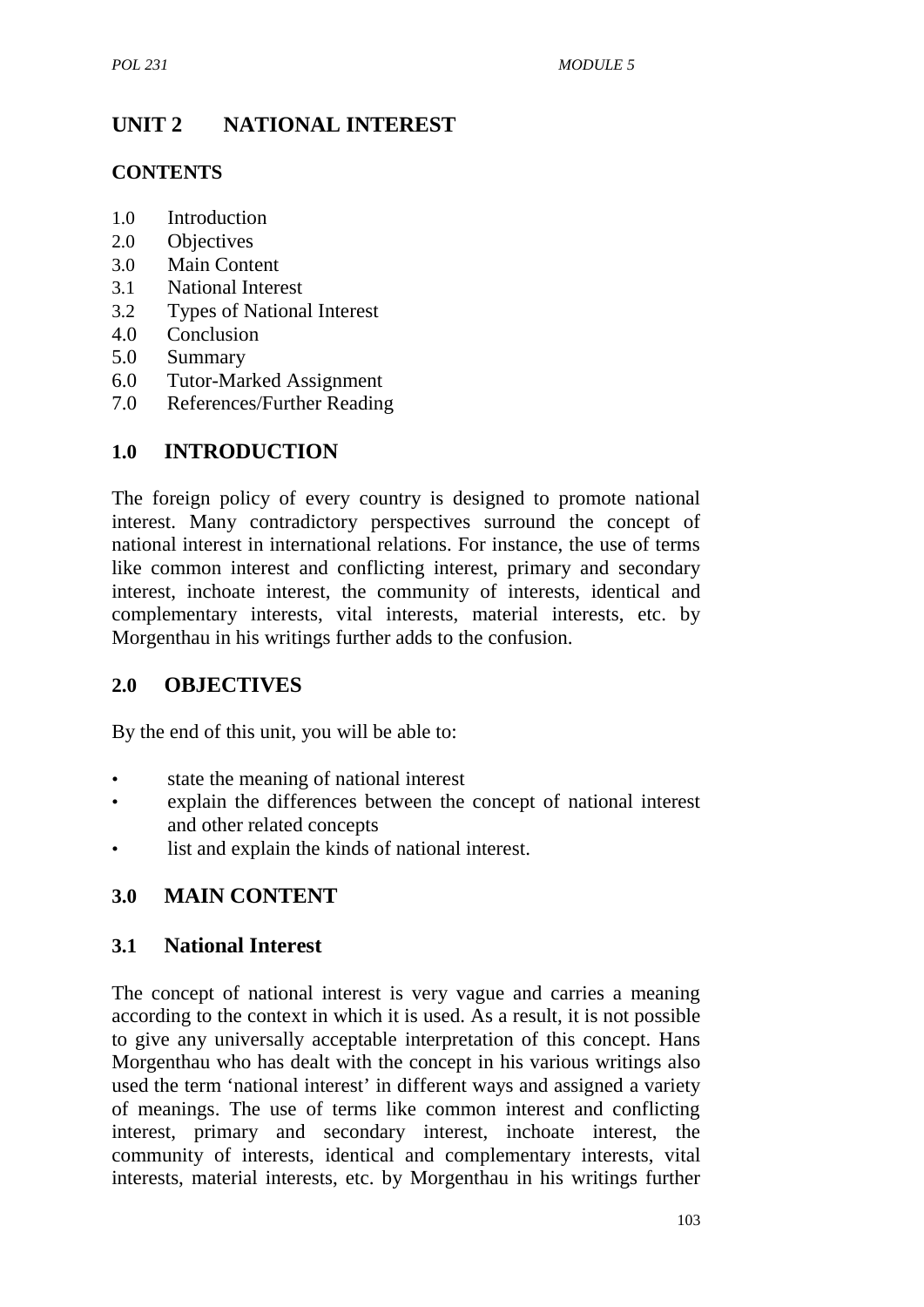adds to the confusion. The problem of defining the concept is also complicated by the fact that researchers have tended to give the definitions of national interest according to the particular approach adopted by them. Frankel divides the various approaches adopted to define the concept of national interests into two broad categories objectivist and subjectivist.

In the first category, he includes all those approaches that view national interest as a concept that can be defined or examined with the help of some definable criteria. In the second one, he includes those definitions, which seek to interpret national interest as a "constantly changing" pluralistic set of subjective references.

However, the most important reason that has added to the confusion regarding the meaning of the concept of national interest is the disagreement between those who view it in the broad sense and those who conceive it in terms of many concrete single interests. Generally, the decisions at the operational level are conceived in a narrow context and only a few dimensions are taken into account. At this level, the process of reasoning is inductive while at other levels it becomes more deductive.

Again, the people with theoretical inclination take a greater interest in the aggregate, while those with scientific bias lay more emphasis on the single dimension of the concept. Because of all these difficulties, various meanings have been assigned to it. Because of the vagueness of the concept, some scholars like Raymond Aron have gone to the extent of suggesting that it is a meaningless or a pseudo-theory. However, some of the definitions given below will help in clarifying the concept of national interest. Brooking's Institute defined national interest as "the general and continuing ends for which a nation acts." Charles Lerche and Abul Said defined it as "the general long-term and continuing purpose which the state, the nation, and the government all see themselves as serving. Dyke describes national interest as an interest that the states seek to protect or achieve concerning each other. Analysing the above definitions will highlight the differences of approach. While the first two definitions interpret national interest in terms of permanent guide to the action of the state, the definition of Dyke refers to the national interest as an action. The first two definitions seem to be more logical.

The concept of national interest is comparatively new. In the ancient and medieval times, the states pursued certain substantial interests based on their relations. In the early middle ages, the laws of Christianity formed the basis of these relations and the states were expected to ensure that their laws conformed to these principles. However, with the emergence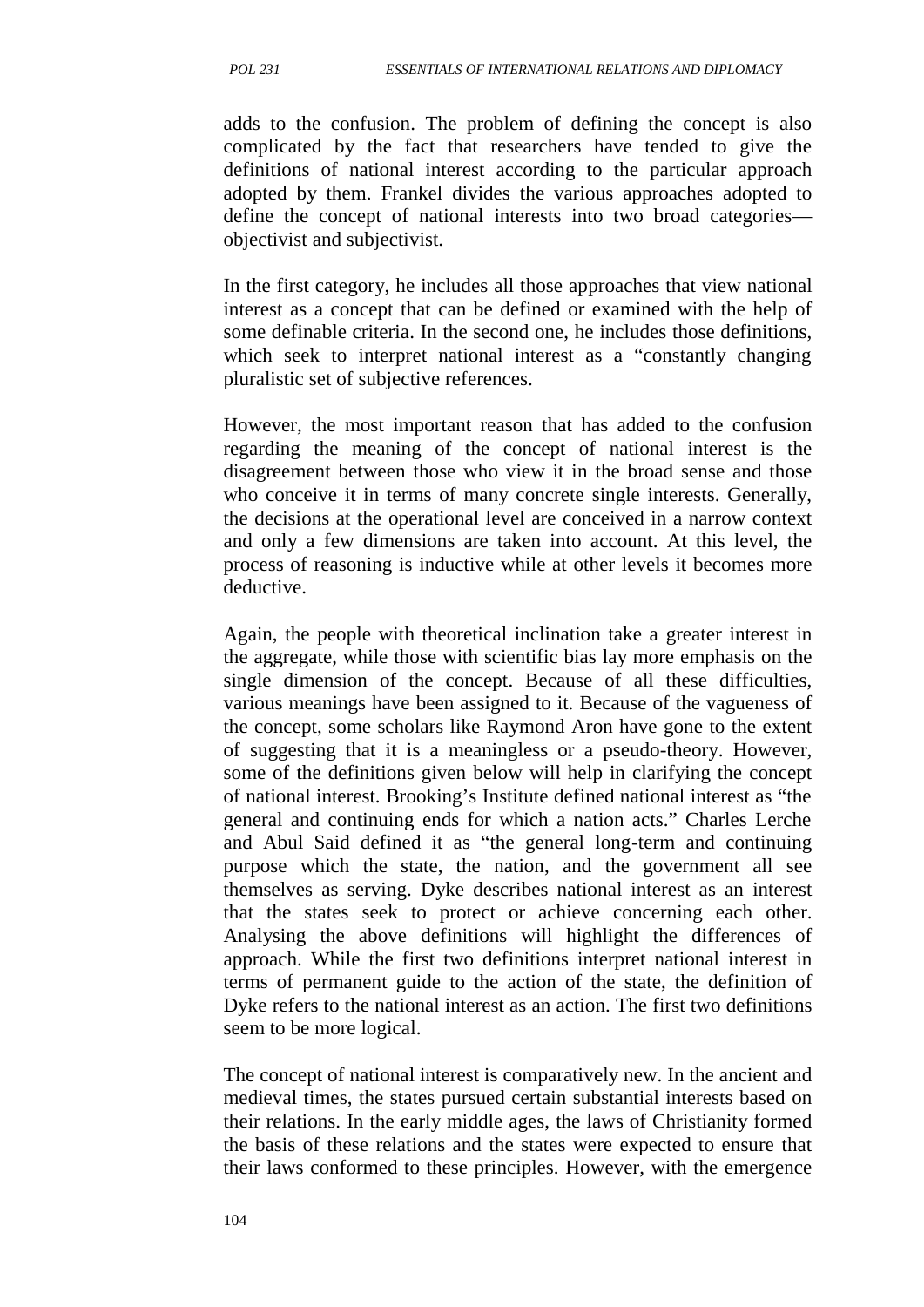of the secular state, the Church began to be looked upon as the enemy of national interest and the national interests were equated with the interests of the prince of the ruling dynasty. At that time, the national interest meant the interest of a particular monarch in holding fast to the territories he already possessed, in extending his domains and in the aggrandisement of his house. Nevertheless, with time, the popular bodies challenged the authority of the monarchs and asserted themselves. This resulted in the growth of democracy and the 'honour of the Prince was replaced by the honour of the nation'. Thus, the concept passed from the feudal and monarchical system to the republic and democratic system and soon gained common usage in the political and diplomatic literature. In short, the term 'national interest' gained currency only with the emergence of the national state system, an increase in popular political control and the great expansion of economic relations.

## **3.2 Types of National Interest**

An examination of the various kinds of national interests will further help in clarifying the concept itself. According to Thomas W. Robinson, national interest can be broadly classified into six categories, vis., primary interest, secondary interest, permanent interest, variable interest, general interest, and specific interest. Let us examine the various kinds of interests in some details.

*The Primary interests* of a nation include the preservation of the physical, political, and cultural identity of the state against possible encroachments from outside powers. These interests are permanent and the state must defend them at all costs. No compromise of these interests is possible.

*The Secondary interests* though less important than the first one are quite vital to the existence of the state. These include the protection of the citisens abroad and ensuring of diplomatic immunities for the diplomatic staff.

Thirdly, *Permanent interests* refer to the relatively constant and longterm interests of the state. The change in the permanent interests, if any, is rather slow. An example of this type of national interest is provided by the determination of Britain to maintain freedom of navigation during the colonial era for the protection of her overseas colonies and growing trade.

Fourthly, *the Variable interests* refer to those interests of a nation, which a nation considers vital for national good in a given set of circumstances. In this sense, the variable interests of a state are largely determined by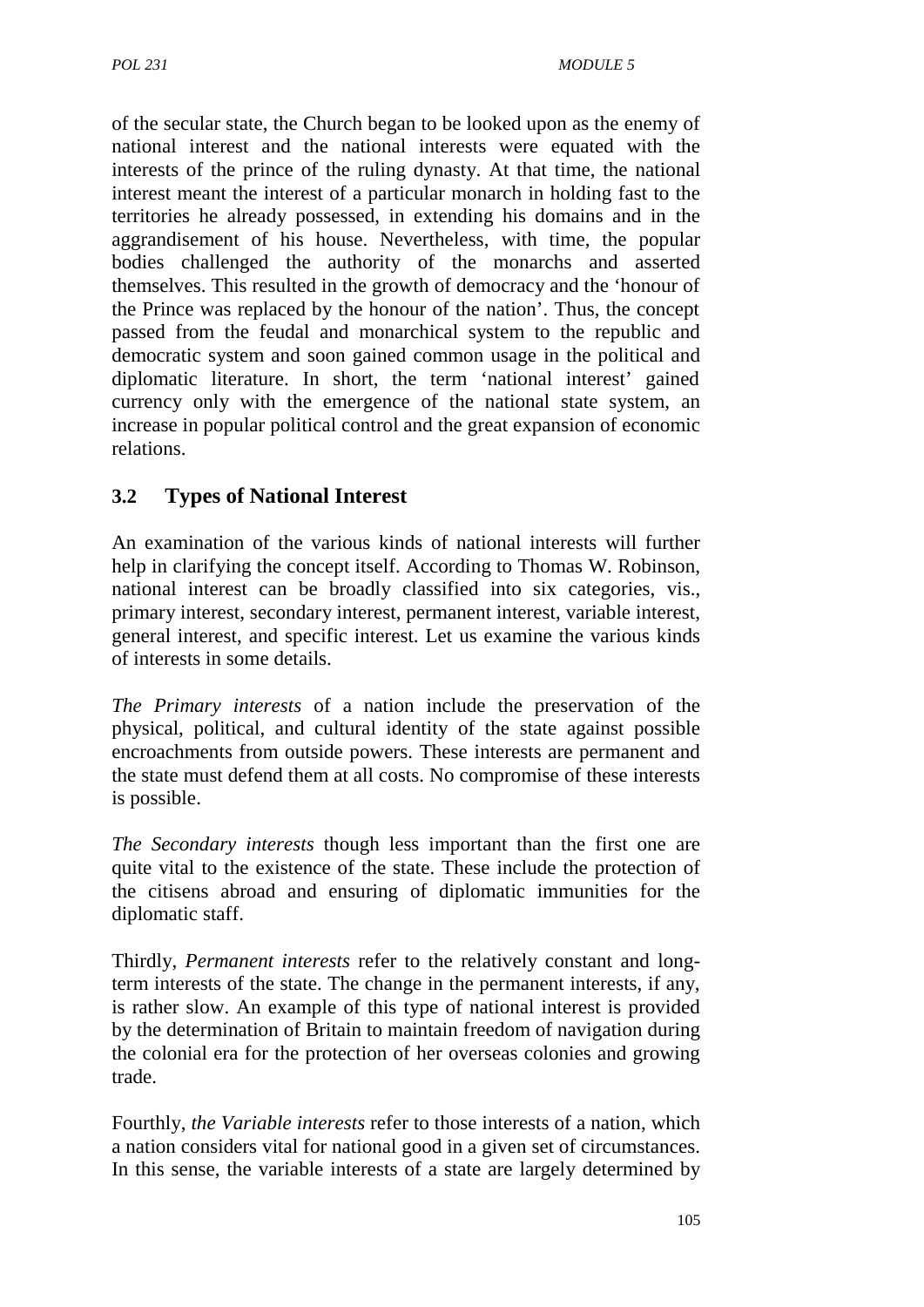the cross-currents of personalities, public opinion, sectional interests, partisan politics, and political and moral folkways. Fifthly, *the General interests* of a nation refer to those positive conditions, which apply to a large number of nations in several specified fields such as economics, trade, diplomatic intercourse etc. For example, it was the general national interest of Britain to maintain a balance of power on the European continent.

Finally, *Specific interests* through the logical outgrowth of the general interests are defined in terms of time or space. For example, Britain has considered it a specific national interest to maintain the independence of the Low Countries for the sake of preservation of the balance of power in Europe.

In addition to the above six types of national interests, Prof. Robinson refers to three other interests which he describes as "international interests." These include identical interests, complementary interests and conflicting interests. The identical interests refer to interests that are held in common by many states. For example, both the U.S.A. and Britain have been interested that Europe should not be dominated by any single power. The complementary interests of the nations refer to those interests, which though not identical, can form the basis of agreement on some specific issues. For instance, Britain was interested in the independence of Portugal against Spain because she wanted to control the reign of the Atlantic Ocean.

Similarly, Portugal was interested in the British maritime hegemony because this was a safe means of defence against Spain. The interests other than the identical and the complementary interests fall in the category of conflicting interests. Conflicting interests are therefore not fixed, and can change due to the force of events and diplomacy. Thus, the present time conflicting interests may become complementary interests. Likewise, the complementary and identical interests can also be transformed into conflicting interests.

#### **SELF-ASSESSMENT EXERCISE**

What is the national interest?

#### **4.0 CONCLUSION**

This unit discussed the concept of National interest. The concept of national interest is very vague and carries a meaning according to the context in which it is used. As a result, it is not possible to give any universally acceptable interpretation of this concept. Brooking's Institute defined national interest as "the general and continuing ends for which a nation acts.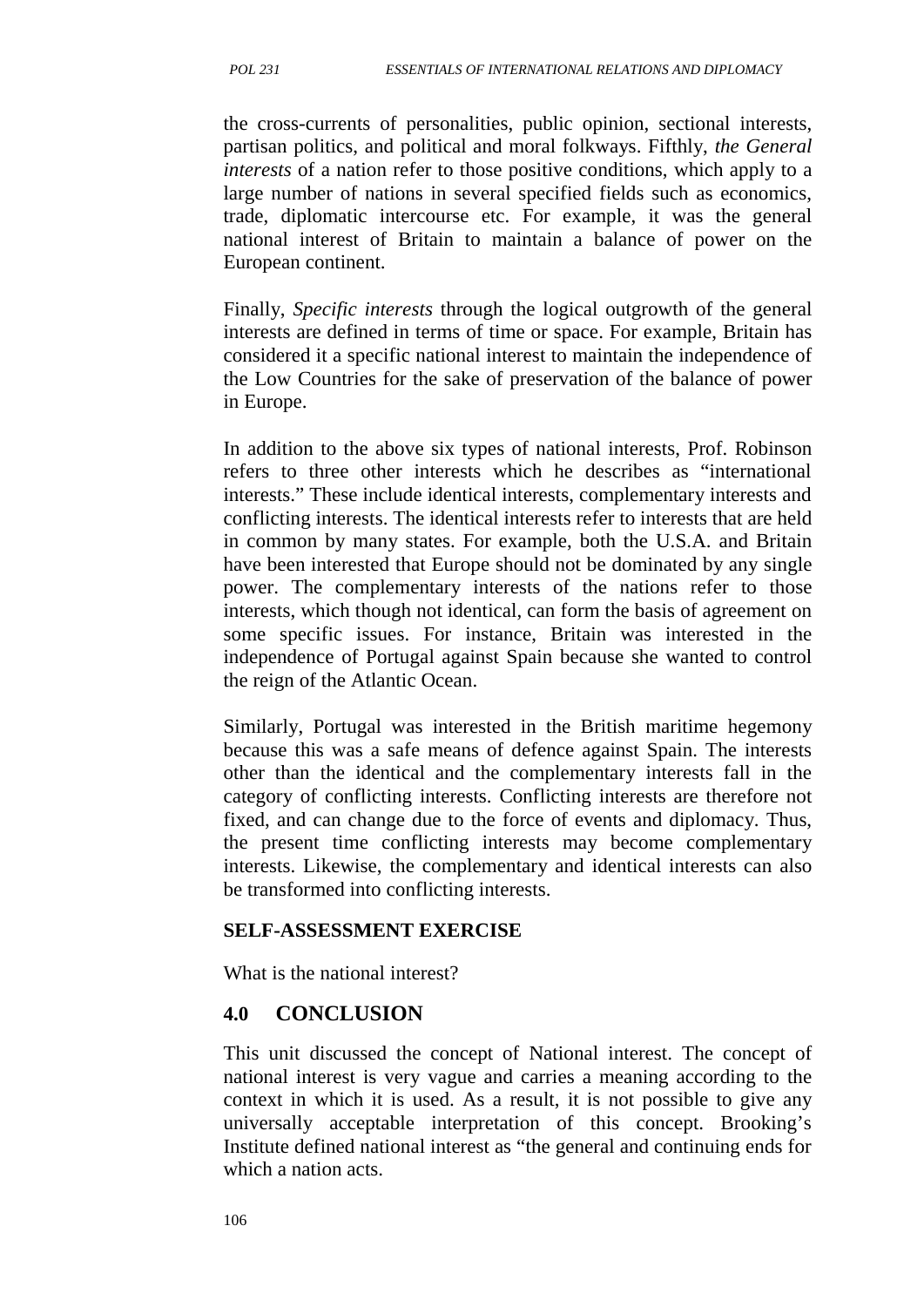#### **5.0 SUMMARY**

The concept of national interest is somewhat confusing. In the unit, explanations of categories like common interest and conflicting interest, primary and secondary interest, inchoate interest, the community of interests, identical and complementary interests, vital interests, material interests, has been in clearing the confusion. It was also learnt that, at a time, the term national interest signifies the interest of a particular monarch in holding fast to the territories he already possessed, in extending his domains and in the aggrandisement of his house.

#### **6.0 TUTOR-MARKED ASSIGNMENT**

Critically evaluate the nature and scope of national interest?

#### **7.0 REFERENCES/FURTHER READING**

- Goldstein, J.S. & Pevehouse, J. C. (2011). *International Relations.* (9th ed.). San Francisco: Longman, Pearson Education.
- Morgenthau, H. J. (1948). *Politics among Nations: The Struggle for Power and Peace.* New York: Knopt.
- Palmer, N.D. & Perkins, H. C. (2004). *International Relations: The World Community in Transition.* (3rd ed.). Krishan Nagar, Delhi: A.I.T.B.S.
- Raymond, Aron (1966). *Peace and War: A Theory of International Relations.* Garden City, N.Y: Doubleday & Compan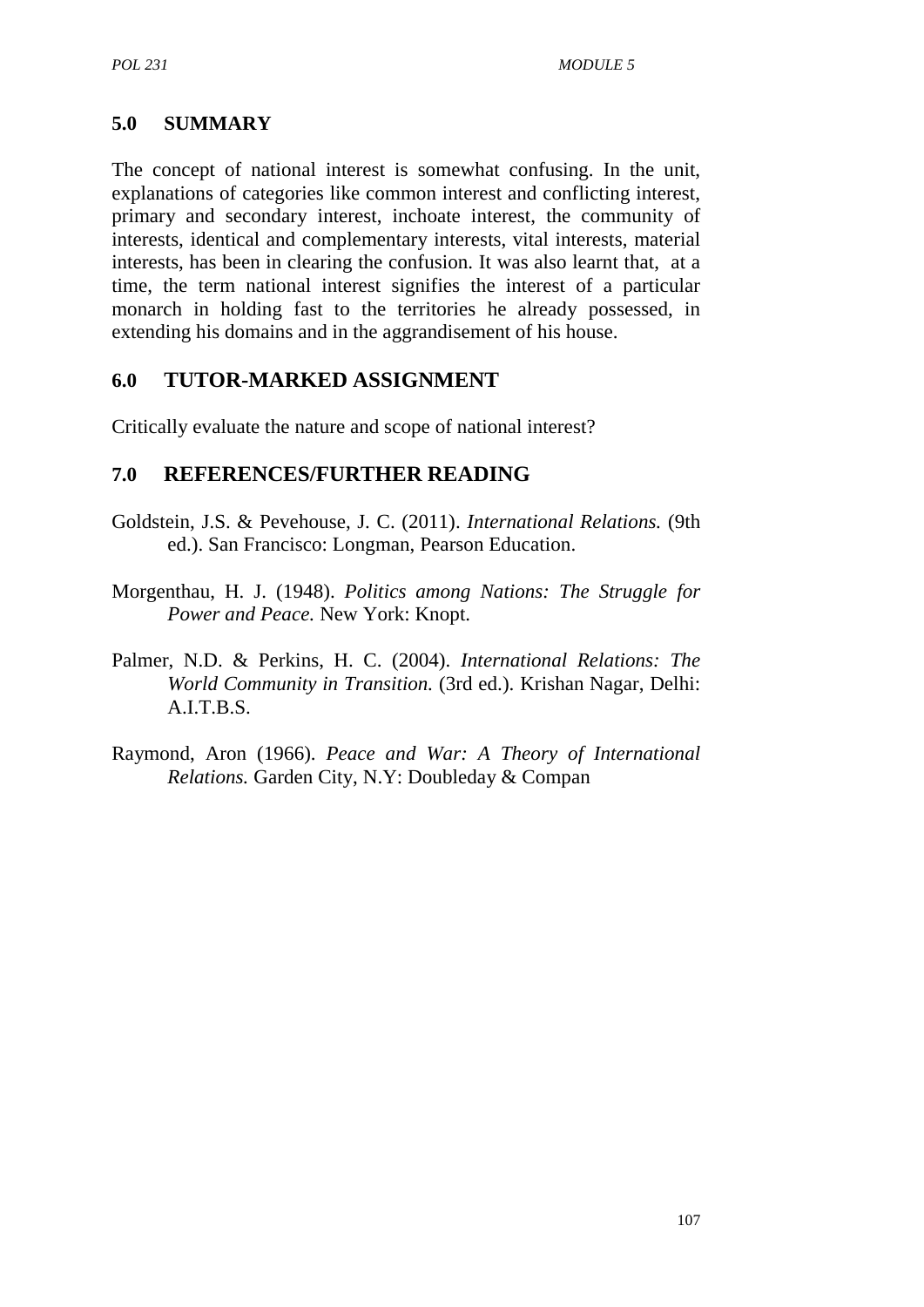#### **UNIT 3 POWER**

#### **CONTENTS**

- 1.0 Introduction
- 2.0 Objectives
- 3.0 Main Content
	- 3.1 Power
	- 3.2 Indices of Power
	- 3.3 Types of Power
- 4.0 Conclusion
- 5.0 Summary
- 6.0 Tutor-Marked Assignment
- 7.0 References/Further Reading

## **1.0 INTRODUCTION**

The unit discusses power as a key concept in the study of International Relations and Diplomacy. Power is to international relations just as money is to economics and commerce. Power is the central ingredient of international politics. Power determines the relative influence of state actors in the international system, just as it shapes the structure of the system itself. International relations is therefore in essence power relations.

#### **2.0 OBJECTIVES**

By the end of this unit, you will be able to:

- define power in its various forms
- explain why power is important in the study of International Relations and Diplomacy
- explain the indices of power
- define and explain the differences between soft power, hard power and smart power.

## **3.0 MAIN CONTENT**

#### **3.1 Power**

Hans Morgenthau, the archetypal realist, asserts in his book *Politics among Nations:* "International politics, like all politics, is a power struggle." Power is without doubt the most crucial of all concepts in the study of International Politics. Power is like the weather. Everyone depends on it and talks about it, but few understand it. Just as farmers and meteorologists try to forecast the weather, political leaders and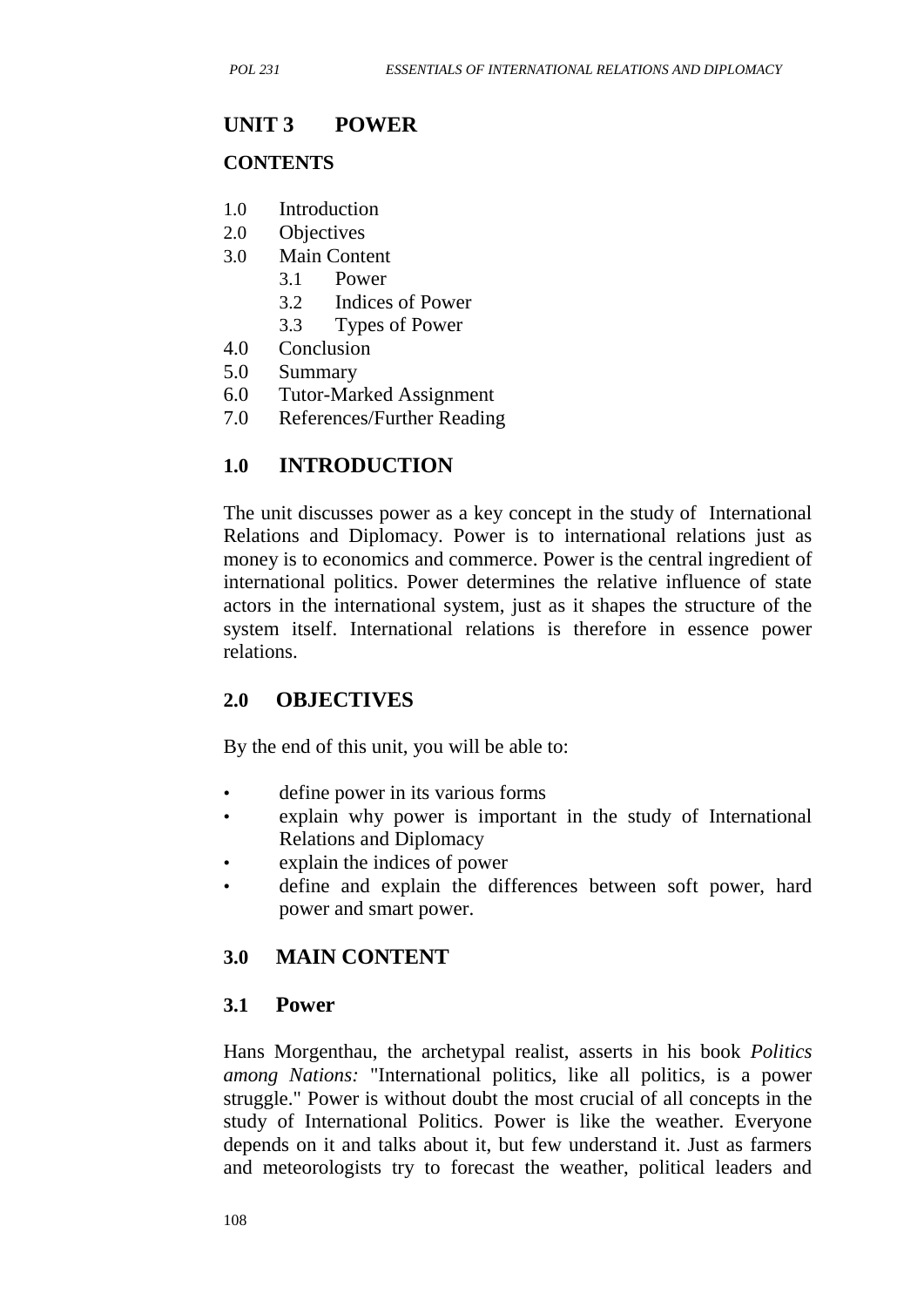analysts try to describe and predict changes in power relationships. Power is also like love, easier to experience than to define or measure, but no less real for that. The dictionary tells us that power is the capacity to do things. At this most general level, power means, the ability to get the outcomes one wants. The dictionary also tells us that power means having the capabilities to affect the behaviour of others to make those things happen. So more specifically, power is the ability to influence the behaviour of others to get the outcomes one wants. However, there are several ways to affect the behaviour of others. You can coerce them with threats; you can induce them with payments, or you can attract and co opt them to want what you want. Power here has been defined in relational, material and psychological terms.

The **relational** definition formulated by Robert Dahl sees power as "An ability to get B to do something it would not otherwise do." The **relational** nature of power is hence, demonstrated with this example. Take for instance two states (the United States and the Soviet Union) which have balanced capabilities. As long as this condition existed, the power of either nation vis-a-vis the other was almost zero, even though with their capabilities, they could mutually annihilate each other. In a stalemate where capabilities are equal, power tends to disappear completely. However, a small increase in the capabilities of one of the two nations could translate into a major advantage in terms of its power. With the demise of the Soviet Union, the power balance between its successor state, Russia and the United States is no longer zero. The United States is now more powerful than Russia, and can in consequence exercise power over Russia.

The **material** definition sees power as capabilities or resources, mainly military with which states can influence one another. Power in material terms equates capabilities. Using the materialist paradigm, John Stoessinger defines power as "the capacity of a nation to use its tangible and intangible resources in such a way as to affect the behaviour of other nations." It is often suggested that a nation's power is the total of its capabilities. Yet power is not limited to capabilities; there are other dimensions to it. Whereas capabilities are measurable, there are certain qualities to the power that are more psychological and relational. The **psychological** aspect of power is crucial. Since a nation's power may depend in considerable measure on what other nations think it is or even on what it thinks other nations think it is. This relates to **perception**. State A might perceive state B as being more powerful although in reality, this may not be so. However, as long as this perception persists, A dares not go to war with B, yet this is the only way its perception can be proved wrong. Similarly, state A might consider itself more powerful than state B and might wage war against B only, to suffer defeat and humiliation. This was the situation, which made Hitler suffered, when he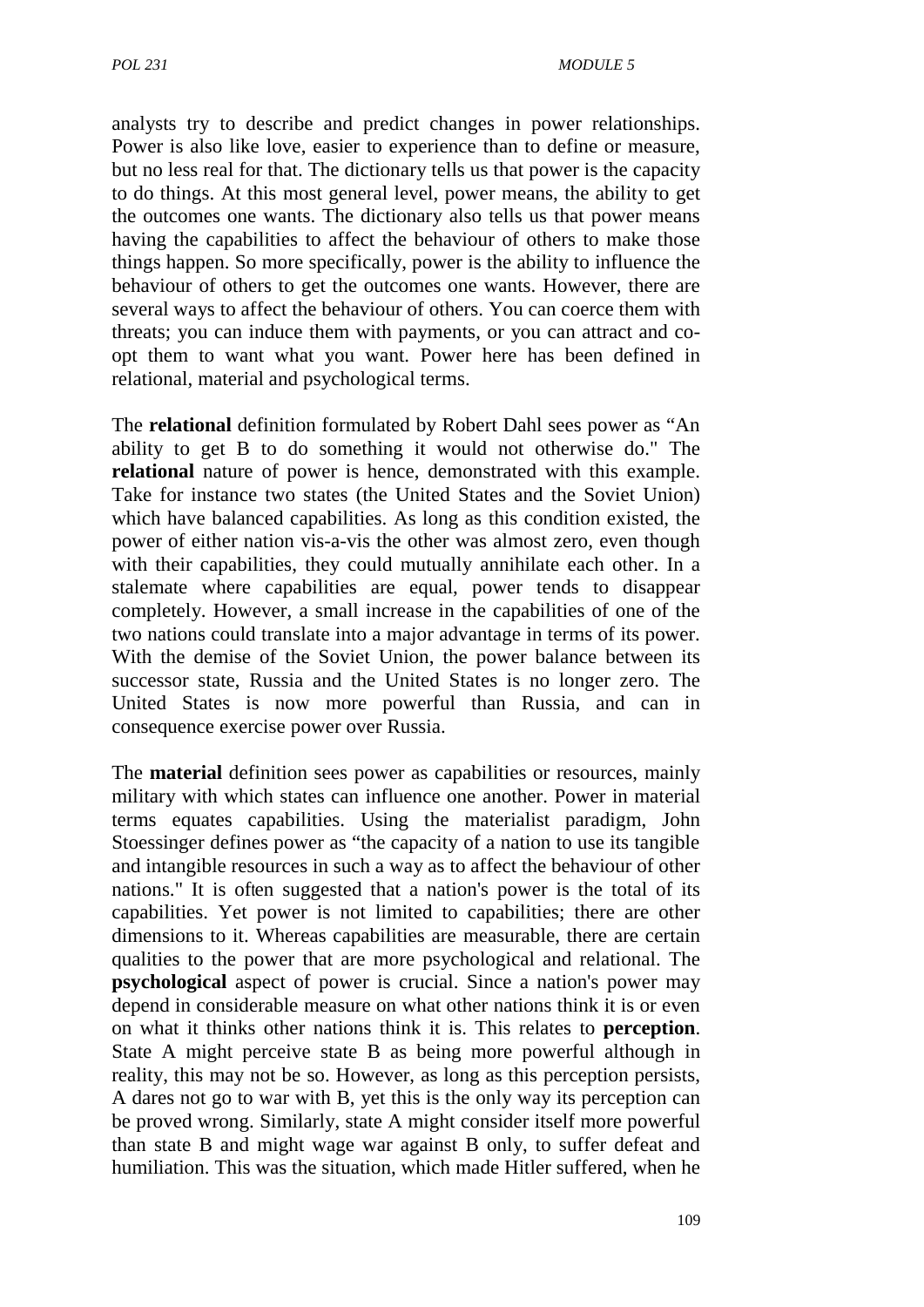launched Operation Babarossa against the Soviet Union in June 1941.

#### **3.2 Indices of Power**

The following are the indices of power:

**Geography**: According to Morgenthau, the most stable factor upon which the power of a nation depends is geography. As an indication of the strategic importance of a state's geographic location to its aggregate power, he gives the example of the continental United States that is separated from other continents by 3000 miles of the Atlantic Ocean to the east and over 6000 miles of the Pacific to the west.

**Natural Resources:** Possession of natural resources is a major factor in a nation's international power. This factor is significant although not decisive. It is not the mere possession of raw materials that determines a nation's power, it is the ability to use the resources that counts. For instance, even though the Arab states have grown very rich from their oil resources, none of them can be described as a powerful nation. A state's ability to use its resources is dependent on the level of its economic and industrial development. Japan has little raw materials yet its technology has transformed it into an economic giant and thus a powerful nation.

**Population**: A nation's population is a major element of its power. Its significance is however dependent on other considerations as well. In the 1950s, neither China nor India, both populous nations was considered a powerful nation. The population is potential power. Hence, nations with large populations could be weak although it is impossible for nations without large populations to be powerful. China, whose population endowed it with potential power, was granted great power status in the UN Security Council in the late forties for that very reason even though it was at the time, not a powerful state. What makes the population a significant and decisive index of power is again industrialisation. Industrialisation leads to an increase in population, which in turn may generate further industrialisation. Thus, a highly industrialised China has the potential with its huge population to become one of the most powerful nations on earth.

**Governmental System**: The extent to which a nation's government contributes to its power is difficult to assess. To say that democracy provides greater national strength than dictatorship is not historically valid. In general, therefore a nation's power depends on the use that the government makes of such physical factors as geography, population, natural resources, etc. Both democratic and dictatorial governments can and have effectively harnessed these resources to increase their power.

**National Character and Morale**: National character is an elusive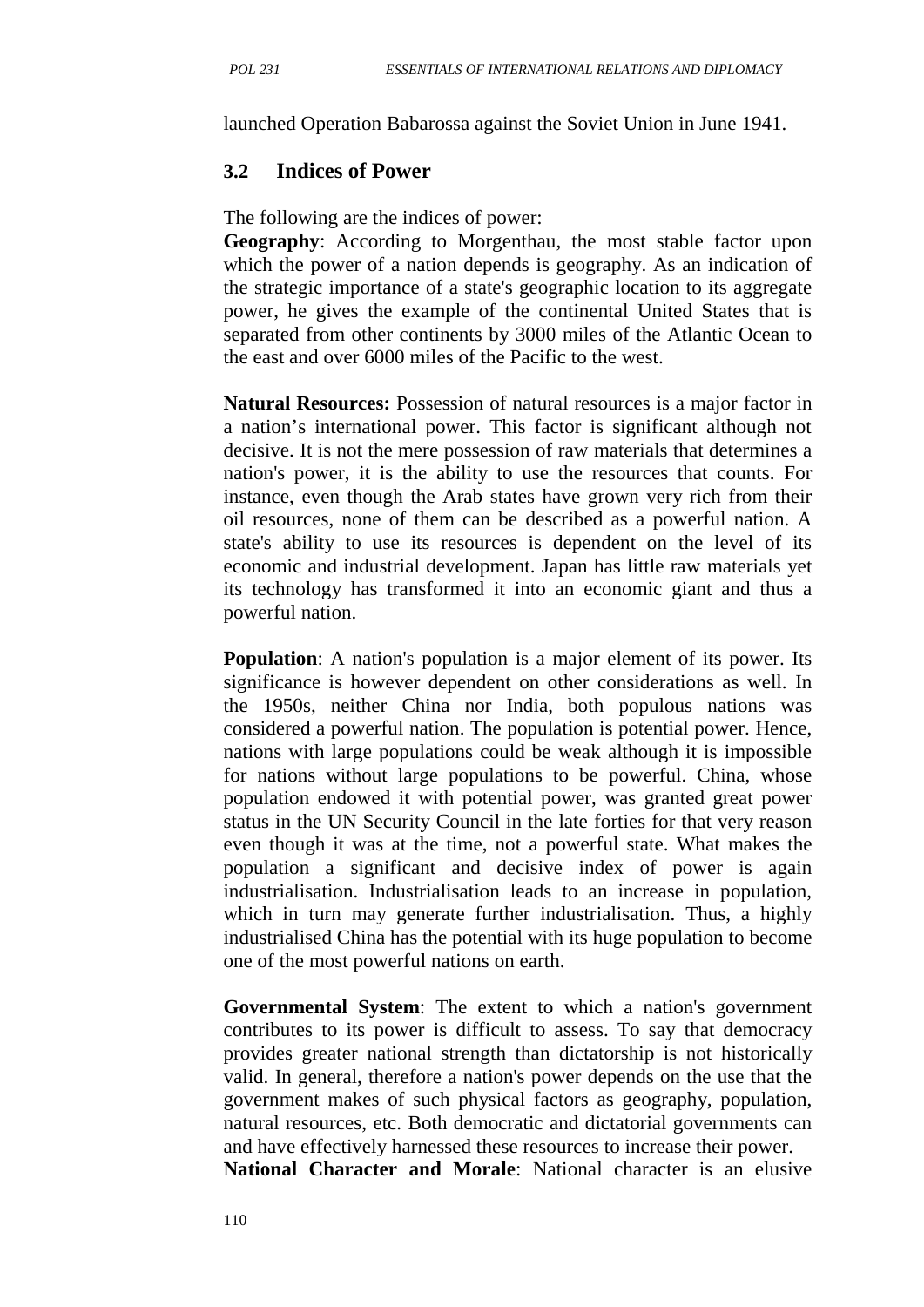concept very difficult to define. Its relevance to the power equation is based on the persistence of stereotypes that one nation imputes or holds about another. For instance, in the late 1930s, the Japanese viewed the West and the United States in particular as a decadent, corrupt and spineless society, which would disintegrate in the face of a sustained military attack. This stereotype was of course a distorted and unrealistic perception of America and its power.

**Ideology**: Ideology's peculiar function is to justify power and transform it into authority. Ideology reduces the amount of power that a government needs to deploy to achieve compliance from and control over its citisens. As a source of power, ideology is largely a phenomenon of totalitarian states. Whereas democracy accommodates disagreements on substantive national goals and is therefore devoid of ideology, a totalitarian state like communist China promotes one ideology with all its associated fanaticism and uniformity to compel compliance among its citisens.

**Quality of Leadership**: This is an important source of power. Defective leadership will squander all other sources of power. The leadership harnesses and uses all the other resources with maximum effect to build national power. This has led to the axiom: the tangible or physical resources are the body of power; the national character its soul; and leadership its brains. For instance, Nigerian leaders have demonstrated the relevance of this factor by deploying the country's resources for peacekeeping in Liberia and Sierra Leone. National leadership is therefore a decisive index of a nation's international power.

## **3.3 Types of Power**

Power is categorised based on the analysis of Joseph Nye and Ernest J. Wilson, III into three types; namely, Hard Power, Soft Power and Smart Power. According to Professor Nye, Soft power is the ability to get what you want through attraction rather than coercion or payments. It arises from the attractiveness of a country's culture, political ideals, and policies. When our policies are seen as legitimate in the eyes of others, our soft power is enhanced. America has long had a great deal of soft power. Think of the impact of Franklin Roosevelt's Four Freedoms in Europe at the end of World War II; of young people behind the Iron Curtain listening to American music and news on Radio Free Europe; of Chinese students symbolising their protests in Tiananmen Square by creating a replica of the Statue of Liberty; of newly liberated Afghans in 2001 asking for a copy of the Bill of Rights; of young Iranians today surreptitiously watching banned American videos and satellite television broadcasts in the privacy of their homes. These are all examples of America's soft power.

Hard power is about military and economic might, which often get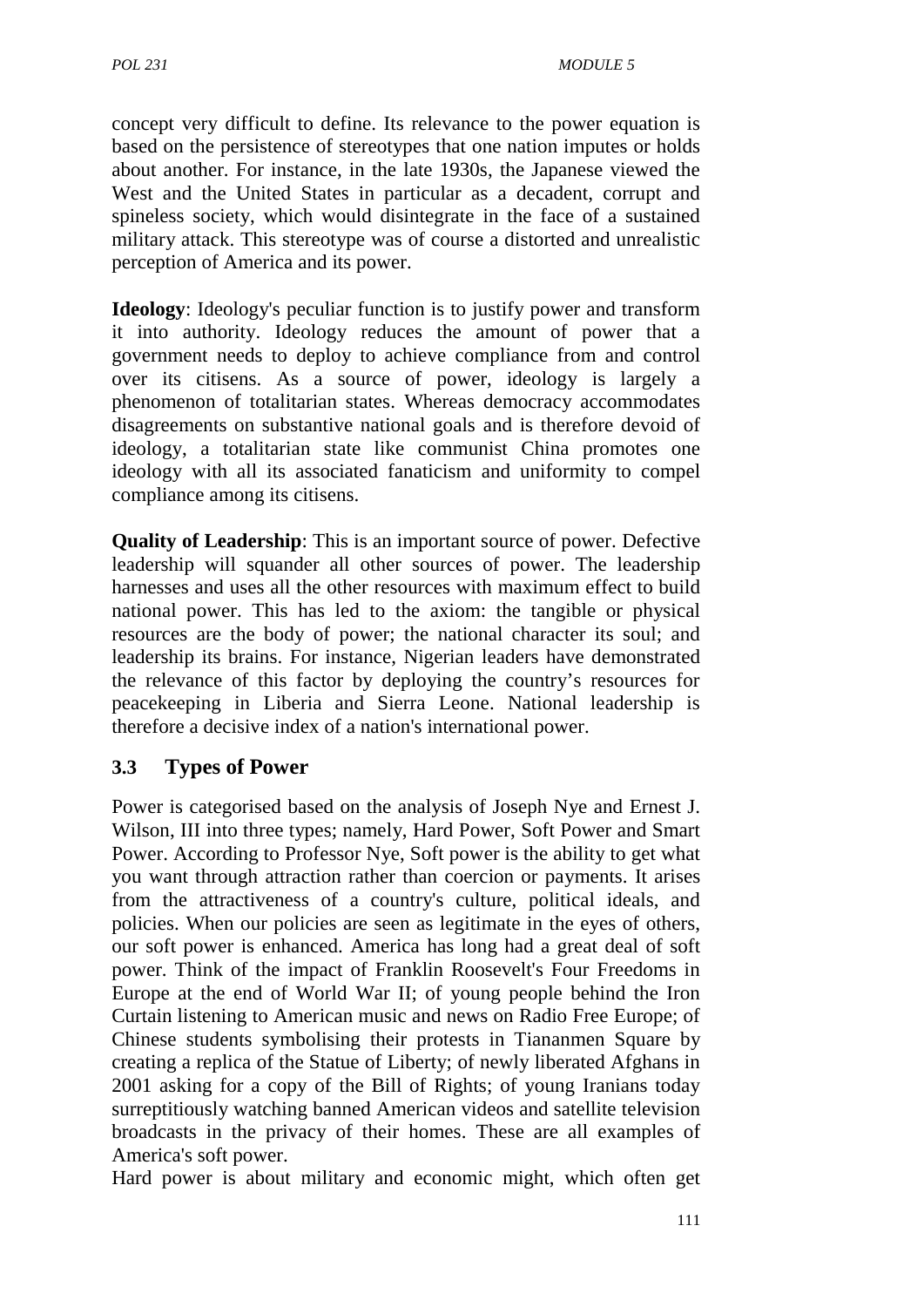others to change their positions. Hard power can rest on inducements ("carrots") or threats ("sticks"). Nevertheless, you can get the outcomes you want without tangible threats or payoffs. The indirect way to get what you want is sometimes, called "the second face of power." One way to think about the difference between hard and soft power is to consider the variety of ways you can obtain the outcomes you want. You can command me to change my preferences and do what you want by threatening me with force or economic sanctions. You can induce me to do what you want by using your economic power to pay me. You can restrict my preferences by setting the agenda in such a way that my more extravagant wishes seem too unrealistic to pursue. You can appeal to a sense of attraction, love, or duty in our relationship and appeal to our shared values about the justness of contributing to those shared values and purposes. When you are convinced to go along with your purposes without any explicit threat or exchange, or if your behaviour is determined by an observable but intangible attraction-soft power is at work. Soft power uses a different type of currency (not force, not money) to engender cooperation-an attraction to shared values and the justness and duty of contributing to the achievement of those values. Adam Smith observed that people led by an invisible hand when making decisions in a free market, often have their ideas shaped by soft power an intangible attraction that persuades us to go along with others' purposes without any explicit threat or exchange taking place. Hard and soft powers are related because they are both aspects of the ability to achieve one's purpose by affecting the behaviour of others. The distinction between them is one of degree, both like the behaviour and in the tangibility of the resources.

Ernest J. Wilson, III defines smart power as "the capacity of an actor to combine elements of hard power and soft power in ways that are mutually reinforcing such that the actor's purposes are advanced effectively and efficiently... Smart power requires the wielder to know what his or her country or community seeks, as well as its will and capacity to achieve its goals; the broader regional and global context within which the action will be conducted; the tools to be employed, as well as how and when to deploy them individually and in combination. Genuinely sophisticated smart power approach comes with the awareness that hard and soft power constitute not simply neutral "instruments" to be wielded neutrally by an enlightened, all-knowing, and independent philosopher-king; they constitute separate and distinct institutions and institutional cultures that exert their normative influences over their members, each with its attitudes, incentives, and anticipated career paths." In the same article, he analyses smart power as follows: The growing interest in smart power reflects two contemporary trends, one structural and long-term, the other short-term and conjunctural, driven mainly by the policies of the current administration.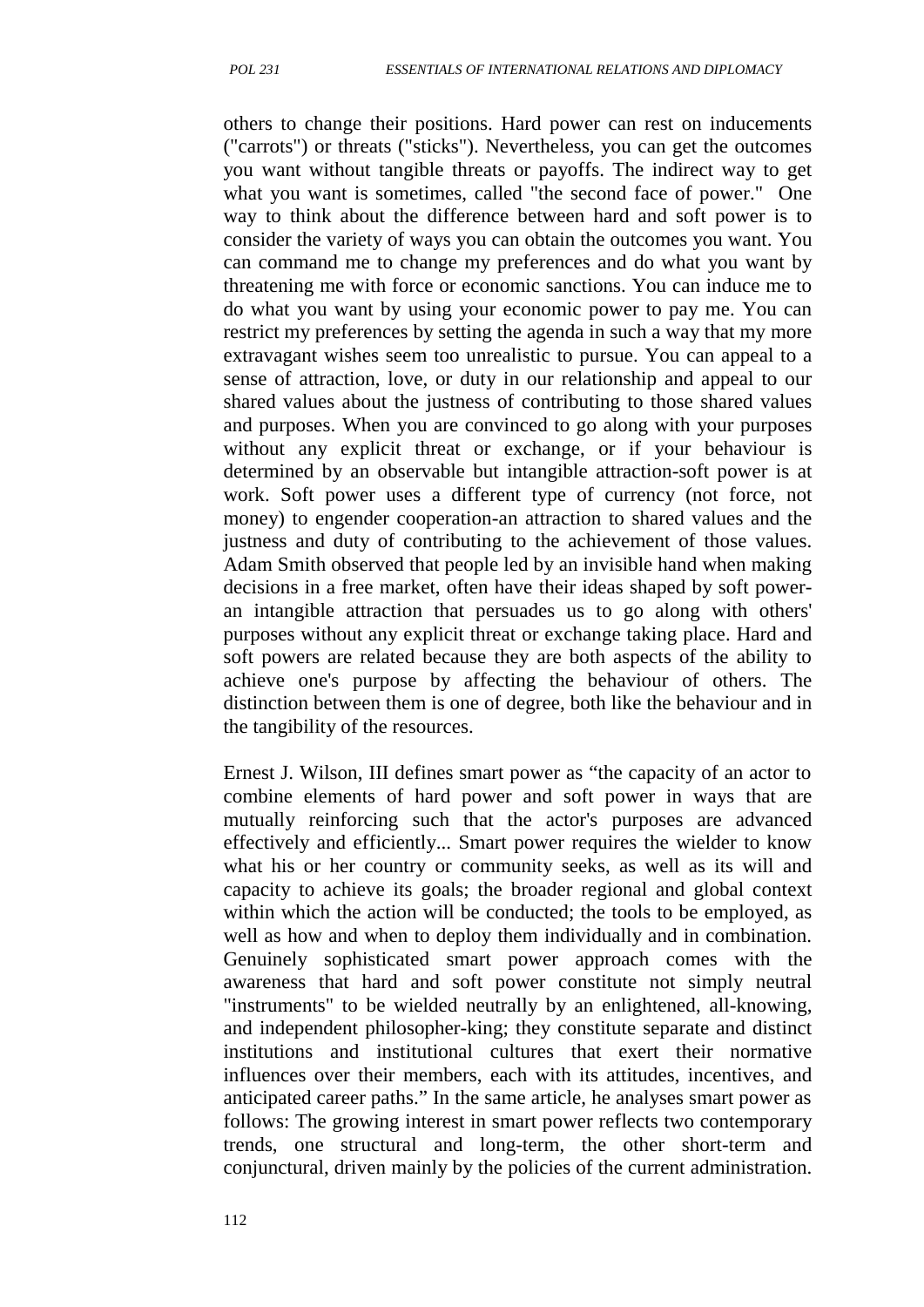The most obvious reason to reflect seriously on smart power is the widely perceived shortcomings of the policies of the U.S. administration over the past seven years. There is the widespread belief in America and around the world that the Bush administration's national security and foreign policies have not been smart, even on their terms, and, as a result, that they have compromised the diplomatic and security interests of the United States, provoked unprecedented resentment around the world, and greatly diminished America's position in the world.

## **SELF-ASSESSMENT EXERCISE**

What is power?

## **4.0 CONCLUSION**

Since power is the currency of international politics, it is the most important issue that dominates the interest of state actors. Actors pursue their interests to enhance their power while the extent of their influence in the international system is also determined by their aggregate power. However, with technological development, power can be segregated into three categories: hard power, soft power and smart power. The success of states in the pursuit of their foreign policy goals is contingent upon the use of a combination of any element of these three or in combination.

## **5.0 SUMMARY**

We have studied in the unit the various definitions, categories, indices, and characteristics of power in its variegated forms. A state that seeks to deploy power successfully should measure its means to its ends and should know which of these categories of power or in combination to deploy to each situation.

## **6.0 TUTOR-MARKED ASSIGNMENT**

Define power and identify its various characteristics and categories?

## **7.0 REFERENCES/FURTHER READING**

Ernest, J. & Wilson, III (2008). "Hard Power, Soft Power, Smart Power," *Annals of the American Academy of Political and Social Science,* Vol. 616, Public Diplomacy in a Changing World (Mar.), pp. 110-124.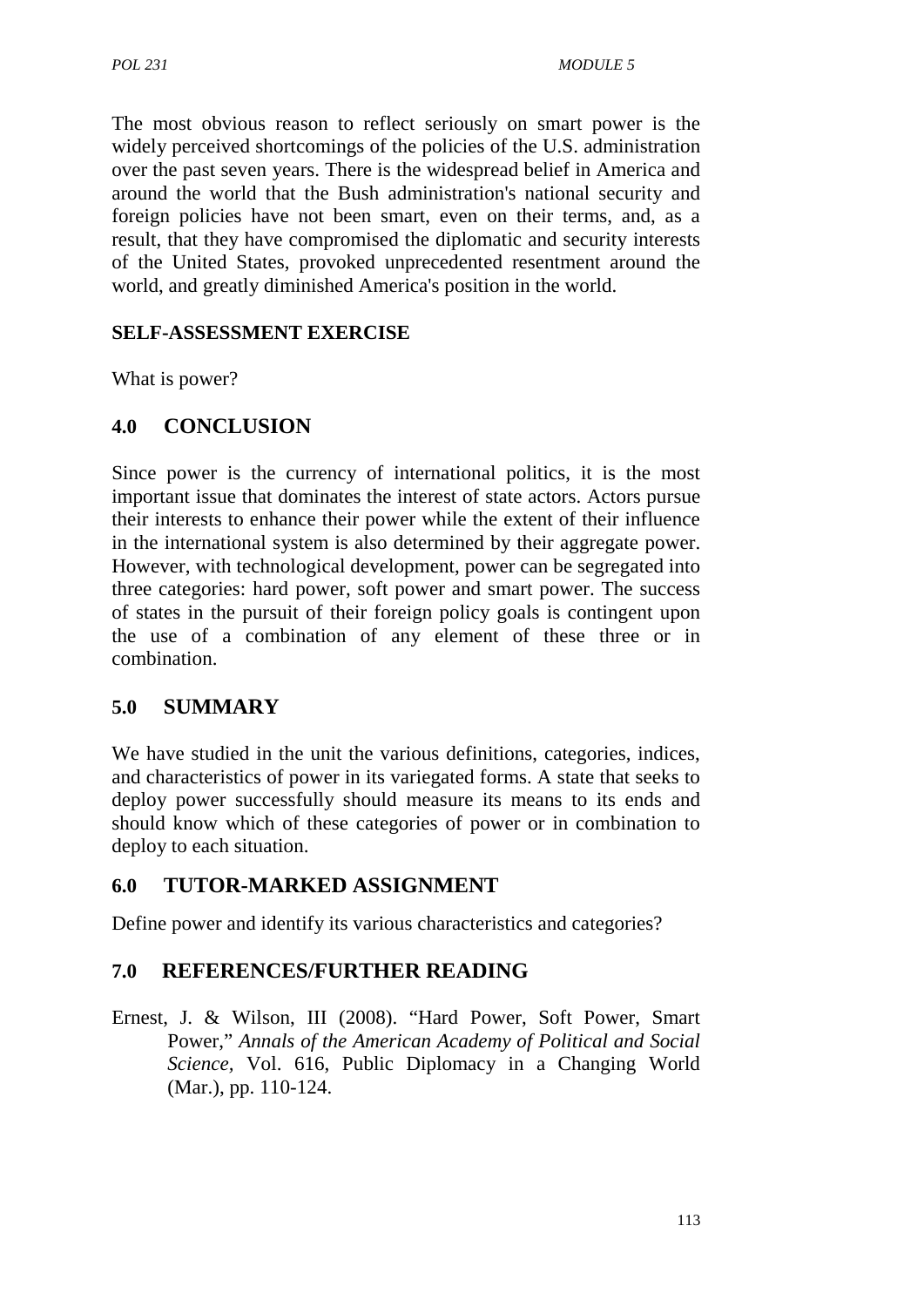- Joseph, S. & Nye, J. S.(2004). Soft Power: The Means to Success in World Politics New York: Public Affairs.
- Morgenthau, H. J.(1966). *Politics among Nations.* (4th ed.). New York: Alfred Knopf.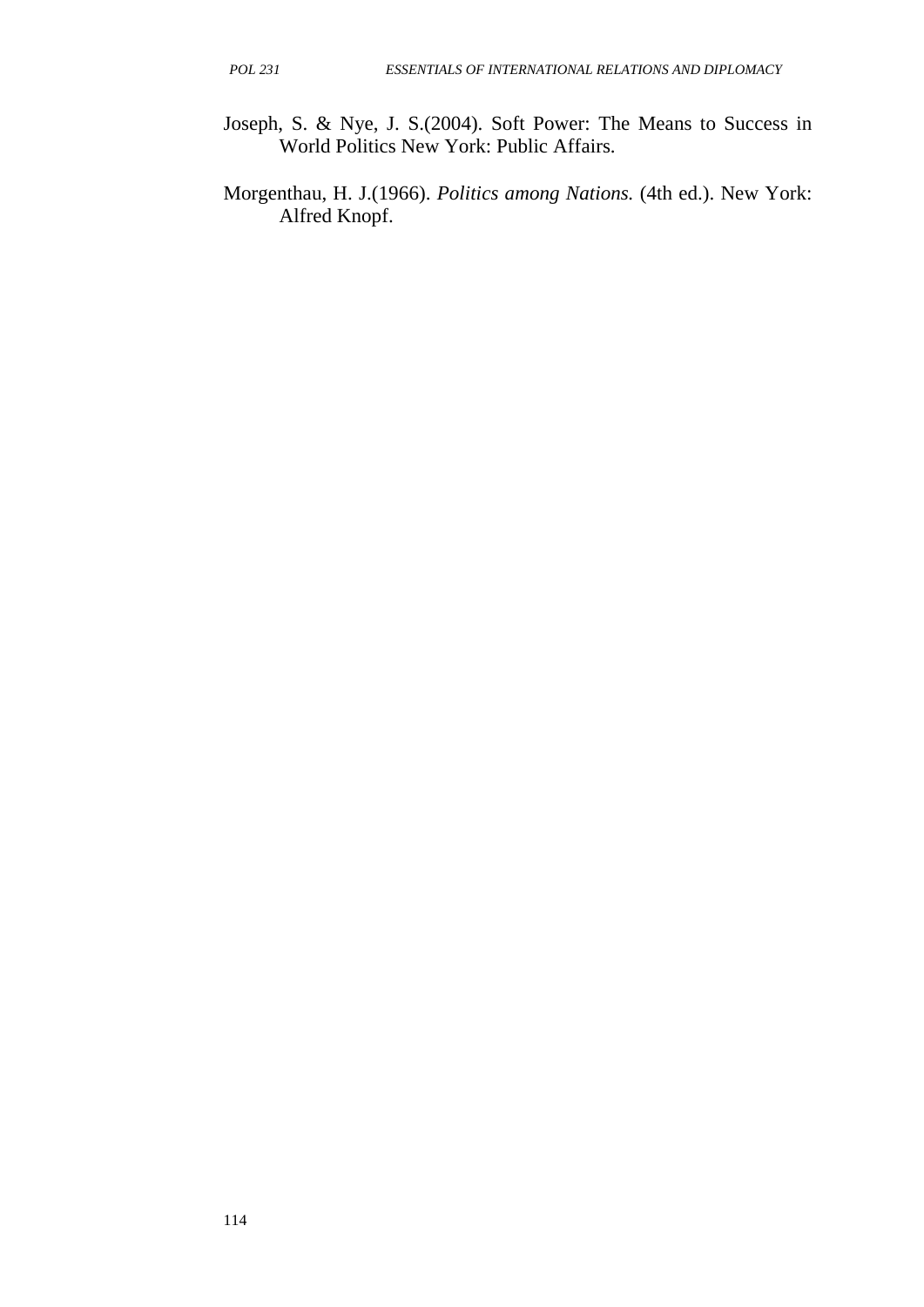# **UNIT 4 BALANCE OF POWER**

### **CONTENTS**

- 1.0 Introduction
- 2.0 Objectives
- 3.0 Main Content
- 3.1 Meaning and Nature of Balance of Power
- 3.2 Alternative Models of Balance of Power
- 4.0 Conclusion
- 5.0 Summary
- 6.0 Tutor-Marked Assignment
- 7.0 References/Further Reading

## **1.0 INTRODUCTION**

The balance of power (BOP) is very crucial to the maintenance of peace and stability in international relations. BOP is as old as human society, and according to David Hume, the notion prevailed even in ancient Greece. Kissinger's discussion of the origin of the balance of power concept has traced it to the city-states of ancient Greece, Renaissance Italy and European state system, which arose out of the peace treaty of Westphalia in 1648. Dougherty and Pfaltzgraff also argue that the concept was implicitly in ancient India and ancient Greece even though it was not formalised. This unit will discuss the meaning and nature of the balance of power as well as the alternative models of balance of power.

#### **2.0 OBJECTIVES**

By the end of this unit, you will be able to:

- state the meaning of balance of power
- explain the relevance of balance of power to the international system
- identify and explain the alternative models of balance of power.

## **3.0 MAIN CONTENT**

#### **3.1 Balance of Power**

Despite the old nature of the concept of balance, the concept does not enjoy a universally acceptable definition, as there are as many definitions as there are many scholars in the field. Hans Morgenthau, a well-known exponent of this theory refers to the balance of power as the state of affairs in which power is distributed among several nations with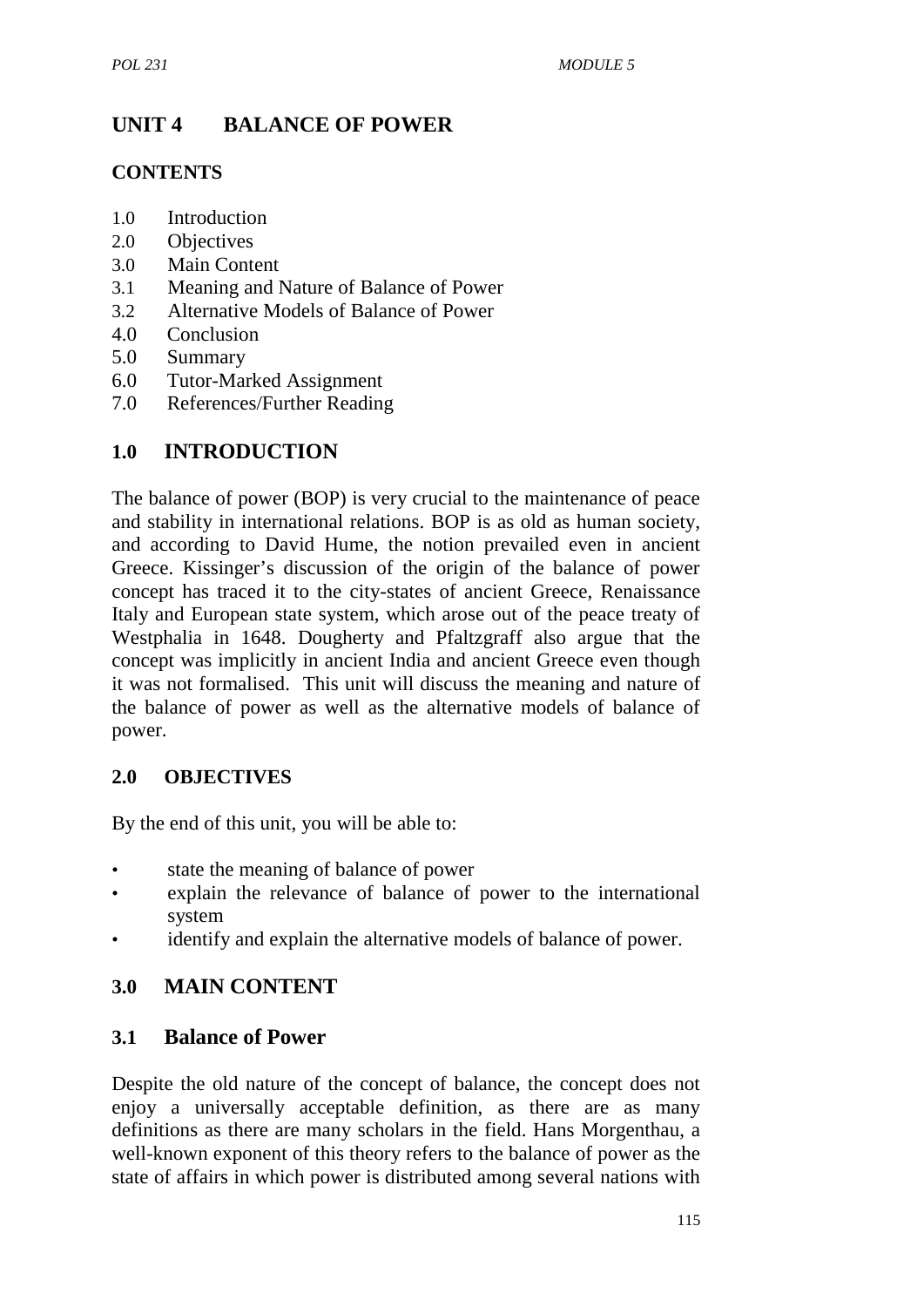approximate equality, (Dougherty and Pfaltzgraff, 1990). In the words of Quincy Wright, "It is a system designed to maintain a continuous conviction in any state that if it attempts aggression, it would encounter an invincible combination of others". In other words, it implies such a distribution of power in a multi-state system that no single state would be able, with impunity, to overrun the other states. Essentially, the balance of power is the maintenance of such a just equilibrium between the members of the family of nations as shall prevent any one of them becoming sufficiently strong to impose its will upon the rest. Simply put, the concept can be seen as a power calculation mechanism in the international system. As a theory in international relations, the balance of power tries to promote equality of power among members of the international community by discouraging a single power from dominating the system. For this reason, (Chandra,2004), sees the balance of power as a policy sought by states because of fear that if one nation gains predominant power, such a nation may impose its will upon other states, either by the threat or actual use of violence. Chandra defines the balance of power from a technical way to refer to a balance of power system in which any shift away from equilibrium in the state system leads to counter-shifts through the mobilisation of counterrailing power.

Furthermore, the balance of power is seen as the equilibrium of forces between the great powers of the international system to discourage unilateral aggression on the part of any of them. Ernst B. Haas who had done an extensive study of international relations theories has attributed about eight meaning to the concept of balance of power. According to him, the balance of power could mean:

- i. Any distribution of power
- ii. Equilibrium or balancing process
- iii. Hegemony or the search for hegemony
- iv. Stability and peace in a concert of power
- v. Power politics in general
- vi. Instability and war
- vii. A system and guide to policy-maker and
- viii. Universal law of history.

Similarly, Dougherty and Pfaltgraff have put Haas' definitions in the following perspective. According to them, the balance of power should be seen as situation or condition, as a universal tendency or law of state behaviour, as a guide for diplomacy, and as a mode of system maintenance, characteristic of certain types of international systems. They also explained their conceptualisation of the concept of balance of power. They believe that as a situation or condition, the balance of power implies an objective arrangement in which there is relatively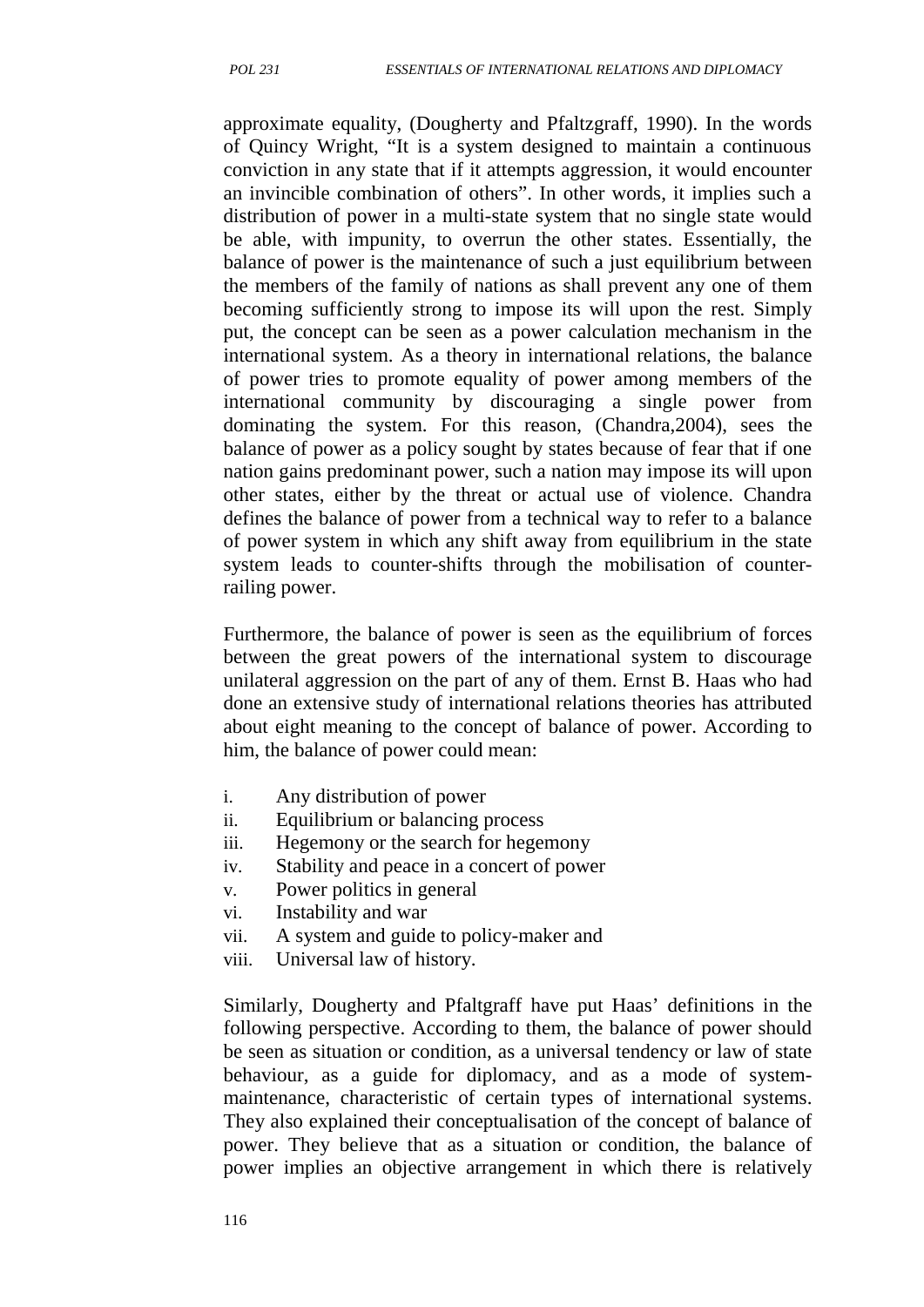widespread satisfaction with the distribution of power. As a universal tendency or law, the concept describes a probability and enables nations to predict the system. As a policy guide, the concept prescribes to statesmen when to net against the disruptor of equilibrium. Lastly, as a system, it refers to a multinational society. Moreover, the concept of balance of power is used in the holistic stage; it covers military economic and political suspects of interstates relations. Therefore, the balance of power cannot be dissociated from an elitist desire by a great power to perpetuate any given international order or status quo that favours their interest so that such an order will remain undisturbed.

We should also stress that under the balance of power arrangement, there is normally a power balancer called the hegemonic, which holds that balance on behalf of the other powers. Britain played this role in European international politics for a very long time following its emergence as the leading naval power in Europe. Another important thing to note about the balance of power is the way nations have tried to ensure they achieve power equilibrium. Thus, nations have adopted the following methods or techniques to balance of power: formation of alliances, the policy of divide and rule, territorial compensation after the war, diplomatic bargaining, legal or peaceful settlement of disputes, creation of a buffer state, sphere of influence and war.

Hedley Bull, (1995) classified balance of power into what he called a simple balance of power, complex balance of power, the general balance of power, the level balance of power, the objective balance of power, the subjective balance of power, fortuitous balance of power and contrived balance of power. By simple balance of power, he meant to balance between two powers such as the dish of France and Hapsburg, Spain and Austria in the 16th and 17th centuries. While by complex balance, he meant to balance between these or more power, such as the balance between France, Austria, Russia, and England. General balance refers to the preponderant power in the international system as a whole, while level balance implies the absence of preponderance of power to mention but a few. In the inter-war years, the Soviet-German pact of 1939 was a classic example of territorial compensation in maintaining the balance. Indeed, the concept of balance of power has played important role in relations of states and nation-states in the international system. The practical application has been demonstrated in Europe since the Treaty of Westphalia in 1648 to the conclusion of the second war with its significance success.

Territorial compensation theorists of a balance of power have argued that states within a region or system can redistribute territories and re adjust boundaries to ensure that a measure of equilibrium is achieved within the system. States would also require territories from elsewhere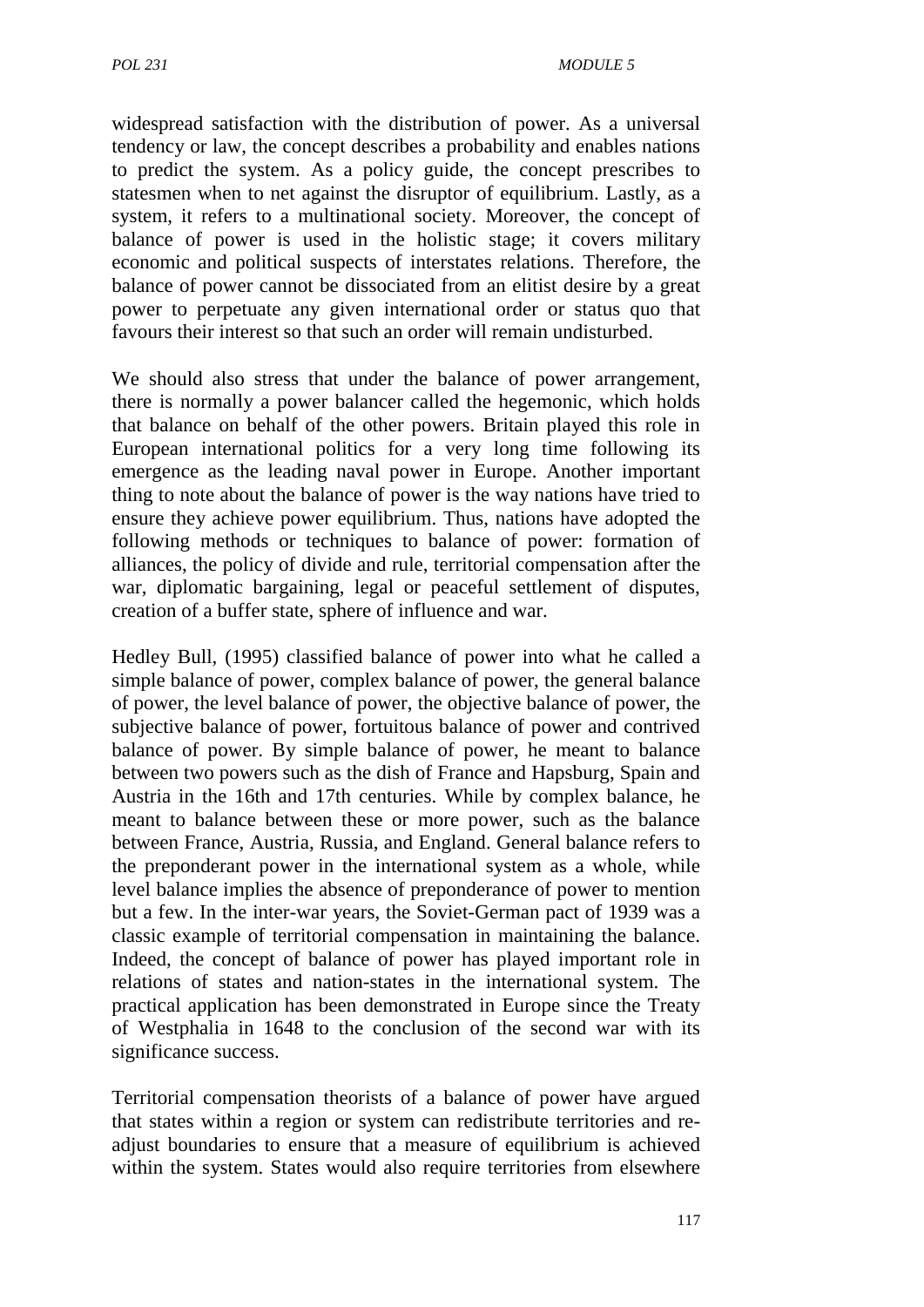to share up their power and compete favourably with their neighbours. This redistribution of territories and reorganisation of boundaries at the end of the Napoleonic Wars in the post-French revolution of 1789 was a prominent example of attaining a balance of power through territorial compensation. In a related development, during the last quarter of the 18th century, this strategy was employed to maintain the classical balance of power system in Europe. At the end of World War II in 1945, the balance of power quickly returned as a way of checking aggression among states. Although not consciously designed, the arms racing, alliance seeking and assertive interventionism of the rival camps during the Cold War that emergence after World War II between the U.S.A and the defunct U S S R, coupled with their allies ensured that balance of power became prominent from the late 1940s and 1989.

Indeed, during this period, the balance of power became the balance of terror in an international atmosphere of mutually assured destruction (MAD). The development of Thermonuclear weapons and the intercontinental Ballistic missile in the late 1940s and during the 1950s with a capacity to annihilate humanity, ensure that balance of power occupies the centre stage of global politics from the end of the Cold War to the 21st century. However, a balance of power as a concept has the problem of maintaining equilibrium among countries in the international system as one of its greatest challenges. Nevertheless, the theory has developed its techniques and devices of maintaining the balance used in the past. Some of these are; the international compensation arms racing, the alliance formation, creation of buffer states and divide and rule.

## **3.2 Alternative Models of Balance of Power**

The idea of a balance of power has been in use since the ancient times and it has witnessed resuscitation in different forms in the post-war period of bipolar (and probably multipolar). Keeping this in view some scholars have offered their models of balance of power. Johari (2014) identified nine (9) models of balance of power as follows:

1. Classical Model: It covers the period from 1815 1914 when it operated in the best possible way on account of the role of the then five major powers (Britain, France, Russia, Germany and Austria-Hungary) without the supervision of any international or regional organisation. In this model, we find that wars were of limited nature, for no major power allowed a minor one to escalate; and alliances were made with major powers based on pragmatic considerations. This model prevailed in the European world where the major powers tried to settle every international issue in the light of their national interest. This model cannot operate in the present times when major powers have developed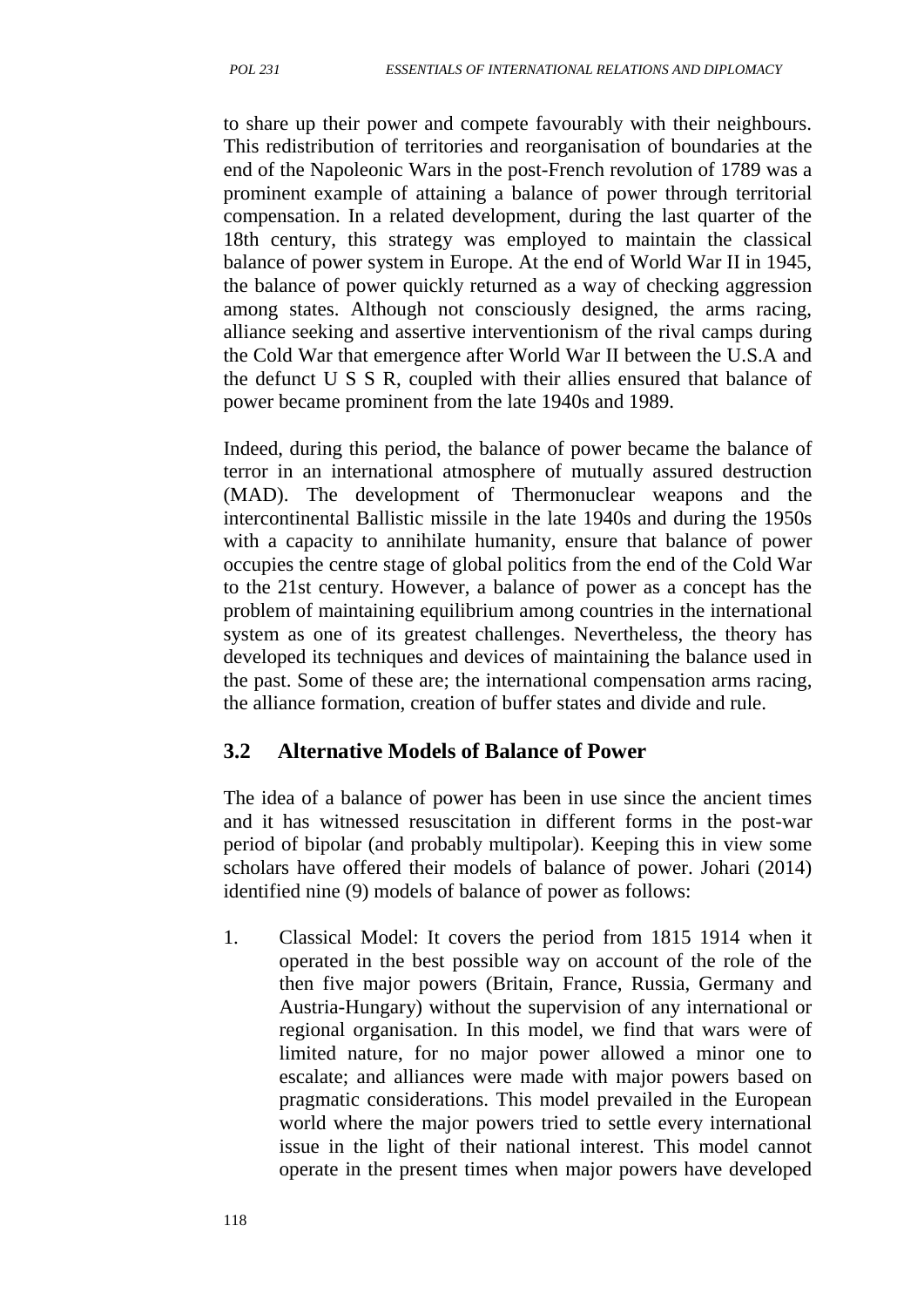nuclear capabilities and the role of an international organisation like the United Nations (UN) and many regional organisations like North Atlantic Treaty Organisation (NATO) is so obvious.

- 2. Loose Bipolar Model: It is also called the "Cold War Model" covering the period from 1947 to 1971. It operated when there were only two superpowers (the US and the USSR), each acting as an ally, protector, even a controller of many weaker and smaller nation-states by including them in their military blocs. The peculiarity of this model lay in the situation of 'balance of terror.' That is to say, neither of the two superpowers desired to take risk of hot confrontation as it would be mutually destructive.
- 3. Tight Bipolar Model: This is a version of Loose Bipolar Model with no place for the non-aligned nation-states. It contemplates the absorption of all non-aligned nation-states with American or Russian bloc, each superpower agreeing to play down its ideological differences and instead cooperate in the management of its respective spheres to protect and promote its interest in the maintenance of the international system.
- 4. Unit-Veto Model: it may be called the post-nuclear-proliferation model. It envisages an international system in which most of the nation-states of the world possess relative strength, enough to discourage other states from pursuing unfriendly policies towards them. This is a figment of contemplation having no history counterpart; however, it is based on fear psychosis, that is to say, each state has the veto power in its own hands by which it may threaten, even cause collective suicide.
- 5. Collective Security Model: this has its historical counterparts in many activities of the League of Nations and the UN. Here it is enjoined that there are no alliances, whether short-term or longterm and aggression by one state over another is punished by military and economic sanctions imposed collectively by a good number of peace-loving states.
- 6. Multi-Bloc Model: it envisages division of the world into some well-defined spheres of influence under some major powers of the world, without the interference of one into the domain of another. It also urges a successful economic and political integration of the world into some well-defined regions.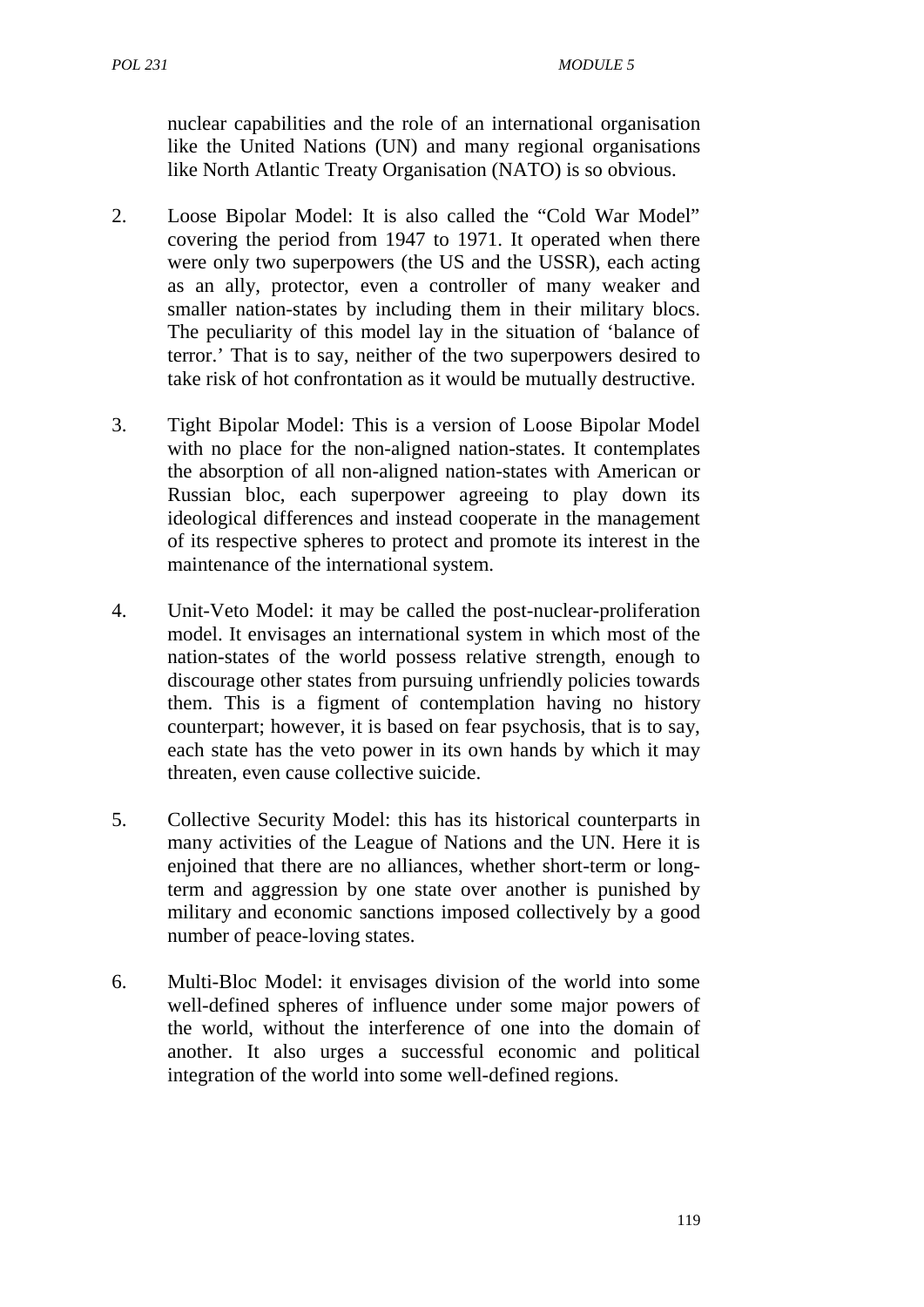- 7. Nation-Fragmentation Model: Ethnic, tribal, racial and economic separatist movements offer serious challenges to the political cohesiveness of poly-ethnic, multilingual, multi-religious, multiracial, or unevenly developed states. It may be substantiated with such movements going on in many countries of the world like Cyprus, Spain, Nigeria, Congo, Pakistan, Sri Lanka, etc. Therefore, it would be possible that a process of global political and economic integration would first undergo a phase of fragmentation of the existing nation-states, especially those with a disproportionately large amount of power and wealth.
- 8. Post-Nuclear War Model: It may be given the name of the damage-control model. It is based on the fear psychosis. It is contemplated here that if another world war breaks out, it would entail an unprecedented loss of human life. After this war, a new horrible situation would prevail in which the most tyrannical regimes would be able to maintain enough order for the fair distribution of food, shelter and medical treatment.
- 9. Hierarchical Model: it envisages a pyramidal system of international regulation that could best be achieved through a world government on federal lines. This ideal set-up would stand on democratic principles and may evolve from the rudimentary institutions of the United Nations. It may also come up if any superpower of today manages to prevail upon the remaining super and great power.

## **SELF-ASSESSMENT EXERCISE**

- i. What is Balance of Power?
- ii. Identify and briefly explain five (5) models of Balance of Power you know?

## **4.0 CONCLUSION**

The concept of BOP in human relations is as old as humanity itself. As a theory in international relations, the balance of power tries to promote equality of power among members of the international community by discouraging a single power from dominating the system. Indeed, the balance of power is a policy sought by states because of fear that if one nation gains predominant power, such a nation may impose its will upon other states, either by the threat or actual use of violence. The concept of balance of power has played important role in relations of states and nation-states in the international system. The practical application has also been demonstrated in Europe since the Treaty of Westphalia in 1648 to the conclusion of the second war with its significance success.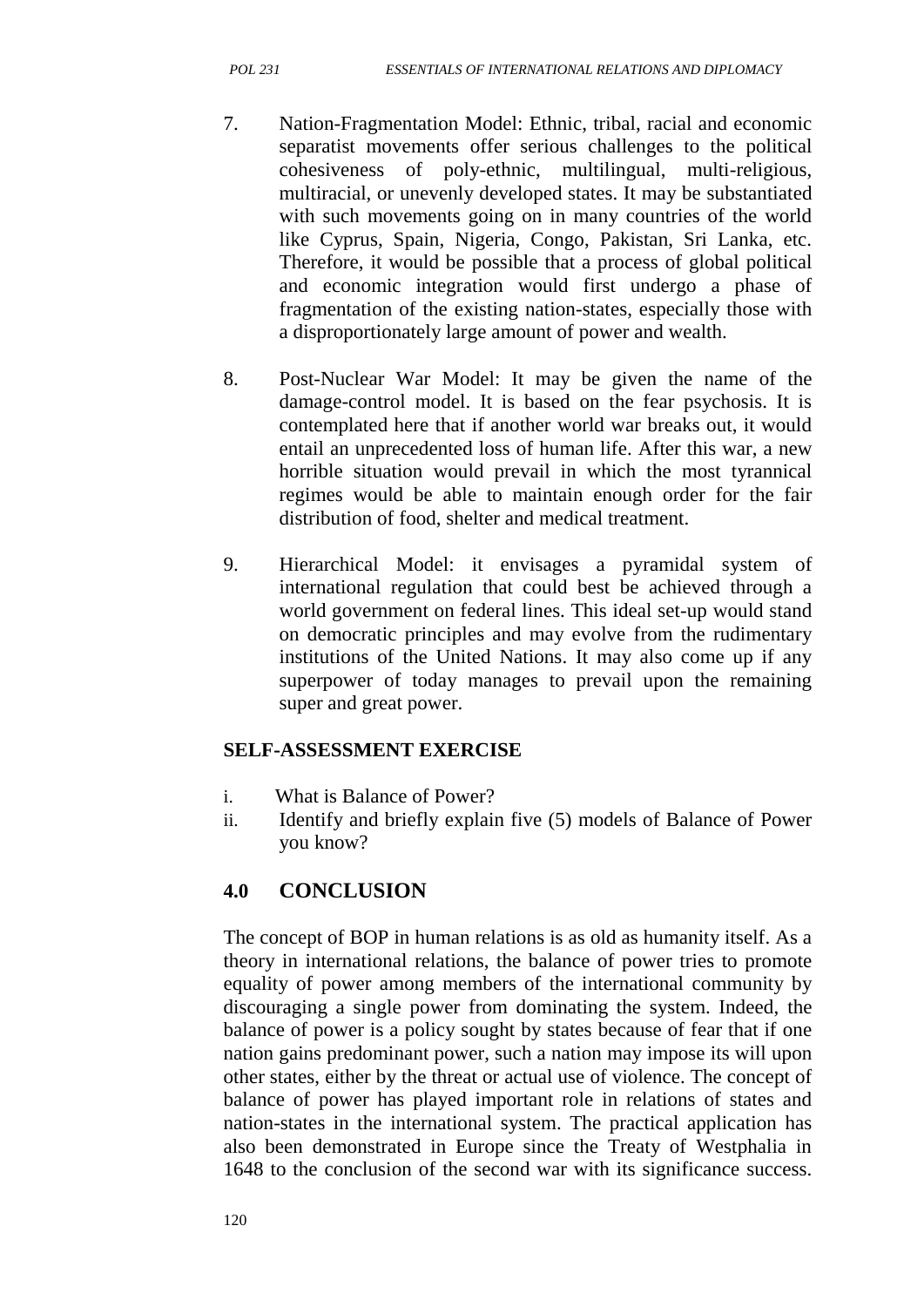During the Cold War, the balance of power became the balance of terror in an international atmosphere where neither of the two superpowers desired to take risk of hot confrontation as it would be mutually destructive.

## **5.0 SUMMARY**

The concept of balance of power is very crucial to the maintenance of peace and stability in the international system. It enjoys a wide-ranging definition from scholars in the field. BOP is a regulator that creates equilibrium. Its operation requires great skill and finesse and possibly a ruthless disregard of moral concepts and human welfare. The idea of a balance of power has been in use since the ancient times and it has witnessed resuscitation in different forms in the post-war period of bipolar (and probably multipolar). Keeping this in view, scholars have offered different models of balance of power such as the classical, loose bipolar, tight bipolar, unit-veto, collective security, multi-bloc models, etc.

## **6.0 TUTOR-MARKED ASSIGNMENT**

Discuss the nature and Models of balance of power?

# **7.0 REFERENCES/FURTHER READING**

- Bull, H. (1995). *The Anarchical Society: A Study of Order in World Politics.* (3rd ed.). New York: Palgrave Books.
- Chandra, P. (2004). *Theories of International Relations.* Delhi: Vikas publishing house.
- Ernst, B. Haas (1953). "The Balance of Power: Prescription, Concept or Propaganda?" *World Politics,* 5:4, July, pp. 442-477.
- Gordon, Craig & Alexander, George (1995). *Force and Statecraft: Diplomatic Problems of our Times*. New York: Oxford University Press.
- Henry Kissinger (1994). *Diplomacy.* New York: Simon and Schuster.
- James E. Dougherty & Robert L Pfaltzgraff Jr. (1990). *Contending Theories of International Relations.* (3rd ed.). New York: Harper Collins Publishers.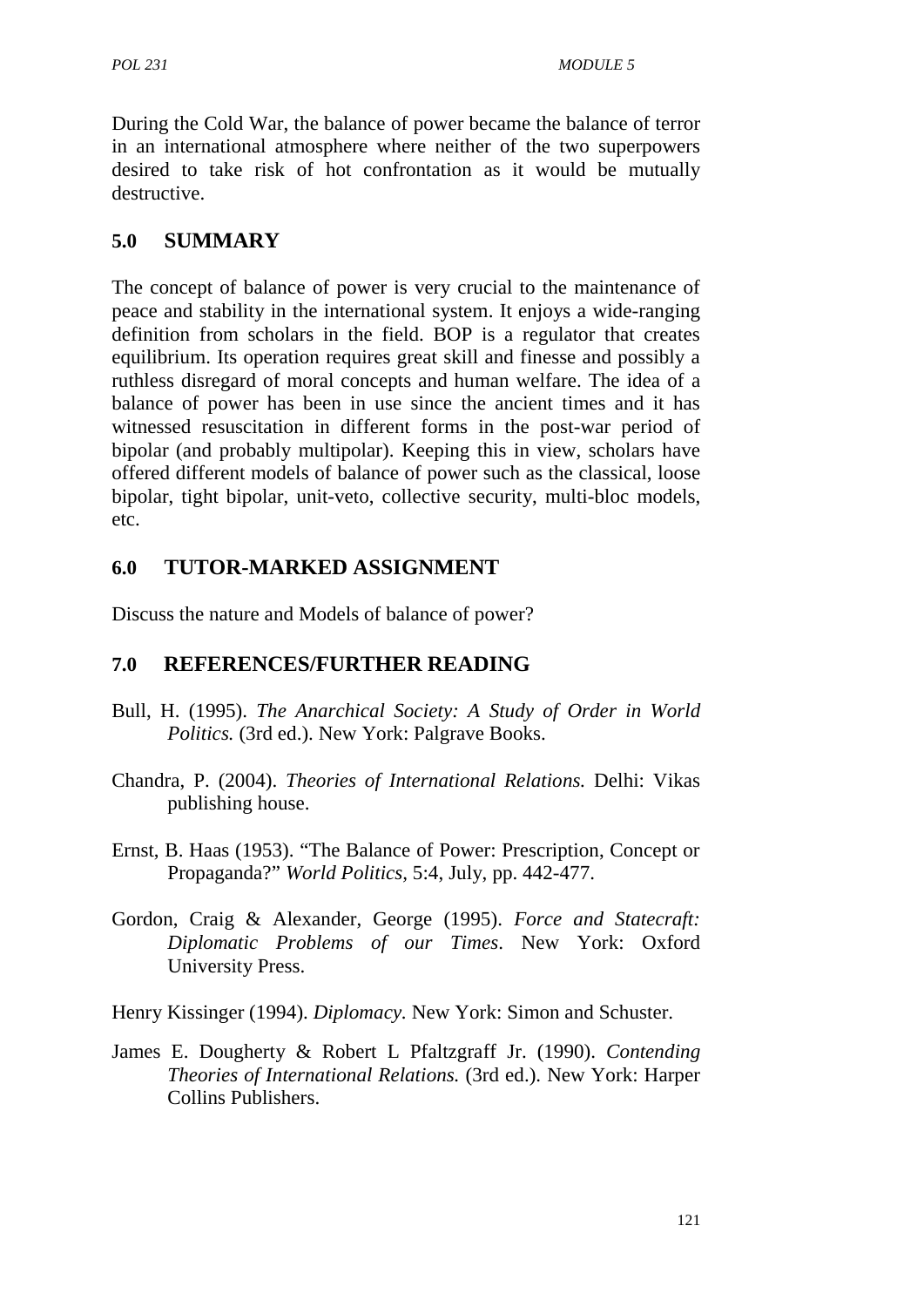- Johari, J. C. *(2014). International Relations and Politics: Theoretical Perspectives in the Post-Cold War Era (4th ed.). New Delhi: Sterling.*
- Morgenthau, H. J. (1948). *Politics among Nations: The Struggle for Power and Peace,* New York: Alfred Knopf.
- Palmer N. D. & Perkins H. C. (2004). *International Relations: The World Community in Transition,* (3rd ed.). Krishan Nagar, Delhi: A.I.T.B.S.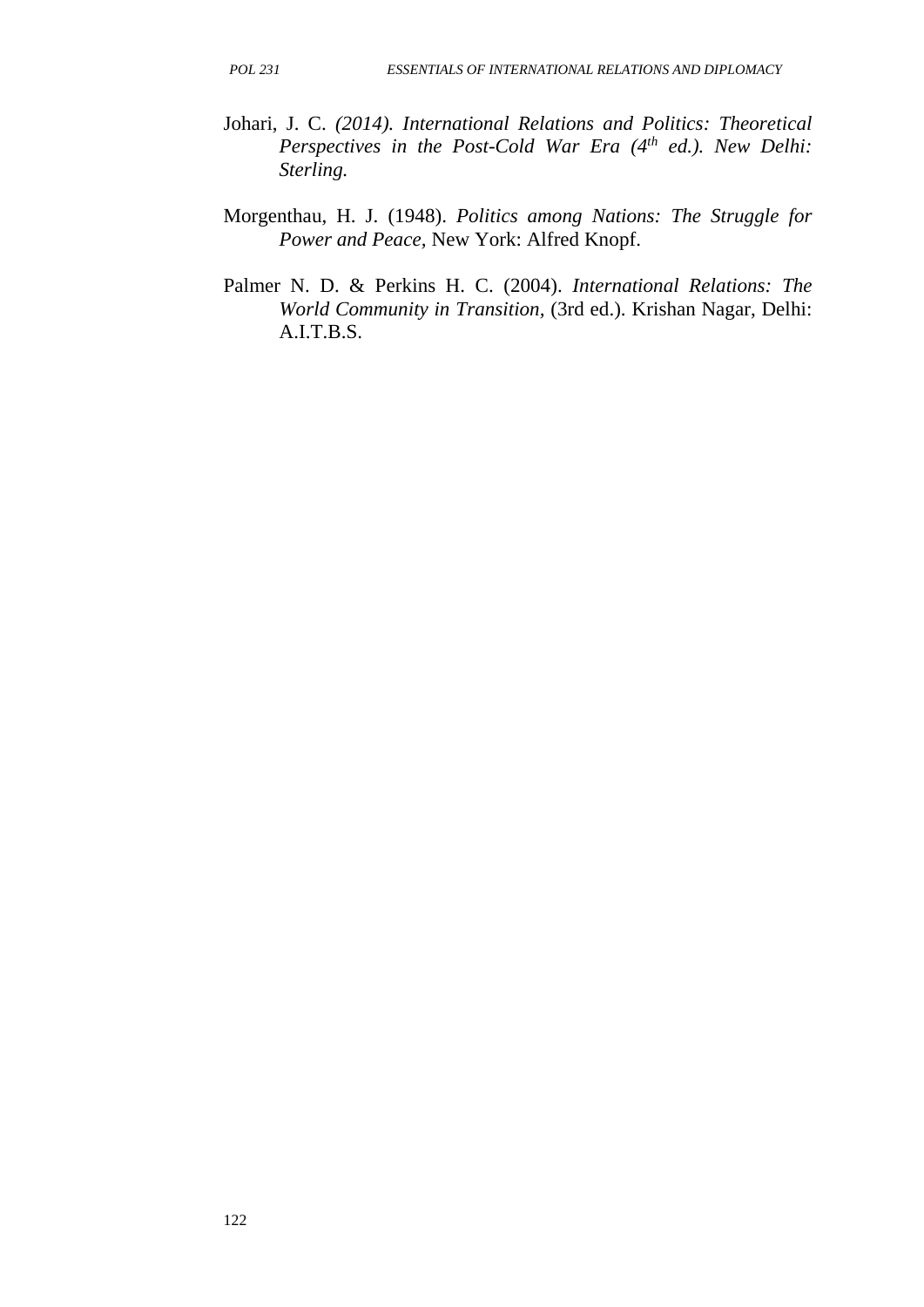# **UNIT 5 NON-ALIGNMENT**

#### **CONTENTS**

- 1.0 Introduction
- 2.0 Objectives
- 3.0 Main Content
- 3.1 Non-alignment
- 4.0 Conclusion
- 5.0 Summary
- 6.0 Tutor-Marked Assignment
- 7.0 References/Further Reading

## **1.0 INTRODUCTION**

Non-alignment is a policy of keeping out of alliances in general and military pacts in particular. The term is very close to neutralism since the basic objective of the two is non-involvement in the Cold War in particular and war in general. Some scholars have used the two terms interchangeably. However, non-alignment has broader meanings. It means that a nation following such a policy needs not to be neutral under all circumstances. A non-aligned state can participate actively in world affairs under certain circumstances.

## **2.0 OBJECTIVES**

By the end of this unit, you will be able to:

- explain the origins and nature of the non-alignment.
- explain the criteria for joining non-alignment.
- discuss the contributions of the non-aligned countries.

#### **3.0 MAIN CONTENT**

#### **3.1 Non-Alignment**

Generally, the non-aligned movement traces its origins to the Bandung Conference of April 1955. This conference, which had in attendance 29 African and Asian countries, was to devise a means for combating colonialism. Jawaharlal Nehru, one of the moving spirits of the conference remarked that the coming together of the leaders of Asian and African states signifies the birth of a new era. Indeed, the policy of non-alignment remains Indian's contribution to international relations. Soon after taking office in 1947 as interim Prime Minister, Jawaharlal Nehru announced a policy that eventually metamorphosed into non alignment. As a policy, non-alignment is a direct response to the Cold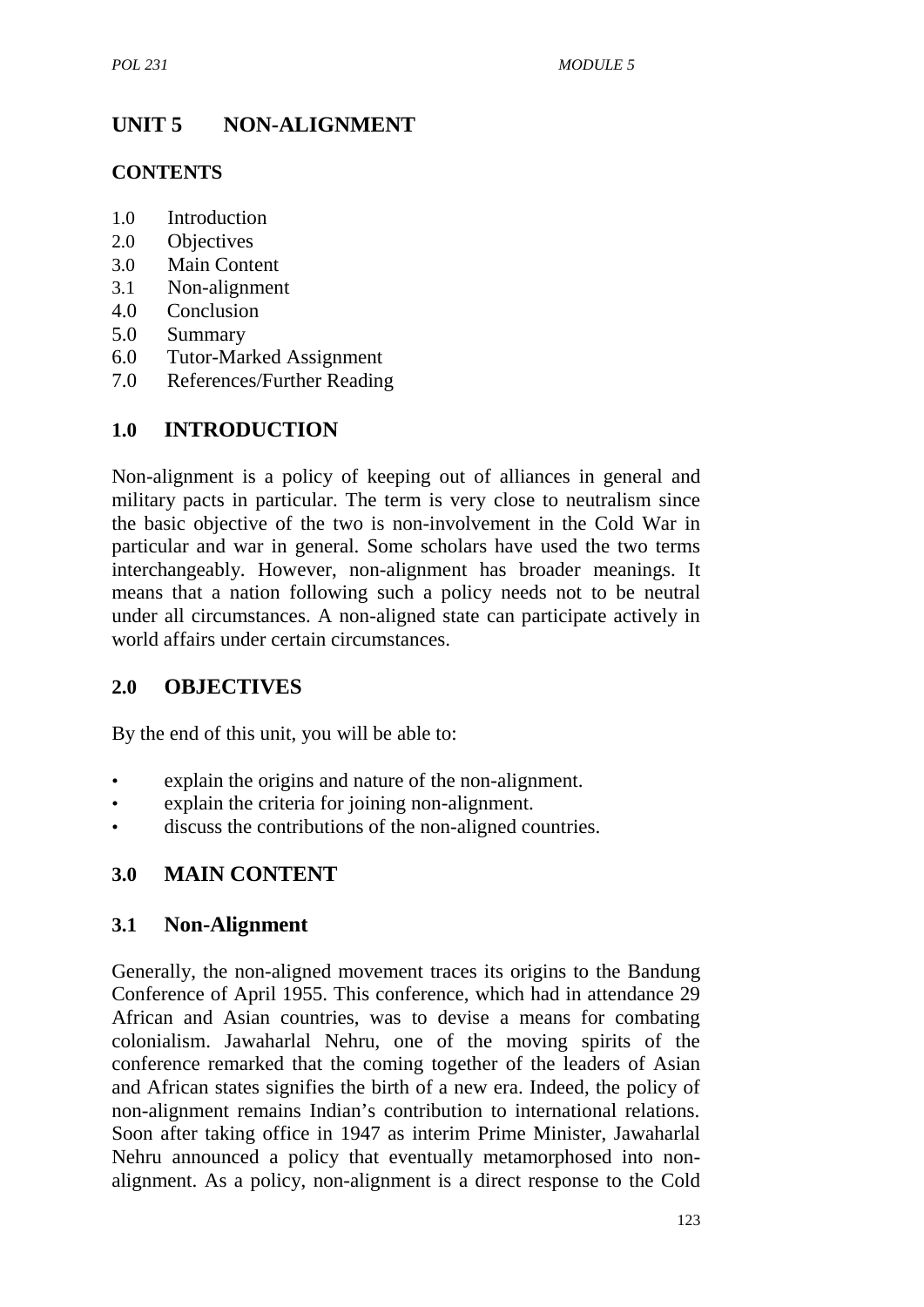War that commenced as soon as World War II ended in 1945. Cold War describes the acute tension that developed between two erstwhile allies, the United States of America and the Soviet Union.

During World War II, 1939-1945, the allies-United States, Britain, France, the Soviet Union and others won a decisive war against Germany, Italy and Japan. Despite this victory, the victors could not permanently forget their ideological differences; this led to the Cold War. It was a strange war, a war fought without weapons and armed forces, a war of nerves diplomatically fought between two hostile camps. The two blocs that emerged: (i) The Capitalist or Western or Democratic bloc, led by the United States; and (ii) The Socialist or Eastern or Soviet bloc, led by the Soviet Union.

Against this background, the policy of non-alignment emerged to keep states away from bloc politics, maintain a friendship with both, but the military alliance with none and evolve an independent foreign policy. Undoubtedly, non-alignment as an international group emerged at the Belgrade Conference of September 1961. India was largely responsible for launching the Non-Align Movement (NAM) in 1961. In this Conference, 26 Afro-Asian nations and a European nation participated. Besides, three Latin American countries participated with observer status. Jawaharlal Nehru (India), Broz Tito (Yugoslavia) and Abdul Nasser (Egypt) initiated the Conference. Tito presided over the Conference. These triumvirate leaders sent out invitations to prospective participants after carefully scrutinising their foreign policy orientation.

The five criteria for joining NAM were:

- A country following independent foreign policy based on non alignment and peaceful co-existence
- A country opposed to imperialism and colonialism
- A country that has no Cold War military pact with any bloc
- A country that has no bilateral treaty with any of the power bloc
- A country that has no foreign military base on its territory

The Conference adopted a 27-point Declaration. Some of the crucial features of this declaration were that it made an appeal to the world powers to preserve and protect international peace and condemned all manifestations of colonialism and imperialism. It demanded freedom for all colonial people and condemned the policy of racialism in any part of the world. It praised the freedom struggle by Algeria, Tunisia, Angola, Congo, etc., and called for the withdrawal of foreign forces from Africa. It called for just terms of trade for developing countries and emphasised the economic, social and cultural progress of these countries. The Conference also appealed for complete disarmament. These principles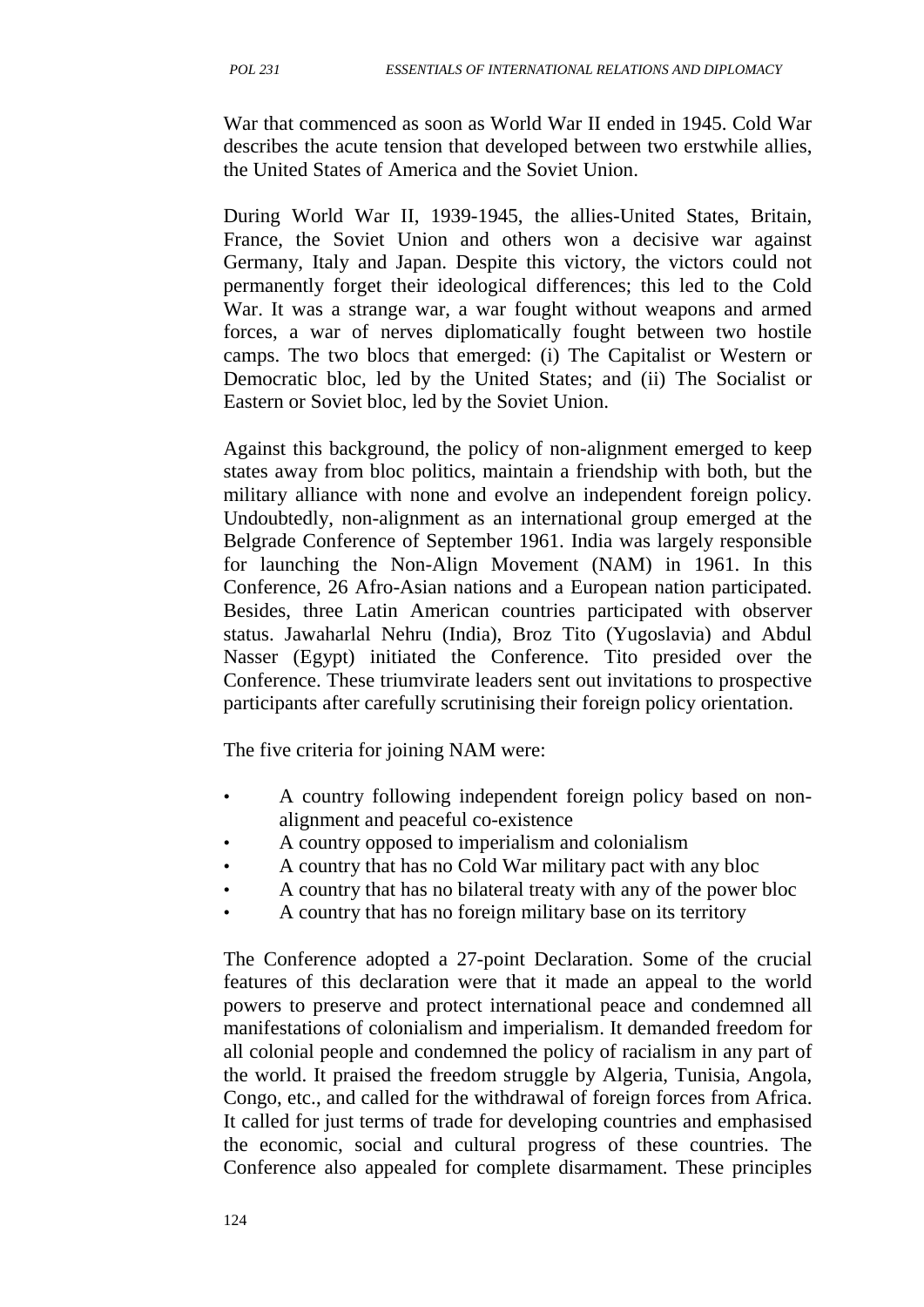strongly appealed to the newly independent countries of Africa and Asia and they joined the Movement.

Ever since its establishment, NAM has grown both quantitatively and qualitatively. This is evident in the ever-increasing membership from the original 27 states that participated in the Belgrade Conference of 1961 to 118 states, which participated in the Havana, Cuba Conference of 2006. Indeed, the non- alignment has consistently grown in popularity. Despite minor differences among members of the non-aligned movement, it has played important role in favour of world peace, disarmament, development and decolonisation. The non-aligned countries have played an active role at the United Nations and have refused to deviate from their chosen path despite all pressures. The main contributions of the non-aligned countries are:

- 1. The enormous growth in the number of the non-aligned countries greatly contributed to the easing of Cold War and encouraged the newly independent countries to keep away from power blocs. No wonder, this helped in resolving several problems posed by the power politics.
- 2. It greatly transformed the nature of the United Nations and acted as a check on the arbitrary powers of the permanent members of the Security Council because, under their overwhelming strength in the General Assembly, the non- aligned countries were able to impose some moral check on the big powers.
- 3. Non-aligned countries promoted the ideology of coexistence or "live and let live" by keeping themselves away from the two blocs into which the world was divided in the Cold War era.
- 4. Non-aligned nations paid great attention to the problem of economic development and played a vital role in the formation of the UNCTAD. They were also instrumental in the formation of the Group of 77.
- 5. Finally, the non-aligned movement contributed to the end of the game of power politics by keeping aloof from power blocks. Nonalignment represents a true blend of idealism and realism and had great relevance during the period of the Cold War.

Indeed, many countries joined the NAM during the Cold War, the international system to afford them a position of standing apart from the US-Soviet rivalry. At the end of the Cold War, this movement led by India and Yugoslavia agreed to remain as a group in 1992 though most of its members now prefer to cooperate on security matters through regionally-based institutions. Indeed, non-alignment remains a valid instrument for economic development and social change even in the 21st century.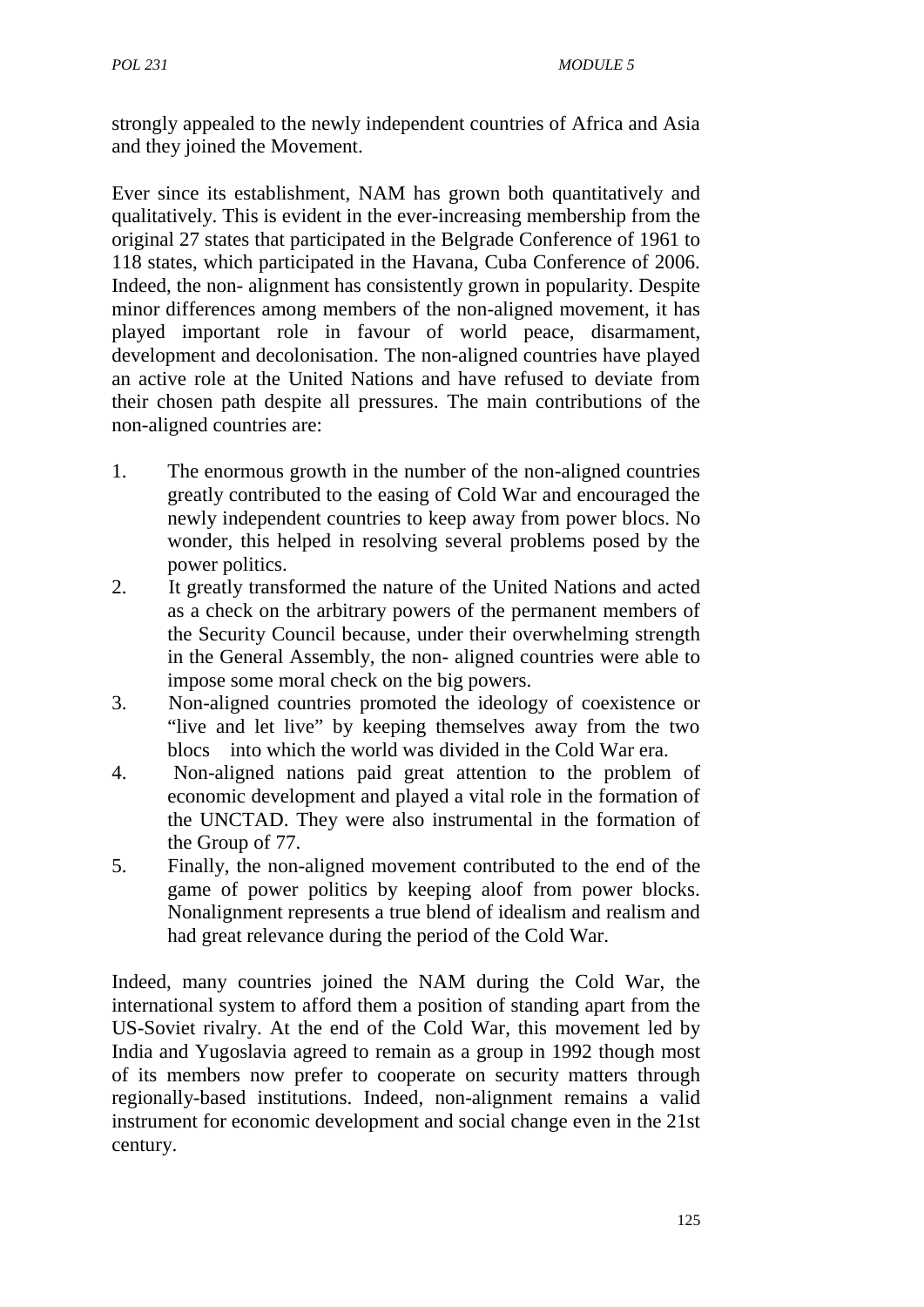#### **SELF-ASSESSMENT EXERCISE**

What is non-alignment?

#### **4.0 CONCLUSION**

This unit focused on non-alignment, which is different from neutrality. The non-aligned movement that emerged from the Belgrade Conference of 1961 afforded its members the opportunity of pursuing an independent foreign policy in a world divided into East/West blocs. Indeed, the policy of non-alignment remains Indian's contribution to international relations. Soon after taking office in 1947 as interim Prime Minister, Jawaharlal Nehru announced a policy that eventually metamorphosed into non-alignment. As a policy, non-alignment is a direct response to the Cold War that commenced as soon as World War II ended in 1945.

#### **5.0 SUMMARY**

Non-alignment remains the focus of this unit. We discovered that non alignment is different from neutrality. It emerged as a direct response to the US-Soviet rivalry in the Cold War international system. Indeed, the policy of non-alignment emerged to keep states away from bloc politics, maintain a friendship with both, but the military alliance with none and evolve an independent foreign policy. Since then it has grown in popularity and membership. Despite minor differences among members of NAM, it has played important role in favour of world peace, disarmament, development and decolonisation. The non-aligned countries have played an active role at the United Nations and have refused to deviate from their chosen path despite all pressures. At the end of the Cold War, this Movement led by India and Yugoslavia agreed to remain as a group in 1992 though most of its members now prefer to cooperate on security matters through regionally-based institutions.

## **6.0 TUTOR-MARKED ASSIGNMENT**

Explain the concept and principles of non-alignment.

## **7.0 REFERENCES/FURTHER READING**

- Goldstein, J.S. & Pevehouse, J. C. (2011). *International Relations.* (9th ed.). San Francisco: Longman, Pearson Education.
- Goldstein, J.S. (2008). *International Relations.* (6th ed.). Patparganj, Delhi: Longman, Pearson Education.